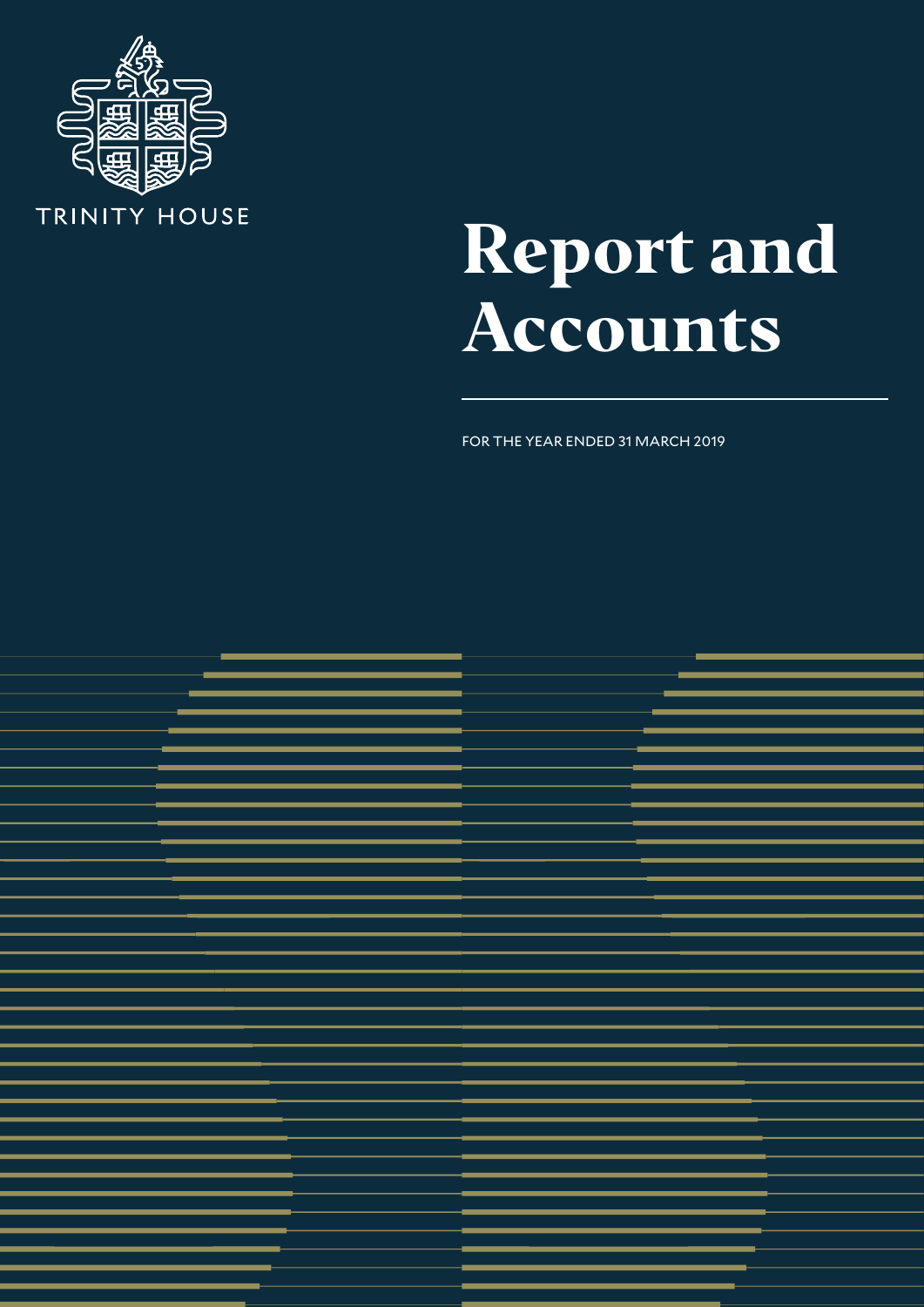# **Contents**

| Executive Chairman's Review                                                                                                                                                                                                                                  | 4                    |
|--------------------------------------------------------------------------------------------------------------------------------------------------------------------------------------------------------------------------------------------------------------|----------------------|
| <b>Performance Report</b><br>Overview<br>Performance Analysis                                                                                                                                                                                                | 6                    |
| <b>Accountability Report</b><br>Directors Report<br><b>Statement of Accounting Officer's Responsibilities</b><br>Governance Statement<br><b>Remuneration and Staff Report</b>                                                                                | 19<br>20<br>21<br>36 |
| <b>Financial Statements</b><br>$C$ to the second of $C$ and send on the second second second second second second second second second second second second second second second second second second second second second second second second second secon | $\sqrt{2}$           |

| <b>Statement of Comprehensive Net Income</b> | 43  |
|----------------------------------------------|-----|
| <b>Statement of Financial Position</b>       | 44  |
| <b>Statement of Cashflows</b>                | 45  |
| Statement of Changes in Equity               | 46. |
| Notes to the Accounts                        | 47  |

| <b>Appendix 1</b> |  |
|-------------------|--|
| <b>Appendix 2</b> |  |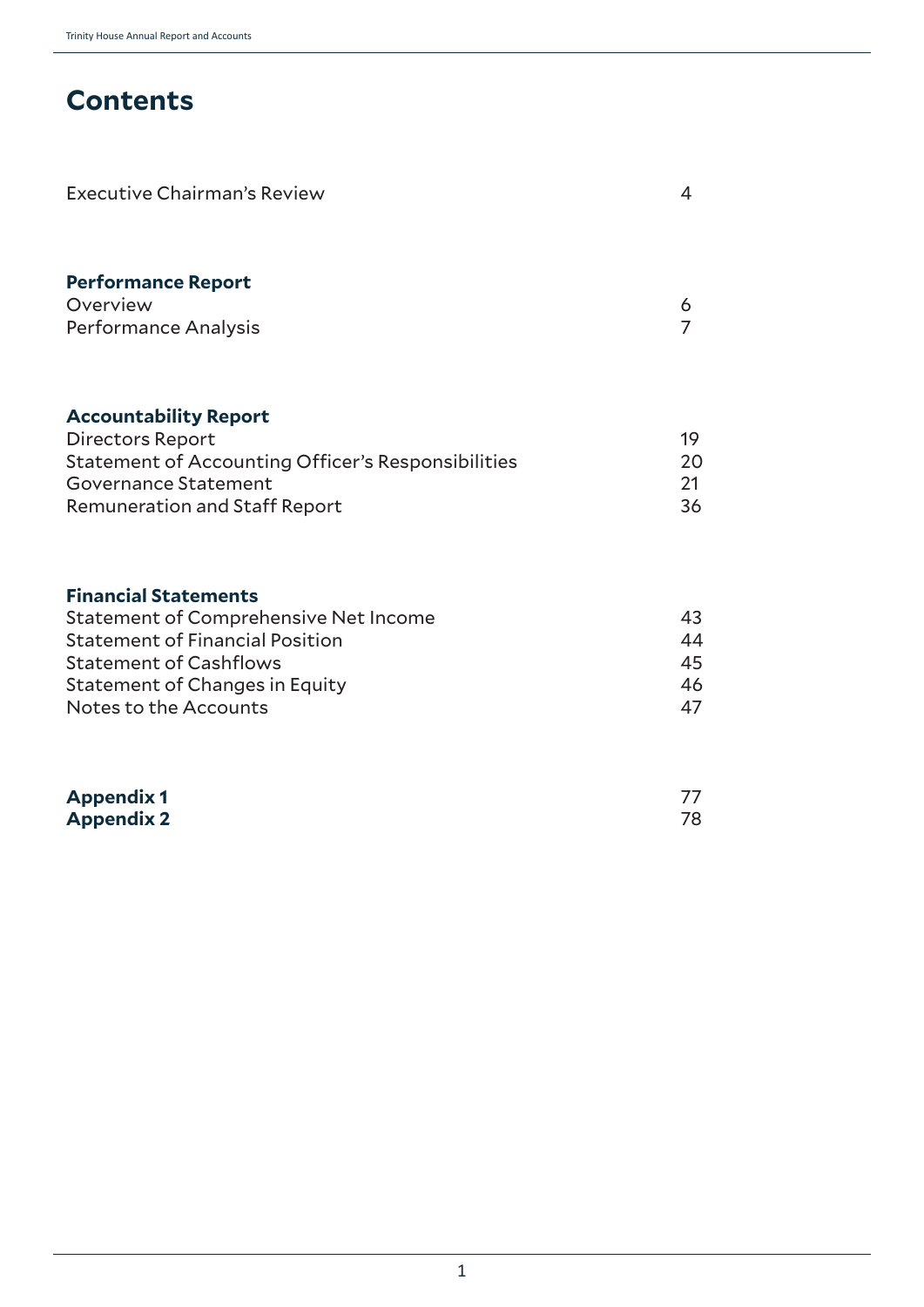# **Directors of the Lighthouse Board**

| Captain I McNaught CVO MNM <sup>1</sup>    | <b>Executive Chairman</b>             |
|--------------------------------------------|---------------------------------------|
| Captain R H Barker MNM FNI <sup>1</sup>    | Director of Navigational Requirements |
| Commodore R W Dorey RFA <sup>1</sup>       | Director of Operations                |
| A Damen $RA^2$                             | Director of Business Services         |
| Captain N Palmer OBE MNM <sup>1</sup>      | Deputy Chairman and Non Executive     |
| Professor P Matthews CBE OBE <sup>34</sup> | Non Executive                         |
| $D$ Ring <sup>3</sup>                      | Non Executive                         |
| $M$ Amos <sup>3</sup>                      | Non Executive                         |
| V Owen OBE $3.5$                           | <b>Non Executive</b>                  |

# **Secretary to the Board**

T Arculus

1 Member of the Corporation of Trinity House 2Associate Member of the Corporation of Trinity House 3 Nominee of the Secretary of State for Transport (DfT) and Associate Member of the Corporation of Trinity House 4Retired 19 July 2018 5Appointed 14 September 2018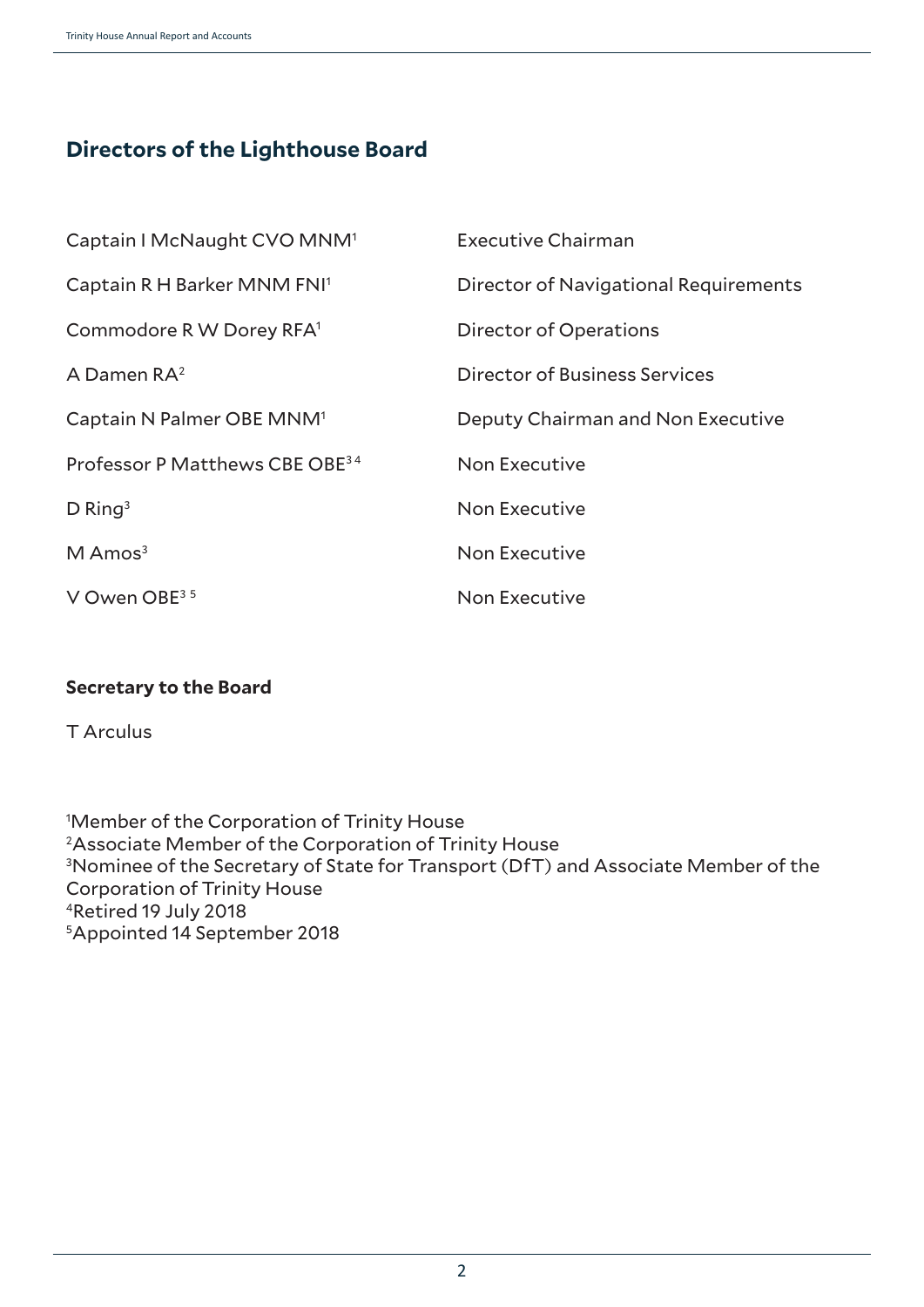# **Officers and Advisors**

Principal Office Corporation of Trinity House Trinity House Tower Hill London EC3N 4DH

Lighthouse Fund National Audit Office

Auditors of the General Comptroller & Auditor General 157-197 Buckingham Palace Road Victoria London SW1W 9SP

Bankers Lloyds Bank PLC PO Box 72 Bailey Drive Gillingham Business Park Kent ME8 0LS

Solicitors Norton Rose 3 More London Riverside London SE1 2AQ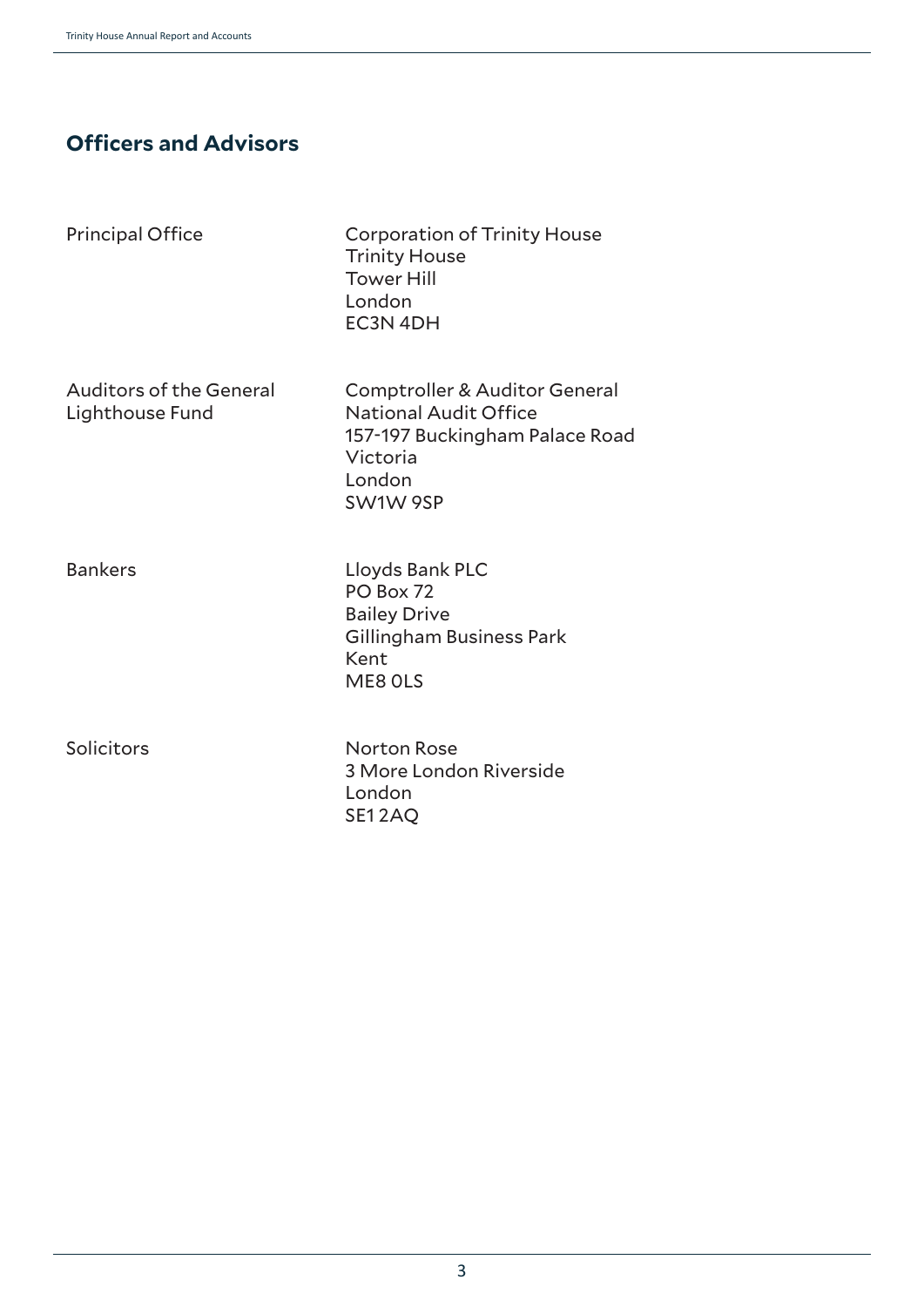# **Executive Chairman's Review**

Once again, I can say with absolute confidence that Trinity House - whether working at sea or onshore - has delivered an Aids to Navigation service that is reliable, efficient and cost-effective and that we have worked as one for the benefit and safety of all mariners in our waters. We exceeded all recognised international Aids to Navigation availability standards, operated well within our sanctioned budgets and delivered all of our key inyear objectives.

The ongoing need for efficiencies - properly balanced against the need for innovation and resilience means that our work as a General Lighthouse Authority demands a high familiarity with development and application of new technology. During the year, we have modernised Start Point and Beachy Head Lighthouses, and made good progress with further developing our in-house designed Type II Buoy superstructure providing a safer and more capable future proof solution. These projects, delivered in a cost effective way using a mix of skilled staff and contractor support, are testament to how well new and proven technologies can be integrated seamlessly into our wider service and estate. The Beachy Head performance enhancements coupled with an enhanced performance buoy, located offshore at an existing location are key enablers to the decommissioning of Royal Sovereign lighthouse, with a target date of 2020-22.

Whilst our Aids to Navigation continue to provide for the appropriate marking to allow all vessels to enter Ports, Harbours, and transit through our waters in safety there is an ongoing need to assess and revise requirements. The exploitation of Renewable Energy resources and in particular the Offshore Windfarms is very significant to the safety of navigation and we are working with other regulators and other marine stakeholders to ensure that all proposals are fully assessed. It is essential that final site boundaries and turbine layouts are considered to ensure that necessary Aids to Navigation to control and mitigate any risk presented are specified in final Development Consent Orders.

It is unfortunate but marine incidents involving all types of craft continue to occur. On 20 March 2018 an 82m, general cargo vessel, the Britannica Hav, collided with a fishing vessel mid channel some 33nm south of Selsey Bill. THV Galatea was immediately tasked to attend

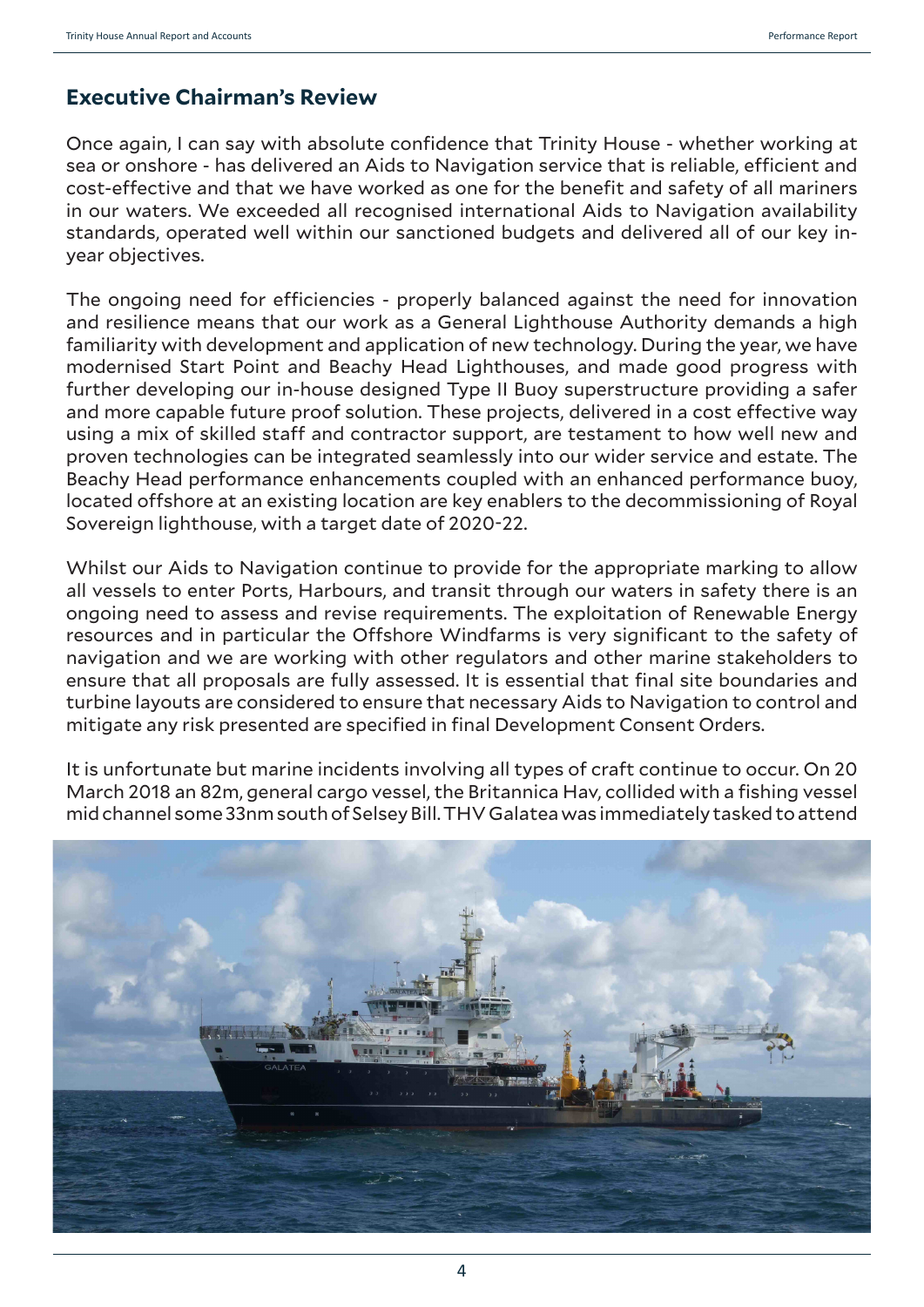the scene because the upturned hull presented a significant danger to surface navigation. The wreck was eventually towed to Le Havre by the French ETV, Abeille Liberte, and THV Galatea was on site for two days marking drifting pontoons before recovery, as arranged by the owners. We have also attended and surveyed several fishing vessel wrecks during the year; although some could have presented a danger the surveyed depths allowed us to assess that marking was not required. It is essential that Trinity House performs its statutory duty of locating and marking, where required, any new or existing dangers to navigation and I am content that we have reacted as required throughout the year.

During 2018-19 Trinity House launched a Vessel Replacement Project to commission the design and build of a vessel to replace THV Patricia, delivered in 1982 and reaching the end of its operational life. The Shipping Minister announced her support for the project in July 2019, following a comprehensive Fleet Review that concluded that the three General Lighthouse Authorities of the UK and Ireland (Trinity House, Northern Lighthouse Board and Irish Lights) require seven vessels to deliver their critical aids to navigation service.

A contract notice was issued to the shipbuilding industry to open the procurement process during September 2019; following this the Shipping Minister attended and endorsed the Vessel Replacement Project at a project launch event at Trinity House during London International Shipping Week.

The Vessel Replacement Project will ensure that value for money is central to the design and will also be looking for new, tested and robust technologies in the vessel design that will offer higher resilient performance and reduce our environmental impact.

Finally, I am pleased to report that we continue to achieve positive assurances on our risk management, control and governance frameworks.

*Ian McNaught 26 September 2019*

**Captain Ian McNaught Executive Chairman of the Lighthouse Board**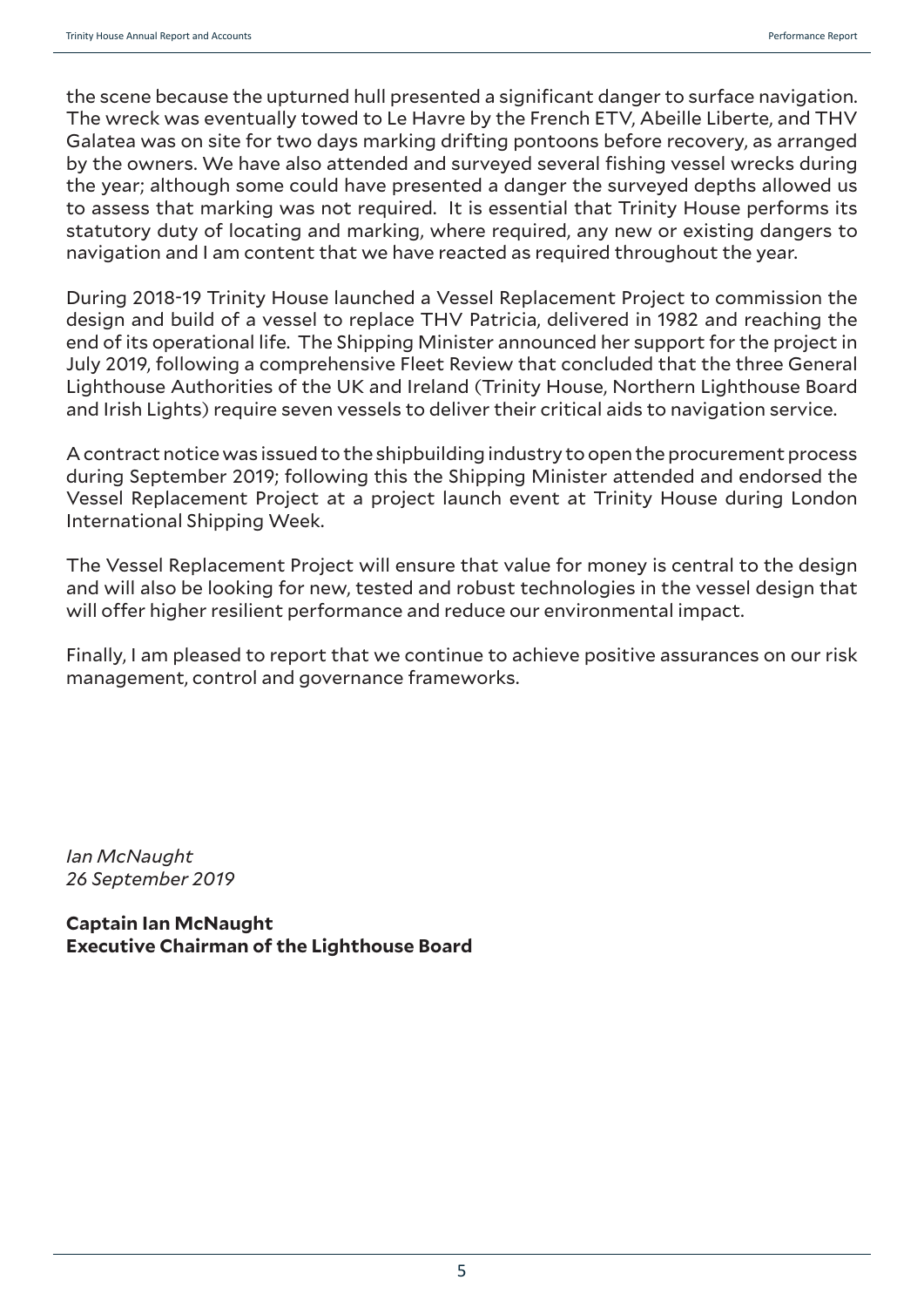# **Performance Report**

## **Overview**

## **Aims, Objectives and Regulation**

Under the Merchant Shipping Act 1995, as amended, the Corporation of Trinity House is appointed as the General Lighthouse Authority (GLA) for England and Wales, the Channel Islands and waters to the outer limit of the Exclusive Economic Zone, with the responsibility for the superintendence and management of all lighthouses, buoys and beacons within its area, which can be outside territorial waters in certain circumstances. Trinity House has various powers and responsibilities in connection with:

- the provision, maintenance, alteration, inspection and control of lighthouses, buoys and beacons;
- within its area the marking and removal of wrecks where such area does not lie within or near an approach to a harbour or conservancy authority;
- commercial activities;
- Europa Point Lighthouse in Gibraltar;
- residual pension liabilities in respect of former employees of the Imperial Lighthouse Service in the West Indies, Sri Lanka and the Falkland Islands.

Trinity House is a multi-skilled organisation providing a highly technical and specialised professional service. The primary aim of Trinity House per our mission statement is:

## *"To deliver a reliable, efficient and cost effective Aids to Navigation service for the benefit and safety of all mariners."*

Our mission and objectives are further explained in the Trinity House Strategy appended on page 13 of this report.

These accounts are prepared by Trinity House in respect of its function as a GLA in accordance with a directive made by the DfT under the powers of the Secretary of State. The accounts are subsequently consolidated to form part of the General Lighthouse Fund (GLF) Accounts.

## **Performance and Progress**

Trinity House is financed by advances made by the DfT from the GLF, whose principal income is from Light Dues levied on ships using ports in the United Kingdom, the Isle of Man and the Republic of Ireland. These advances, based on the annual cash requirements of Trinity House, finance both revenue and capital expenditure and are credited in the Statement of Comprehensive Net Income. In addition, Trinity House has sundry receipts in the form of buoy rentals, property rents, contractual services, a grant, European Union funding and the proceeds from the sale of assets becoming surplus to requirements. All such disposal proceeds are transferred to the GLF.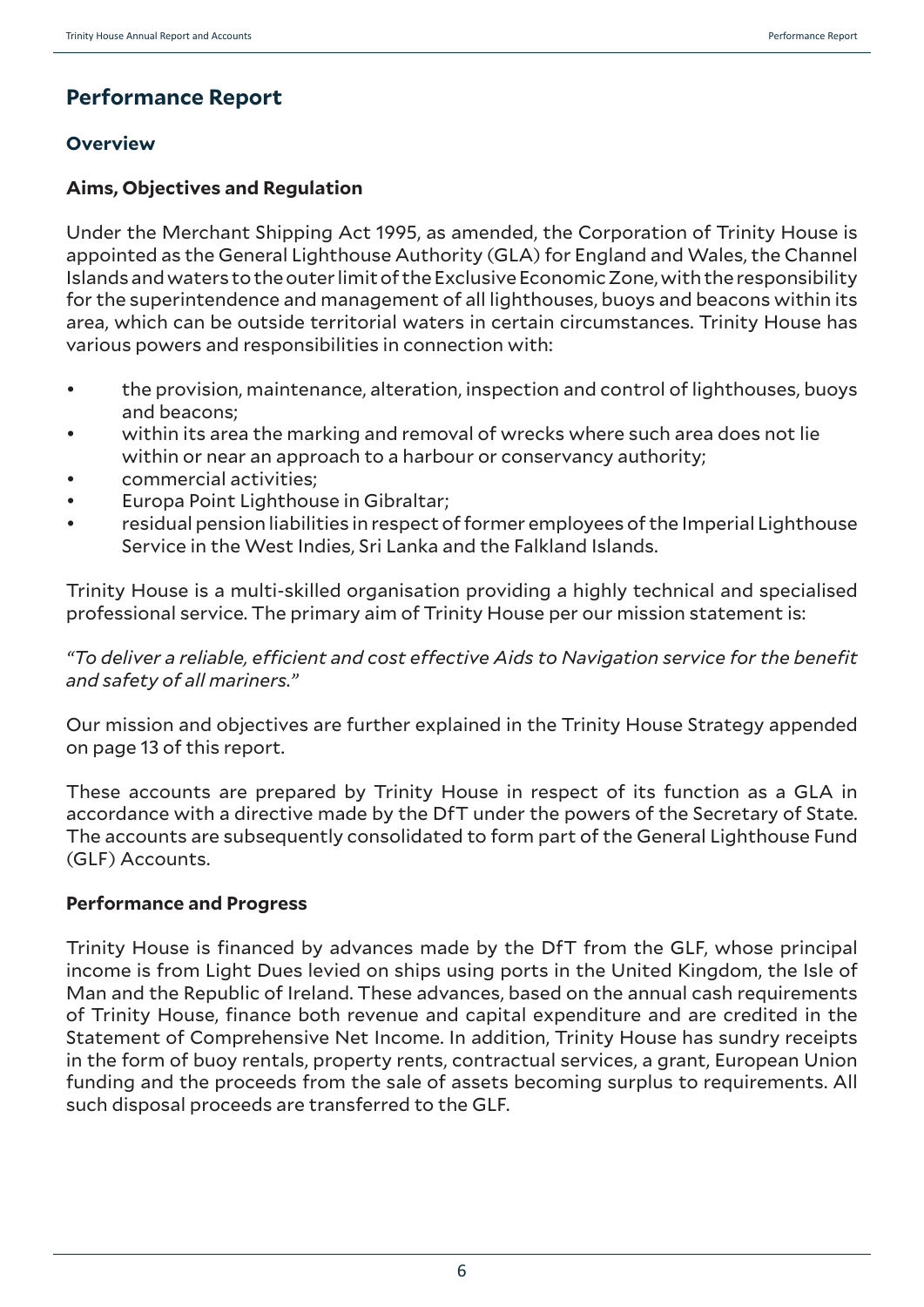# **Light Dues**

Trinity House, the other GLAs and the DfT have worked together to minimise costs and the real terms level of Light Dues. The level of Light Dues per tonne has fallen from its historic peak of 43p in 1993 to 37.5p today and is some 35.1% lower in real terms than they were 10 years ago. The Secretary of State for Transport confirmed on 4 February 2019 that the rate will remain at 37.5p throughout 2019-20.



## **Going Concern**

These accounts have been prepared on a going concern basis, as Trinity House is satisfied that its activities are sustainable for the foreseeable future. The Statement of Financial Position at 31 March 2019 shows net assets of £117,324k. Advances for 2019-20, taking into account the amounts required to meet the Board's liabilities falling due in that year, have already been included in the GLF forecasts for that year and DfT has officially sanctioned the 2019-20 budget in a letter received on 17 December 2018.

## **Performance Analysis**

## **Financial Performance**

The Accounting Policies are reviewed each year in accordance with IAS 8 – Accounting Policies, Changes in Accounting Estimates and Errors. This review is carried out at the Tri-GLA Accounts Format Working Group each year, and at internal meetings chaired by the Director of Business Services. There have been no changes to the Accounting Policies since last year.

The financial results for the year, set out in the Statement of Comprehensive Net Income, show a surplus of £906k for 2018-19 (surplus £2,018k 2017-18). Operating income and expenditure for the year was within management expectations and DfT approved sanction, and the underspend on budget, while continuing delivering our statutory role, benefitted the GLF by reducing upwards pressure on Light Dues levels.

Including Other Comprehensive Income, the Statement of Comprehensive Net Income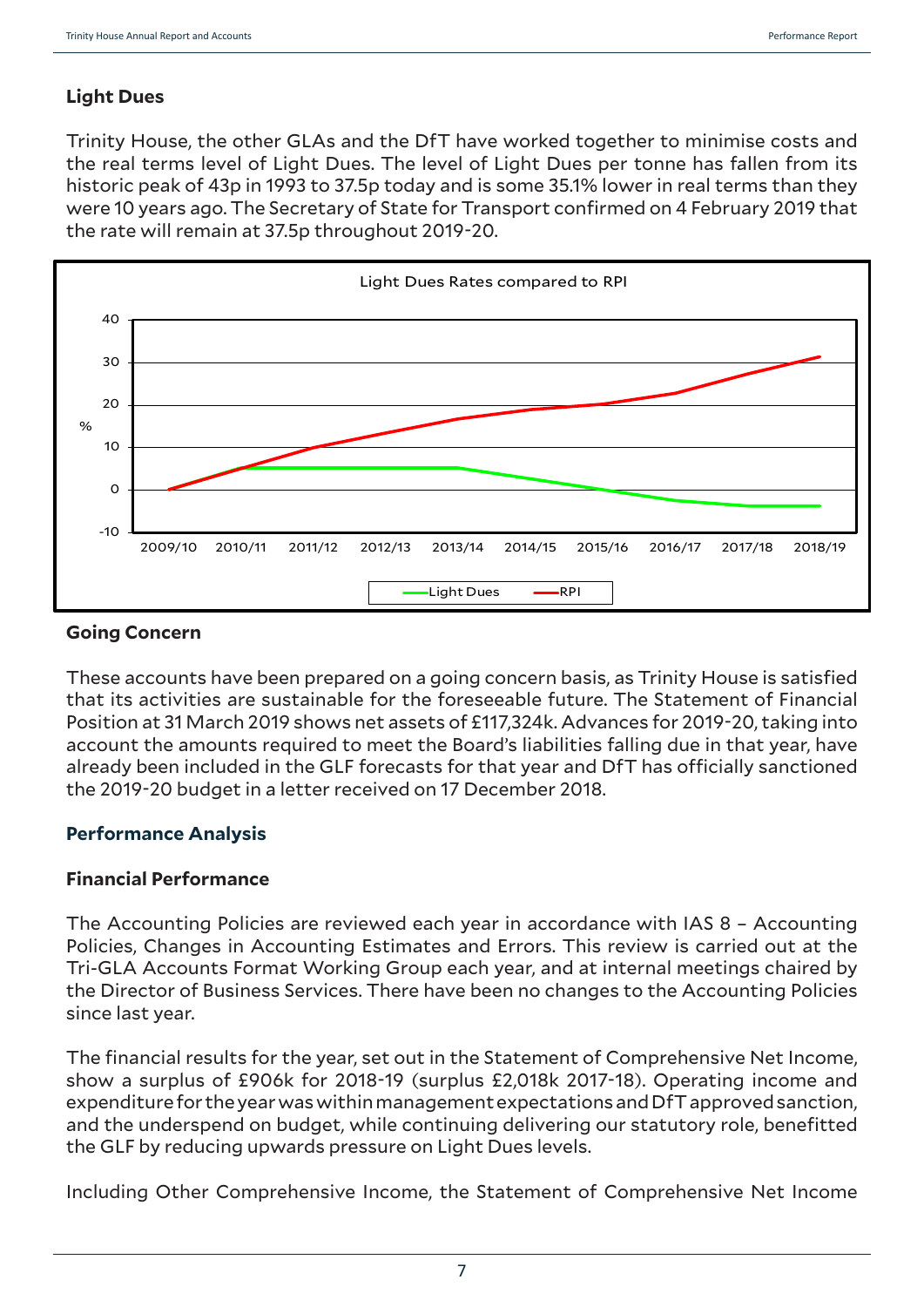(SoCNI) reports a net deficit for the year of £900k (deficit £3,508k 2017-18); this takes account of unrealised gains and losses on Property, Plant and Equipment which have been adjusted in line with market indices. The valuations of the tenders were down on the March 2018 figures due to the continued difficult market conditions and general wear and tear of the vessels. Further to these reductions, the value of the operational Lighthouse Estate has also fallen, resulting in further falls in the value of our non-current assets. A net deficit of £1,469k was transferred to the General Reserve (net deficit £1,798k 2017-18).

Losses reported in the SoCNI decreased the net worth of Trinity House, as shown on the Statement of Financial Position (SoFP), to £117,324k, (£118,224k 2017-18). Most of the Trinity House assets are held at Fair Value and re-assessed annually showing significant strength in Trinity House's financial position.

The Net Cashflow from all activities (page 45) shows a deficit of £4k. The cash drawdown was below budget for the reasons provided in the Actual v Sanction Analysis commentary below, and accruals for 2018-19 do not draw cash until 2019-20. Funds are only drawn down from the GLF based on the profile of cash required for the following period, thus liquidity is all handled within the GLF and not within the Trinity House accounts. The 2019-20 sanction obtained approval in December 2018, therefore Management believes adequate funds are available to meet future obligations.

The performance of Trinity House against the annual budget limit set by the Secretary of State for Transport can be seen below:

|                                           | <b>Actual</b><br><b>Expenditure</b> | <b>Cash Limits</b> | <b>Variance</b>   |
|-------------------------------------------|-------------------------------------|--------------------|-------------------|
|                                           | £000s                               | £000s              | £000s             |
| <b>Running Costs</b>                      | 24,280                              | 25,611             | (1, 331)          |
| <b>Employer Pension Costs</b>             | 2,198                               | 2,421              | (223)             |
| Net Income                                | (1,805)                             | (1,261)            | (544)             |
| Capital Expenditure                       | 4,205                               | 5,296              | (1,091)           |
| Capital Expenditure on Behalf of all GLAs | 57                                  | 55                 | 2                 |
| <b>Other Trinity House Costs</b>          | 1,912                               | 2,108              | (196)             |
| <b>Exceptional Expenditure</b>            | 262                                 | 825                | (563)             |
| Expenditure on Behalf of all GLAs         | 1,827                               | 2,242              | (415)             |
| Expenditure on Behalf of DfT              | 208                                 | 196                | $12 \overline{ }$ |
| <b>Total</b>                              | 33,144                              | 37,493             | (4, 349)          |

## **Running Costs in Current and Constant Prices**

Set out on the next page is an analysis of our running costs over the last 10 years, showing the trend of costs, both in current terms and on the basis of constant prices, having taken account of inflation. Running costs have fallen in constant price terms from £21,099k in 2009-10 to £17,128k in 2018-19; a reduction of 18.8%.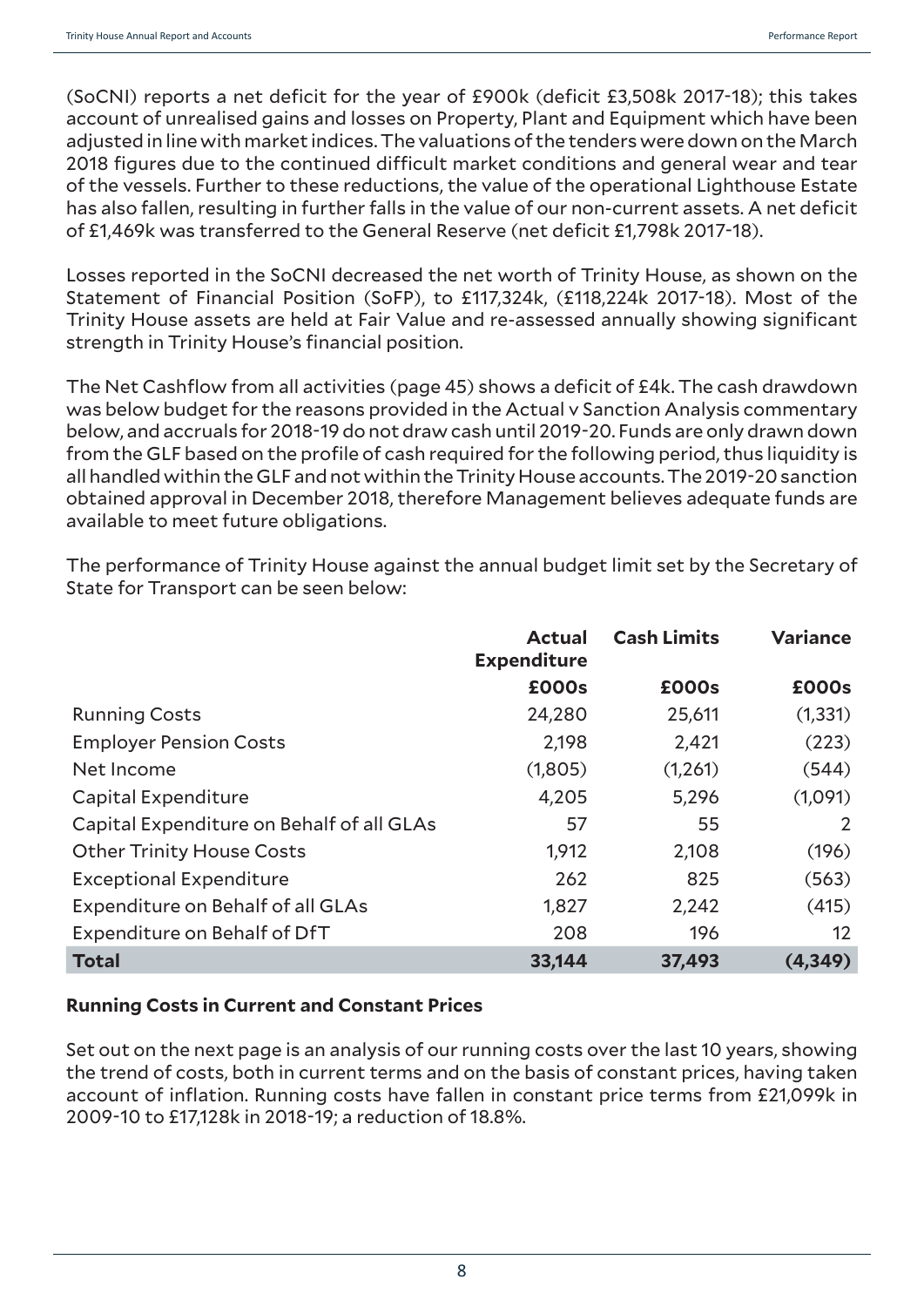|                                    | 2009-10 | 2010-11 | 2011-12 | 2012-13 | 2013-14 | 2014-15 | 2015-16 | 2016-17 | 2017-18 | 2018-19 |
|------------------------------------|---------|---------|---------|---------|---------|---------|---------|---------|---------|---------|
|                                    | £000s   | £000s   | £000s   | £000s   | £000s   | £000s   | £000s   | £000s   | £000s   | £000s   |
| Running Costs Inc.<br>Pensions     | 21,099  | 21,221  | 21,140  | 20,637  | 21,475  | 23,127  | 25,085  | 23,756  | 23,287  | 24,687  |
| Pensions                           |         |         |         |         |         | 1,884   | 2,118   | 2,089   | 2,189   | 2,198   |
| Running costs <sup>1</sup>         | 21.099  | 21,221  | 21,140  | 20,637  | 21,475  | 21,243  | 22,967  | 21,667  | 21,098  | 22,489  |
| Variance %                         |         | 0.6%    | $-0.4%$ | $-2.4%$ | 4.1%    | $-1.1%$ | 8.1%    | $-5.7%$ | $-2.6%$ | 6.6%    |
| Running costs<br>(constant prices) | 21,099  | 20,218  | 19,218  | 18,199  | 18,407  | 17,858  | 19,101  | 17,642  | 16,559  | 17,128  |
| Variance %                         |         | $-4.2%$ | $-4.9%$ | $-5.3%$ | 1.1%    | $-3.0%$ | 7.0%    | $-7.6%$ | $-6.1%$ | 3.4%    |
| Average RPI                        | 215.8   | 226.5   | 237.3   | 244.7   | 251.7   | 256.7   | 259.4   | 265.0   | 274.9   | 283.3   |

1 Under the current RPI-X regime, pensions are included in running costs, where previously up to 2013-14 these were excluded. Therefore, to ensure comparability, running costs are presented excluding pension costs below. When 2014-15 is the first year in the table above, running costs will be restated.

## **Actuals v Sanction Analysis**

Overall, there is an under spend of £4,349k (11.6%) on the sanctioned budget of £37,493k. Running costs are under spent by £1,331k, with the under spend being split between staff costs, due to a mixture of staff turnover and gapped posts, and other costs, due to some delayed maintenance resulting from weather and contractors unavailability and various small under spends across a large number of departments, some resulting from Value For Money savings. Capital Expenditure is under spent by £1,091k, due to savings made on Marine projects, delays to some IT projects and risk on capital projects not materialising.



## **Main Financial Events**

The main financial events during the year were:

- Achieved cost saving targets with running cost expenditure under sanction by £1,554k;
- Maintained a satisfactory year end audit report from NAO;
- Generated £354k of value for money savings;
- Achieved a substantial assurance rating from Head of Internal Audit; and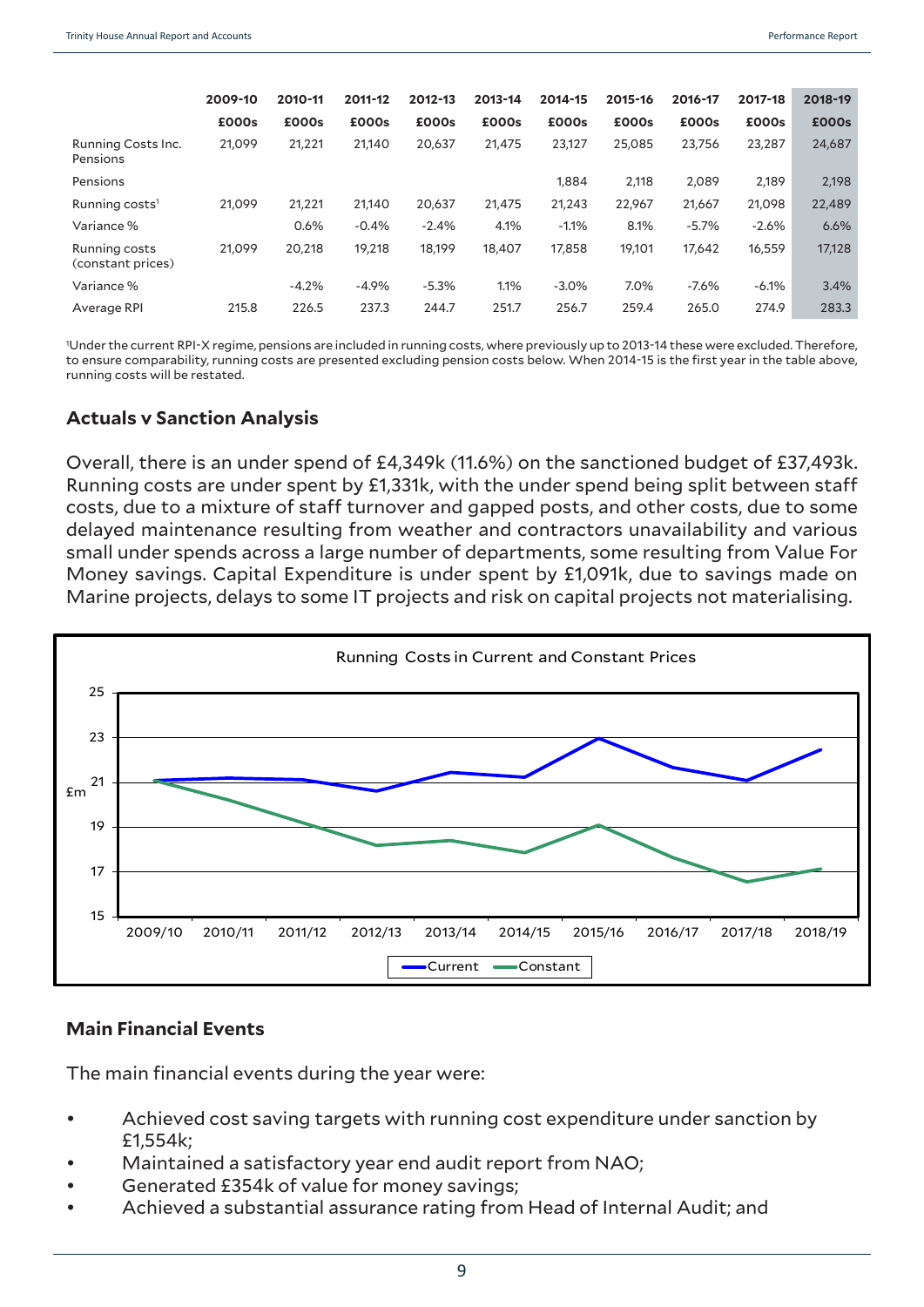• Exceeded our running costs target under the RPI-X model, and forecast to deliver within the RPI-X regime agreement for the period up to 2020-21.

## **Expenditure on Tangible and Intangible Non-Current Assets**

During the year to 31 March 2019, expenditure on non-current assets was:

|                          | 2018-19      | 2017-18 |
|--------------------------|--------------|---------|
|                          | <b>£000s</b> | £000s   |
| Work in progress         | 1,568        | 1,389   |
| <b>Buildings</b>         | 357          |         |
| <b>Tenders</b>           | 877          | 1,046   |
| Lightvessels             | 430          | 19      |
| <b>Buoys and beacons</b> | 71           | 319     |
| Plant and machinery      | 637          | 470     |
| Computer equipment       | 220          | 432     |
| Intangible software      | 102          | 221     |
| Intangible licences      |              | 15      |
| <b>Total</b>             | 4,262        | 3,911   |

Major capital spend during the year took place on the following projects; Start Point Lighthouse, the DD&R and Modernisation of Lightvessel 10, the DD&R of THV Alert and the purchase of property at Portland Bill Lighthouse.

The Accounts Direction that came into force on 25 September 2019 states that noncurrent assets shall be valued in line with the Government Financial Reporting Manual (FReM). Trinity House obtained independent valuations for the majority of its assets as at 31 March 2013, with a further full independent valuation carried out as at 31 March 2018. The carrying values will continue to be reviewed annually using a combination of appropriate indices or independent valuations in accordance with our asset policy. Further details can be found under note 8 (page 61).

The Trinity House London building is owned by the Corporation of Trinity House; it is not an asset of the GLF.

## **Key Performance Indicators (KPI's)**

The three GLAs continue to evaluate their performance against the agreed schedule of inter-GLA KPI's.

Within Trinity House, key performance indicators are used at a number of levels to advise management and influence behaviour. The KPI software is now embedded within the monthly reporting process and provides graphical evidence for Directors and Senior Management of performance against given targets.

The core business of Trinity House is reflected in its Mission Statement: "To deliver a reliable, efficient and cost effective Aids to Navigation service for the benefit and safety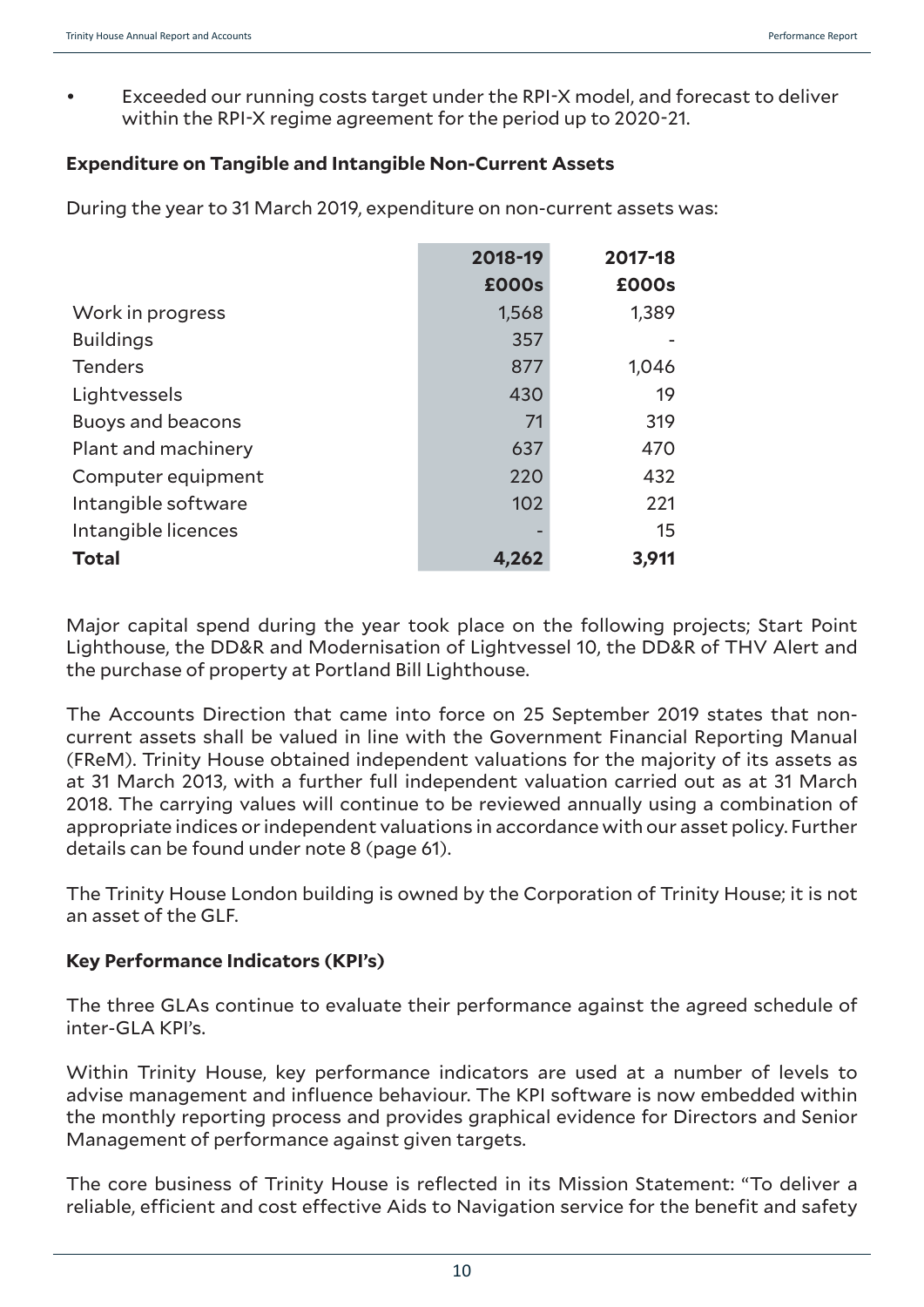of all mariners". The Board measures its performance against this Mission by the use of different indicators, which together show both the effectiveness and the economic cost of the service provided. The Board continues to refine its KPIs so that they remain consistently reflective of the statutory requirements placed on Trinity House and of our own 'Priorities' to improve the way in which business is conducted with the aim of decreasing costs, whilst maintaining the quality of service to the mariner and other stakeholders.

## **Aids to Navigation (AtoN) Availability**

Availability of Aids to Navigation is the prime factor in any measurement to demonstrate compliance with our statutory responsibilities. The standards which we measure against are those recommended as the minima by IALA. The figures shown below are produced in accordance with those standards, and show three year rolling averages under the various categories of Aids to Navigation and against the minimum availability required for each category. It can be seen that in all three categories, our service has exceeded those minima in all years covered by the review. We consider this to be a major achievement and indeed a significant contribution towards the ongoing safety of all mariners.

## **Aids to Navigation Availability - Three Year Rolling Averages for Financial Years**

| AtoN Type                     | Category | <b>IALA Min</b> | 2014-15 | 2015-16 | 2016-17 | 2017-18 | 2018-19 |
|-------------------------------|----------|-----------------|---------|---------|---------|---------|---------|
|                               |          | $\%$            | $\%$    | $\%$    | $\%$    | $\%$    | $\%$    |
| Lights                        |          | 99.80           | 99.95   | 99.94   | 99.94   | 99.91   | 99.88   |
| Racons                        |          | 99.80           | 99.82   | 99.84   | 99.99   | 99.94   | 99.94   |
| Lights                        | 2        | 99.00           | 99.95   | 99.89   | 99.88   | 99.90   | 99.92   |
| <b>Hazard Warning Signals</b> | 3        | 97.00           | 99.67   | 99.82   | 99.91   | 99.66   | 99.57   |
| Lights                        | 3        | 97.00           | 99.88   | 99.73   | 99.86   | 99.82   | 99.93   |

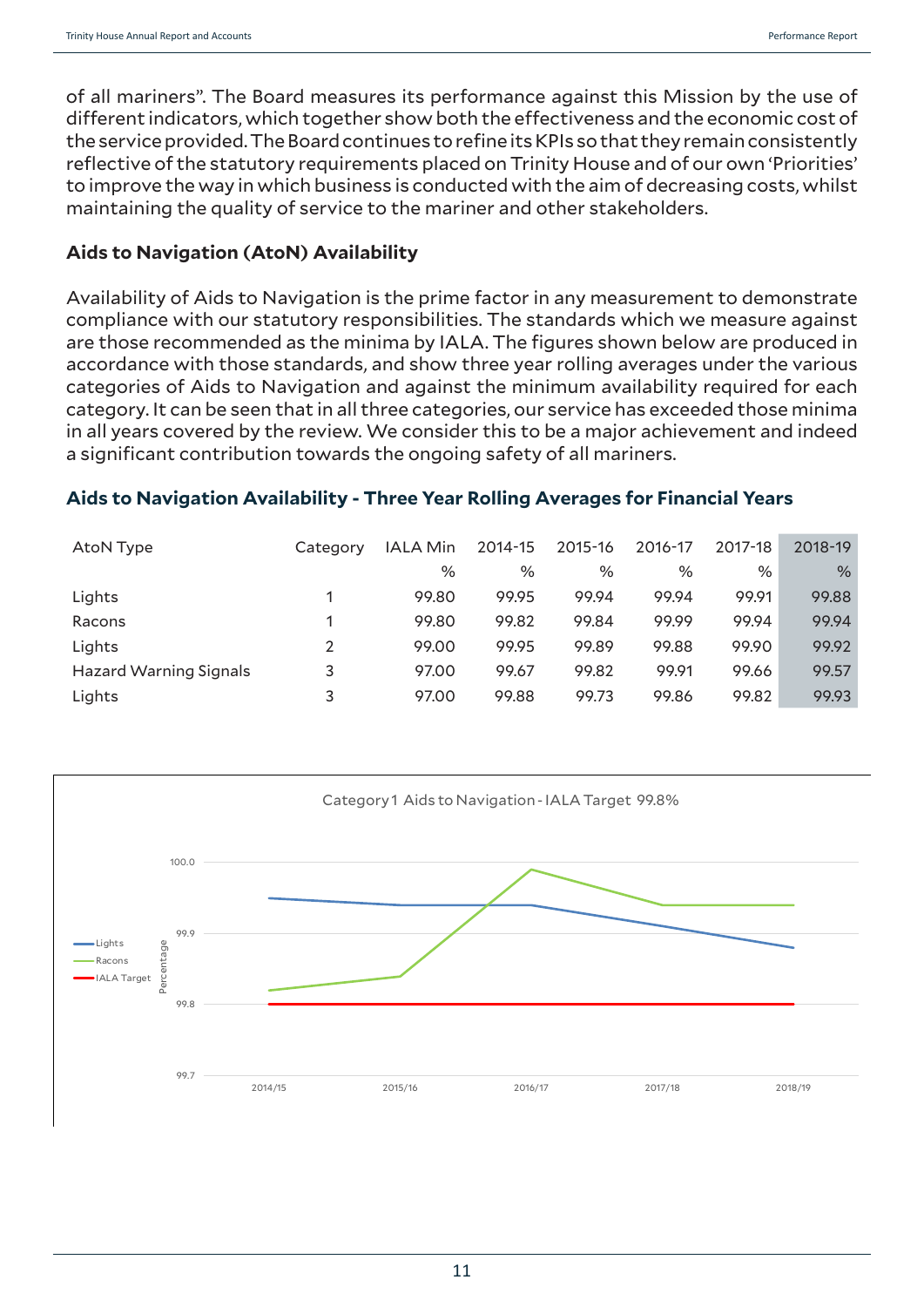

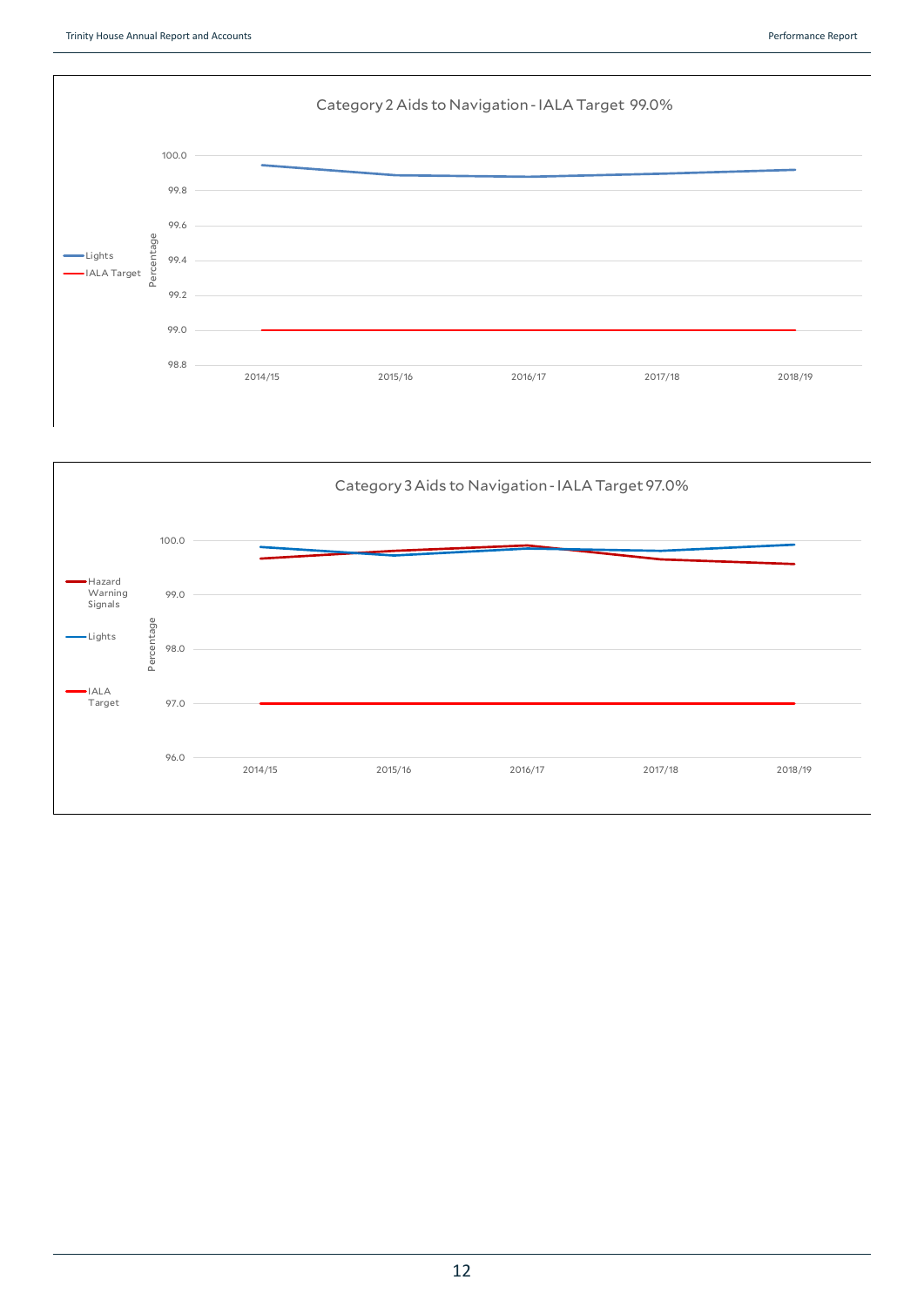## **Trinity House's Strategy**

# **Our Mission**

To deliver a reliable, efficient and cost effective aids to navigation service for the benefit and safety of all mariners

# **Our Vision**

To be a trusted world-class aids to navigation authority and regarded as such by our stakeholders

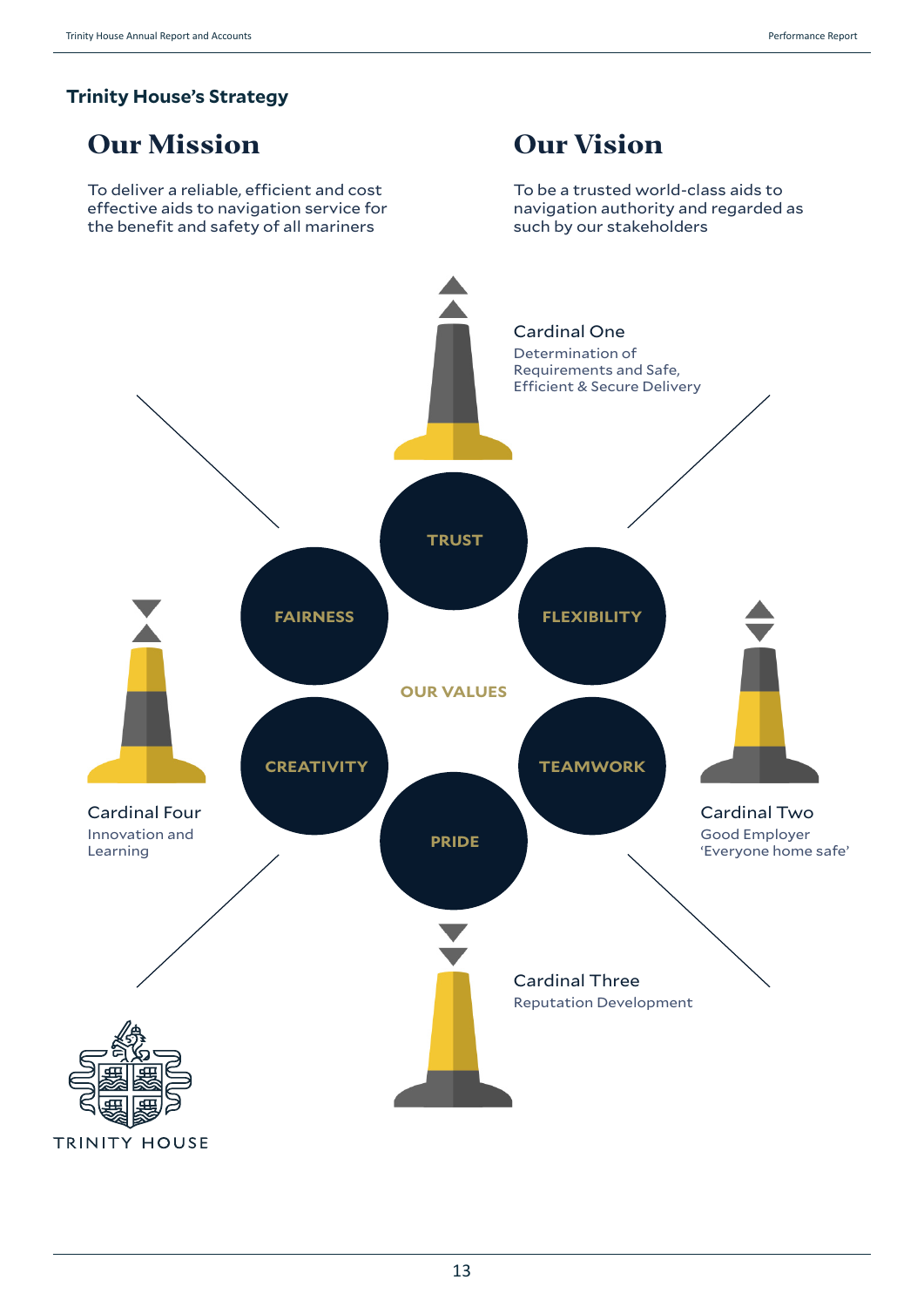Trinity House will strive to provide an uninterrupted, efficient, maritime safety service 24/7, 365 days a year by means of combining an emergency response capability for wrecks and new dangers with a careful blend of reliable fixed and floating strategic navigation assets around the coasts of England, Wales and the Channel Islands coastline. Trinity House has a statutory responsibility for the superintendence and management of aids to navigation covering a complex region of shallow and ever changing waters. Its waters are the access routes into the main ports of the United Kingdom while, at the same time, also include the major shipping lanes to and from the major northern Europe ports.

As per the Maritime Growth Study: keeping the UK competitive in a global market the shipping industry is a major enabler to the UK economy and 95% of UK International trade is moved by sea. With Brexit on the horizon and the ongoing need to further diversify and enhance the United Kingdom trade position, safeguarding shipping and the environment in which it operates is now more important than ever.

During 2017-18 Trinity House reviewed its strategy taking into account the level of inward and outward freight through English and Welsh major ports, which represents 85% of total UK inward and outward freight in tonnes Trinity House developed a comprehensive strategy to sustain and meet current demand as a safety function now and in the future. This new strategy builds on tradition, heritage and embracing innovation, includes Trinity House's mission, vision, values and priorities.

The new strategy shown diagrammatically on the previous page illustrates and summarises the key strategic priorities of Trinity House:

## **Values**

Our success is characterised by our values which are widely shared and reflected in our everyday actions. These standards govern our behaviour and define our culture. Our values are:

- Trust We trust each other and are trusted by others.
- Flexibility We look at what is needed and embrace change.
- Teamwork We support each other to succeed.
- Pride We take pride in what we do and what we strive to achieve in our organisation.
- Creativity We encourage innovation and creativity.
- Fairness We treat everyone fairly and celebrate achievement.

## **What it Means to be a Trusted, World Class Organisation**

Trinity House defines "World Class" as follows:

**"Our provision of Aids to Navigation, related services and processes are rated by our stakeholders to be the best of the best by excellence in terms of design, performance, quality, stakeholder satisfaction and value."**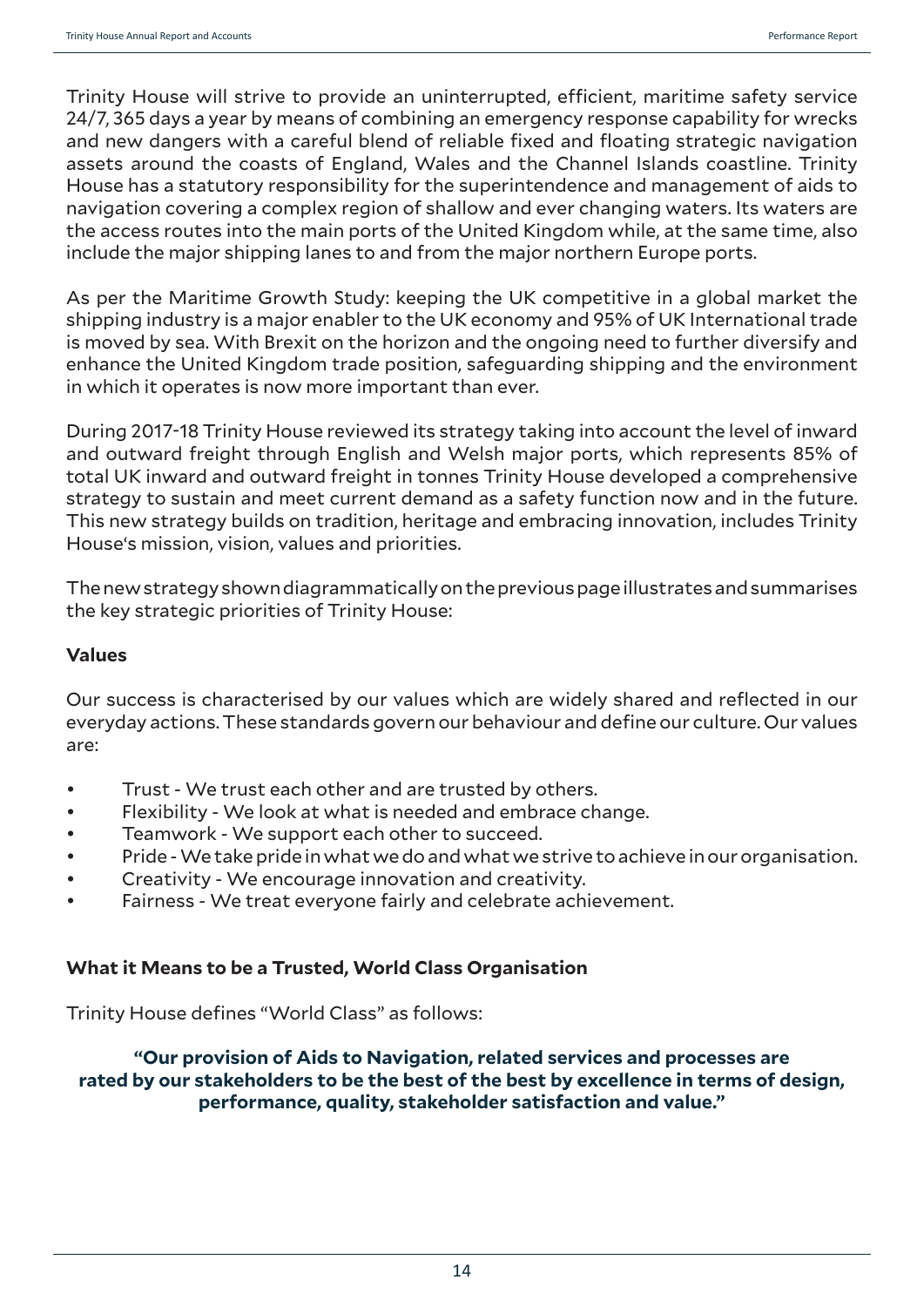## **Our Stakeholders**

In order to achieve our vision, it is imperative that we clearly identify our stakeholders and involve them in our future development plans. These stakeholders include the Mariner, the Ship owner, Central Government and Parliament, IALA, commercial customers, Port Authorities and our Staff.

In order to monitor and evaluate our progress, stakeholder feedback will be gathered and used to identify priorities and actions moving forward.

## **Trinity House's Priorities**

In order to achieve our Vision, Trinity House needs to grow and develop as a business. Four key Cardinals have been identified that will enable us to continue to improve and be the best we can be.

Cardinal One – Determination of Requirements and Safe, Efficient & Secure Delivery

Supported by:

Cardinal Two – Good employer Cardinal Three – Reputation Development Cardinal Four – Innovation and Learning

## **Implementation and Delivery**

In order to progress and achieve our goals in terms of these Cardinals, an operational plan was developed that identified actions for 2018-19. The implementation of this plan translates our Strategy into operational level actions that are measurable and can be evaluated in terms of their impact and success. Our corporate and individual objectives reflect these objectives and actions.

## **Current Developments and Performance**

Detailed below are a few of the key achievements during the year against each of the key Cardinals:

## **Cardinal One - Determination of Requirements and Safe, Efficient and Secure Delivery**

- Delivered excellent AtoN service availability with Category 1 Lights at 99.88%, and Category 1 Racons at 99.94%;
- The Buoy Service List was 98.02% completed in 2018-19;
- Successful conclusion of the GLA Fleet Review and permission from DfT to begin the vessel replacement project and to dispose of THV Patricia;
- Determination of AtoN requirements and Safe, Efficient and Secure Delivery using the established risk based Examiners Committee assessment process;
- Retained certification against ISO9001 (Quality Management); ISO 14001 (Environmental Management) and OHSAS 18001 (Occupational Health and Safety) standards and undertook preparations to transition to ISO 45001 (Occupational Health and Safety) in 2019-2020.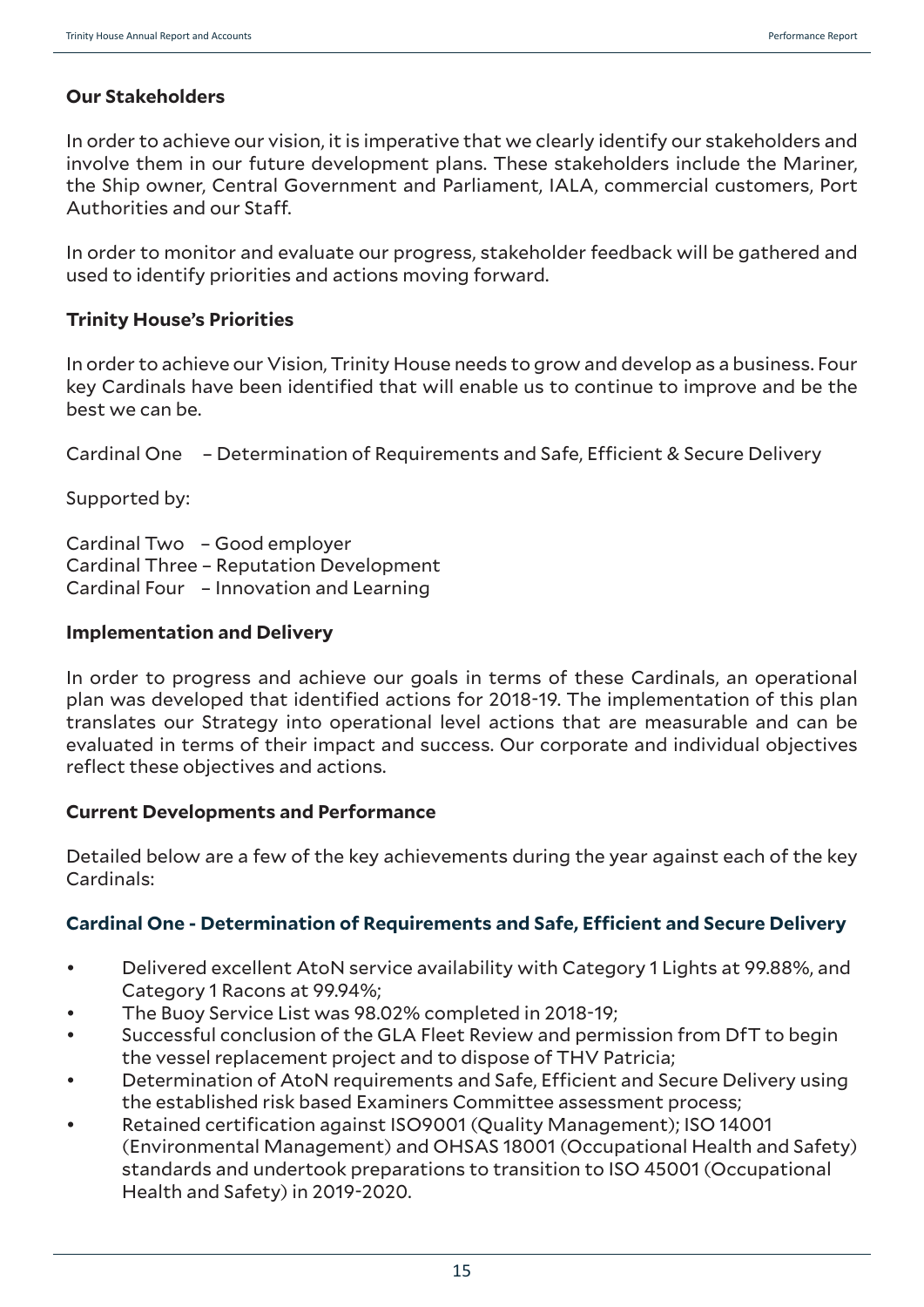- Designed, implemented and embedded new Data Protection processes following introduction of GDPR legislation;
- Numerous capital projects executed efficiently and on budget, such as the modernisation of THV Galatea and THV Alert Dynamic Positioning equipment and upgrading surveying equipment;
- Start Point Lighthouse modernised using standard simplified equipment, Cressar Beacon replaced, Lightvessel 10 modernised, Beachy Head range increased and provision for Virtual AIS enabled around critical traffic areas;
- 100% cabin occupancy rate (for the first time) on THV Patricia Voyages in 2018-19;
- In excess of £2.8m gross income was earned, making an important contribution to the General Lighthouse Fund and offsetting the cost to the Light Dues Payer;

# **Cardinal Two – Good Employer**

- Programme of asbestos surveys for the estate delivered to update the knowledge of hazardous materials;
- Chaired IALA committees to enhance maritime safety worldwide;
- Embedding the Fair Safety Culture which was introduced in 2017-18;
- Pledging to cease producing avoidable plastic waste by 2020 and working to honour that pledge.

# **Cardinal Three – Reputation Development**

- Participation in IALA including chairing several committees and participation in the IALA Conference 2018 and the Third Pre-Diplomatic Conference in March 2019;
- Participation at Seaworks 2018, with THV Alert; event opened by UK Maritime Minister Nusrat Ghani;
- Participation in Department for Transport Marine Safety Week;
- Participation at East of England Energy Group Southern North Sea Exhibition
- Commenced new contracts servicing AtoN with SW Water, ABP South Wales & Galloper Windfarm Ltd;
- Worked with ABP Southampton to deliver a weather station at Nab Tower Lighthouse to enhance pilot safety;
- Working with Welsh Government around the development of the Welsh Maritime Plan to fully include Trinity House functions.

# **Cardinal Four – Innovation and Learning**

- Further developed our in-house designed Type II Buoy superstructure, test at sea and providing a safer and more capable future proof solution with more power generation capacity;
- Delivered 3rd party AtoN monitoring for decommissioned oil platforms;
- Gained Accredited Training Organisation status from IALA to enable Trinity House to deliver internationally recognised AtoN management training;
- CS 2 Type 1 Lighted buoy established; first 10 mile light range from buoy platform;
- Worked with MCA SAR personnel when considering future AIS requirements for emergency use in OWF;
- Providing Harwich Depot tours for local schools, and education packs, enhancing knowledge of Trinity House and the importance and opportunities in the Maritime industry amongst younger members of the community.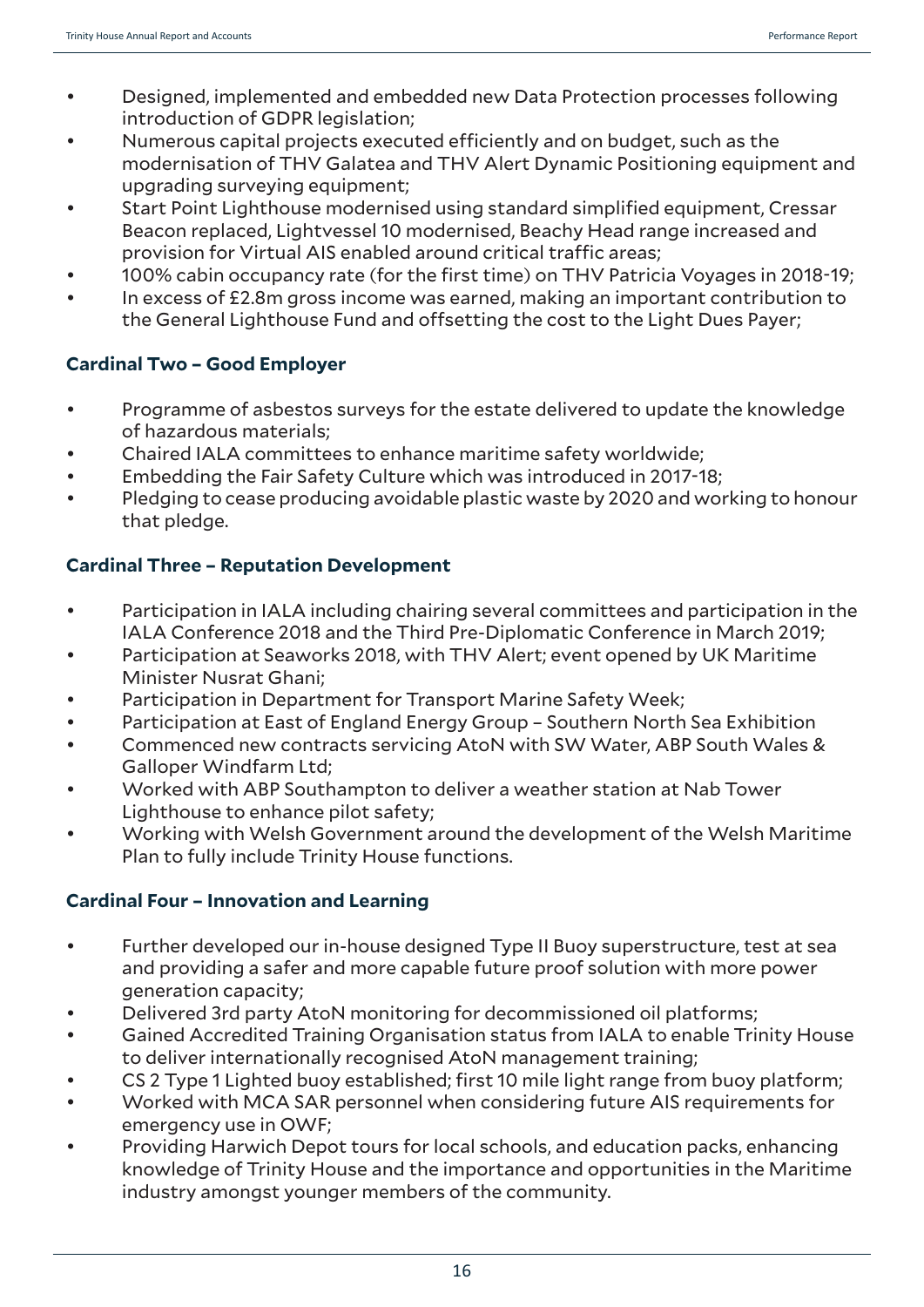## **GLA Research & Development (GRAD)**

Over the past 12 months, the GRAD Directorate has continued to research, develop, innovate, and subsequently help to drive the business of all the GLAs forward. It has continued to finesse several of its LED light sources, with great enhancements being made with respect to efficiency and power consumption. These have been employed in scores of lighthouses all over the British Isles and in dozens of others around the globe. Quality assurance of GLA lights continues to be secured through measurements in both GRAD's laboratories and through "in field" measurements.

GRAD has consolidated its research to find other sources of resilient positioning to support the introduction of the IMO's e-Navigation concept; however, it is expected that none of the options which are most achievable (such as Absolute Radar positioning and R-Mode) will be available on an operational basis for the next 10-15 years. However, Radar absolute positioning looks like the best external-to-ship option. Other developments involving GRAD look at quantum technologies and the use of algorithms to provide position integrity within receivers.

GRAD is leading the world on the development of the VHF Data Exchange System (VDES). VDES is the next generation AIS, but with vastly increased data-communication bandwidth to support the ever increasing needs of the maritime user and also supporting shore-side infrastructure to deliver e-Navigation services. GRAD has developed a signal structure for VDES in conjunction with other service providers. GRAD has further enhanced this by the development of cyber-security and authentication features which are currently lacking in AIS.

GRAD has led and supported the maritime user community understanding and potential uptake of the European Geostationary Navigation Overlay Service (EGNOS) for maritime use. This is a Space Based GPS Augmentation System originally built for aviation use, but latterly the operators have developed potential services for maritime use. GRAD has continued to be at the forefront of EGNOS maritime user consultation in Europe and has looked at ways in which this system can improve maritime services within Europe and potentially globally.

For reputational development, innovation and learning, GRAD represents the GLAs at many international forums, including setting standards globally in such bodies inter alia the International Telecommunications Union, the International Electro-technical Commission, the Radio Technical Commission for Maritime Services and the International Association of Marine Aids to Navigation and Lighthouse Authorities, as well as providing input to, and working with, the International Maritime Organisation on many topical items of interest and standardisation.

## **Environment**

Trinity House is committed to the protection of the environment and the prevention of pollution. Trinity House is continually reviewing all environmental issues affecting the environment in which it operates. Trinity House aspires to maximise the use of renewable energy sources, such as solar power, and continues to research other sources, such as wave, wind and tidal flow. Trinity House has maintained accreditation to the internationally recognised Environmental Standard ISO 14001 since 2000, and successfully transitioned to the new ISO 14001: 2015 Standard in 2017-2018. Trinity House produces and delivers an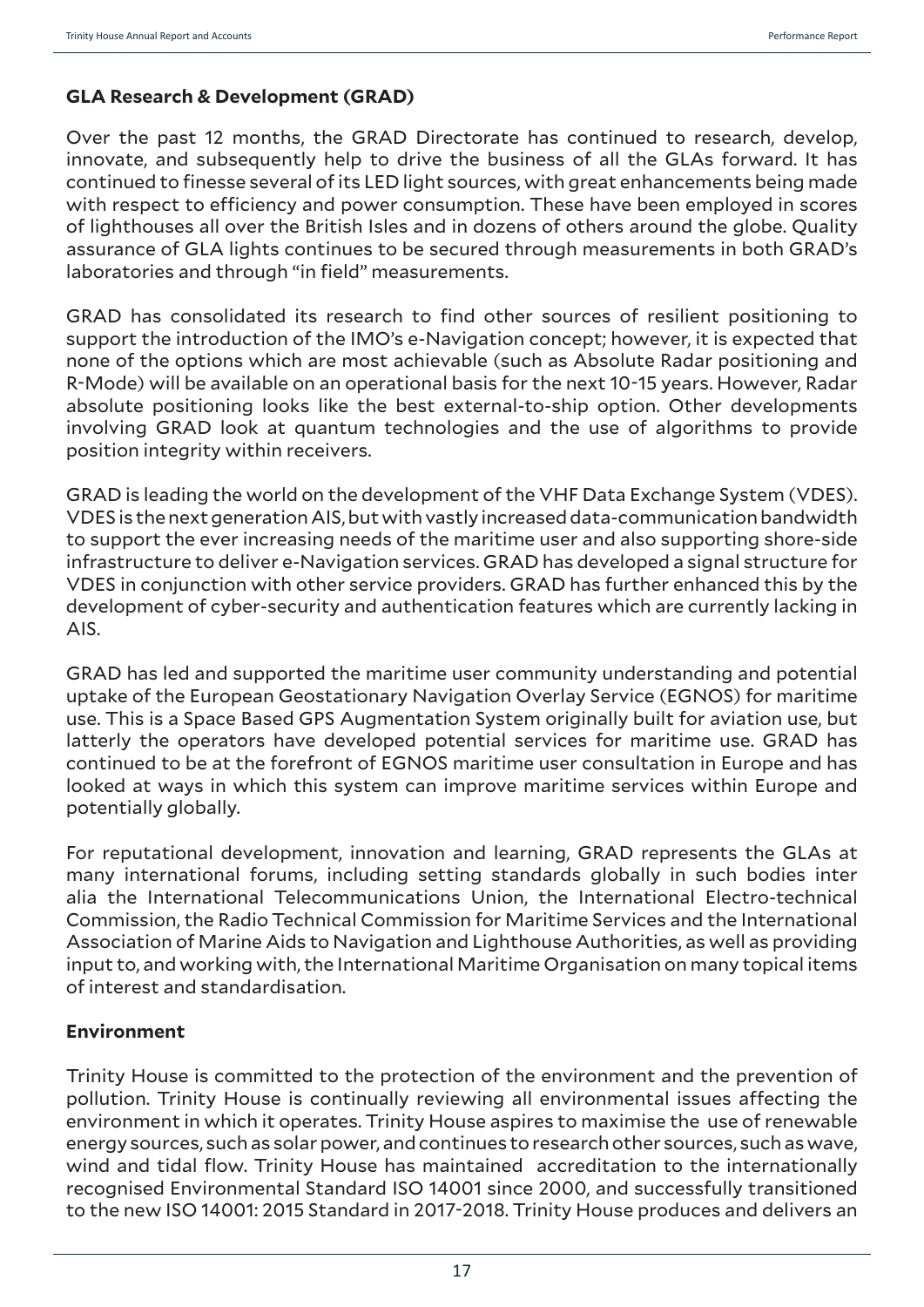annual corporate environmental plan containing key environmental targets and objectives, including targets aimed at ceasing the production of avoidable plastic waste.

Examples of Trinity House's commitment to improving the environment are:

- The conversion of lighthouses and all major floating aids to renewable energy sources;
- Investment in more efficient solar charging and LED lighting;
- Investment in new paint spraying equipment, delivering significant reductions in paint waste, paint purchased and VOC (Volatile Organic Compounds) emissions;
- Permanent removal of liquid mercury from lighthouses upon re-engineering where practically possible;
- Obtaining 'Green Passports' approved by Lloyds Register for its vessels THVs Galatea and Alert;
- Enhancing its arrangements for energy management;
- Pledging in 2018-2019 to stop producing avoidable plastic waste by 2020 and forming a Plastics Working Group to deliver this objective; and
- Commencing the introduction of ultra-low emission vehicles in the Trinity House vehicle fleet.

*Ian McNaught 26 September 2019*

**Captain Ian McNaught Executive Chairman of the Lighthouse Board**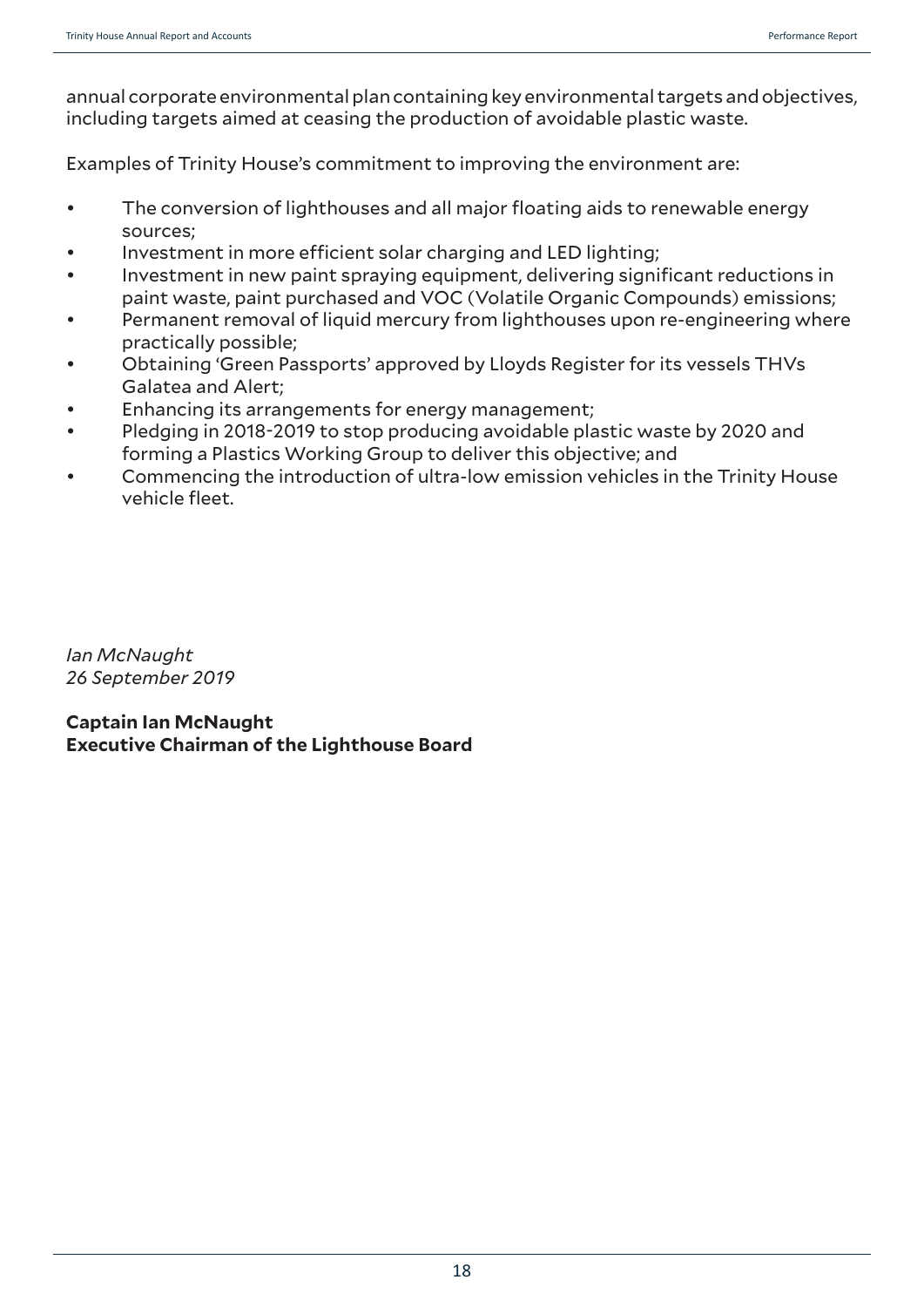# **Accountability Report**

## **Directors Report**

## **Membership of the Board**

The Trinity House Board and Governance structure is described in the Governance Statement (page 21). In addition, representatives from the Trinity House Board sit on a Joint Strategic Board (JSB), consisting of representatives from all three General Lighthouse Authorities. The JSB is set up to foster tri-GLA co-operation and co-ordination, and to maximise efficiencies and realise savings.

## **Conflicts of Interest**

The register of interests is maintained by the Secretary to the Board, and is published on our website. Further details of how executive and non-executive board members handle potential or actual conflicts of interests are addressed on page 32. Note that no conflicts of interest were identified during 2018-19 that required Management intervention.

## **Finance Leasing Arrangements**

There is exposure on the finance leases for the ships to a change in the main rate of Corporation Tax. During the creation of the ships finance leases, Trinity House evaluated the option of eliminating this exposure; however, it was found that the financial risks were not significant. A 1% upward/downward change in Corporation Tax would result in a charge or benefit of £4,900 respectively per annum.

## **Payment of Creditors Policy**

Trinity House will at all times seek to adopt best practice in respect to the settlement of creditor payments. All payments will be made in accordance with the Public Contracts Regulations 2015 (Chapter 9, Section 113-2a). Payment of all creditors' accounts are arranged by the date stipulated within the contract or other agreed terms of credit. Exceptions to this are as follows:

- 1. Payment within a shorter timescale where a discount may be available; and
- 2. Where there is a genuine dispute in respect of the invoice concerned. In all cases the suppliers are immediately informed of the details of the query and that the payment will be withheld pending resolution.

Suppliers are informed of our policy via the organisation's generic standard terms and conditions of trade (available via the Trinity House website), unless alternative bespoke contractual arrangements have been made.

The average credit taken from Trade Payables during the year was nine days (2017-18 eight days).

## **Personal Data Related Incidents**

During 2018-19, Trinity House continued to comply with the Cabinet Office guidance on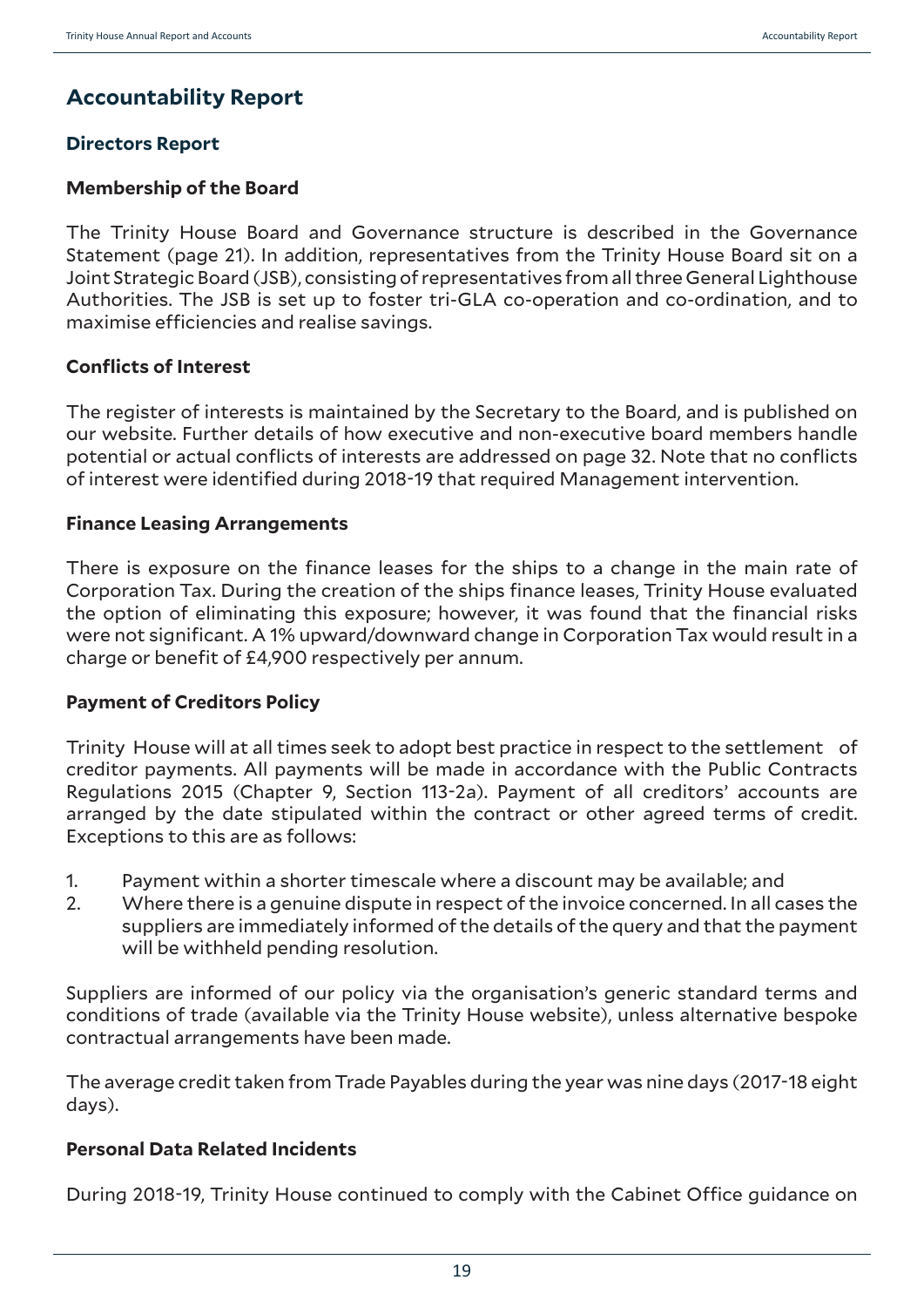information risk management to the extent that is relevant and with its own Policy on Information Risk. Information Risk is covered in more detail on page 32.

## **Events After The Year End**

These are covered in note 25 to the accounts.

## **Risks and Uncertainties**

Trinity House's approach to risk takes account of its statutory safety of navigation remit, its unique ring-fenced funding regime and the limited resources therefore available to finance loss. Its overall risk management strategy, which aims to ensure effective internal control, is to:

- Identify and define significant risks which could affect the achievement of key organisational aims and objectives;
- Assign ownership of those risks;
- Assess and evaluate the significance of the risks in terms of probability and impact before and after mitigation using recognised standards;
- Respond to those risks and uncertainties through risk management controls, seeking to contain them to acceptable levels having regard to risk appetite;
- Consider potential opportunities arising;
- Review and report to the Executive and Audit and Risk Assurance Committees and the Board regularly on those risks and opportunities;
- Embed risk management as an intrinsic part of its organisational processes by adopting a structured, hierarchical approach to risk management at all levels within the organisation.

The Governance Statement emphasises the importance that Trinity House attaches to risk management and the regular review of risks.

## **Losses**

There were no losses incurred during the year. Further details can be found in note 24.

# **Statement of Accounting Officer's Responsibilities**

Under section 218(1) of the Merchant Shipping Act 1995, the Secretary of State for Transport, with the consent of HM Treasury, directed Trinity House to prepare for each financial year a statement of accounts in the form consistent with the Accounts Direction. The accounts are prepared on an accruals basis and must give a true and fair view of the state of affairs of Trinity House and of income and expenditure, cash flows and changes in equity for the financial year.

In preparing the accounts, the Accounting Officer is required to comply with the requirements of the Government Financial Reporting Manual and in particular to:

• Observe the Accounts Direction issued by the Secretary of State for Transport, including the relevant accounting and disclosure requirements, and apply suitable accounting policies on a consistent basis;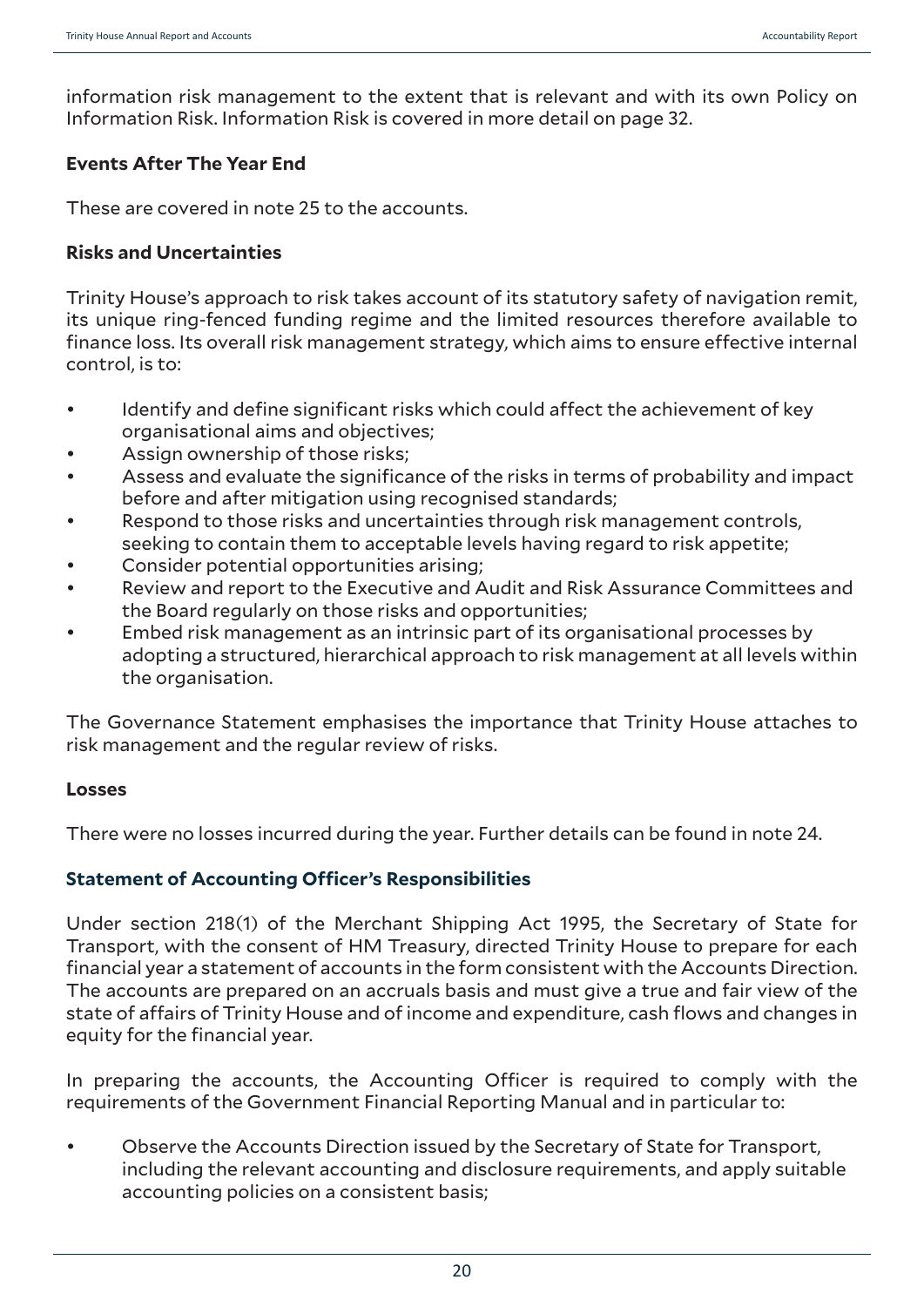- Make judgements and estimates on a reasonable basis;
- State whether applicable accounting standards as set out in the Government Financial Reporting Manual have been followed, and disclose and explain any material departures in the accounts; and
- Prepare the accounts on a going concern basis.

The Accounting Officer of the Department for Transport has designated the Executive Chairman as the Accounting Officer of Trinity House. The responsibilities of the Accounting Officer include responsibility for the propriety and regularity of the funds allocated to Trinity House in its capacity as a General Lighthouse Authority, including keeping proper records and safeguarding the assets of Trinity House, in its capacity as a General Lighthouse Authority. These responsibilities are set out in the Framework Agreement between the Department for Transport and the General Lighthouse Authorities.

So far as the Executive Chairman acting in the role of the Accounting Officer is aware, there is no relevant audit information of which Trinity House auditors are unaware. The Accounting Officer has taken all the steps that he ought to have taken to make himself aware of the relevant audit information and to establish that the Trinity House auditors are aware of that information. The Accounting Officer also confirms that the annual report and accounts as a whole is fair and balanced and that he takes responsibility for the annual report and accounts, and the judgements required for determining that it is fair and balanced.

## **Governance Statement**

## **Introduction**

HM Treasury published a revised Code of Good Practice for Corporate Governance in Central Government Departments in April 2017.

The Board confirms that throughout the accounting period Trinity House has applied the principles contained in the Code. This includes:

- A full analysis of the significant business risks to produce and continually update the Corporate Risk Schedule and the Organisational Risk Schedule beneath it;
- Identification on the Risk Schedules of the means by which the business risks are controlled and who is accountable for each significant risk;
- Internal Audit basing their programme of audit work on the Risk Schedules and the supporting Directorate/Departmental Risk Registers.

The Trinity House Head of Internal Audit in his Annual Report for 2018-19 was of the opinion that 'there are no significant weaknesses that fall within the scope of issues that should be reported in the Governance Statement'.

Trinity House acknowledges one current departure from the Code in that the Trinity House Executive Chairman combines the role of Chairman and Chief Executive. The Board has considered that this has provided the most efficient and effective use of resources without compromising the basic principles of good governance. There is a balance of Executive and Non-Executive Directors on the Board, a Non-Executive Deputy Chairman and a Board Committee structure with only one of its six Committees chaired by the Executive Chairman. There is also a Framework Document with the Department for Transport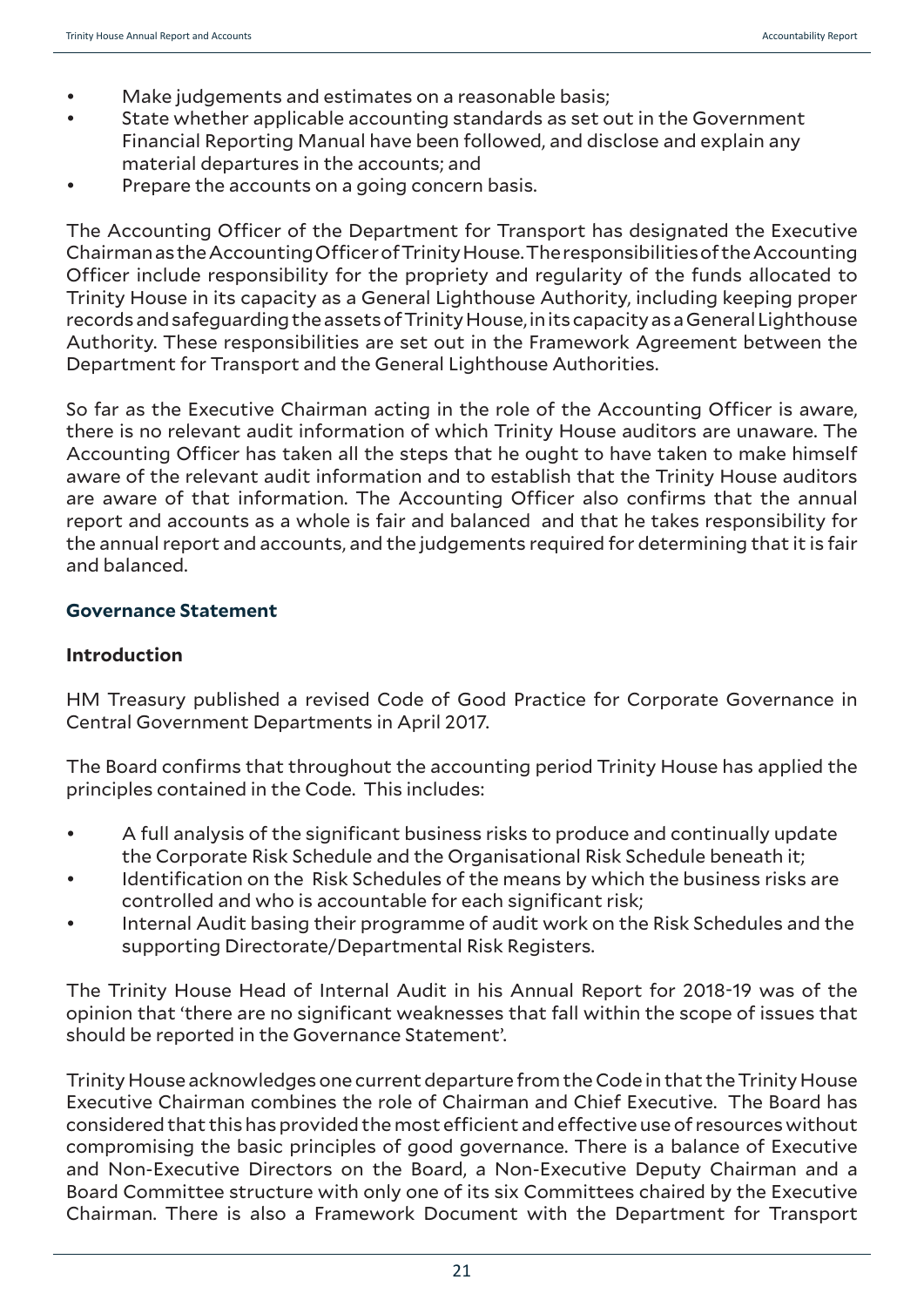(see below), Together they ensure an appropriate balance of power is maintained. The continued effectiveness of this combined role has been comprehensively reviewed in 2018-19 and is in the process of being changed to comply with the Code.

## **Trinity House Lighthouse Board and its Committees**

## **Lighthouse Board**

The Corporation established articles of constitution and terms of reference for a Lighthouse Board on 4 June 1984. This has since been reviewed and updated with the latest amendment in February 2019.

The Lighthouse Board is accountable to the Corporation and is responsible for effective control of the functions of Trinity House as a General Lighthouse Authority.

The Board met formally on seven occasions during 2018-19, which included a session on strategy. Having regard to its main responsibility of providing a reliable and efficient aids to navigation service for the benefit and safety of all mariners, the coverage of its work included:

- Review and approval of Trinity House Strategy and implementation of associated action plan;
- Review and approval of the Corporate Plan for 2019-24 and Annual Report and Accounts for 2017-18;
- Considering matters of health and safety;
- Receipt of regular reports from Executive Directors on inter alia requirements and performance; operational matters; expenditure against budget; income from Light Dues against previous trends and other business performance matters including KPIs;
- Considering items to be discussed at the Joint Strategic Board; advising accordingly; and receiving feedback on meetings of the Chief Executives' Committee and Joint Strategic Board;
- Providing advice and guidance to the Executive Committee in respect of the Fleet Review and the next steps following the conclusion of the Fleet Review;
- Monitoring of implementation of RPI-X regime;
- Review changes and approval of organisational Policies;
- Consideration of potential future initiatives for Trinity House; and
- Reviews of the nature and extent of the corporate and organisational risks faced by the organisation in the implementation of its Strategy.

These activities were in line with the matters reserved to the Board in its Articles of Constitution and Terms of Reference.

The Board works to a Code of Conduct and Best Practice. This Code was updated in October 2018 to reflect the latest Cabinet Office Code of Conduct. The Code of Conduct and Best Practice also refers to the Framework Document for the General Lighthouse Authorities.

The Board completes each year a self-assessment of performance and implements recommendations to improve its effectiveness.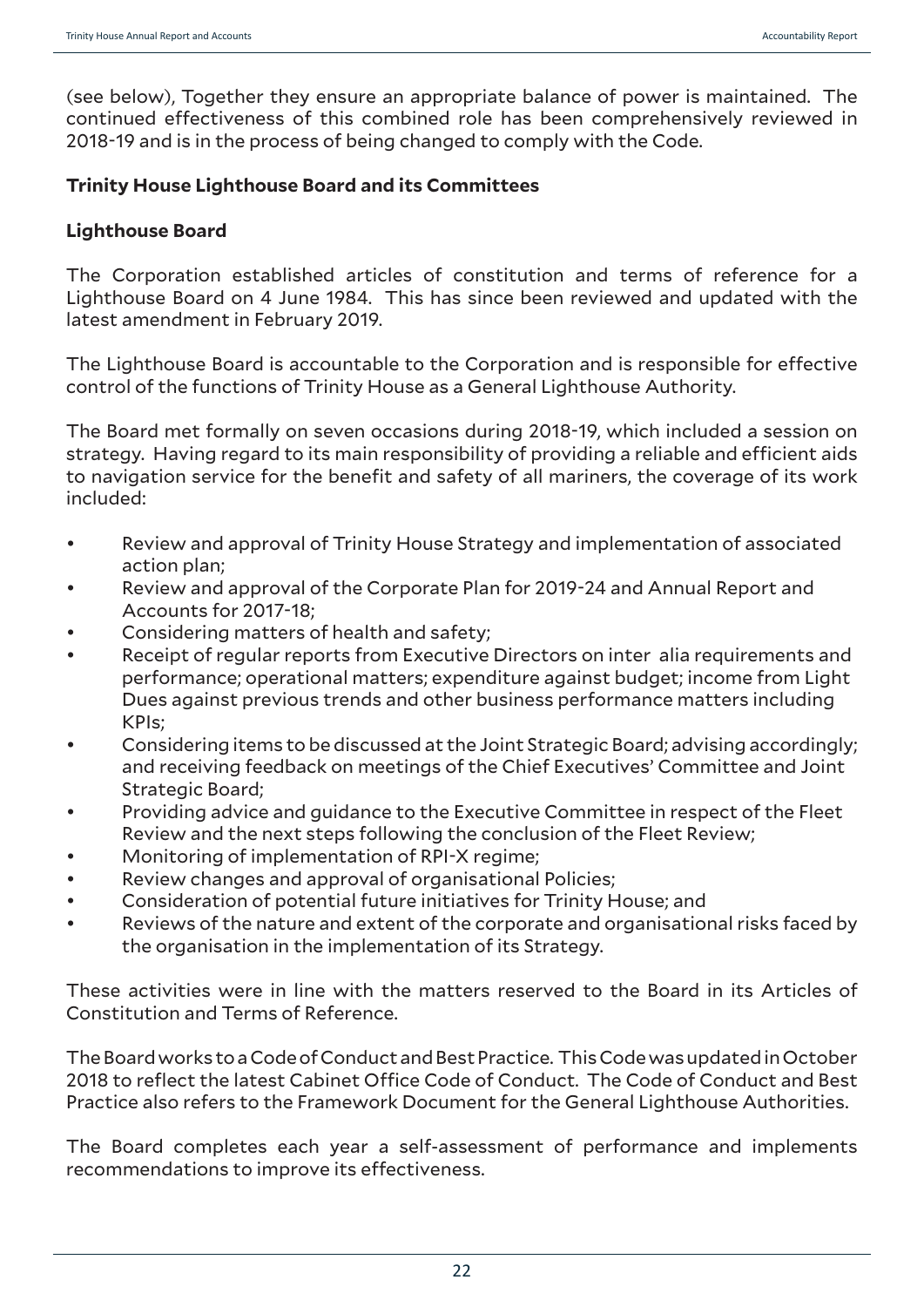At a special meeting in September 2018, the Board was asked to individually consider its performance and effectiveness against the Board Evaluation questionnaire 'Unlocking your board's full potential' published by the National Audit Office. The results were collated and the findings presented to the Board at its November 2018 meeting. The Board considered its Articles of Constitution and Terms of Reference and concluded that it met them and discharged its statutory role effectively having regard inter alia to its performance against IALA and other recommendations. In terms of the questionnaire, the Board partially disagreed on six areas in 2018:

- A senior independent director role exists to strengthen the position of the nonexecutives;
- The Board devotes quality time to reviewing the implementation of the strategy;
- Relations with the sponsor department are productive and supported by regular and open communication;
- Where delivery is devolved to partner organisations, the Board receives regular assurances over delivery, the operational effectiveness of partners' governance arrangements and the regularity of expenditure made on its behalf;
- The Board draws up action plans following its performance evaluations. The actions include behavioural and qualitative aspects, where appropriate;
- The Board regularly reviews progress against its performance and appraisal action plan.

The Board had undertaken the same exercise in 2017 and had identified five areas where some Board members partially disagreed. Of the five areas, three of these remained of concern to the Board in 2018. These areas were:

- Relations with the sponsor department are productive and supported by regular and open communication;
- The Board draws up action plans following its performance evaluations. The actions include behavioural and qualitative aspects, where appropriate;
- The Board regularly reviews progress against its performance and appraisal action plan.

During early 2019-20, attention is being given to making improvements to the areas where the Board partially disagreed and these will all be addressed and resolved.

# **Information Provided to the Board**

The Board is generally satisfied with the quality of data it receives. Information is provided in plenty of time ahead of the meetings. In response to a former self-assessment, there is now effort to ensure the information provided to the Board is concise and appropriate for consideration at Board level. It has been acknowledged in self-assessments that the board receives regular, insightful reports on the organisation's risk management and internal control systems that provide assurance over their operational effectiveness.

The Lighthouse Board comprises a balance of:

- 4 Voting Executive Members (Three Elder Brethren and the Director of Business Services)
- 4 Voting Non Executive Members (one Elder Brother and 3 nominated by the Secretary of State for Transport).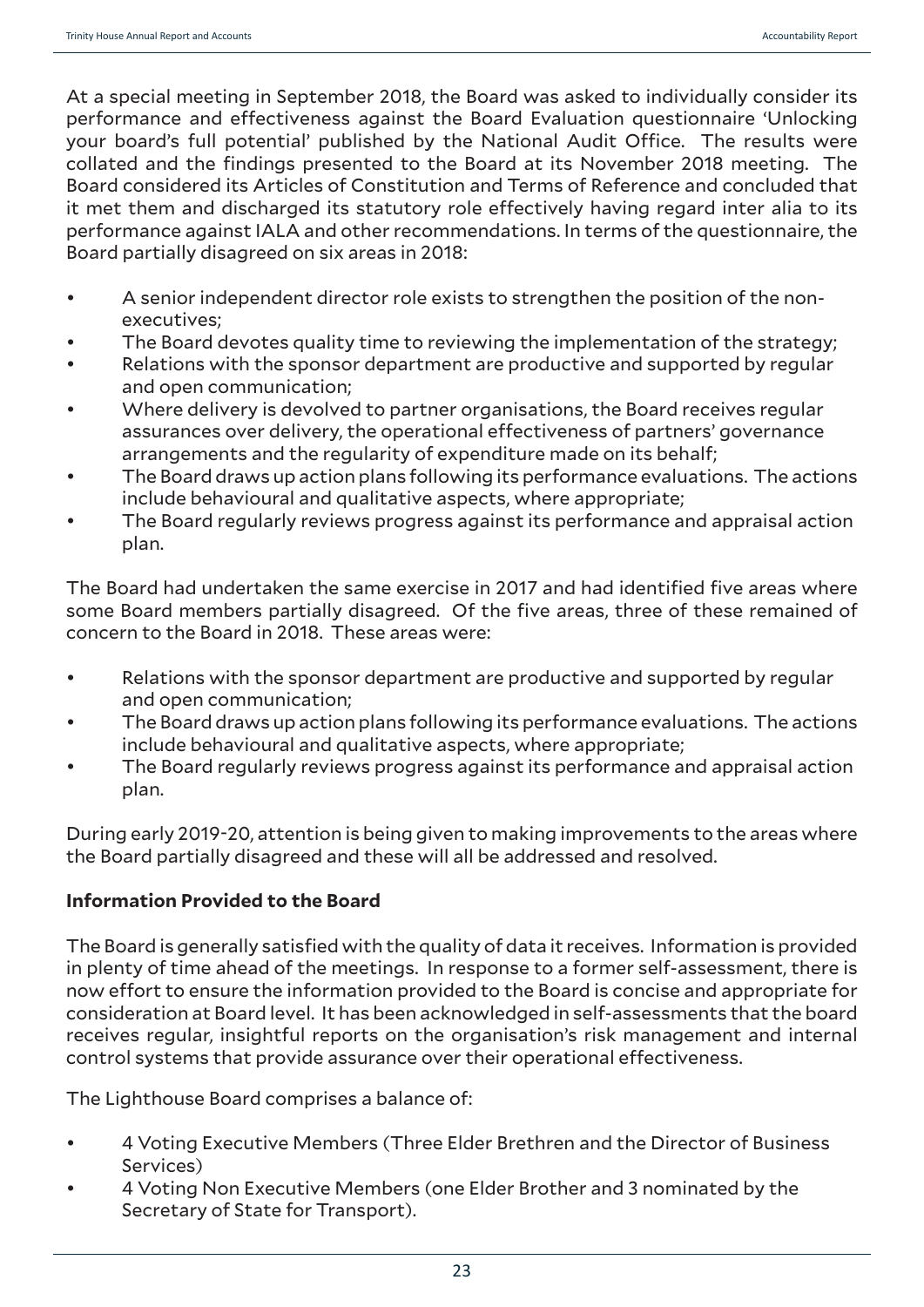

1 Professor P Matthews retired from the Lighthouse Board on 19 July 2018.

<sup>2</sup>Mrs V Owen appointed as Secretary of State's nominated Non-Executive Director of the Lighthouse Board on 14 September 2018.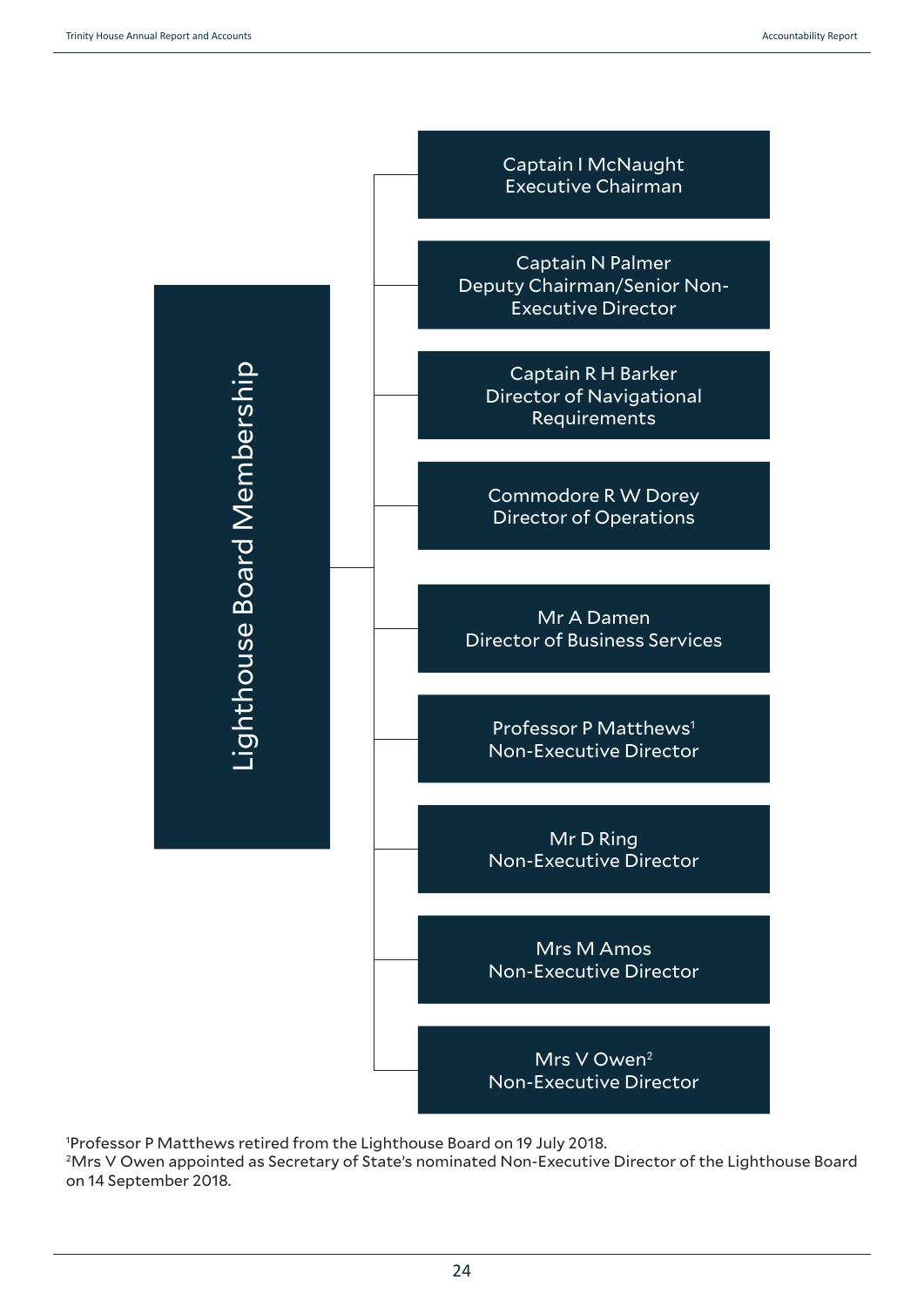## **Committees**

The Board delegates certain of its responsibilities to committees. This provides for greater independence with regard to audit, making improvements to the areas where the Board partially disagreed and these will all be addressed and resolved.

| <b>Board Committee</b>                    | Remit                                             | <b>Highlights</b>                                                                                                                                                                                                                                                                                                                                                                                                                                                                                                                                                                                                                                                                                                                                                                                                                                                                                                                                                                             |  |  |  |
|-------------------------------------------|---------------------------------------------------|-----------------------------------------------------------------------------------------------------------------------------------------------------------------------------------------------------------------------------------------------------------------------------------------------------------------------------------------------------------------------------------------------------------------------------------------------------------------------------------------------------------------------------------------------------------------------------------------------------------------------------------------------------------------------------------------------------------------------------------------------------------------------------------------------------------------------------------------------------------------------------------------------------------------------------------------------------------------------------------------------|--|--|--|
| Executive<br>Chair: Captain I<br>McNaught | Operational<br>management of the<br>organisation. | Ongoing scrutiny of Headline<br>$\bullet$<br>Performance Objectives, KPIs, key<br>finance, operational and planning<br>matters to contribute to effective<br>internal control;<br>Monitoring progress against the<br>$\bullet$<br>Operational Action Plan arising from<br>the 2017-22 Strategy;<br><b>Review of Trinity House policies</b><br>$\bullet$<br>and monitoring the robustness of<br><b>Trinity House's Management</b><br>System;<br>Approval of various new and revised<br>$\bullet$<br><b>Project Initiation Documents,</b><br>project briefs and mandates;<br>Scrutiny of matters arising at Joint<br>$\bullet$<br>Strategic Board and the furtherance<br>of inter-GLA Cooperation;<br>Reviewing and monitoring of<br>$\bullet$<br>Corporate, Organisational and<br>Departmental risk issues including<br>in addition those relating to the<br>Tender Replacement Programme,<br>Royal Sovereign Lighthouse<br>decommissioning, resourcing, Data<br><b>Protection and Brexit;</b> |  |  |  |
|                                           |                                                   | Developing initiatives in respect of<br>$\bullet$<br><b>Trinity House's high level</b><br>engagement at IALA and Trinity<br>House's contribution to Maritime<br>UK;<br>Monitoring of developments in<br>$\bullet$<br>respect of Trinity House's response<br>to wrecks, hazards and new dangers<br>together with the navigational<br>safety and legal aspects of offshore<br>wind farm developments; and<br>Monitoring and development of<br>$\bullet$<br>commercial work initiatives and<br>collaborative working arrangements<br>with third parties.                                                                                                                                                                                                                                                                                                                                                                                                                                         |  |  |  |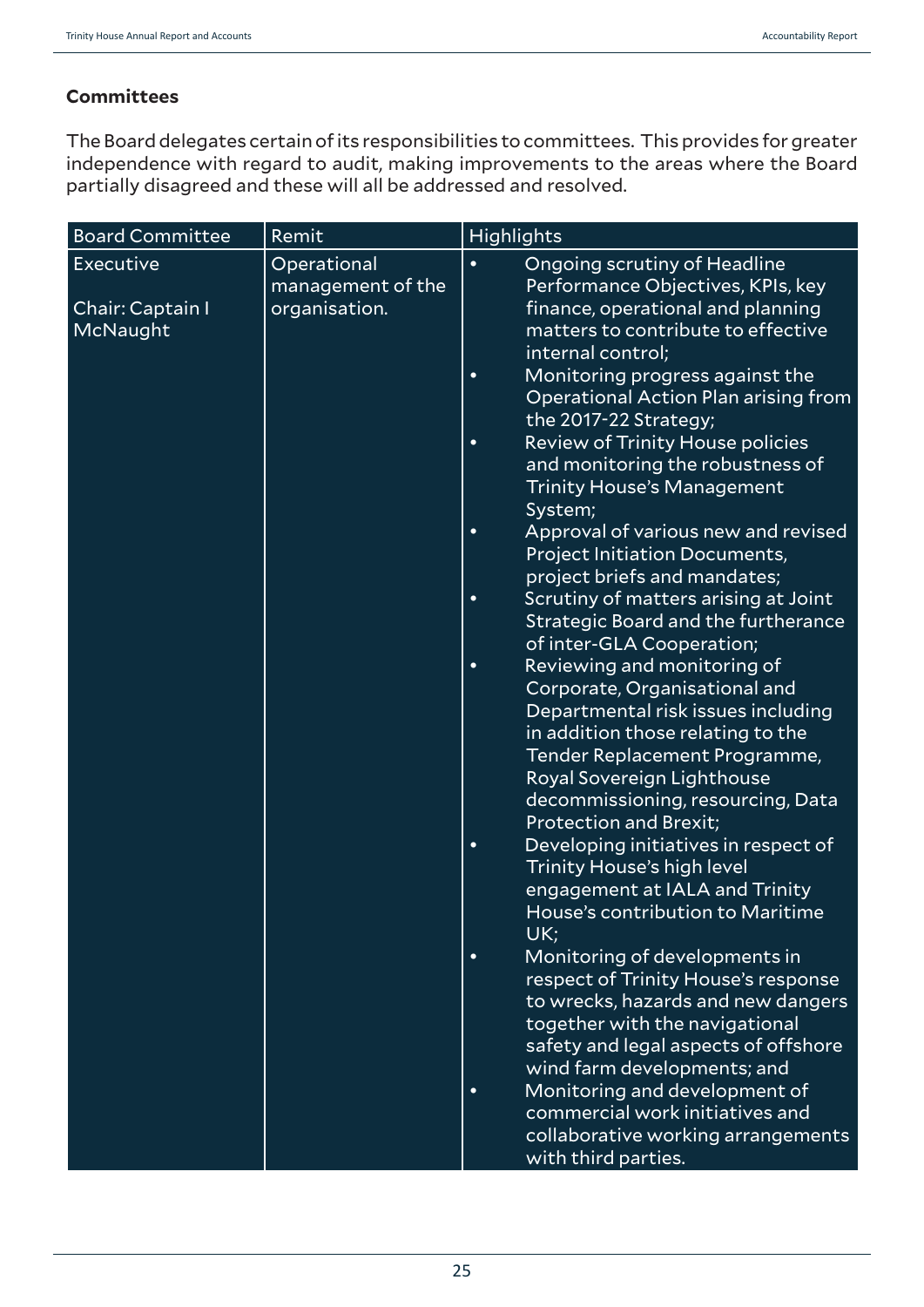| <b>Audit and Risk</b><br>Assurance | <b>Review of</b><br>organisational<br>controls, risk,        | $\bullet$<br>$\bullet$ | Scrutiny of the Annual Report &<br>Accounts;<br><b>Review of Risk Registers;</b>                                                                                                                 |
|------------------------------------|--------------------------------------------------------------|------------------------|--------------------------------------------------------------------------------------------------------------------------------------------------------------------------------------------------|
| <b>Chair: Mrs M Amos</b>           | governance,<br>finances and                                  | $\bullet$              | Review of progress against the<br>internal audit plan;                                                                                                                                           |
|                                    | systems.                                                     | $\bullet$              | Review of internal audit reports and<br>findings including the Head of<br>Internal Audit's annual report and<br>opinion;                                                                         |
|                                    |                                                              | $\bullet$              | Review of the Register of Members'<br>Interests and Hospitality Register;                                                                                                                        |
|                                    |                                                              | $\bullet$              | Consideration of other risk<br>management issues e.g. any cases of                                                                                                                               |
|                                    |                                                              | $\bullet$              | fraud, bribery or whistleblowing;<br>Review of its work and effectiveness<br>in accordance with the<br>recommendations of the HM<br>Treasury's Audit & Risk Assurance<br>Committee Handbook; and |
|                                    |                                                              | $\bullet$              | Review of Cyber Security controls<br>within Trinity House.                                                                                                                                       |
| Directors'<br>Remuneration         | Assessment of<br><b>Executive Directors'</b><br>performance, | $\bullet$<br>$\bullet$ | <b>Assessment of Executive Director</b><br>and Corporate performance; and<br>Review of performance related pay                                                                                   |
| <b>Chair: Mrs V Owen</b>           | remuneration,<br>bonuses and<br>corporate<br>performance.    |                        | scheme.                                                                                                                                                                                          |
| Executive<br>Remuneration          | Assessment of<br>staff remuneration,                         | $\bullet$              | Consideration of the pay remit<br>business case, approach and                                                                                                                                    |
| <b>Chair: Mr A Damen</b>           | manpower<br>requirements and<br>organisational               | $\bullet$              | progress reports;<br>Review of performance related pay<br>scheme;                                                                                                                                |
|                                    | structure.                                                   | $\bullet$              | Structure changes and post<br>revisions;                                                                                                                                                         |
|                                    |                                                              | $\bullet$<br>$\bullet$ | Review of manpower planning;<br>Succession planning; and                                                                                                                                         |
|                                    |                                                              | $\bullet$              | Organisational development e.g.<br>specific project in relation to<br>Lighthouse Technicians<br>demographic.                                                                                     |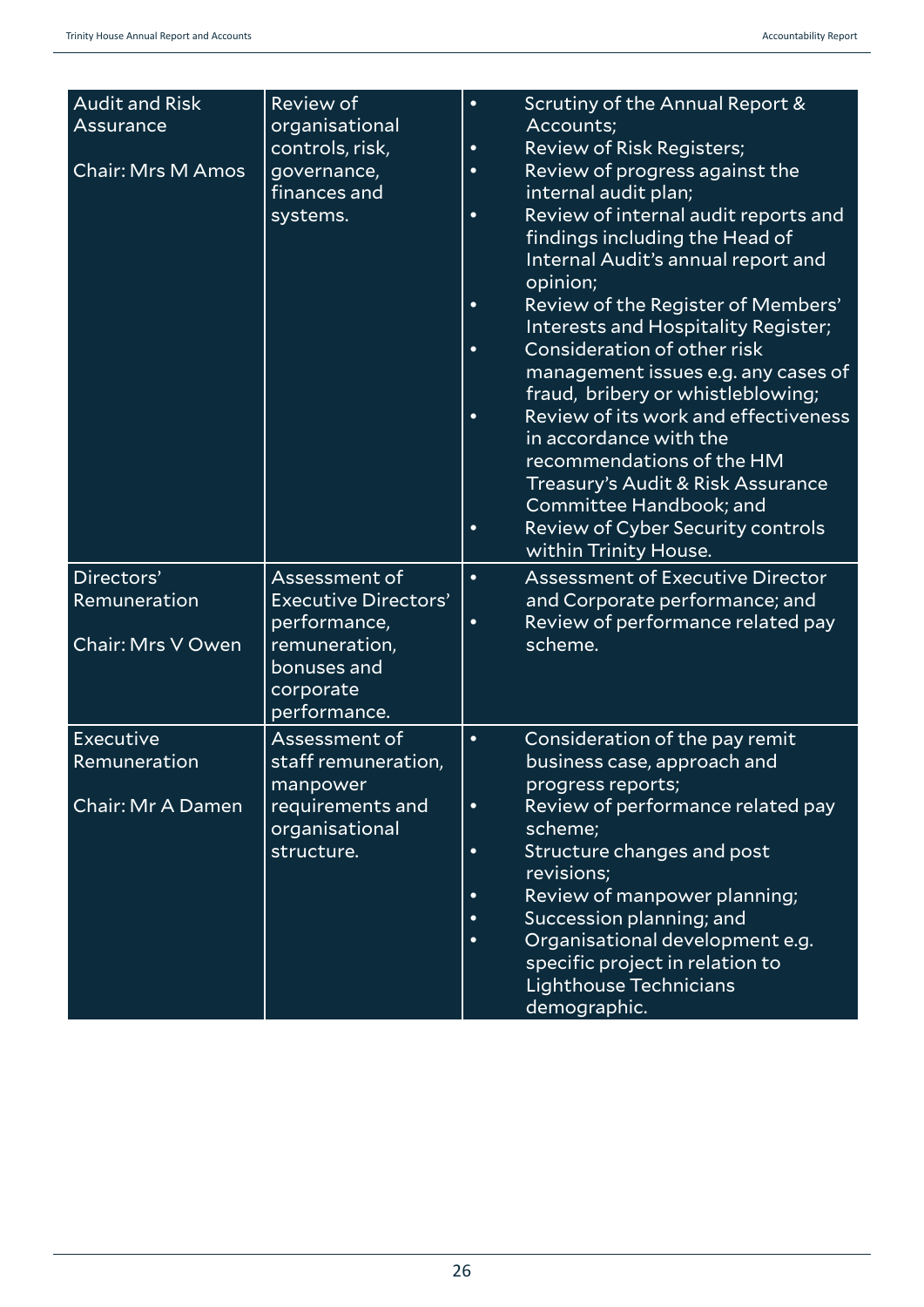| Examiners<br>Chair: Captain R H<br><b>Barker</b> | All requirements<br>for the service's<br>provision of Aids to<br>Navigation. | $\bullet$<br>$\bullet$<br>$\bullet$<br>$\bullet$ | Continued navigation requirement<br>around Royal Sovereign, Beachy<br>Head and CS2 Buoy;<br>Commenced 5 Yearly Aids to<br>Navigation review of Trinity House<br>areas;<br>Discontinuance of East Channel<br>Light Buoy;<br>Changing SWIGG Buoy to East<br>Cardinal Mark and repositioning;<br>Meeting held with stakeholders<br>at Bristol regarding the buoyage in |
|--------------------------------------------------|------------------------------------------------------------------------------|--------------------------------------------------|---------------------------------------------------------------------------------------------------------------------------------------------------------------------------------------------------------------------------------------------------------------------------------------------------------------------------------------------------------------------|
|                                                  |                                                                              |                                                  | the approaches to Bristol and the<br>Severn;<br>Hazard Warning Signal review of<br>requirements;                                                                                                                                                                                                                                                                    |
|                                                  |                                                                              | $\bullet$                                        | Consultation and review of the<br><b>Skerries Buoy. Leading to lantern</b><br>being fitted;                                                                                                                                                                                                                                                                         |
|                                                  |                                                                              | $\bullet$                                        | Range requirement for Bishop<br>Rock, Trevose, Flamborough Head,<br>and St Catherine's lighthouses;                                                                                                                                                                                                                                                                 |
|                                                  |                                                                              | $\bullet$<br>$\bullet$                           | Review of aids to navigation around<br>current Offshore;<br>Renewable Energy fields; and                                                                                                                                                                                                                                                                            |
|                                                  |                                                                              | $\bullet$                                        | Visit to ECDIS Ltd for update on<br>electronic chart navigation issues.                                                                                                                                                                                                                                                                                             |
| Nominations                                      | <b>Proposing Executive</b><br>appointments to the                            | $\bullet$                                        | There were no Executive<br>appointments during 2018-19;                                                                                                                                                                                                                                                                                                             |
| <b>Chair: Mrs V Owen</b>                         | Lighthouse Board.                                                            | $\bullet$                                        | Appointment of one Non- Executive<br>Director following the retirement of<br>another Non-Executive Director                                                                                                                                                                                                                                                         |

Attendance by Lighthouse Service members at Board and Committee meetings during 2018-19 was as follows:

| <b>Members</b>                    | <b>LHB</b>    | <b>Executive</b><br>Committee | Audit<br>and Risk<br><b>Assurance</b><br>Committee | Directors'<br><b>Remuneration</b><br>Committee | <b>Executive</b><br>Remuneration<br>Committee | <b>Examiners</b>                  | <b>Nominations</b><br>Committee |
|-----------------------------------|---------------|-------------------------------|----------------------------------------------------|------------------------------------------------|-----------------------------------------------|-----------------------------------|---------------------------------|
|                                   |               |                               |                                                    |                                                |                                               |                                   |                                 |
| Captain I McNaught <sup>2</sup>   | $7($ of $7)$  | $11($ of $11)$                | $4($ of 4 $)$                                      | $\star$                                        | $3($ of 3 $)$                                 | $8($ of $8)$                      | $0($ of 0 $)$                   |
| Captain N Palmer <sup>1</sup>     | $5($ of $7)$  | ÷.                            | $\mathcal{R}$                                      | $3($ of 3 $)$                                  | $\star$                                       | $6($ of 8 $)$                     | $0($ of 0 $)$                   |
| Commodore R Dorey                 | $7($ of $7)$  | $11($ of $11)$                | $\mathcal{R}$                                      | $\mathcal{R}$                                  | $3($ of 3 $)$                                 | $7($ of 8 $)$                     | $\approx$                       |
| Captain R H Barker                | $7($ of $7)$  | $11($ of $11)$                | $\mathcal{R}$                                      | $\mathcal{R}$                                  | $3($ of 3 $)$                                 | $8($ of $8)$                      | $\approx$                       |
| Mr A Damen <sup>2</sup>           | $7($ of $7)$  | $11($ of $11)$                | $4($ of 4 $)$                                      | $\star$                                        | $3($ of 3 $)$                                 | $\frac{d\mathbf{x}}{d\mathbf{x}}$ | $\approx$                       |
| Professor P Matthews <sup>1</sup> | $1($ of 1 $)$ | ÷.                            | $1($ of 1 $)$                                      | $1($ of 1 $)$                                  | $\star$                                       | $\mathcal{R}^{\mathcal{C}}$       | $0($ of 0 $)$                   |
| $Mr D$ Ring <sup>1</sup>          | $7($ of $7)$  | ÷.                            | $4($ of 4 $)$                                      | $3($ of 3 $)$                                  | $\approx$                                     | $\mathcal{R}^{\mathcal{C}}$       | $0($ of 0 $)$                   |
| Mrs M Amos <sup>1</sup>           | $7($ of $7)$  | ÷.                            | $4($ of 4 $)$                                      | $\mathcal{R}$                                  | $\star$                                       | $\mathcal{R}^{\mathcal{C}}$       | $0($ of 0 $)$                   |
| Mrs V Owen <sup>1</sup>           | $5($ of $5)$  | ÷.                            | $2($ of 3 $)$                                      | $2($ of 2 $)$                                  | $\approx$                                     | $\frac{d\mathbf{x}}{d\mathbf{x}}$ | $0($ of 0 $)$                   |

Note: Figures in the table denote meetings attended (meetings available for individual to attend)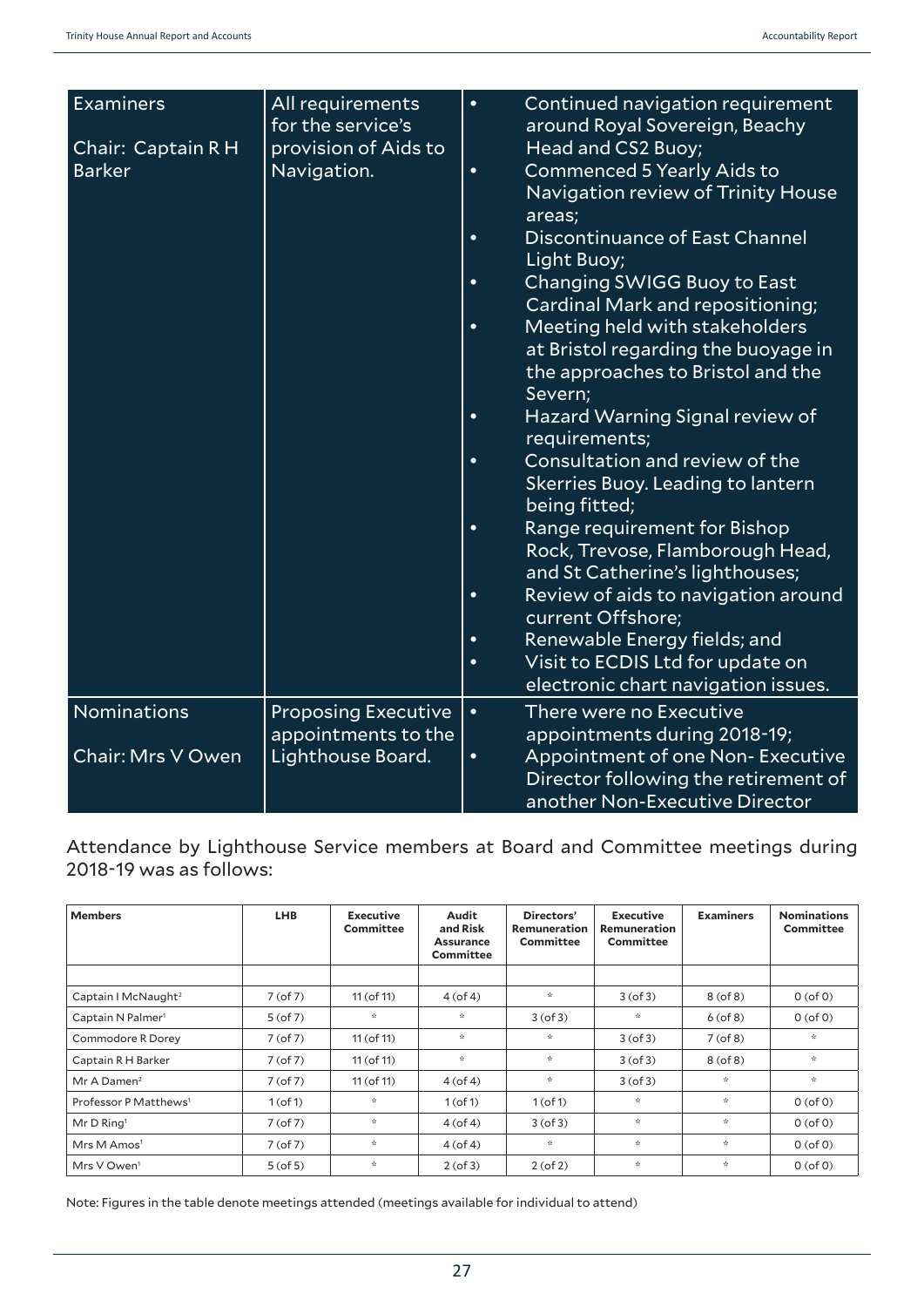\* Not members of the Committee 1 NE - Non Executive  $2C$ aptain I McNaught and Mr A Damen are not members but are invited to attend the Audit and Risk Assurance Committee

## **Risk Management**

Acting in the role of Accounting Officer, the Executive Chairman has the overall responsibility for maintaining a sound system of internal control that supports the achievement of Trinity House's policies, aims and objectives, whilst safeguarding the General Lighthouse Authority's funds and assets for which he is personally responsible, in accordance with the Managing Public Money rules. These responsibilities were formally set out in a letter dated 4 February 2010 to the Executive Chairman from Robert Devereux, the then Principal Accounting Officer of the Department for Transport.

The details of the operating arrangements the Department for Transport has agreed with Trinity House are contained within the Framework Document for the General Lighthouse Authorities dated 29 June 2017. This Framework Document incorporates a Management Statement and a Financial Memorandum.

There is regular contact between Board members and the Department for Transport officials, including their attendance at meetings and the Department for Transport officials are consulted as required in key decisions.

## **Internal Control**

The system of internal control is designed to manage risk to an optimum level rather than to eliminate all risk of failure to achieve Trinity House's policies, aims and objectives; as such, compliance can only provide reasonable and not absolute assurance of effectiveness.

The system of control is based on an ongoing process designed to identify and prioritise the risks to the achievement of Trinity House's policies, aims and objectives, to evaluate the likelihood of those risks being realised and the impact should they be realised, and to manage them efficiently, effectively and economically.

The system of internal control has been in place in Trinity House for the year ended 31 March 2019 and up to the date of the approval of the Annual Report and Accounts.

## **Risk Categories**

During 2018-19 the Board's Corporate and Organisational Risk Schedules have been regularly updated.

The Trinity House Organisational Risk Schedule divides the significant risks into four main categories:

- Strategic Risks;
- Financial Risks;
- Operational Risks; and
- Hazard Risks.

Any emerging risk issue, post mitigation, that would otherwise warrant increasing the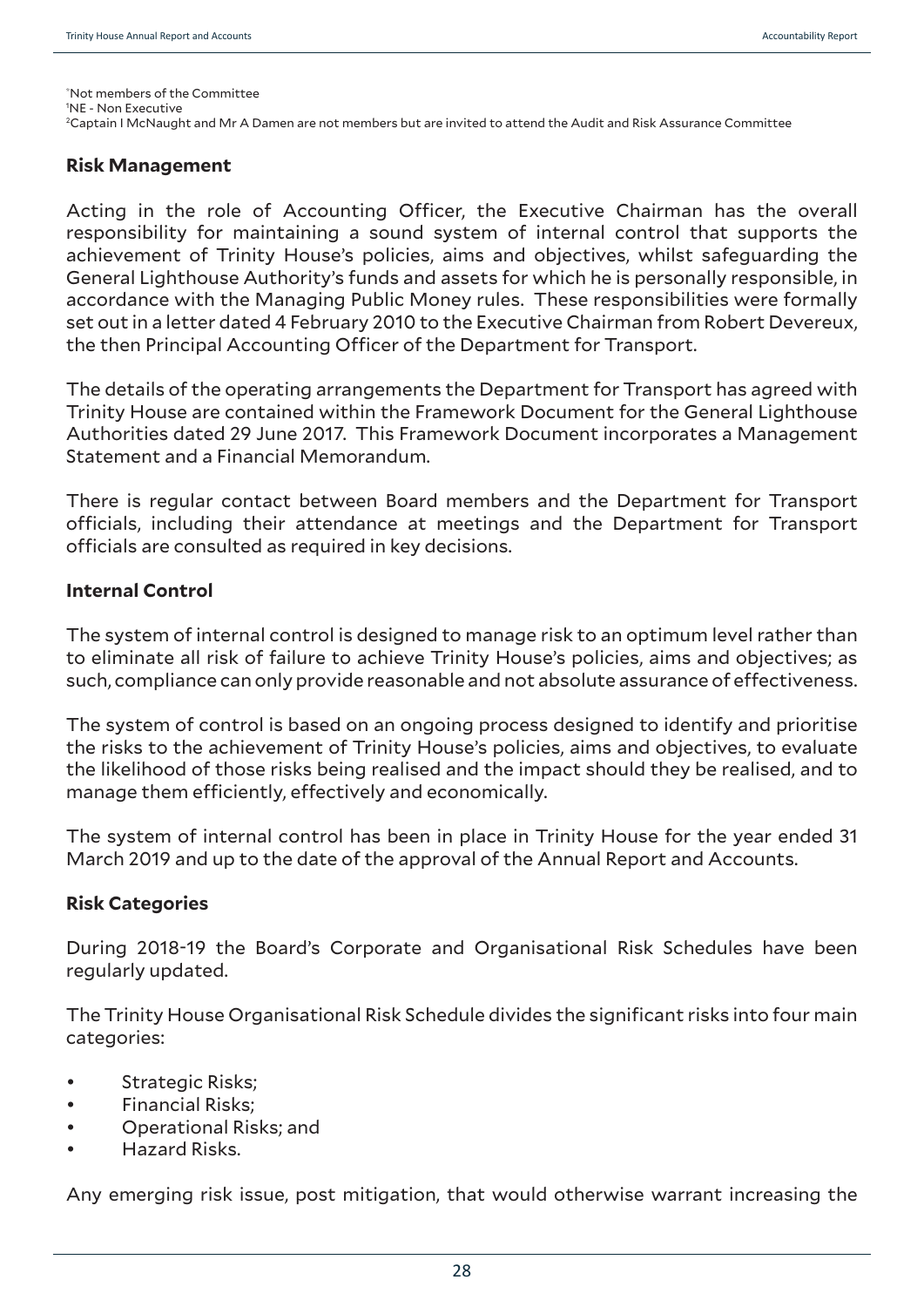probability assessment to high or very high on the Organisational Risk Schedule and which has a post mitigation impact assessment of medium or above is escalated to the Corporate Risk Schedule for separate analysis and evaluation.

The Schedule cross-references the risks identified to existing organisation controls and policies.

## **Risk Culture**

The culture is one of close management and control of risks. Detailed policies and processes are in place for key activities. All processes have an assigned owner and are published on the company's intranet.

In 2014-15 the Board, using the Treasury's five point classification scale, reviewed and approved the organisation's risk appetite. Having regard to the Trinity House Strategy, the view was that the risk appetite should remain averse or minimalist in terms of regulatory compliance and reputation and no more than cautious in terms of financial / value for money matters with a move to a more open approach as regards operational and policy delivery in respect inter alia of commercial and other new areas of work. This is the approach adopted during 2018-19. However, the risk classification is periodically monitored and it is acknowledged that an adverse or minimalist approach in some areas could result in missed opportunities. In this respect, some changes to the risk appetite were made against some of the risks on the Corporate Risk Register following a review in March 2018.

The Executive Directors are responsible for managing risks within their directorates.

Processes, tools and techniques employed for embedding risk management into the organisation include:

- A documented Risk Management Policy;
- Internal audit planning workshops attended by Board Members and Senior Managers to identify key risk areas in order to inform priorities for internal audit;
- Production and maintenance of Registers for the significant risks arising from each of the business functions and key operational deliverables and which are subject to regular review by senior management and staff;
- Publication of all Risk Registers onto the company's intranet;
- In-house expertise provided by the Legal & Risk Department to advise on risk management issues;
- Building risk management into job descriptions;
- Inclusion of risk registers on team meeting agendas; and
- Training for internal auditors on risk management including risk appetite.

Trinity House leads the General Lighthouse Authorities' Triennial Risk Management and Insurance Review, the last review was undertaken in September 2018. The review includes the analysis of all main risks facing the General Lighthouse Authorities supported by third party external validation from a firm of independent risk consultants, Marsh. In the intervening years, the General Lighthouse Authorities conduct their Annual Risk Management and Insurance Scrutiny in order to review progress of the actions arising from the previous Triennial Risk Review and to consider developments on insurance and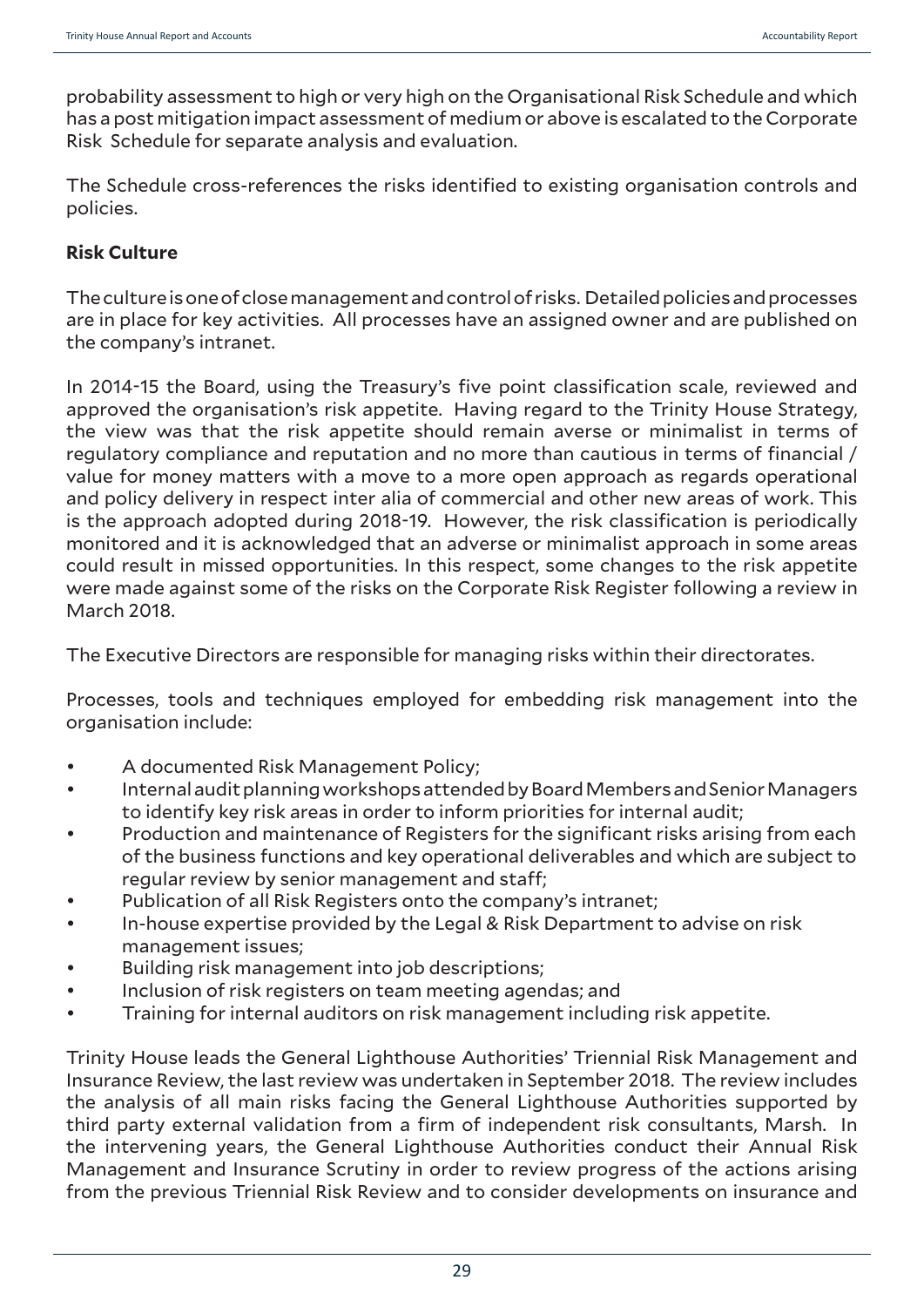risk matters.

## **Risk Monitoring**

Directorate / Departmental risk registers were formally reviewed by the responsible Director and Senior Manager at quarterly intervals during 2018-19, although amendments are made in the intervening time in the light of changes in the risk profile.

Risks are reviewed, the probability of the risk event occurring and the impact that the occurrence would have both before and after controls have been put in place is evaluated and whether there is a change in the probability and impact categories is determined. Application of any additional controls to reduce the residual risk further is also considered.

The Executive and Audit & Risk Assurance Committees and the Board formally review the Corporate Risk Schedule quarterly.

Management of risk is ongoing work within Trinity House. It is embedded into working practices through key policies and procedures such as:

- Utilisation of a robust project management methodology based on PRINCE2;
- Project risk registers for key service projects;
- Asset risk registers for each asset which inform asset management plans;
- Information Risk Policy and associated security procedures;
- Sound environmental planning process for managing environmental aspects and impacts; and
- Safe Codes of Practice and Safe Work Instructions contained within the Company's Health and Safety Manual to ensure safe operations.

## **Stakeholders and Risk**

External stakeholders are involved in managing risks through the Joint User Consultative Groups, navigation user consultation procedures, meetings with industry representatives and the Lights Finance Committee. These forums provide stakeholders with the opportunity to comment on the Corporate Plan, budget and aids to navigation that Trinity House provides. Stakeholders comment on the full range of risks including Strategic, Financial, Operational and Hazard Risks.

Trinity House has a Public Relations and Corporate Communications Strategy 2015-20, which was reviewed and updated in July 2016. The aim of which is to identify Trinity House's priorities for communication with its external stakeholders having regard to the Trinity House Strategy. It is a tool by which Trinity House seeks to strengthen relationships with its stakeholders so that they work with and support Trinity House in the delivery of its mission and the pursuance of its vision. In so doing it will help Trinity House minimise the risk that it fails to achieve its objectives and goals. A refreshed Public Relations and Corporate Communications Strategy was published in summer 2019 to cover the period 2019-28 in alignment with the Trinity House Strategy.

Trinity House pro-actively seeks feedback internally and externally by means of surveys approximately every three years. The latest formal stakeholder surveys were conducted during 2018-19. The results of the external stakeholder survey will be considered for the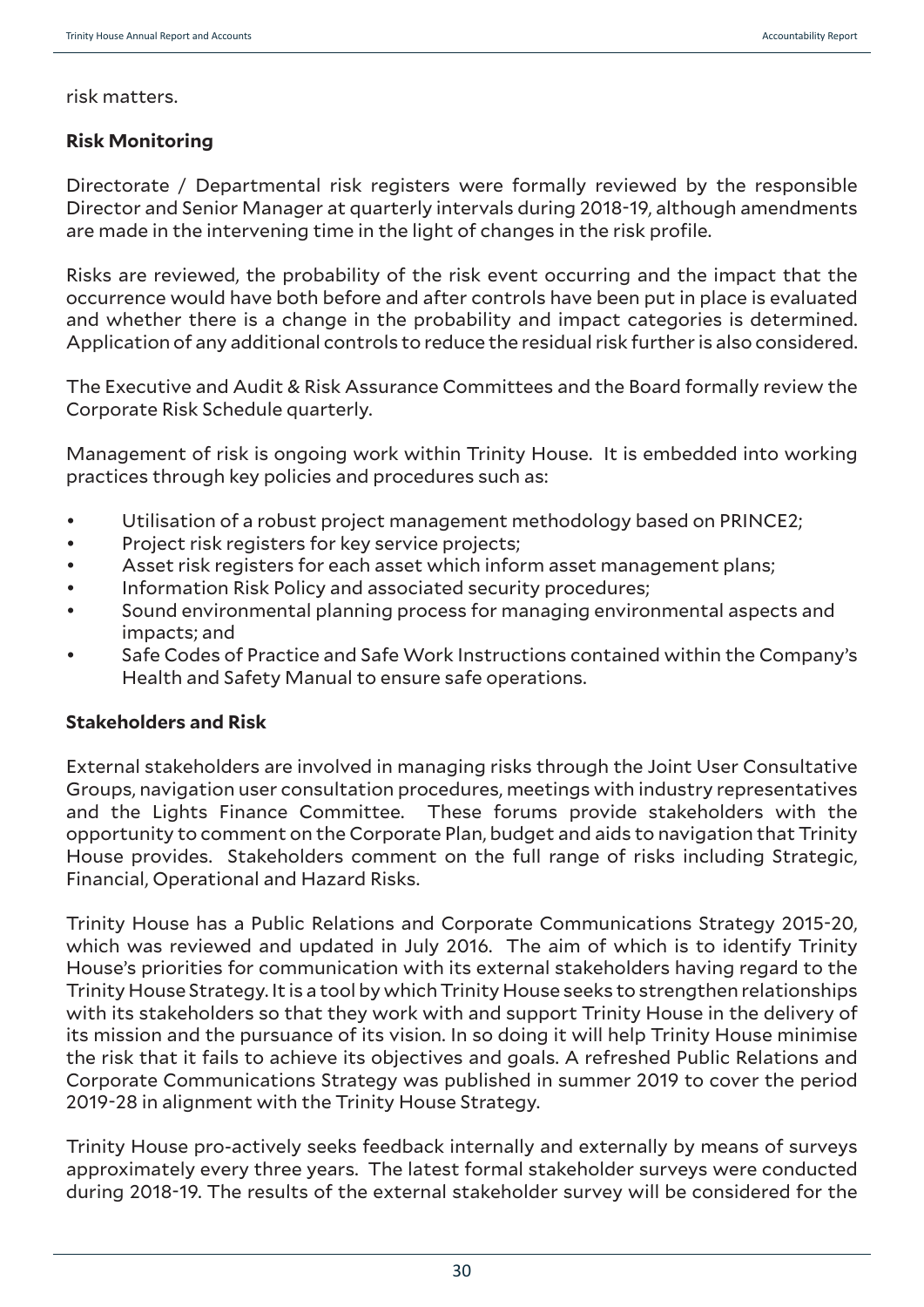2019-28 Public Relations and Corporate Communications Strategy.

Improvement circles, where cross departmental teams are brought together as and when appropriate to work on and resolve day to day issues or to improve working practices, are used productively and effectively.

## **Changes to Risk Profile**

The key changes to the risk profile of Trinity House during the year ended 31 March 2019 were the risks, uncertainties and opportunities introduced as a result of:

- As a result of the Fleet Review process, the new vessel procurement process to and dispose of THV Patricia and to procure a new vessel, while at the same time continuing to operate a 30+ year old vessel, poses a risk to Trinity House in its ability to continue to deliver its core duties;
- The threat of cyber-attack and Trinity House's ability to not only prevent such incidents but also to be able to recover from such an incident if one were to occur;
- The potential for Trinity House to have insufficient ship resources impacting on the delivery of Trinity House's statutory duties and the performance of extraneous services (out with the new vessel procurement process);
- Global Navigation Satellite System (GNSS) vulnerability in terms of its use as an aid to navigation;
- The outcome of Brexit negotiations and the potential impact on Trinity House operations;
- Failing to adequately resource Trinity House due to recruitment and retention issues, and the demographic of the current workforce; and
- The project to decommission and remove Royal Sovereign Lighthouse, which, by its nature and the anticipated cost, poses a new risk to Trinity House.

## **Key Strategic Risk Issues**

In 2018-19 the key strategic risk issues of concern represented on the Corporate Risk Schedule included:

- Insufficient ship resources to discharge Trinity House's statutory duties;
- Cyber security;
- Uncertainties arising from Brexit negotiations including a no deal scenario and its potential repercussions including possible calls for Scottish independence;
- New vessel procurement:
- Global Navigation Satellite System (GNSS) vulnerability;
- Failure to adequately resource Trinity House due to recruitment and retention issues;
- The demographic of the workforce and how 1/3 of all staff could choose to take retirement within the next 10 years; and
- The decommissioning of Royal Sovereign Lighthouse which, because of its scale and uniqueness, poses significant risks.

The Trinity House Audit & Risk Assurance Committee is provided at each meeting with a report from the Board Secretary summarising any significant changes to the Corporate Risk Schedule.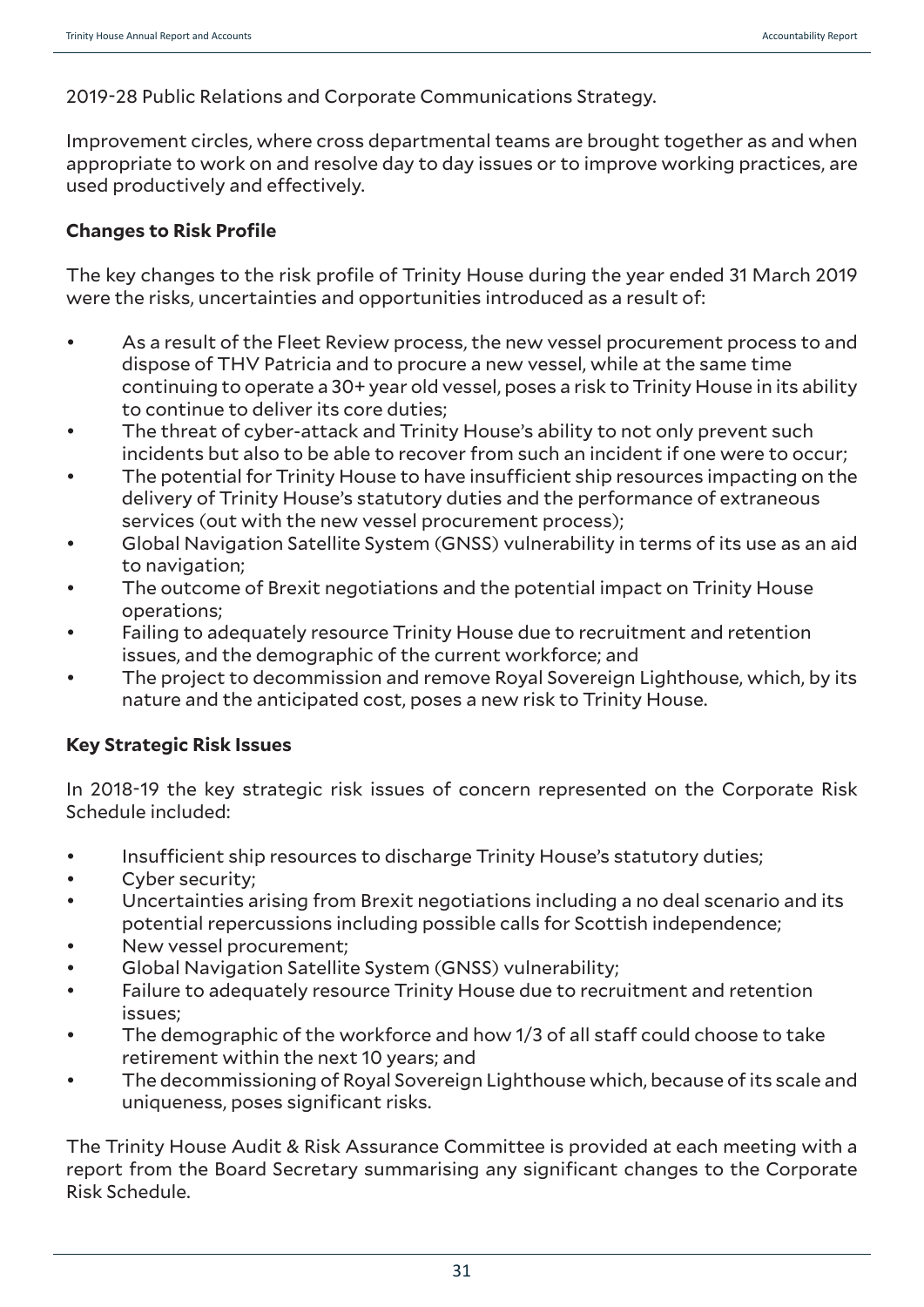## **Identification and Mitigation of Conflicts of Interest**

Trinity House maintains a Register of Interests to record the personal or business interests of Directors and Senior Managers of Trinity House that may conflict with their responsibilities as members of either the Trinity House Lighthouse Board or Senior Management Team. The Register is advertised on the Trinity House website (www. trinityhouse.co.uk/legal-notices) and is available for public inspection. Access can also be obtained by contacting the Board Secretary at Trinity House, Tower Hill, London.

There were no conflicts of interest identified during 2018-19 that required management intervention.

There is a clear documented procedure to ensure that all Directors, Managers and staff enter a record on the Hospitality Register of any gifts, rewards or entertainment received or offered from clients.

The Audit & Risk Assurance Committee reviewed the Register of Members' Interests and the Hospitality Register in September 2018. For good practice, the Audit & Risk Assurance Committee review the Registers on an annual basis.

There exists a Fraud and Bribery Risk Register. There were no incidences of fraud or bribery reported during 2018-19.

## **Information Risk**

During 2018-19 Trinity House continued to apply a proportionate response to the Cabinet Office guidance on information risk management to the extent that it is relevant operating this alongside its own Policy on Information Risk and Risk Management framework.

Trinity House maintains a Master Data Schedule for all assets identified as containing personally identifiable information and special category data. Each asset is assigned an Information Asset Owner (IAO) from the Senior Management Team. Each IAO provides a periodic judgement of the security and the extent of use of the assets under their control in order to support the audit process. A Senior Information Risk Officer (SIRO) is in place and reports on Information Security via the Audit & Risk Assurance Committee accordingly. Each IAO is required to undertake periodic fraud and information risk awareness training as provided by the Civil Service Learning. This learning is undertaken by way of an on-line course which covers fraud and information assurance.

There are clear instructions on the use of Computers, Email and Internet which all members of staff are required to annually review and sign up to. These instructions are reviewed and updated annually by the Head of IT. All security incidents reported to the IT Service Desk are categorised accordingly and dealt with and reviewed via an agreed process. A Breach Management plan also exists to counter any serious security incidents. There were no data related incidents reported to the SIRO during 2018-19.

Changes have been made to Data Protection policies and procedures in order to ensure compliance with the Data Protection Act 2018 and the General Data Protection Regulation (GDPR). Procedures exist for handing data subject access requests and an on-going programme of works is in place to enhance compliance with applicable legislation.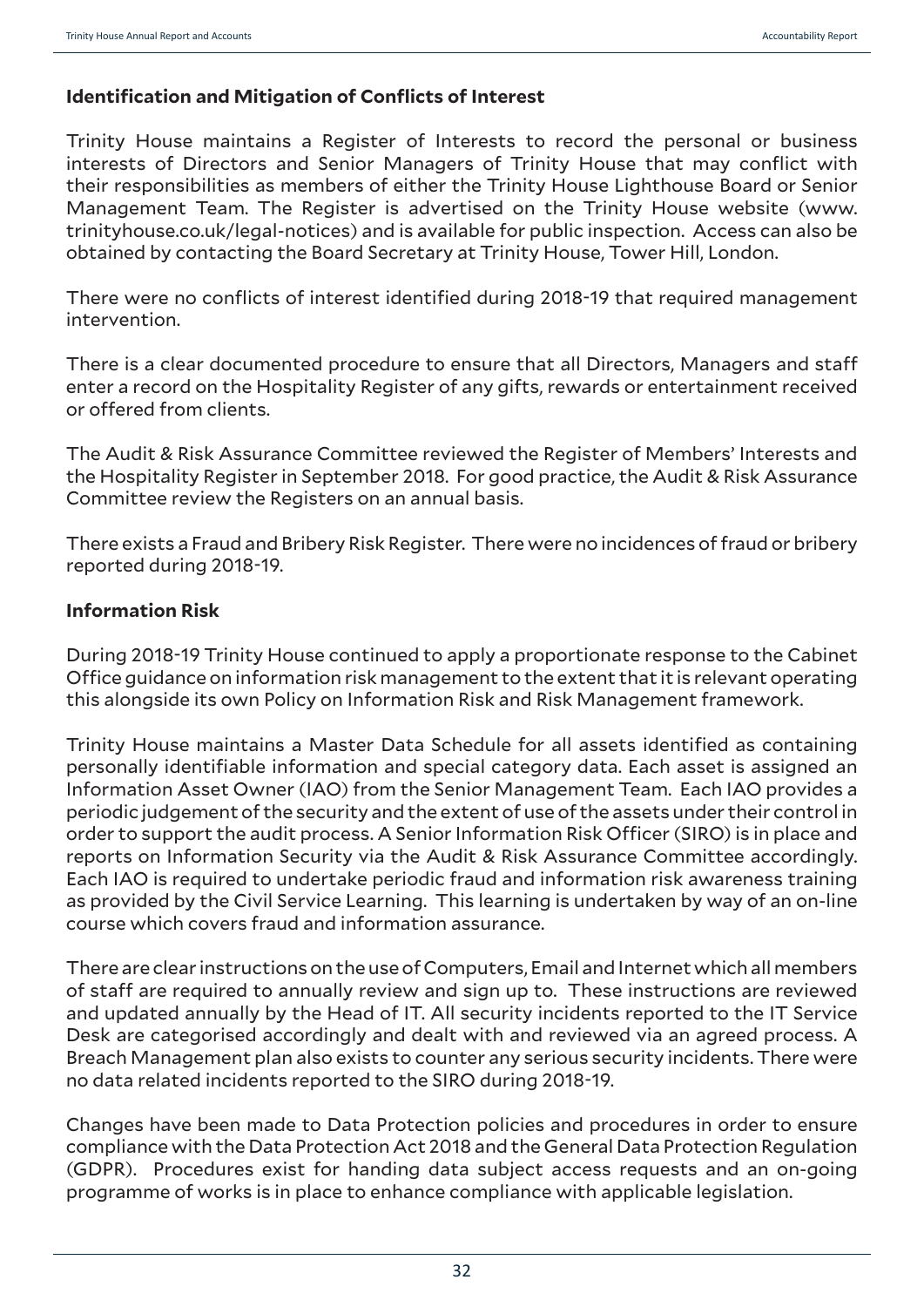Work has also continued to bolster provision for Cyber Security increasing the multilayered security approach with the addition of a machine learning enterprise immune security system and a launch of Cyber Security Principles which included a staff awareness campaign. A 'Security and Compliance' dashboard has been developed which is reported to the Audit & Risk Assurance Committee periodically.

## **Management Assurance Statement**

The Management Assurance Statement for 2018-19 was completed in accordance with the Department for Transport Group's requirements.

Where possible a more principles based approach has been used for the last three years to tailor some answers to better reflect the particular practices and controls in place within Trinity House and to acknowledge its statutory obligations.

The majority of areas scored substantial with the exception of people performance, knowledge and information management and information security. These all scored moderate. For people performance, the previously agreed target in place for manager's Personal Development Plans being for management and behavioural training was not met. However, it has subsequently been agreed by the Remuneration Committee that this target was not realistic and it has therefore been removed for future years. Knowledge and information management remains at moderate due to some staff being reliant on locally maintained records for example email holdings and on local drives and information security because of the ongoing programme of works in place to enhance compliance with data protection legislation. Organisational records and information are stored within the Trinity House document management system and / or approved databases.

## **Review of Systems of Internal Control**

Acting in the role of Accounting Officer, I have responsibility for reviewing the effectiveness of the systems of internal control and governance. My review of the effectiveness of the systems of internal control and governance is informed by the work of internal auditors, external auditors, third party auditors, directors and senior managers within Trinity House who have responsibility for the development and maintenance of the internal control and governance framework. I have been advised on the effectiveness of the systems of internal control and governance by the Board and the Audit & Risk Assurance Committee. Plans to address any weaknesses and ensure continuous improvement of systems are in place.

The key elements of the ongoing review of the system of internal control and governance are:

- The Trinity House Lighthouse Board which met seven times this year to decide policy, provide strategic direction and review progress. The Board receives Audit & Risk Assurance Committee minutes and reports covering areas such as risk management. The Board also formally reviews its own effectiveness and that of the Audit & Risk Assurance Committee on an annual basis;
- The Executive Committee which meets eleven times a year and leads to the implementation of plans and reviews progress and performance. Risk management is formally reviewed by Directors and Senior Managers on a quarterly basis but in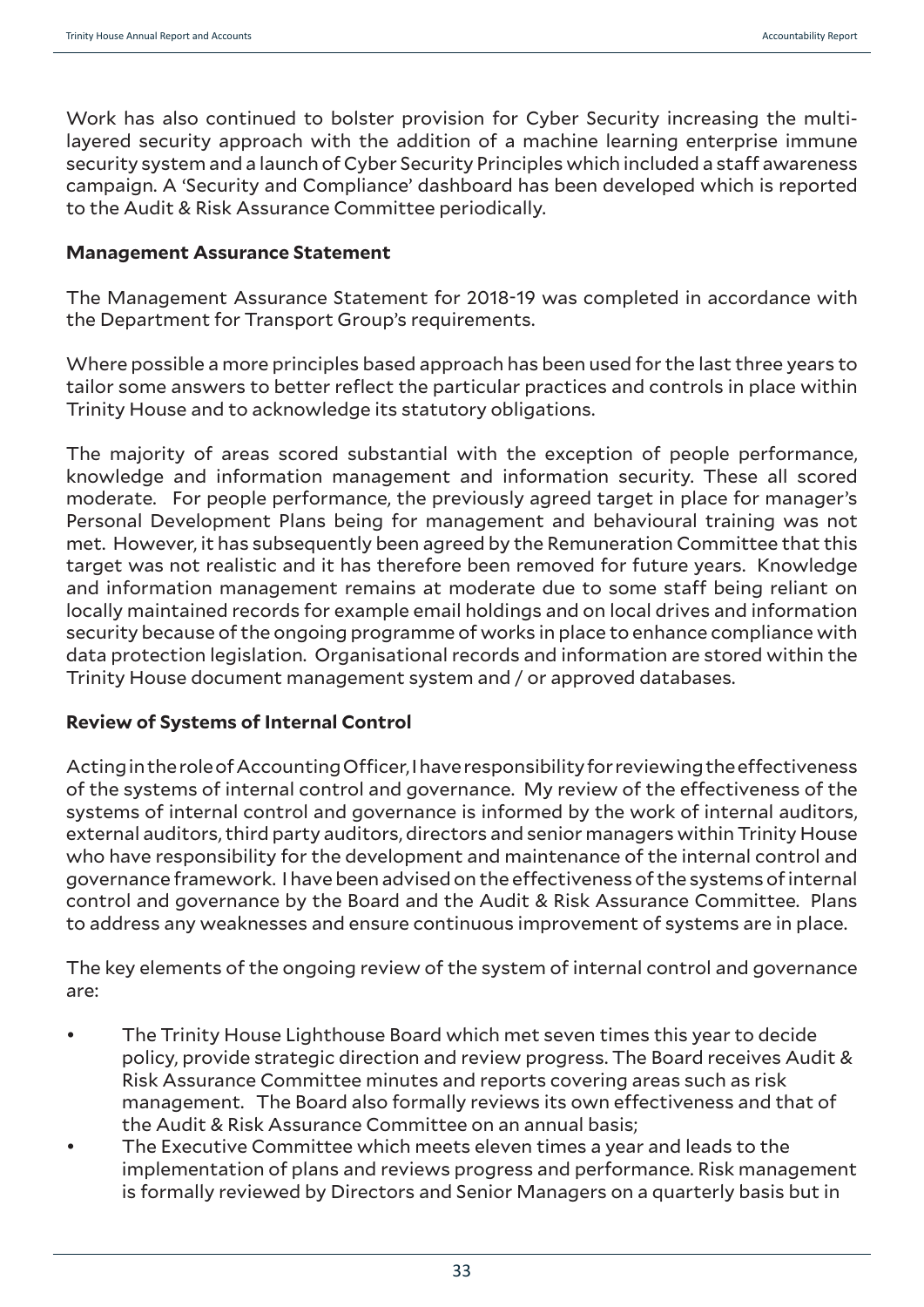practice is considered as part of the control of all key projects and activities;

- The Audit & Risk Assurance Committee which operates in line with the HM Treasury Audit & Risk Assurance Committee Handbook. The Chairman of the Audit & Risk Assurance Committee reports to the Board after each Audit & Risk Assurance Committee meeting;
- Internal Audit by the Government Internal Audit Agency team who provide regular reports that give an independent opinion on the adequacy and effectiveness of the system of internal control. The Head of Internal Audit produces an Annual Report which gives their opinion on the effectiveness of internal control;
- Internal Audit by the Trinity House in-house team of internal auditors whose key findings are reported quarterly to the Executive Committee and Audit & Risk Assurance Committee;
- External Audit who independently audit Trinity House accounts and summarise their findings in the management letter;
- Third Party Certification Audits whose key findings are reported to the Lighthouse Board and to the Executive Committee;
- The monthly analysis of the management accounts and work plans by the Executive Directors and Senior Managers;
- The Management Assurance Statement which is completed in accordance with the Department for Transport Group's requirements. The Statement is subject to review by the Executive Committee and to scrutiny by the Audit & Risk Assurance Committee; and
- Annual review of the Trinity House Management System by the Executive Directors and Senior Management Team to ensure the continued suitability, adequacy, effectiveness of the system and its alignment with the strategic direction of the organisation.

## **Ministerial Directions**

During 2018-19 Trinity House received no ministerial directions.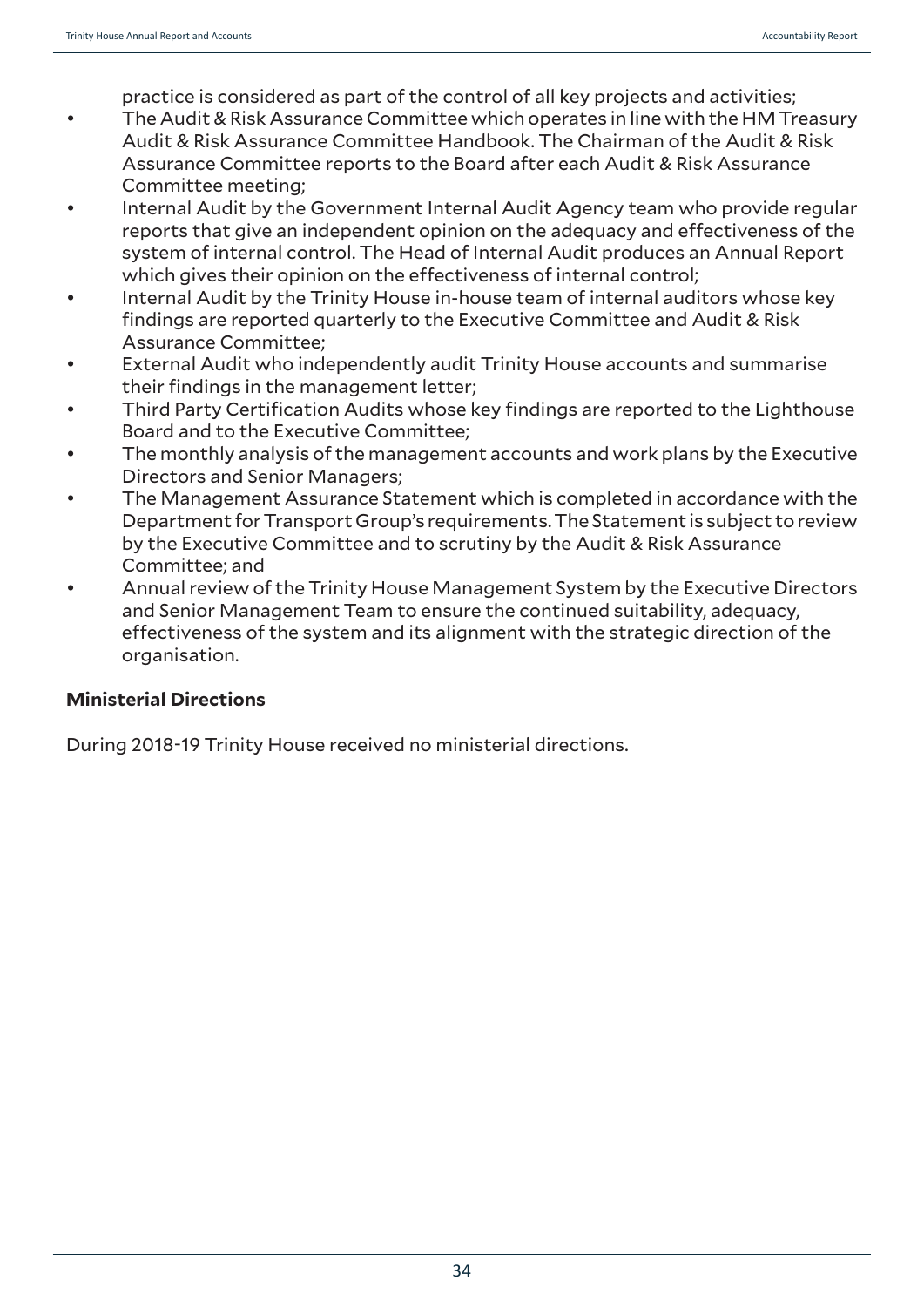## **Head of Internal Audit Opinion**

*"On the basis of the evidence obtained during 2018-19, I am able to provide an overall '*Substantial*' assurance rating on the adequacy and effectiveness of TH's arrangements for corporate governance, risk management, and control processes.* 

*There are no significant weaknesses that in my opinion fall within the scope of issues that should be reported in the Governance Statement."*

## **Executive Chairman Opinion**

There have been no significant internal control or governance problems in the year ended 31 March 2019. Therefore, I can report that corporate governance and risk management within Trinity House remains robust and effective and complies with the best practice principles set out in HM Treasury's April 2017 Code of Good Practice for Corporate Governance in Central Government Departments as far as is appropriate.

*Ian McNaught 26 September 2019*

**Captain Ian McNaught Executive Chairman of the Lighthouse Board**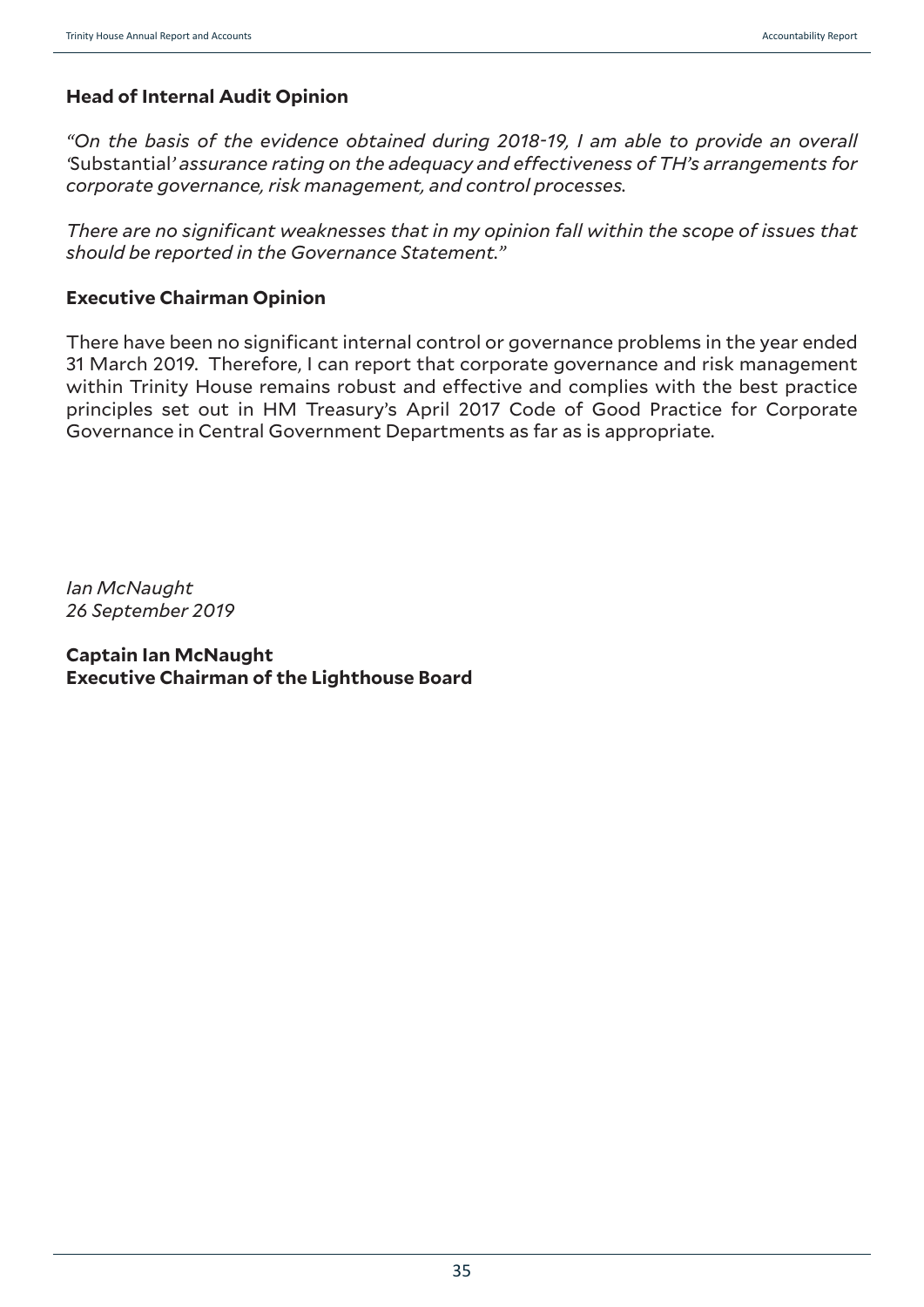# **Remuneration and Staff Report**

Within the requirements of governmental pay policy, Trinity House operates a remuneration strategy based on spot rate salaries informed by job evaluation and market testing. The 2018-19 Staff Survey reiterated staff concerns about the effects of 10 years of below inflation pay rises and market competitiveness, limited career opportunities and flexible working arrangements.

These concerns, combined with an ageing workforce, of which one third has the option to retire within 10 years, has led to the commencement in 2018-19 of a review of the required future workforce capabilities, career support and training requirements which will continue during 2019-20.

Trinity House operates a performance related pay (PRP) and bonus system to incentivise staff. The current system is designed to increase staff awareness and understanding of corporate level objectives and ensure that personal objectives link to departmental and strategic objectives. An annual staff bonus is linked to the appraisal cycle. PRP, individual and team bonus allocation is determined by individual performance and organisational level success against the year's corporate strategic objectives.

Director's rates of pay are determined using the same methodology as that applied to staff. The remuneration of the Directors and their pension entitlements are shown below:

|                            |           | <b>Salary payments</b> |                               | <b>Performance</b> |         | <b>Benefits in Kind</b> |                                     | <b>Pension Benefits</b> |           | Total     |
|----------------------------|-----------|------------------------|-------------------------------|--------------------|---------|-------------------------|-------------------------------------|-------------------------|-----------|-----------|
| <b>Officials</b>           |           | (£000s)                | <b>Related Pav</b><br>(£000s) |                    |         | (to nearest £100)       | (to nearest<br>£1,000) <sup>1</sup> |                         | (£000s)   |           |
|                            | 2018-19   | 2017-18                | 2018-19                       | 2017-18            | 2018-19 | 2017-18                 | 2018-19                             | 2017-18                 | 2018-19   | 2017-18   |
| I McNaught                 | 120-125   | 120-125                | $10 - 15$                     | $5 - 10$           | 1,500   | 1,500                   | 52,000                              | 50,000                  | 185-190   | 180-185   |
| A Damen                    | 85-90     | 85-90                  | $5 - 10$                      | $5 - 10$           | 800     | 800                     | 37,000                              | 36,000                  | 130-135   | 130-135   |
| R Barker                   | $90 - 95$ | $90 - 95$              | $5 - 10$                      | $5 - 10$           | 1,400   | 1,300                   | 22,000                              | 16,000                  | 120-125   | 110-115   |
| R W Dorey                  | 85-90     | 85-90                  | $5 - 10$                      | $5 - 10$           | 1,100   | 1,100                   | (19,000)                            | 56,000                  | 75-80     | 150-155   |
| $E$ D Johnson <sup>2</sup> |           | $O - 5$                |                               |                    |         | 100                     |                                     |                         |           | $O - 5$   |
| P Matthews <sup>3</sup>    | $5 - 10$  | $15 - 20$              | ٠                             | ۰                  | 600     | 1,100                   | $\overline{\phantom{a}}$            | ۰                       | $5 - 10$  | $15 - 20$ |
| N Palmer                   | $20 - 25$ | $20 - 25$              | ٠                             | ٠                  | 600     |                         | $\overline{\phantom{a}}$            | ۰                       | $20 - 25$ | $20 - 25$ |
| D Ring                     | $15 - 20$ | $15 - 20$              |                               | ٠                  | 900     | 1,000                   | $\overline{\phantom{a}}$            |                         | $15 - 20$ | $15 - 20$ |
| $M$ Amos <sup>4</sup>      | $15 - 20$ | $15 - 20$              | ٠                             | ٠                  | 3,300   | 3,100                   | $\overline{\phantom{a}}$            | ۰                       | $20 - 25$ | $15 - 20$ |
| V Owen <sup>5</sup>        | $10 - 15$ |                        |                               |                    | 700     |                         |                                     |                         | $10 - 15$ |           |

1 The value of pension benefits accrued during the year is calculated as (the real increase in pension multiplied by 20) plus (the real increase in any lump sum) less (the contributions made by the individual). The real increases exclude increases due to inflation or any increase or decreases due to a transfer of pension rights.

5Commenced 14 September 2018

# **Benefits in Kind**

The monetary value of benefits in kind covers any benefits provided by Trinity House and treated by HM Revenue and Customs as a taxable emolument. Included as benefits in kind above are relocation expenses, gym membership, private outpatient medical care and taxable travel and subsistence.

<sup>2</sup>Retired 30 April 2017

<sup>3</sup> Retired 19 July 2018 4Commenced 16 May 2017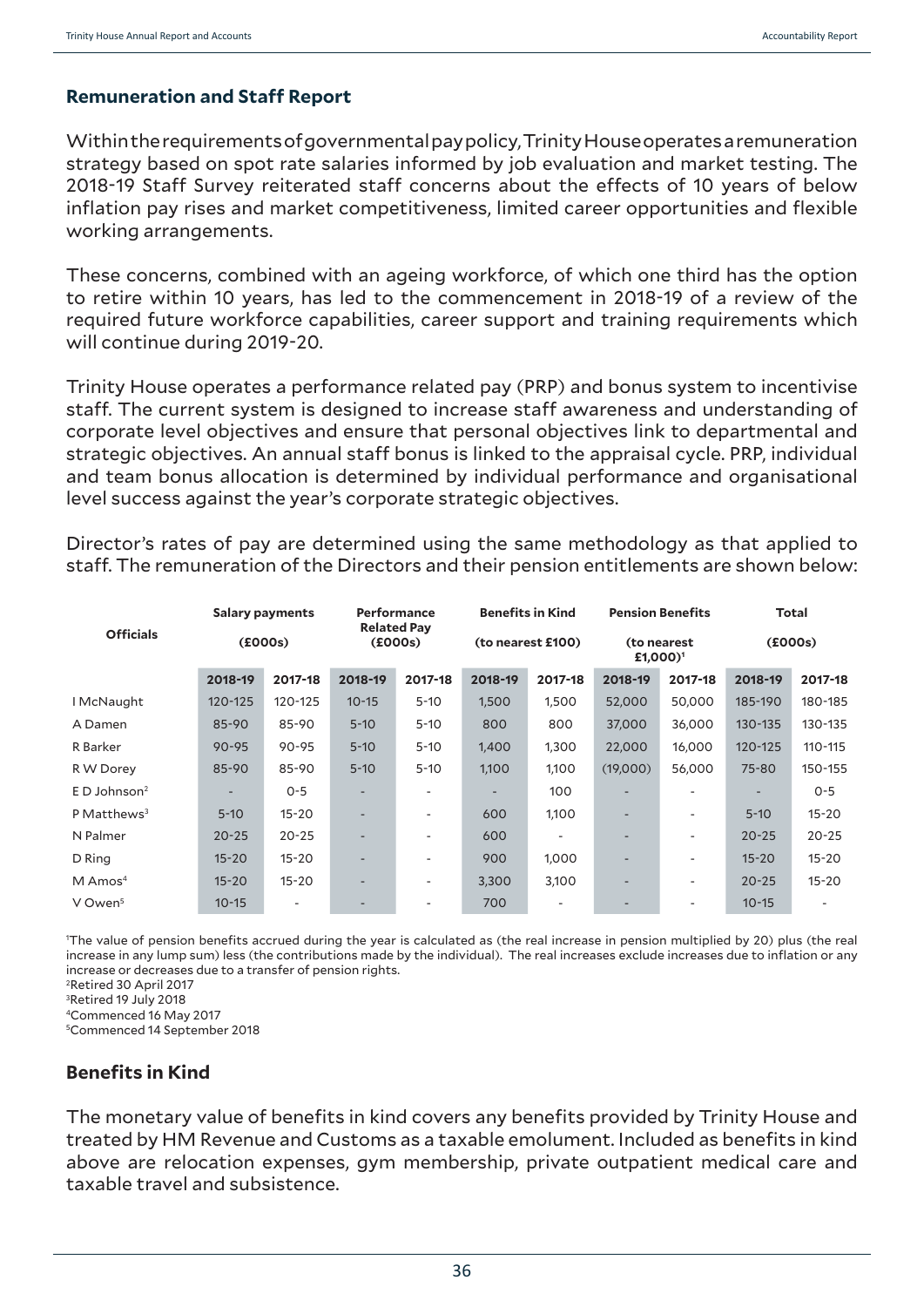# **Performance Related Pay**

Performance Related Pay (PRP) is awarded in recognition of the attainment of set objectives as part of the appraisal process. PRP relates to the performance in the relevant financial year.

### **Pay Multiples**

|                                                           | 2018-19     | 2017-18 |
|-----------------------------------------------------------|-------------|---------|
| Band of highest paid directors total remuneration (£000s) | $135 - 140$ | 135-140 |
| Median total remuneration                                 | £32.851     | £32,366 |
| Ratio                                                     | 4.2         | 4.2     |

Trinity House is required to disclose the relationship between the remuneration of the highest-paid director in the organisation and the median remuneration of the organisations workforce.

The banded remuneration of the highest-paid director in Trinity House in the financial year 2018-19 was £135k-£140k (full time equivalent) (2017-18 £135k-£140k). This was 4.2 times (2017-18 4.2) the median remuneration of the workforce, which was £32,851 (2017- 18, £32,366).

In 2018-19, no (2017-18, Nil) employees received remuneration in excess of the highestpaid director. Remuneration ranged from £15,483 to £100k-£105k (2017-18 £15,445 to £100k-£105k).

Total remuneration includes salary, non-consolidated performance related pay, benefits in kind as well as severance payments. It does not include employer pension contributions and the cash equivalent transfer value of pensions.

# **Service Contracts**

Non-Executive Directors are employed on fixed term contracts for a period of up to three years; the term may be extended where appropriate.

| <b>Non-Executive Director</b>                                                                                                                   | <b>Contract Start</b> | <b>Expiry Date</b>   |
|-------------------------------------------------------------------------------------------------------------------------------------------------|-----------------------|----------------------|
| N Palmer (Contract renewed in 2018 for a further<br>year and extended again in 2018 until the new<br>Non-Executive Chairman has been appointed) | 1 February 2012       | 26 November<br>2019  |
| P Matthews (Contract renewed in 2015 for a further 20 July 2012<br>3 years)                                                                     |                       | 19 July 2018         |
| D Ring (Contract renewed in 2016 for a further 3<br>years, and extended again in 2019 for a further year)                                       | 1 December<br>2013    | 30 November<br>2020  |
| M Amos                                                                                                                                          | 16 May 2017           | 15 May 2020          |
| V Owen                                                                                                                                          | 14 September<br>2018  | 13 September<br>2021 |

Executive Board Member's contracts are permanent, subject to satisfactory performance,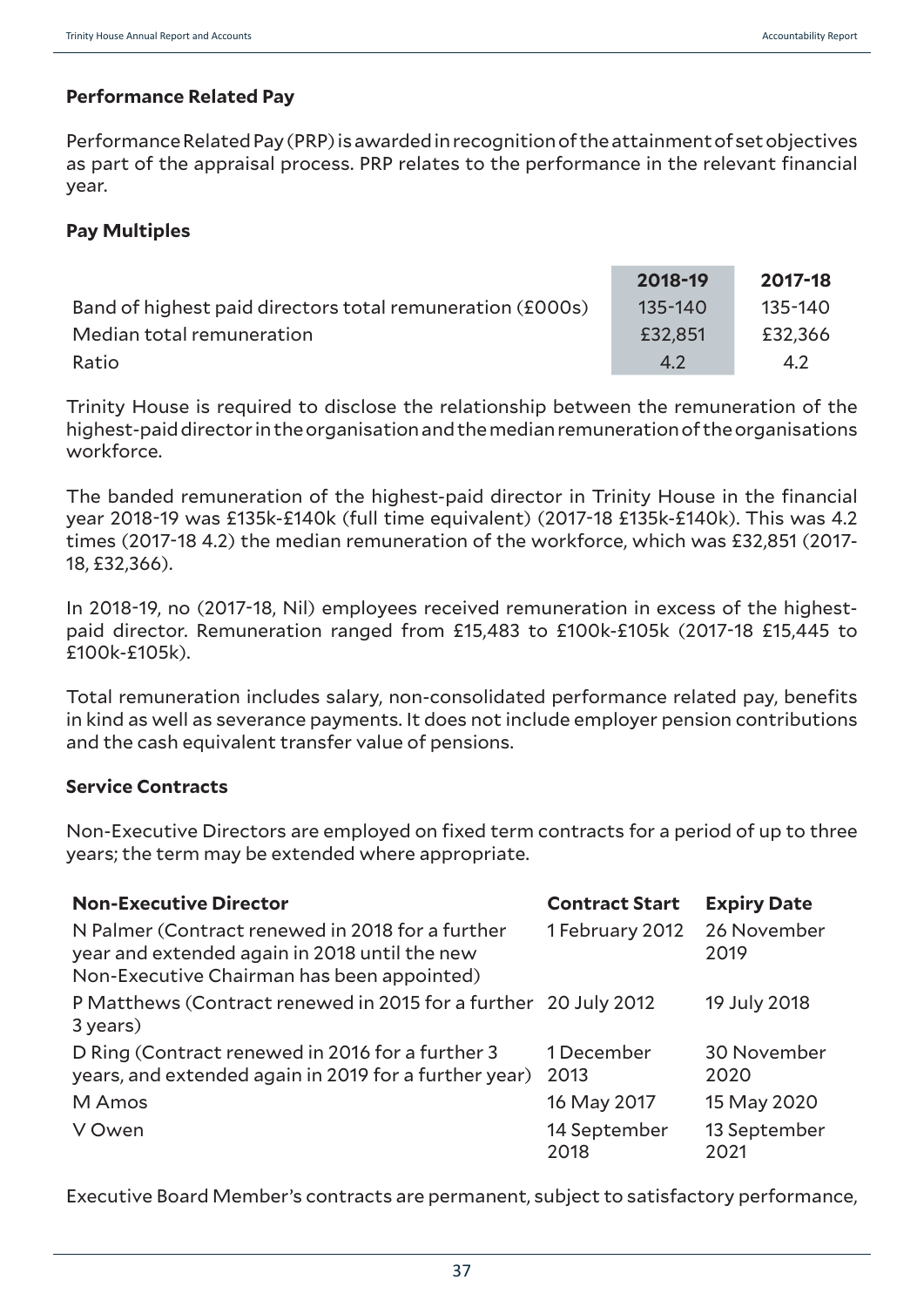and require a twelve month written notice period.

#### **Pension Benefits**

All Executive Board Members of Trinity House (including the Executive Chairman) are ordinary members of either the PCSPS or the Public Service (Civil Service and Others) Pension Regulations 2014 (CSO). They are entitled to compensation for permanent loss of office under the terms of the Civil Service Compensation Scheme (CSCS).

|            | <b>Real increase</b><br>in pensions | <b>Real increase</b><br>in lump sum | Accrued<br>pension | Accrued<br>lump sum | Cash<br>equivalent<br>transfer<br>value at 31<br><b>March 2018</b> | Cash<br>equivalent<br>transfer<br>value at 31<br><b>March 2019</b> | <b>Real increase</b><br>in cash<br>equivalent<br>transfer<br>value | <b>Employer</b><br>contribution<br>to<br>partnership<br>pension<br>account |
|------------|-------------------------------------|-------------------------------------|--------------------|---------------------|--------------------------------------------------------------------|--------------------------------------------------------------------|--------------------------------------------------------------------|----------------------------------------------------------------------------|
|            | £000s                               | £000s                               | £000s              | £000s               | £000s                                                              | £000s                                                              | £000s                                                              | £000s                                                                      |
| I McNaught | $2.5 - 5.0$                         | ٠                                   | $25 - 30$          |                     | 373                                                                | 462                                                                | 47                                                                 |                                                                            |
| A Damen    | $0.0 - 2.5$                         | $\overline{\phantom{a}}$            | $5 - 10$           | $\overline{a}$      | 39                                                                 | 69                                                                 | 17                                                                 |                                                                            |
| R Barker   | $0.0 - 2.5$                         | ٠                                   | $20 - 25$          |                     | 364                                                                | 412                                                                | 21                                                                 |                                                                            |
| R W Dorey  | $\overline{\phantom{a}}$            | ٠                                   | $40 - 45$          | 130-135             | 881                                                                | 958                                                                | (18)                                                               |                                                                            |

#### **Cash Equivalent Transfer Values**

A Cash Equivalent Transfer Value (CETV) is the actuarially assessed capitalised value of the pension scheme benefits accrued by a member at a particular point in time. The benefits valued are the member's accrued benefits and any contingent spouse's pension payable from the scheme. A CETV is a payment made by a pension scheme or arrangement to secure pension benefits in another pension scheme or arrangement when the member leaves a scheme and chooses to transfer the benefits accrued in their former scheme. The pension figures shown relate to the benefits that the individual has accrued as a consequence of their total membership of the pension scheme, not just their service in a senior capacity to which disclosure applies.

The figures include the value of any pension benefit in another scheme or arrangement which the member has transferred into the PCSPS or CSO. They also include any additional pension benefit accrued to the member as a result of their buying additional pension benefits at their own cost. CETVs are worked out within the guidelines and framework prescribed by the Institute and Faculty of Actuaries and do not take account of any actual or potential reduction to benefits resulting from Lifetime Allowance Tax which may be due when pension benefits are taken.

#### **Real Increase in CETV**

This reflects the increase in CETV that is funded by the employer. It does not include the increase in accrued pension due to inflation, contributions paid by the employee (including the value of any benefits transferred from another pension scheme or arrangement) and uses common market valuation factors for the start and end of the period.

Note 20 (page 70) contains further information on pensions for all staff.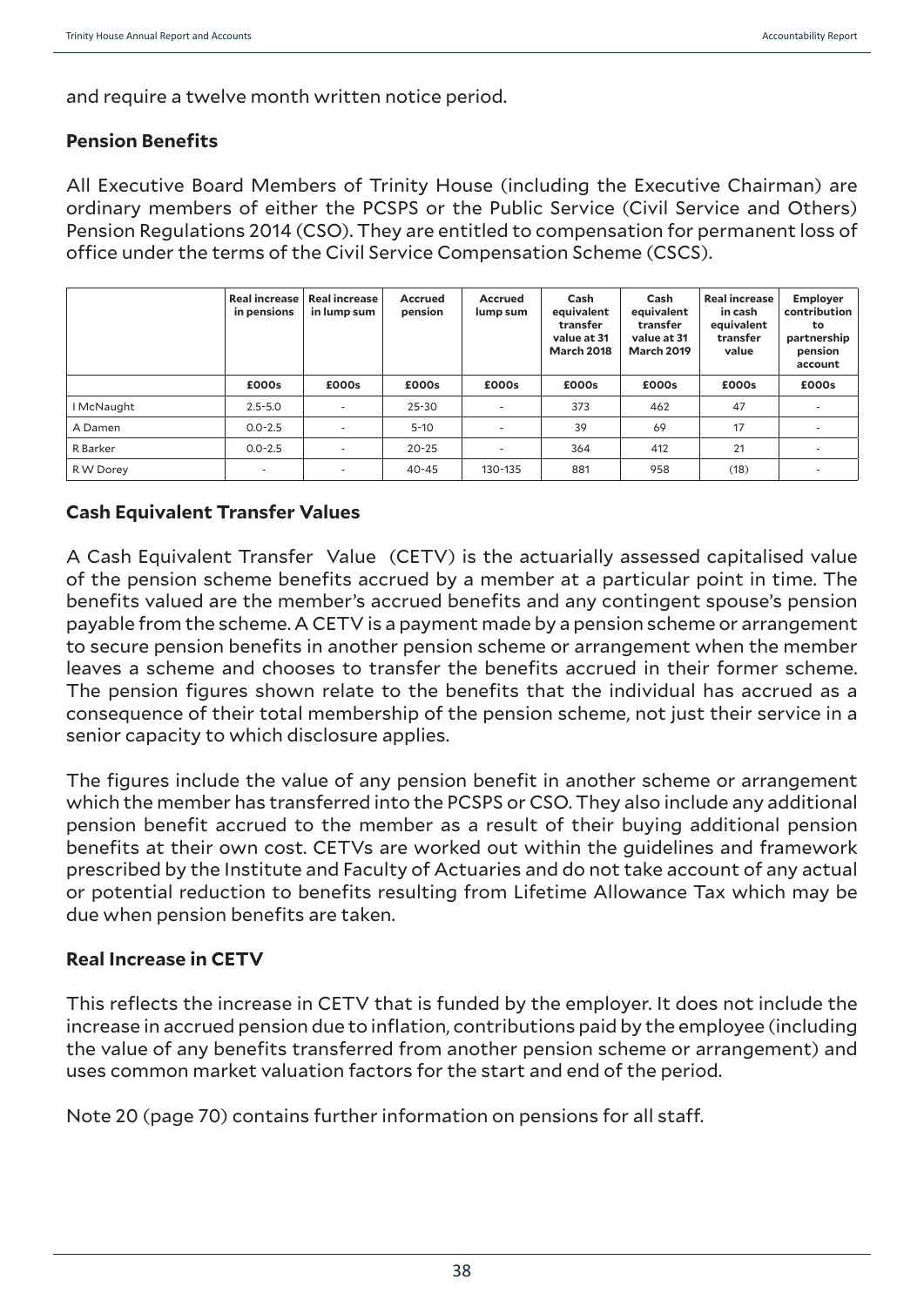# **Staff Report: Other**

# **Staff Costs**

Staff costs during the year net of Research and Development, Light Dues and staff costs capitalised during the period were as follows:

|                          | 2018-19 | 2017-18 |
|--------------------------|---------|---------|
|                          | £000s   | £000s   |
| <b>Total Staff Costs</b> | 14,298  | 13,611  |

Details of staff costs can be found at note 4 on page 58.

The average number of whole-time equivalent persons employed during the year was as follows:

|                                   | 2018-19      | 2018-19                   | 2018-19                  | 2017-18      |
|-----------------------------------|--------------|---------------------------|--------------------------|--------------|
|                                   | <b>Total</b> | Permanent<br><b>Staff</b> | <b>Others</b>            | <b>Total</b> |
| Directly employed                 | 292.6        | 292.6                     | $\overline{\phantom{a}}$ | 284.4        |
| Other                             | 9.2          | $\overline{\phantom{a}}$  | 9.2                      | 8.4          |
| Staff engaged on capital projects | 2.5          | 2.5                       |                          | 6.5          |
| <b>Total</b>                      | 304.3        | 295.1                     | 9.2                      | 299.3        |

Reporting of Civil Service and other compensation scheme - exit packages

| Exit package cost band        | No of compulsory<br>redundancies |         | agreed  | No of other departures | <b>Total number of exit</b><br>packages by cost bands |              |  |
|-------------------------------|----------------------------------|---------|---------|------------------------|-------------------------------------------------------|--------------|--|
|                               | 2018-19                          | 2017-18 | 2018-19 | 2017-18                | 2018-19                                               | 2017-18      |  |
| $<$ £10,000                   |                                  |         |         |                        |                                                       |              |  |
| £10,000 - £25,000             |                                  |         |         |                        |                                                       |              |  |
| £25,000 - £50,000             |                                  |         |         |                        |                                                       |              |  |
| £50,000 - £100,000            |                                  |         |         |                        |                                                       | $\mathbf{1}$ |  |
| Total number of exit packages |                                  |         |         |                        |                                                       |              |  |
| Total resource cost (£s)      |                                  |         |         | 88,613                 |                                                       | 88,613       |  |

# **Diversity Information**

The Government Financial Reporting Manual (FReM) guidance requires Trinity House to disclose the number of persons of each gender who are employees of the entity as at 31 March 2019.

|                                | <b>Male</b> | <b>Female</b> |
|--------------------------------|-------------|---------------|
| <b>Executive Directors</b>     |             |               |
| <b>Non-Executive Directors</b> | 2           |               |
| <b>Senior Managers</b>         | 8           |               |
| Employees                      | つつつ         | 72            |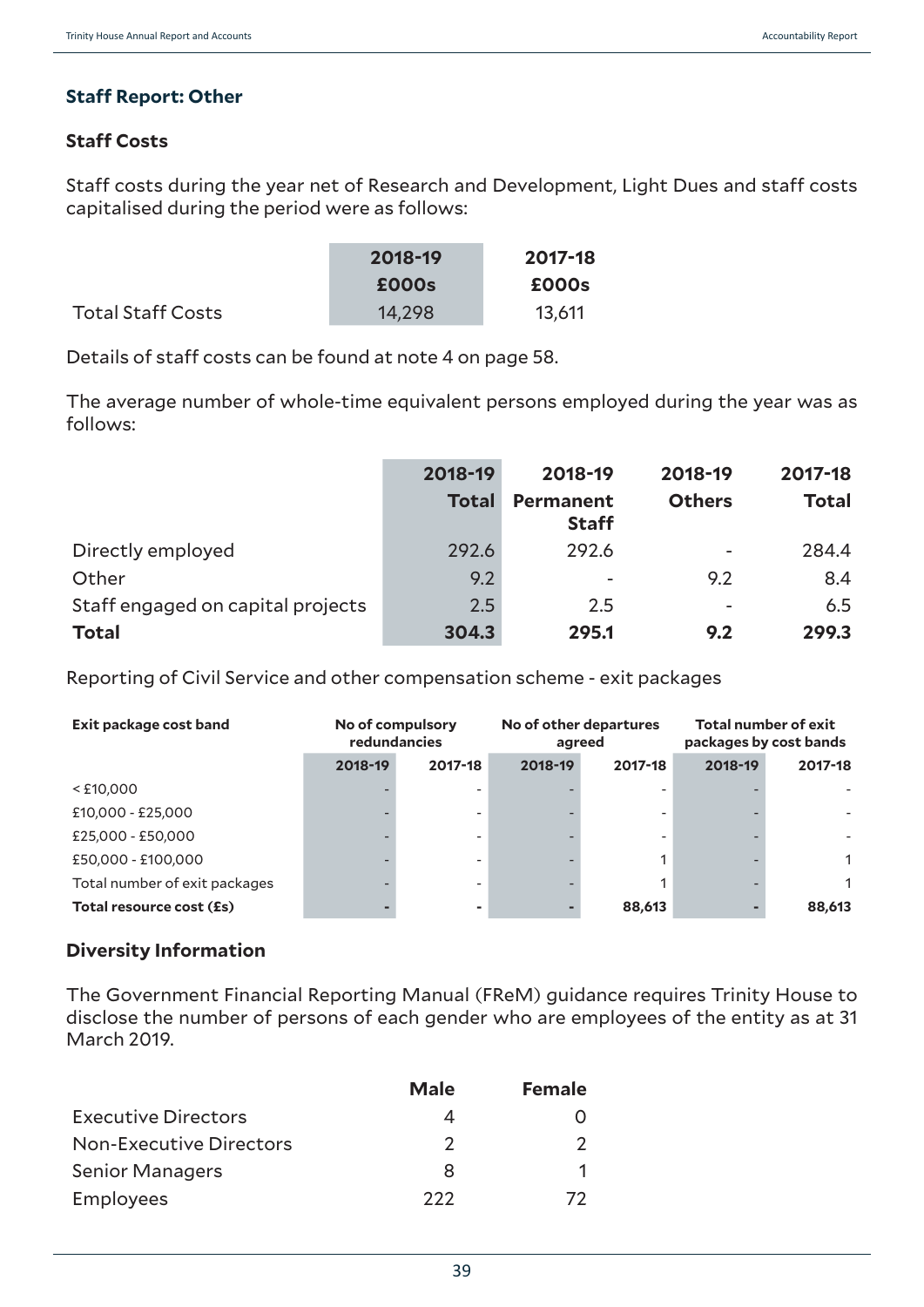### **Sickness Absence**

Sickness absence during the last two years was:

|                                           | 2018-19 | 2017-18 |
|-------------------------------------------|---------|---------|
| Total number of days lost due to sickness | 2.934   | 3.098   |
| Average number of days lost per employee  | 9.9     | 10.5    |

#### **Staff Relations**

Trinity House is obliged to comply with the Civil Service Pay Guidance published by the Government the maximum allowed increase to the pay bill of 1.5% was paid to all staff.

Although no instances of industrial action took place during the year Unite the Union balloted 34 members on strike action and with 20 voting for the motion received a mandate to take industrial action in support of a demand for a 'minimum pay increase equal to RPI'.

In pursuit of this demand Unite the Union gave notifications of cessation of work for 9 hours on the 7 February and 24 hours on the 13 March 2019. However for various reasons Unite cancelled both of these actions.

Both parties have engaged with ACAS and discussions are on-going.

#### **Off-Payroll Engagements**

Trinity House has not entered into any off-payroll engagements during 2018-19 (2017-18 £nil).

#### **Expenditure on Consultancy**

The amount spent on consultancy was £nil (2017-18 £nil).

# **Staff Policies**

Trinity House has a comprehensive set of Human Resources Policies and Procedures focused on how we can get the best out of managers and staff. These policies are supported by a Training Plan that aims to develop employees and encourage them to continuously improve their skills and knowledge, leading to the maintenance and development of Trinity House's capability to deliver its aims and objectives both now and in the future.

Every individual's performance and achievements are assessed in relation to objectives and behavioural and technical competencies. Employees are encouraged to develop through the performance review system, whereby personal development plans are produced on an annual basis for every member of staff. This process has been praised for its effectiveness by an external reviewer.

In addition, skills gaps are identified through careful strategic analysis by Departmental Managers and organisation-wide development initiatives introduced as a result. For example, Trinity House invested in leadership development in recent years, which has led to increased competence and confidence amongst our managers regarding people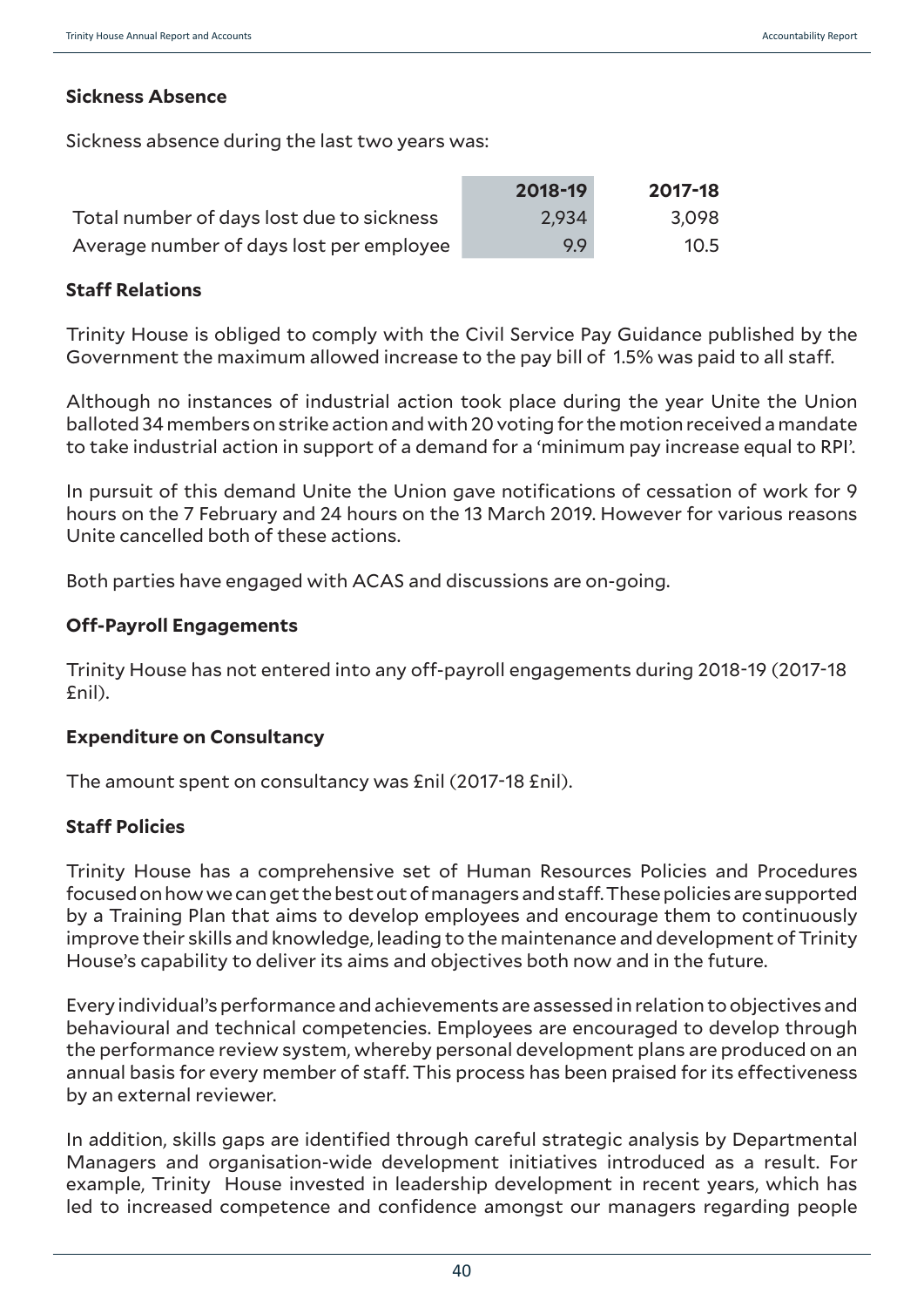management matters.

The structure of the organisation is based around three main directorates: Operations, Business Services and Navigational Requirements. There is also a Secretariat, providing legal and risk services, health and safety services and supporting the Executive Chairman.

Trinity House is responsible for two inter-GLA Functions: GLA Research and Development (GRAD), and Light Dues collection.

Research and Development is undertaken on behalf of the three GLAs by the GLA Research and Development department based at Trinity House. Among its remit, this department carries out work developing systems, assessing and tracking advances in technology and market testing new products which have the possibility of providing more efficient and cost effective methods of providing Lighthouse Service requirements. It also participates in international fora such as IALA.

Trinity House is responsible for the collection of Light Dues on behalf of the three GLAs. This is achieved using an internet-based collection system, developed by Trinity House. Light Dues collectors in each port, who are for the majority members of the Institute of Chartered Shipbrokers, use the system to collect Light Dues from ships entering UK ports. In the Republic of Ireland, Light Dues are collected by the Revenue Commissioners.

Responsibility for out-of-hours Aids to Navigation monitoring is also managed centrally by Trinity House. During the initial stage of the Fleet Review, Trinity House took on the lead of co-ordinated planning, with a GLA Planning Co-ordinator carrying out this role on behalf of all three GLAs. Subsequently, this has become a permanent arrangement.

#### **Equal Opportunities**

Trinity House is an equal opportunity employer. We comply fully with the Equality Act 2010 and do not discriminate directly or indirectly in recruitment, employment or provision of services on grounds of age, disability, gender reassignment, marriage and civil partnership, pregnancy and maternity, race (which includes colour, nationality and ethnic or national origins), religion or belief, sex or sexual orientation. These are known as "protected characteristics".

It is recognised that, in common with other predominantly engineering and seafaring organisations, Trinity House faces a challenge to achieve a more balanced gender distribution across the service. We are confident that recruitment decisions are based on the best candidate for the role. However, the reality is that with relatively few females entering the courses leading to engineering and seafaring roles, the potential candidates are more likely to be male for some years to come. Where possible, Trinity House seeks to use its engagement with the community, particularly schools and youth groups, to promote these areas to young people in the hope of inspiring more to undertake careers in engineering and/or at sea.

It is recognised by Trinity House that ensuring equal opportunities for disabled people may involve adjustments needing to be made to the working environment. Adjustments will be made wherever reasonably practical. The nature of the duties at lighthouses and at sea imposes some limitations on the employment of disabled staff. A Genuine Occupational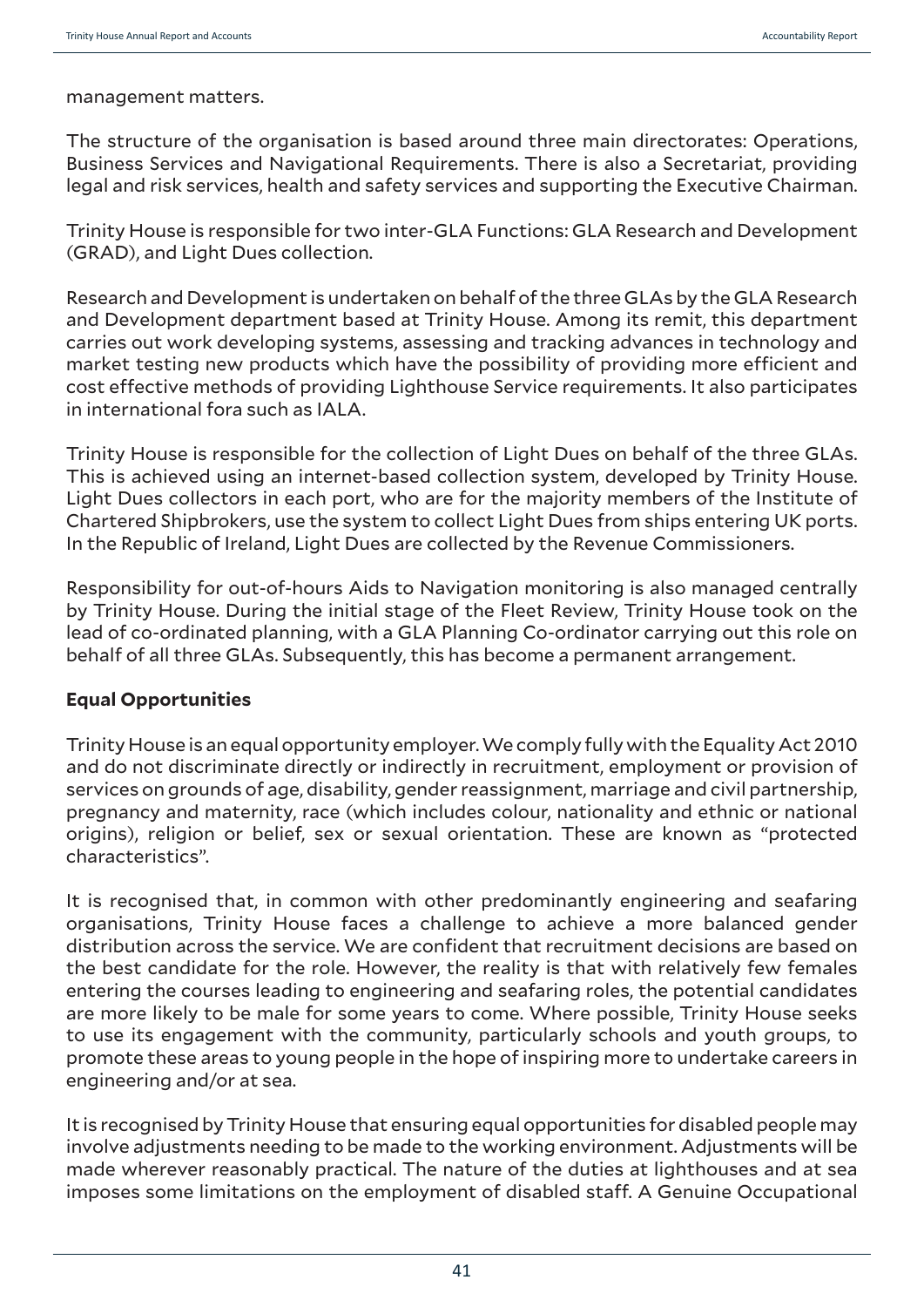Qualification covers these posts.

#### **Employee Involvement**

Trinity House is committed to employee involvement and communicates with them using a variety of methods. Team meetings are established across the Service, providing the most frequent and direct link between Senior Managers and their teams in their entirety. Two-way communication is encouraged during these meetings and staff contribute their ideas to departmental plans. The Executive Chairman and the Directors make face-to-face presentations to staff on important matters and on a regular basis to ensure staff are kept up to date on recent developments and future plans. A communications policy has been developed to ensure key messages are communicated to staff in a timely manner.

# **Parliamentary Accountability Disclosures and Audit Report**

#### **Losses and Special Payments**

There have been no losses or special payments during 2018-19.

#### **Regularity of Expenditure**

Trinity House has complied with the regularity of expenditure requirements as set out in HM Treasury guidance.

#### **Audit Report**

The accounting records of Trinity House are examined by the UK Comptroller and Auditor General prior to consolidation in the Accounts of the GLF. The GLF Accounts are formally certified by the UK Comptroller and Auditor General under the terms of Section 211 of the Merchant Shipping Act 1995. There is no provision for a separate audit certificate to be appended to these Accounts.

So far as the Executive Chairman acting in the role of the Accounting Officer is aware, there is no relevant audit information of which Trinity House auditors are unaware. The Accounting Officer has taken all the steps that he ought to have taken to make himself aware of the relevant audit information and to establish that the Trinity House auditors are aware of that information. The Accounting Officer also confirms that the annual report and accounts as a whole is fair, balanced and understandable and that he takes personal responsibility for the annual report and accounts and the judgments required for determining that it is fair, balanced and understandable.

*Ian McNaught 26 September 2019*

**Captain Ian McNaught Executive Chairman of the Lighthouse Board**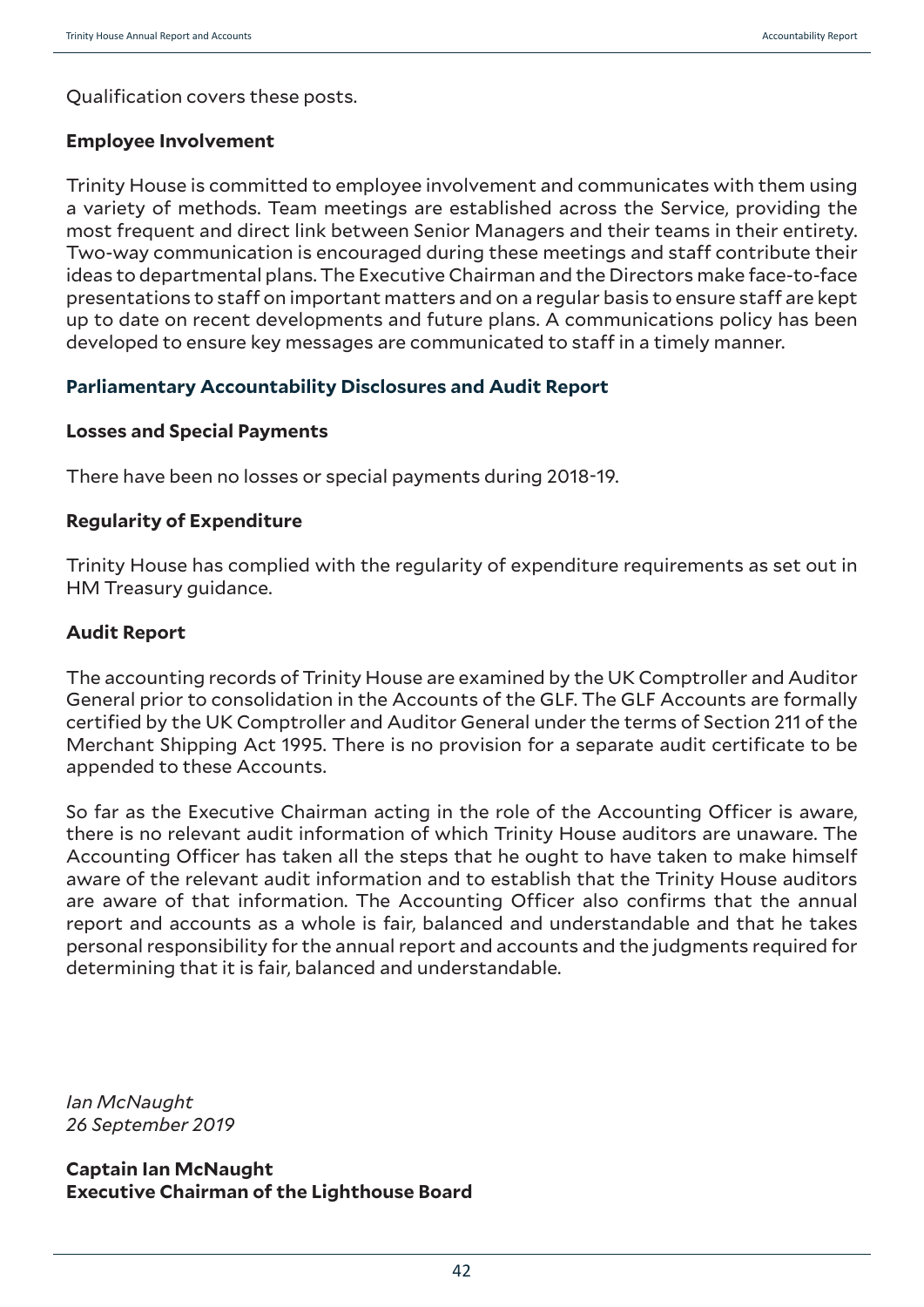the control of the control of the

# **Statement of Comprehensive Net Expenditure for the year ended 31 March 2019**

|                                                                    | <b>Note</b>    | 2018-19<br>£000s | 2017-18<br>£000s |
|--------------------------------------------------------------------|----------------|------------------|------------------|
| <b>Income</b>                                                      |                |                  |                  |
| Advances from the GLF                                              |                | 33,700           | 33,200           |
| Other income                                                       | 3a             | 2,730            | 2,465            |
| Income on behalf of all GLAs                                       | 3 <sub>b</sub> | 62               | 38               |
| Grant income                                                       |                | $\overline{4}$   | 23               |
|                                                                    |                | 36,496           | 35,726           |
| <b>Expenditure</b>                                                 |                |                  |                  |
| Staff costs                                                        | 4              | 14,298           | 13,611           |
| Depreciation                                                       | 8              | 6,451            | 6,620            |
| Amortisation                                                       | 9              | 288              | 214              |
| Loss on revaluation                                                |                | 38               | 896              |
| Other expenditure                                                  | 5              | 14,515           | 12,367           |
|                                                                    |                | 35,590           | 33,708           |
| Net income/(expenditure)                                           |                | 906              | 2,018            |
| Net interest payable                                               | 6              | 175              | 218              |
| Net income/(expenditure) after interest                            |                | 731              | 1,800            |
| Net expenditure on behalf of DfT                                   |                |                  |                  |
| Sombrero                                                           | 5b             | 1                | 3                |
| Other costs                                                        | 5b             | 207              | 184              |
|                                                                    |                | 208              | 187              |
| Net expenditure on behalf of all GLAs                              |                |                  |                  |
| Staff costs                                                        | 5c             | 1,010            | 1,003            |
| Other costs <sup>1</sup>                                           | 5c             | 982              | 2,408            |
|                                                                    |                | 1,992            | 3,411            |
| Deficit for the year                                               |                | (1, 469)         | (1,798)          |
|                                                                    |                |                  |                  |
| Other comprehensive income                                         |                |                  |                  |
| Net gain/(loss) on revaluation of property, plant and<br>equipment |                | 569              | (1,710)          |
| <b>Total Comprehensive Income</b>                                  |                | (900)            | (3,508)          |

Notes on page 47 to 76 form part of these accounts.

1 Includes the costs associated with MV Ella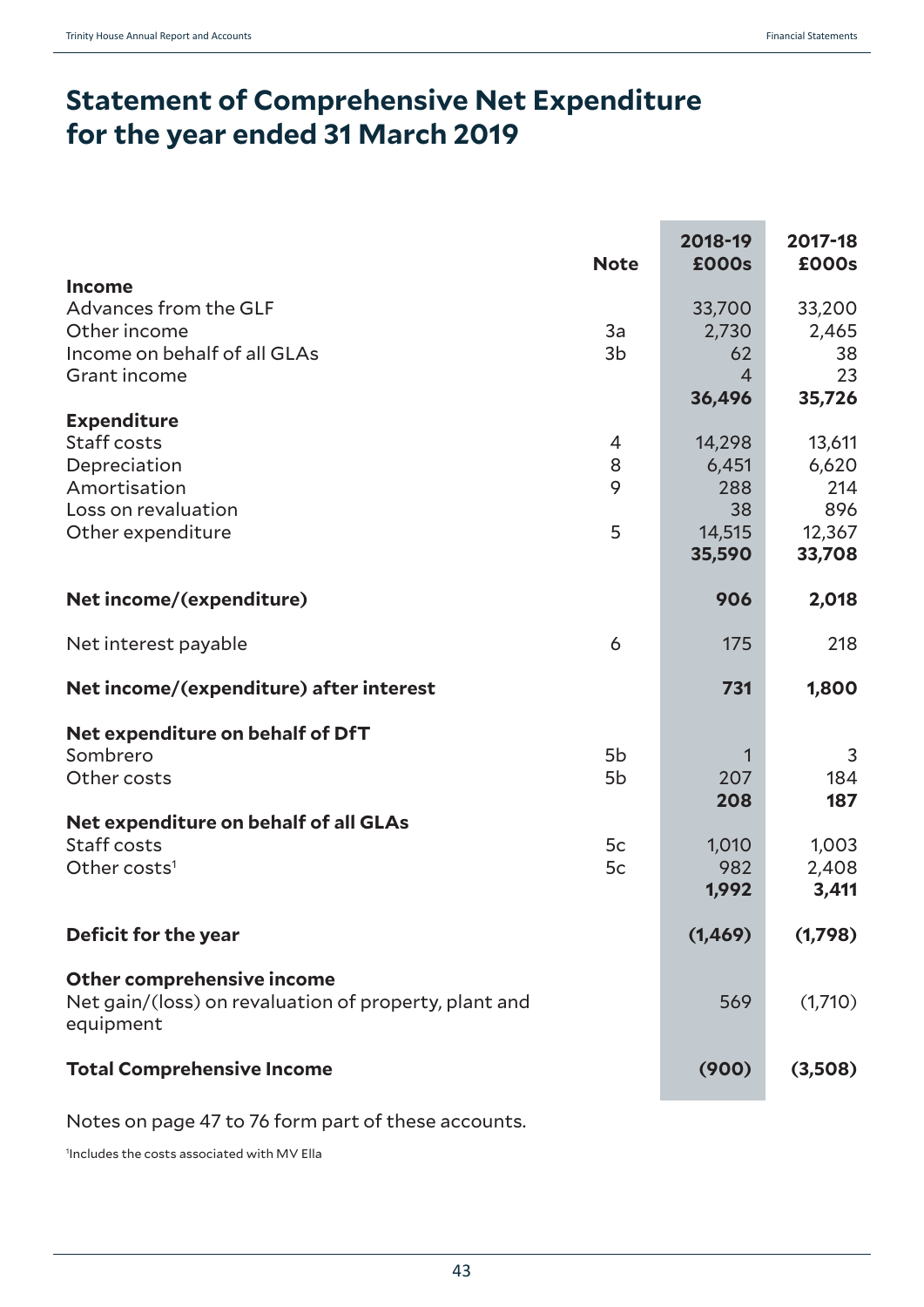# **Statement of Financial Position as at 31 March 2019**

|                                                                        | <b>Note</b> | 2018-19<br><b>£000s</b> | 2017-18<br>£000s |
|------------------------------------------------------------------------|-------------|-------------------------|------------------|
| <b>Non-current assets</b>                                              |             |                         |                  |
| Property, plant & equipment<br>Intangible assets                       | 8<br>9      | 120,577<br>984          | 123,735<br>959   |
|                                                                        |             | 121,561                 | 124,694          |
| <b>Current assets</b>                                                  |             |                         |                  |
| Assets classified as held for sale                                     | 10          | 15                      |                  |
| Inventories                                                            | 11          | 3,056                   | 3,046            |
| Trade and other receivables                                            | 12          | 2,060                   | 2,099            |
| Cash and cash equivalents                                              | 13          | 272                     | 276              |
|                                                                        |             | 5,403                   | 5,421            |
| <b>Total assets</b>                                                    |             | 126,964                 | 130,115          |
| <b>Current liabilities</b>                                             |             |                         |                  |
| Trade and other payables                                               | 15          | 5,835                   | 6,426            |
| Provisions: current element                                            | 16          |                         |                  |
|                                                                        |             | 5,835                   | 6,426            |
| Non current assets plus/less net current assets/<br><b>liabilities</b> |             | 121,129                 | 123,689          |
| <b>Non-current liabilities</b>                                         |             |                         |                  |
| Other payables                                                         | 15          | 3,805                   | 5,465            |
|                                                                        |             | 3,805                   | 5,465            |
| <b>Assets less liabilities</b>                                         |             | 117,324                 | 118,224          |
| <b>Reserves</b>                                                        |             |                         |                  |
| General reserve                                                        |             | 32,780                  | 30,715           |
| <b>Revaluation reserve</b>                                             |             | 84,544                  | 87,509           |
| <b>Total reserves</b>                                                  |             | 117,324                 | 118,224          |

The financial statements on pages 43 to 46 and related notes were approved by the Lighthouse Board on 26 September 2019 and signed on its behalf by:

Captain Ian McNaught Executive Chairman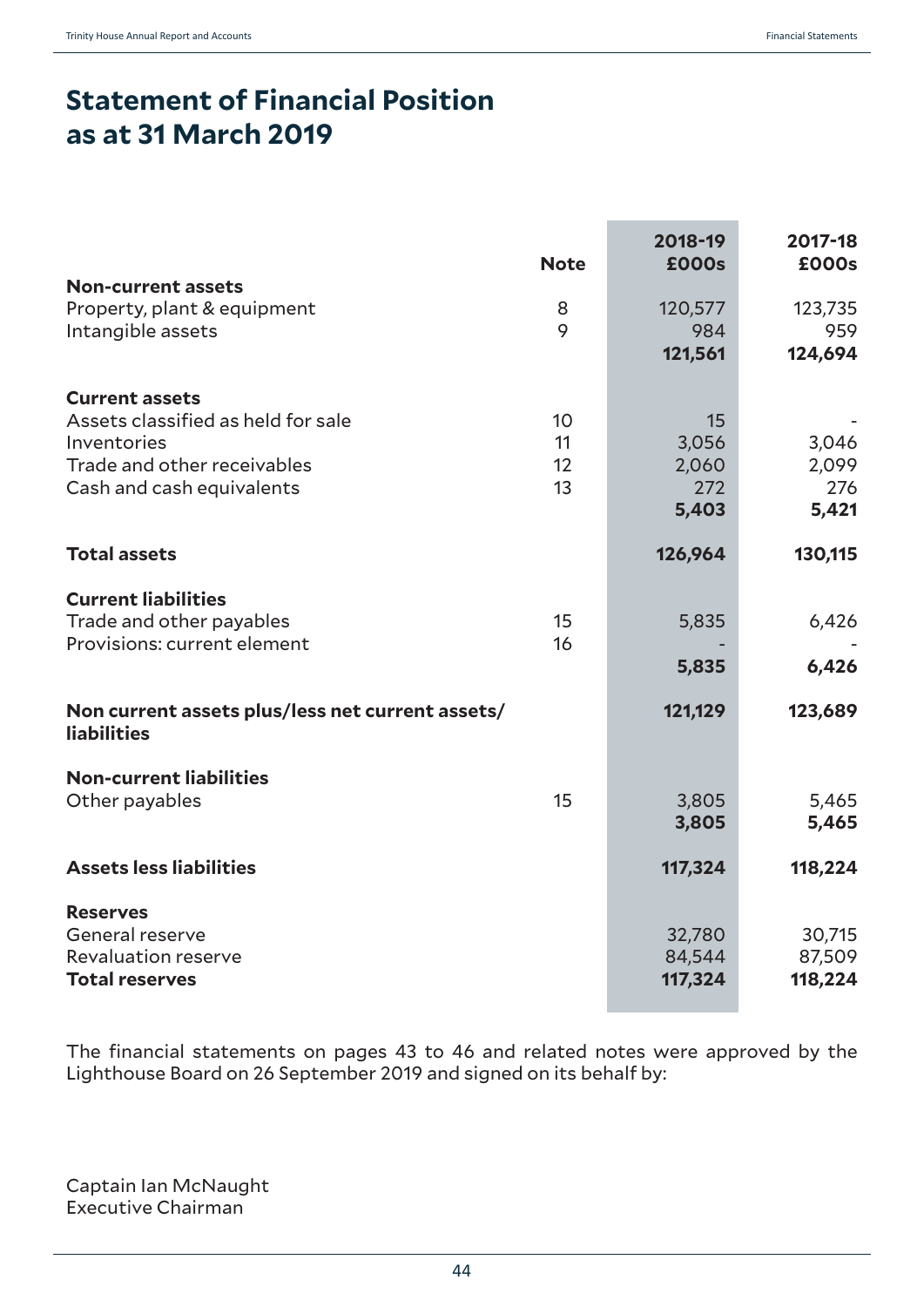# **Statement of Cashflows for the year ended 31 March 2019**

|                                                                                                              | <b>Note</b>    | 2018-19<br><b>£000s</b> | 2017-18<br>£000s |
|--------------------------------------------------------------------------------------------------------------|----------------|-------------------------|------------------|
| <b>Cashflows from operating activities</b>                                                                   |                |                         |                  |
| Net deficit after interest                                                                                   |                | (1,469)                 | (1,798)          |
| Depreciation                                                                                                 | 8              | 6,451                   | 6,620            |
| Amortisation                                                                                                 | 9              | 288                     | 214              |
| Impairments                                                                                                  | $\overline{7}$ | 1,125                   | 58               |
| Loss on revaluation of land and buildings                                                                    | 8              | 38                      | 896              |
| (Gain)/Loss on disposal of property, plant and<br>equipment                                                  | 5a             | (13)                    | (19)             |
| Increase in trade and other receivables                                                                      | 12             | 39                      | (487)            |
| Increase in inventories                                                                                      | 11             | (10)                    | (470)            |
| Increase/(Decrease) in trade payables                                                                        | 15             | (591)                   | 671              |
| Use of provisions                                                                                            | 16             |                         | (68)             |
| Net cash outflow from operating activities                                                                   |                | 5,858                   | 5,617            |
| <b>Cash flow from investing activities</b>                                                                   |                |                         |                  |
| Purchase of property, plant and equipment                                                                    | 8              | (4,160)                 | (3,675)          |
| Purchase of intangible assets                                                                                | 9              | (102)                   | (236)            |
| Proceeds of disposal of property, plant and equipment                                                        |                | 60                      | 21               |
| Net cash outflow from investing activities                                                                   |                | (4,202)                 | (3,890)          |
| <b>Cash flows from financing activities</b>                                                                  |                |                         |                  |
| Capital element of payments in respect of finance<br>leases                                                  |                | (1,660)                 | (1,617)          |
| Net cash flow from financing activities                                                                      |                | (1,660)                 | (1,617)          |
| Net cash flow from all activities                                                                            |                | (4)                     | 110              |
| Net decrease in cash and cash equivalents in the period<br>Cash and cash equivalents at the beginning of the |                | (4)<br>276              | 110<br>166       |
| period<br>Cash and cash equivalents at the end of the period                                                 |                | 272                     | 276              |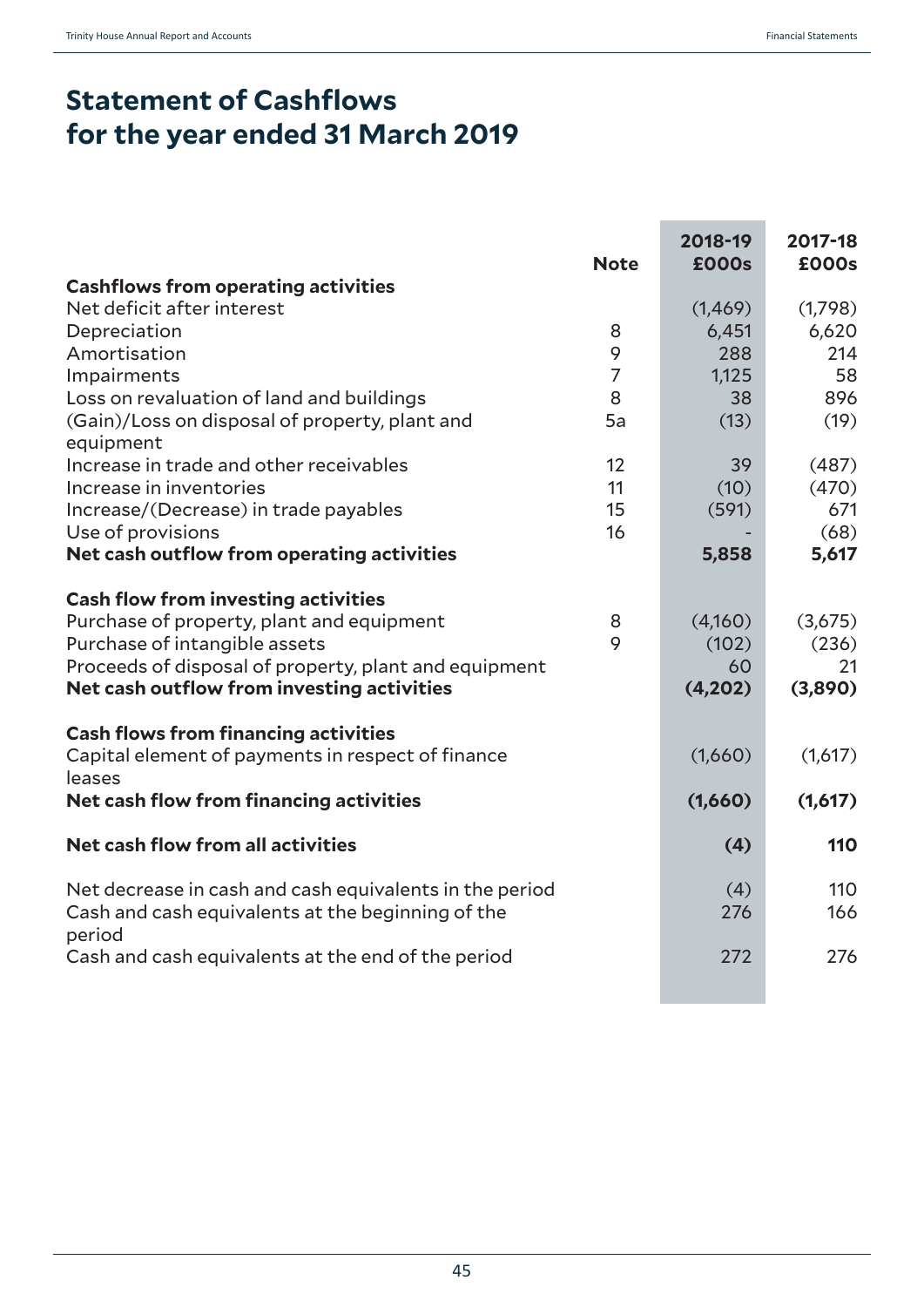# **Statement of Changes in Equity for the year ended 31 March 2019**

|                                                                 | <b>General</b><br><b>Reserve</b> | <b>Revaluation</b><br><b>Reserve</b> | <b>Total</b><br><b>Reserves</b> |
|-----------------------------------------------------------------|----------------------------------|--------------------------------------|---------------------------------|
|                                                                 | £000s                            | £000s                                | £000s                           |
| <b>Changes in equity for 2017-18</b>                            |                                  |                                      |                                 |
| Net loss on revaluation of property, plant<br>and equipment     |                                  | (1,710)                              | (1,710)                         |
| Release of reserves to statement of<br>comprehensive net income | 3,600                            | (3,600)                              |                                 |
| <b>Retained deficit</b>                                         | (1,798)                          |                                      | (1,798)                         |
| Total recognised income and expense for<br>2017-18              | 1,802                            | (5,310)                              | (3,508)                         |
| <b>Balance at 31 March 2018</b>                                 | 30,715                           | 87,509                               | 118,224                         |
| <b>Changes in equity for 2018-19</b>                            |                                  |                                      |                                 |
| Net gain on revaluation of property, plant<br>and equipment     |                                  | 569                                  | 569                             |
| Release of reserves to statement of<br>comprehensive net income | 3,534                            | (3,534)                              |                                 |
| Retained deficit                                                | (1,469)                          |                                      | (1,469)                         |
| Total recognised income and expense for<br>2018-19              | 2,065                            | (2,965)                              | (900)                           |
| <b>Balance at 31 March 2019</b>                                 | 32,780                           | 84,544                               | 117,324                         |

# **General reserve:**

The general reserve represents the accumulated surplus of the organisation.

#### **Revaluation reserve:**

This represents any increase in an assets carrying amount as a result of revaluation. If the assets carrying amount is decreased as a result of a later revaluation, any previous revaluation gain is released back to the asset to the extent that it covers the decrease in valuation. Any decrease in valuation in excess of a previous gain is recognised in the Statement of Comprehensive Net Income. When an asset is derecognised, any gain held in respect of that asset is transferred directly to the general reserve.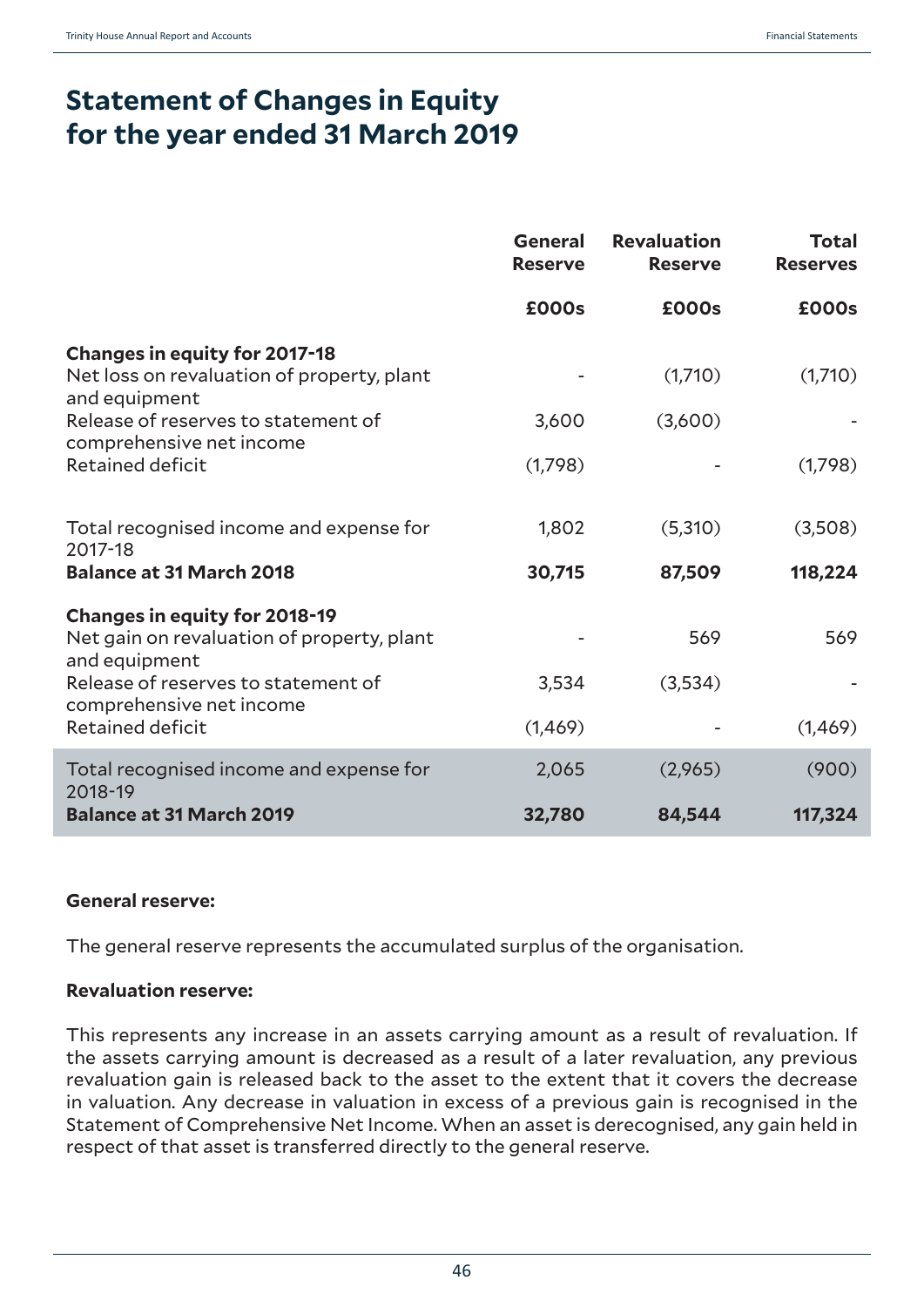# **Notes to the Accounts for the year 31 March 2019**

# **1 Statement of Accounting Policies**

# **a) Accounting Convention**

These accounts have been prepared in accordance with the 2018-19 government Financial Reporting Manual (FReM) issued by HM Treasury. The accounting policies contained in the FReM apply International Financial Reporting Standards (IFRS) as adapted or interpreted for the public sector context.

Where the FReM permits a choice of accounting policy, the accounting policy which has been judged to be the most appropriate to the particular circumstances of the GLA for the purposes of giving a true and fair view has been selected. The particular policies adopted by Trinity House are described below. They have been applied consistently in dealing with items considered material in relation to the accounts.

In addition, these accounts have been prepared in accordance with the Accounts Direction issued by the Secretary of State for Transport on 25 September 2019.

Trinity House has chosen not to adopt early any new standards or interpretations.

# **b) Going Concern**

The statement of Financial Position at 31 March 2019 discloses net assets of £117,324,000.

It has accordingly been considered appropriate to adopt a going concern basis for the preparation of these financial statements.

# **c) Pension Benefits**

Past and present employees of Trinity House are generally covered by the provisions of the Principal Civil Service Pension Scheme (PCSPS), which is described in the Remuneration Report. The PCSPS is an unfunded multi-employer defined benefit scheme. The scheme is treated as a defined contribution arrangement as it is not possible to identify the deficit for the relevant employers.

Trinity House recognises the contributions payable to the PCSPS. The PCSPS pays pension benefits and accounts for the liability.

During 2014-15, the pension liabilities of the Trinity House Pension Scheme were transferred to the PCSPS and the corresponding liability relating to this transfer recognised in the accounts of the General Lighthouse Fund.

# **d) Intangible Assets and Amortisation**

Computer software has been capitalised and is amortised on a straight line basis over the estimated useful economic life of between three to five years dependant on the expected operating life of the asset as determined by the Trinity House IT Support Manager.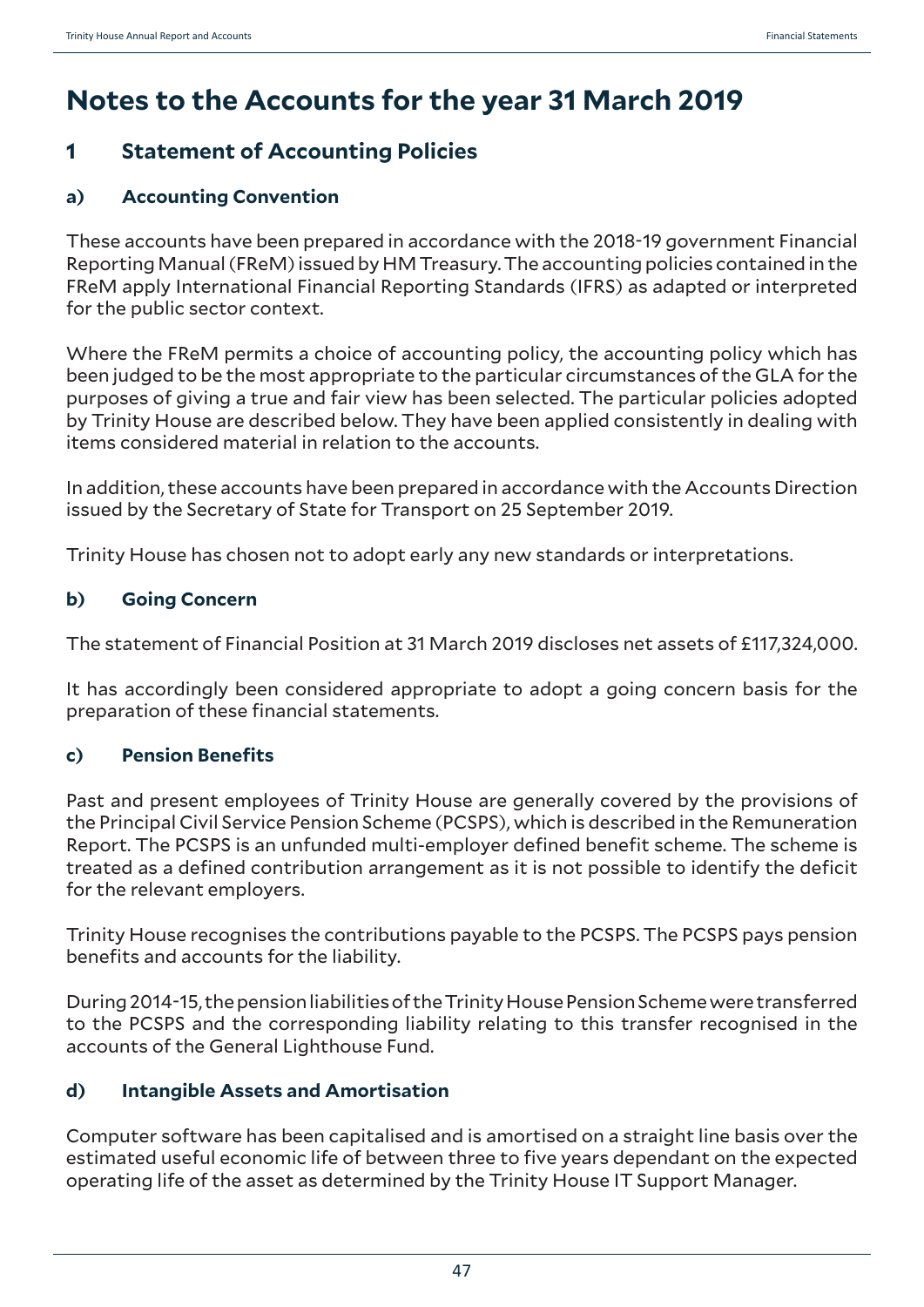Intangible licences have been capitalised and are amortised over the life of the licence.

Intangible Assets are shown at cost less amortisation. Amortisation is calculated on a monthly basis and is commenced in the month after original purchase or when the asset is brought into use and is continued up to the end of the month prior to disposal.

# **e) Non-Current Assets and Depreciation**

# **Capitalisation**

Non-Current assets are recognised where the economic life of the item of property, plant and equipment exceeds one year, the cost of the item can be reliably measured, and the original cost is greater than £5,000.

Assets are recognised initially at cost, which comprises purchase price, any costs of bringing assets to the location and condition necessary for them to be capable of operating in the intended manner, and initial estimates of the costs of dismantling and removing the assets where an obligation to dismantle or remove the assets arises from their acquisition or usage.

Subsequent costs of day-to-day servicing are expensed as incurred. Where regular major inspections of assets are required for their continuing operation, the costs of such inspections are capitalised and the carrying value of the previous inspection is derecognised, for example Dry Dock and Repair (DD&R) of ships.

Expenditure on renewal of structures is capitalised when the planned maintenance spend enhances or replaces the service potential of the structure. All routine maintenance expenditure is charged to the Statement of Comprehensive Net Income.

Internal staff costs that can be attributed directly to the construction of an asset, including renewals of structures that are capitalised, are capitalised.

Operating software, without which related hardware cannot operate, is capitalised, with the value of the related hardware, as property, plant and equipment. Application software, which is not an integral part of the related hardware, is capitalised separately as an intangible non-current asset.

Any gains or losses on the eventual disposal of property, plant and equipment are recognised in the Statement of Comprehensive Net Income when the asset is derecognised. Gains are not classed as revenue.

# **Valuation**

After recognition, the item of property, plant and equipment is carried at Fair Value in accordance with IAS16 as adapted for the public sector in the current FReM. The assets are expressed at their current value at regular valuation or through the application of Modified Historic Cost Accounting. For assets of low value and/or with a useful life of five years or less, depreciated historic cost (DHC) is considered as a proxy for fair value.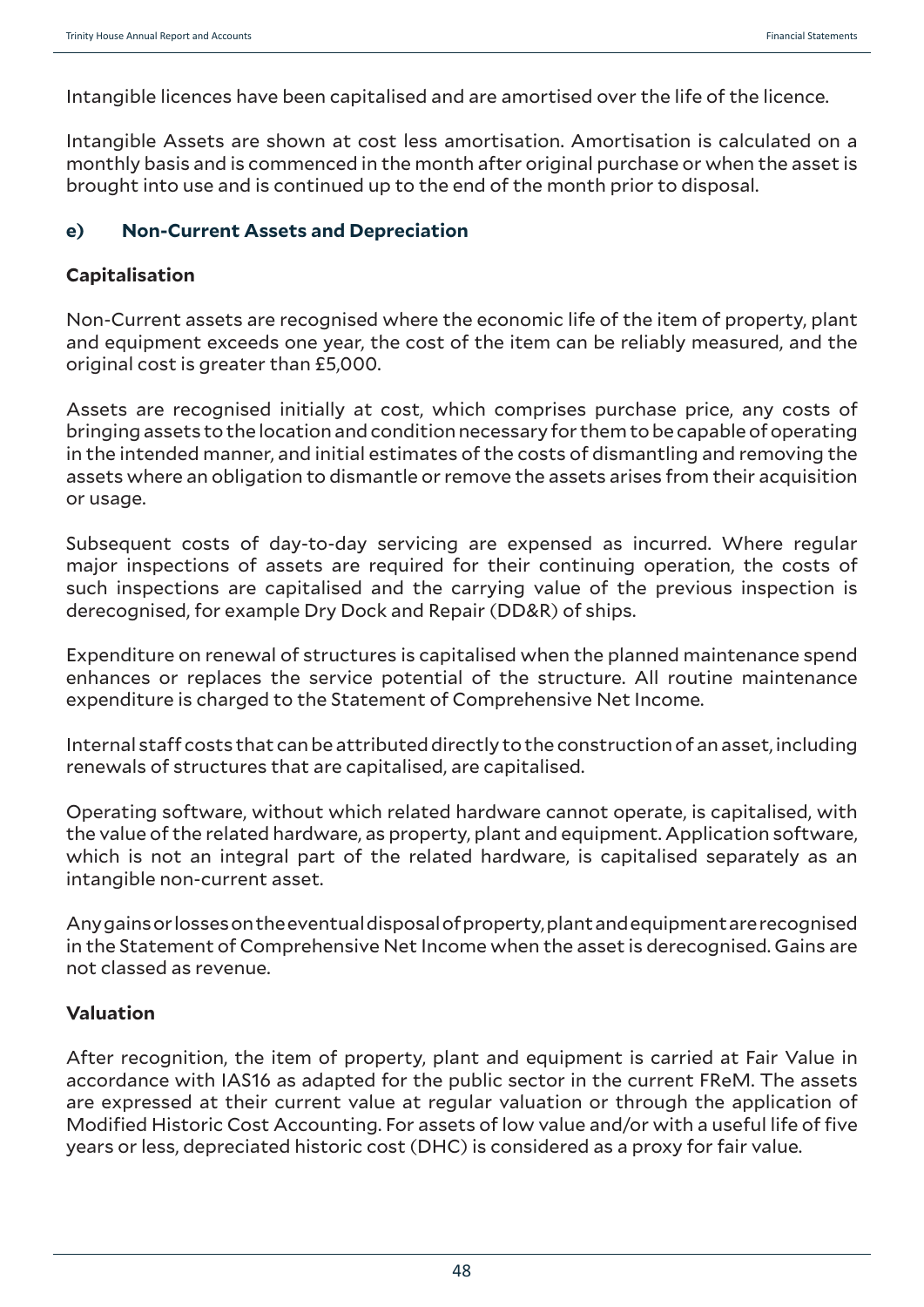| <b>Asset Class</b>                             | <b>Valuation Method</b>                                              | <b>Valued By</b>                                                                                                                                                           |
|------------------------------------------------|----------------------------------------------------------------------|----------------------------------------------------------------------------------------------------------------------------------------------------------------------------|
| Non Specialised Land and<br>Buildings.         | Fair Value, using Existing<br>Use Valuation principles.              | <b>RICS Valuation Statement</b><br>(UKVS)<br>1.1<br>Professional<br>valuation every five years.<br>plus indices<br>Value<br>in<br>Intervening years.                       |
| <b>Specialised Property</b>                    | Fair<br>Value<br>using<br>Depreciated Replacement<br>Cost principles | <b>RICS Valuation Statement</b><br>Professional<br>1.1<br>(UKVS)<br>valuation every five years.<br>Value<br>plus<br>indices<br>in<br>Intervening years.                    |
| Non Operational Property <sup>1</sup>          | <b>Market Value</b>                                                  | Specified<br>Obsolete,<br>as<br>Sale<br>Assets Held<br>for<br>Assets.<br>Investment<br>or.<br>Professional<br>Valuation<br>annually.                                       |
| Tenders, Ancillary Craft and<br>Lightvessels   | <b>Fair Value</b>                                                    | Professional<br>Valuation<br>Annually                                                                                                                                      |
| <b>Buoys</b>                                   | <b>Fair Value</b>                                                    | Internally using<br>market<br>value of recent purchases,<br>then on an annual basis<br>using market value of recent<br>purchases, or recognised<br>indices as appropriate. |
| <b>Beacons</b>                                 | <b>Fair Value</b>                                                    | <b>RICS Valuation Statement</b><br>(UKVS) 1.1 Professional<br>valuation every five years.<br>plus indices<br>Value<br>in<br>intervening years.                             |
| Plant & Machinery - Low<br>value or short life | Depreciated Historic Cost                                            | No Additional Valuation<br>required                                                                                                                                        |
| Plant & Machinery - Not<br>included above.     | <b>Fair Value</b>                                                    | <b>RICS Valuation Statement</b><br>(UKVS) 4.1& 4.3 Professional<br>valuation as base cost, plus<br>indices annually thereafter.                                            |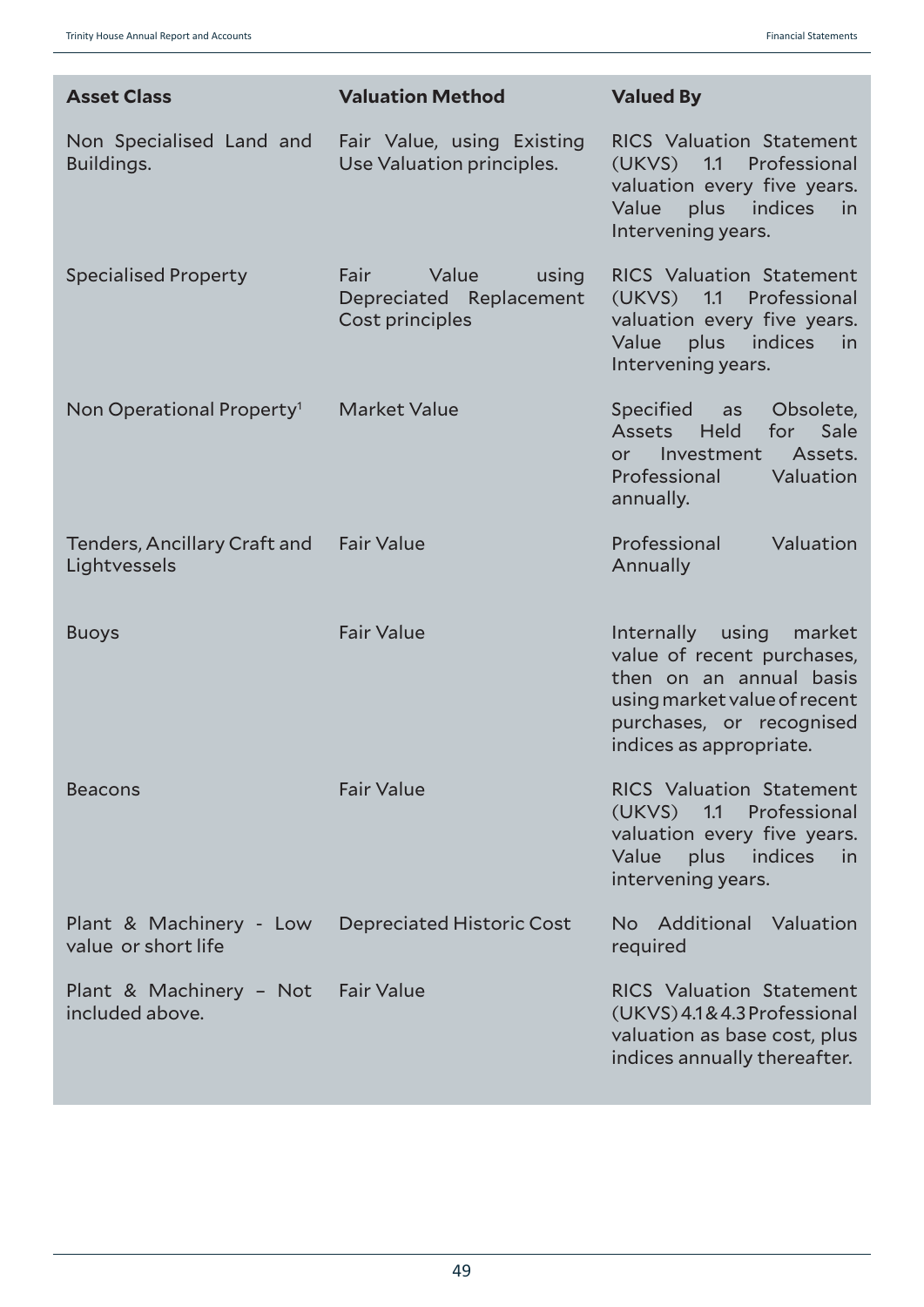| Plant & Machinery - at Fair Value<br>lighthouses | using<br>Depreciated Replacement<br>Cost principles | <b>RICS Valuation Statement</b><br>(UKVS) 1.1 (valued at DRC<br>if specialised and defines<br>as such under the RICS<br>Red Book). Professional<br>valuation every five years.<br>Value plus indices in<br>intervening years. |
|--------------------------------------------------|-----------------------------------------------------|-------------------------------------------------------------------------------------------------------------------------------------------------------------------------------------------------------------------------------|
|                                                  |                                                     |                                                                                                                                                                                                                               |

1 Non Operational in this context relates to property that is not required for Trinity House to carry out its statutory function.

Where assets are re-valued through professional valuation or through the use of indices, the accumulated depreciation at the date of revaluation is eliminated against the gross carrying amount of the asset and the net amount restated to the re-valued amount of the asset. If the assets carrying amount is increased as a result of revaluation, the increase is recognised in other comprehensive income and accumulated in equity in the Revaluation Reserve. However, the increase shall be recognised in the statement of Comprehensive Net Income to the extent that it reverses a revaluation decrease of that class of asset previously recognised in profit and loss. If the assets carrying amount is decreased as a result of revaluation, the decrease is recognised in the statement of Comprehensive Net Income. However, the decrease shall be recognised in other comprehensive income to the extent of any credit balance existing in the revaluation reserve. The decrease recognised in other comprehensive income reduces the amount held in the revaluation reserve in respect of that asset.

Depreciation is calculated on an annual basis and commences in the financial year after original purchase and continued up to the end of the financial year in which the sale or disposal takes place. Assets in the course of construction are not depreciated.

Depreciation is charged on a straight line basis having regard to the estimated operating lives as follows:

| <b>CATEGORIES</b>                                                                         | <b>DEPRECIATION LIVES</b>                          |
|-------------------------------------------------------------------------------------------|----------------------------------------------------|
| <b>Land and Buildings</b><br>Land<br>Lighthouses (building structure)<br>Other buildings  | <b>Not Depreciated</b><br>25-100 years<br>50 years |
| <b>Tenders and Ancillary Craft</b><br><b>Tenders</b>                                      | 25 years                                           |
| Tenders dry dock and repair:<br><b>THV Patricia &amp; RIV Alert</b><br><b>THV Galatea</b> | 2.5 years (30 months)<br>5 years                   |
| Workboats                                                                                 | 25 years                                           |
| <b>Lightvessels</b><br>Lightvessel (hulls)                                                | 50 years                                           |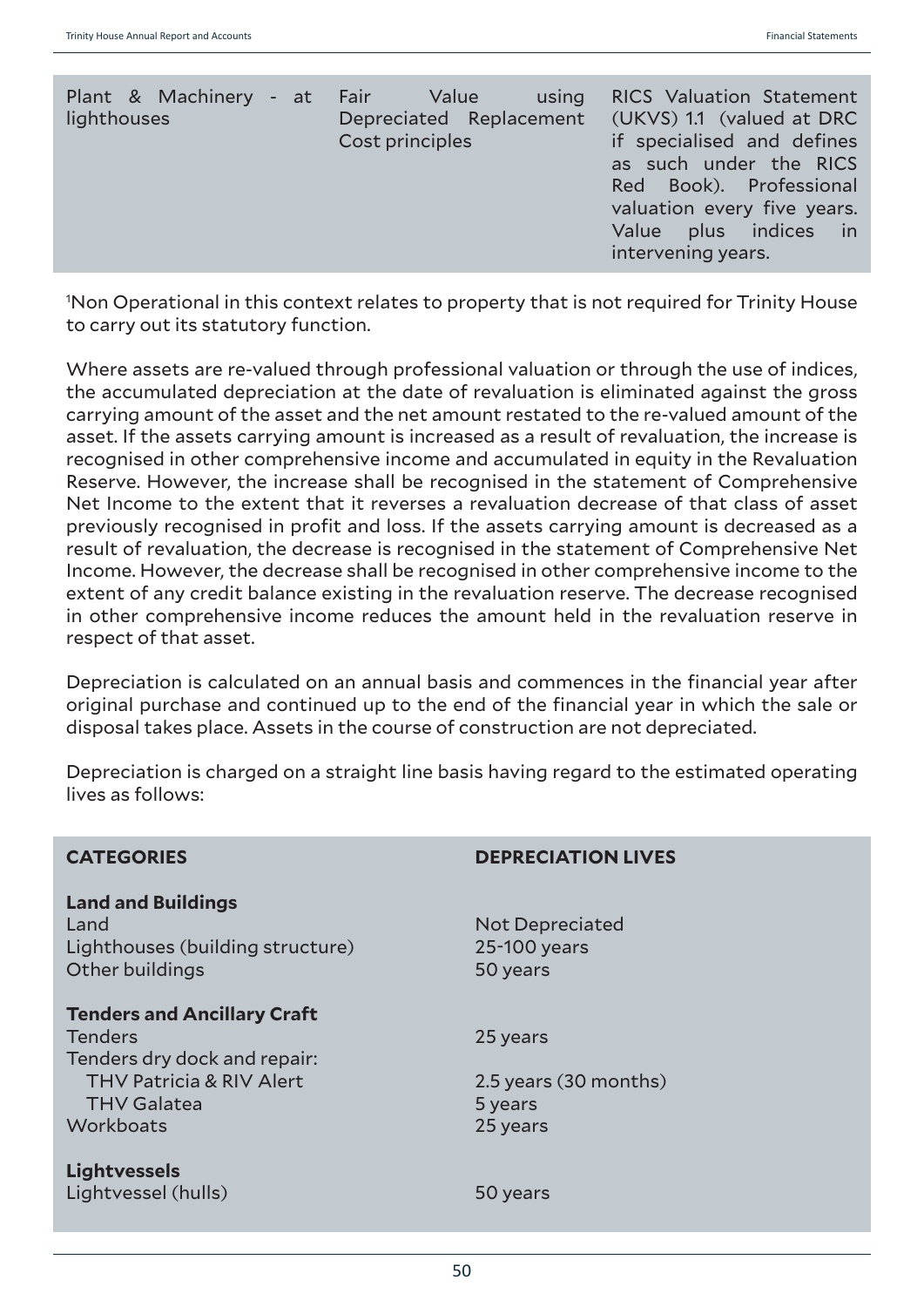| Lightvessel (hull conversions)<br>Lightvessel (dry dock and repair) | 15 years<br>10 years                                                                                                                                                |
|---------------------------------------------------------------------|---------------------------------------------------------------------------------------------------------------------------------------------------------------------|
| <b>Buoys and Beacons</b>                                            |                                                                                                                                                                     |
| Steel buoys                                                         | 50 years                                                                                                                                                            |
| Plastic buoys                                                       | 10 years                                                                                                                                                            |
| <b>Beacons</b>                                                      | 25-100 years                                                                                                                                                        |
| <b>Buoy Superstructures</b>                                         | 5-15 years                                                                                                                                                          |
| <b>Plant and Machinery</b>                                          |                                                                                                                                                                     |
| Lighthouses and lightvessels                                        | $15-25$ years                                                                                                                                                       |
| Automation equipment                                                | $15-25$ years                                                                                                                                                       |
| Racons and radio beacons                                            | 15 years                                                                                                                                                            |
| Depots and workshops                                                | 10 years                                                                                                                                                            |
| Office equipment                                                    | Up to 10 years                                                                                                                                                      |
| AIS equipment                                                       | 7 years                                                                                                                                                             |
| <b>DGPS</b> equipment                                               | 10 years                                                                                                                                                            |
| <b>Vehicles</b>                                                     | 5-15 years                                                                                                                                                          |
| Computers - major systems                                           | 5 years                                                                                                                                                             |
| Computers - other                                                   | 3 years                                                                                                                                                             |
| Assets leased under a Finance Lease                                 | 25 years being the expected useful life.<br>(The primary lease period is less than this<br>but a secondary period sufficient to cover<br>the balance is available). |

# **f) Inventories**

Inventories of consumable stores at depots and fuel stocks are valued on a First-In First-Out (FIFO) basis.

# **g) Research and Development**

The Board co-operates with the other Lighthouse Authorities through the GRAD Policy Committee for major research and development. Other direct expenditure on trial projects of a minor nature is charged to revenue as it is incurred. Work carried out by Trinity House on behalf of the General Lighthouse Authorities is not included in the net expenditure of Trinity House but charged to the Statement of Comprehensive Net Income as expenditure on behalf of all GLA's.

# **h) Leasing Commitments**

Assets obtained under finance leases are capitalised in the Statement of Financial Position and depreciated as if owned. The interest element of the rental obligation is charged to the Net Expenditure Account over the period of the lease and represents a constant proportion of the balance of capital repayments outstanding at the beginning of the year. The capital element of the future lease payments is stated separately under Payables, both within one year and over one year.

Expenditure incurred in respect of operating leases is charged to the Statement of Comprehensive Net Income as incurred.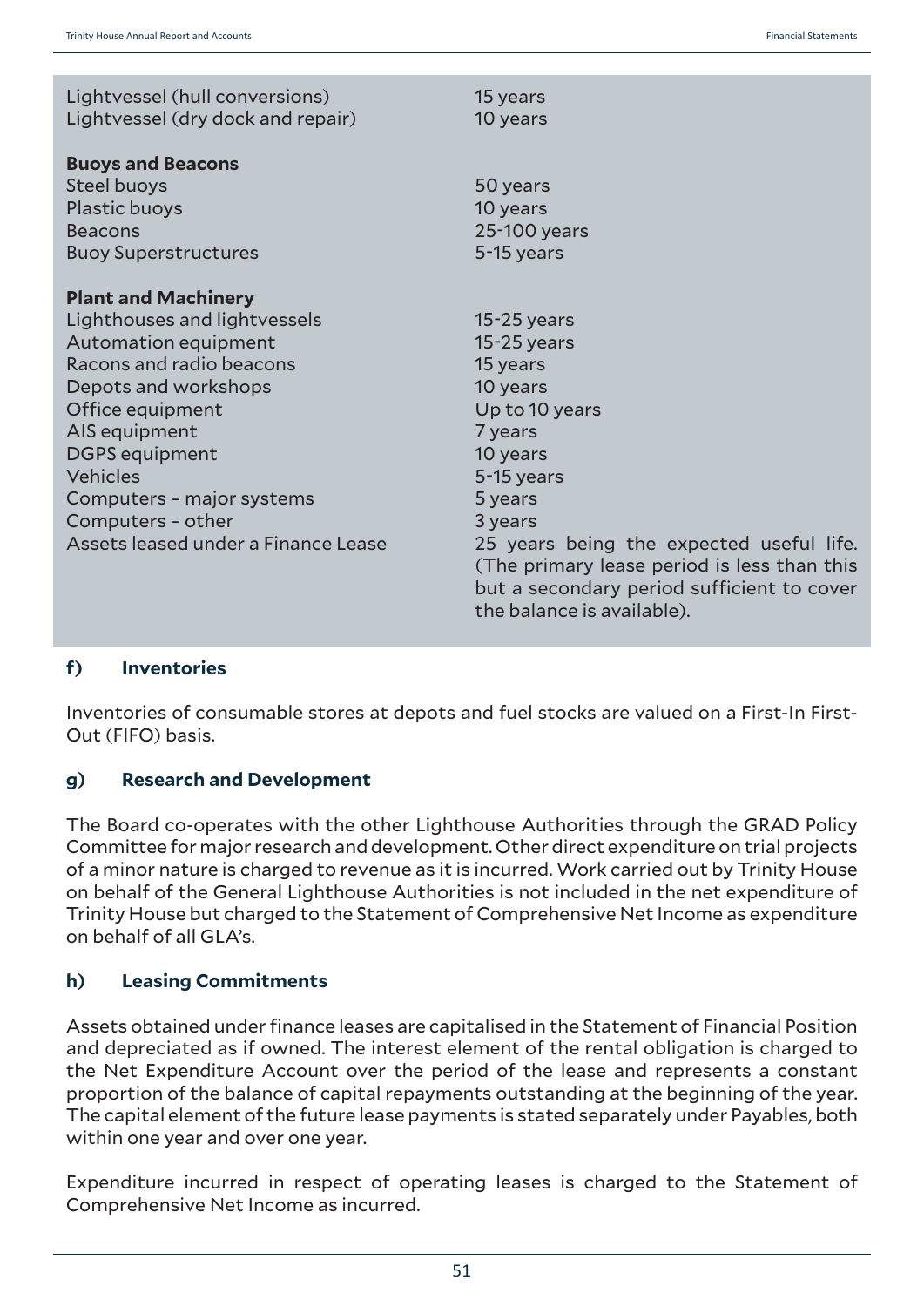Rentals received under operating leases are credited to income.

A new standard for leases, IFRS 16, will be adopted in 2019-20. Further analysis and explanation of the effects of this new standard can be found under the sections relating to New Standards and Interpretations Not Yet Adopted, and IFRS 16 Impact Assessment.

# **i) Foreign Currency**

All transactions in a foreign currency have been converted to sterling immediately on receipt and are therefore translated at the exchange rate ruling at the date of the transaction. Any monetary assets or liabilities existing as at 31 March 2019 are translated at the rate ruling at the Statement of Financial Position date.

# **j) Taxation**

The fund is exempt from Corporation Tax under the provisions of the Merchant Shipping Act 1995. The Authority is liable to account for VAT on charges rendered for its services and is able to reclaim VAT on all costs under the provisions of the Value Added Tax Act 1983.

# **k) Transactions on Behalf of Other General Lighthouse Authorities**

The General Lighthouse Authorities generally account for all aspects of their responsibilities as statutory authorities. However, as a result of close co-operation, the GLAs agree that it is either more economic or practical for one GLA to be responsible and account for the costs of particular areas of work. The costs incurred by Trinity House on behalf of other GLAs (which are shown separately on the Statement of Comprehensive Net Income) are detailed at note 5c.

# **l) Government Grants**

Government Grants are recognised in full in the Statement of Comprehensive Net Income in the year in which they are received.

#### **m) Investment Properties**

IAS 40 requires that properties are classified as investment properties, where they are held for the purpose of capital appreciation, or to earn rentals, or both. Investment properties are valued at fair value with changes recognised in net operating expenditure for the period in which they arise.

As of 31 March 2019, Trinity House had no properties that the Board considered to be classified as investment properties.

# **n) Provisions**

Trinity House makes provisions for liabilities and charges in accordance with IAS 37 Provisions, Contingent Liabilities, and Contingent Assets where, at the Statement of Financial Position date, a legal constructive liability (i.e. a present obligation from a past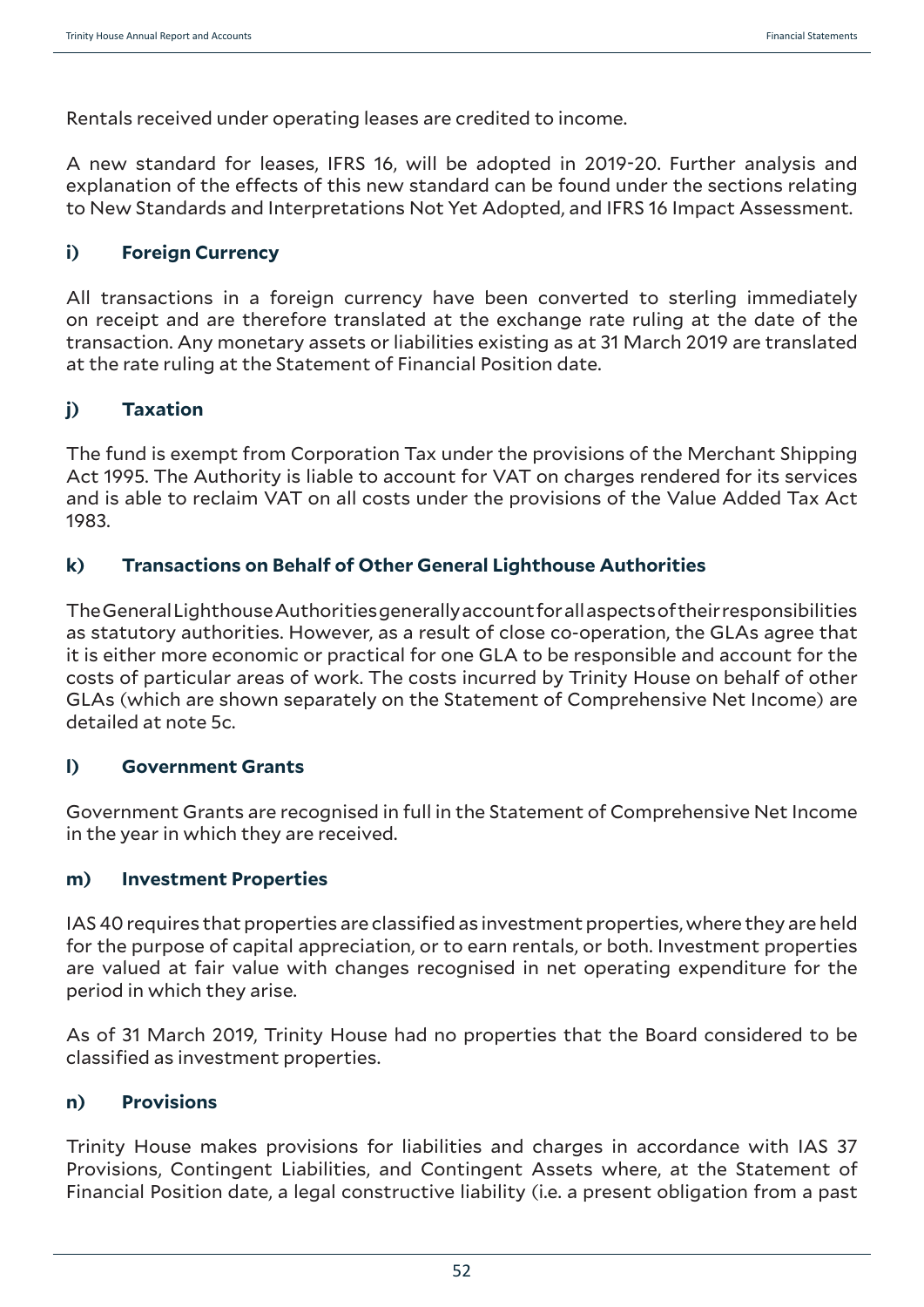event) exists, the transfer of economic benefits is probable and a reasonable estimate can be made.

# **o) Financial Assets and Liabilities**

Financial instruments are contractual arrangements that give rise to a financial asset of one entity and a financial liability or equity instrument of another entity. Financial assets are typically cash or rights to receive cash or equity instruments in another entity. Financial liabilities are typically obligations to transfer cash. A contractual right to exchange financial assets or liabilities with other entities will also be a financial asset or liability, depending on whether the conditions are potentially favourable or adverse to the reporting entity.

#### **Financial Assets**

The GLF classifies its financial assets as loans and receivables. Loans and receivables are non-derivative financial assets with fixed or determinable payments that are not quoted in an active market and which are not classified as available-for sale. Such assets are initially recognised at fair value. Where material, they are subsequently measured at amortised cost using the effective interest method.

#### **Financial Liabilities**

Financial liabilities are recognised initially at fair value and are subsequently measured at amortised cost using the effective interest rate. Where the effective interest rate is not materially different from the actual interest rate, the actual interest rate is used instead. Financial liabilities are derecognised when extinguished.

#### **Embedded Derivatives**

Some hybrid contracts contain both a derivative and a non-derivative component. In such cases, the derivative component is termed an embedded derivative. Where the economic characteristics and risks of the embedded derivatives are not closely related to those of the host contract, and the host contract itself is not carried at fair value through profit or loss, the embedded derivative is split out and reported at fair value with gains and losses being recognised in the Income and Expenditure Account. A review of all GLA contracts has determined that, as at 31 March 2019, no contracts contained embedded derivatives.

# **Determining Fair Value**

Fair Value is defined as the amount for which an asset is settled or a liability extinguished, between knowledgeable parties, in an arm's length transaction. This is generally taken to be the transaction value, unless, where material, the fair value needs to reflect the time value of money, in which case the fair value would be calculated from discounted cash flows.

# **p) New Standards and Interpretations**

IFRS 9 (Financial Instruments) and IFRS 15 (Revenue Recognition) have been adopted for the first time in these financial statements. These statements have been adopted by the cumulative catch-up method, which is described in more detail in Notes 3 and 14.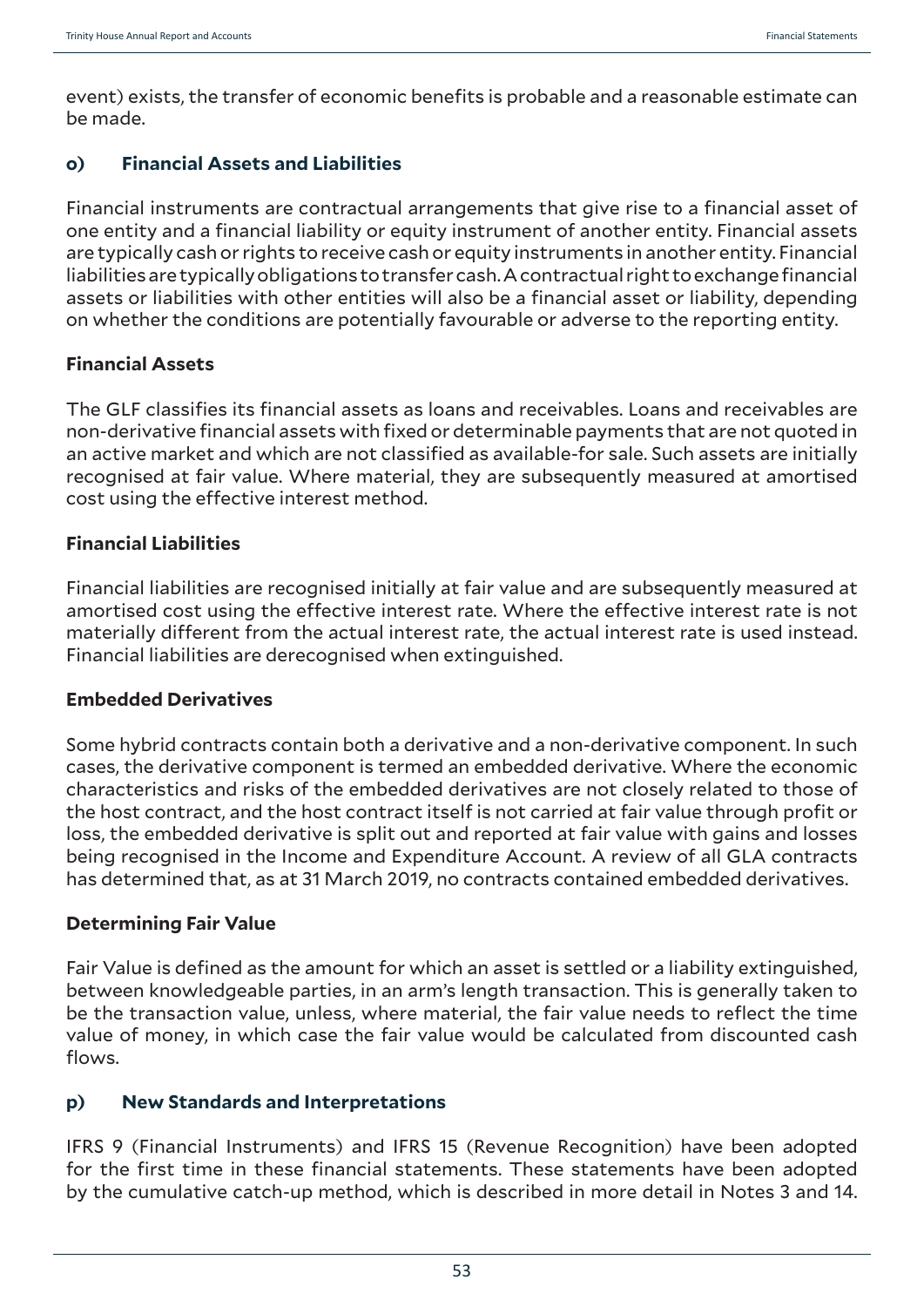As such, the comparatives for 2017-18 reflect the requirements of IAS39 in respect of financial instruments and IAS18 in respect of revenue recognition. Therefore, the primary statements and notes for the prior year reflect the categories specified in those IASs.

# **q) New Standards and Interpretations Adopted Early**

Trinity House has chosen not to adopt early any new standards or interpretations.

### **r) New Standards and Interpretations Not Yet Adopted**

The standards listed below are not yet effective for the year ended 31 March 2019 and have not been applied in preparing these financial statements. IFRS 16 will affect future financial statements from 1 April 2019; the other standards listed will affect the financial statements, if, after further consultation, they are adopted by the FReM;

IFRS 16 provides a single lessee accounting model, requiring lessees to recognise assets and liabilities for all leases unless the lease term is 12 months or less, or the underlying asset has a low value. The standard applies to public services from 1 April 2020 and has been adopted by the 2020-21 FReM. However, the Department for Transport will adopt IFRS 16 one year early on 1 April 2019. Accordingly, and with HM Treasury consent, IFRS 16 will also be adopted by Trinity House from 1 April 2019.

The estimated impact of IFRS 16 is disclosed below.

IFRS 17 requires a discounted cash flow approach to accounting for insurance contracts. It is expected to come into effect for accounting periods commencing on or after 1 January 2021. Trinity House currently has no contracts that meet the definition of insurance contracts.

Other changes due to come into effect after 2018-19 are considered to have no material impact.

#### **s) Income**

In accordance with the Merchant Shipping Act 1995, Trinity House is permitted to sell reserve capacity. Income from these activities is recognised in accordance with IFRS15. Income received in advance of provision of services in respect of contracts is deferred to match the related expenditure.

# **t) Estimates**

Trinity House may be liable as described in note 20 for any shortfall in the MNOPF pension fund. Trinity House takes advice from qualified actuaries in determining the extent of any shortfall and whether it may be required to make further contributions.

Aside from this, key estimates in Trinity House's accounts related to asset valuations. A number of qualified surveyors are engaged to provide professional valuations of different elements of the asset base as disclosed in note 8.

Specific estimation uncertainty arises in respect of the valuation of the lighthouse estate,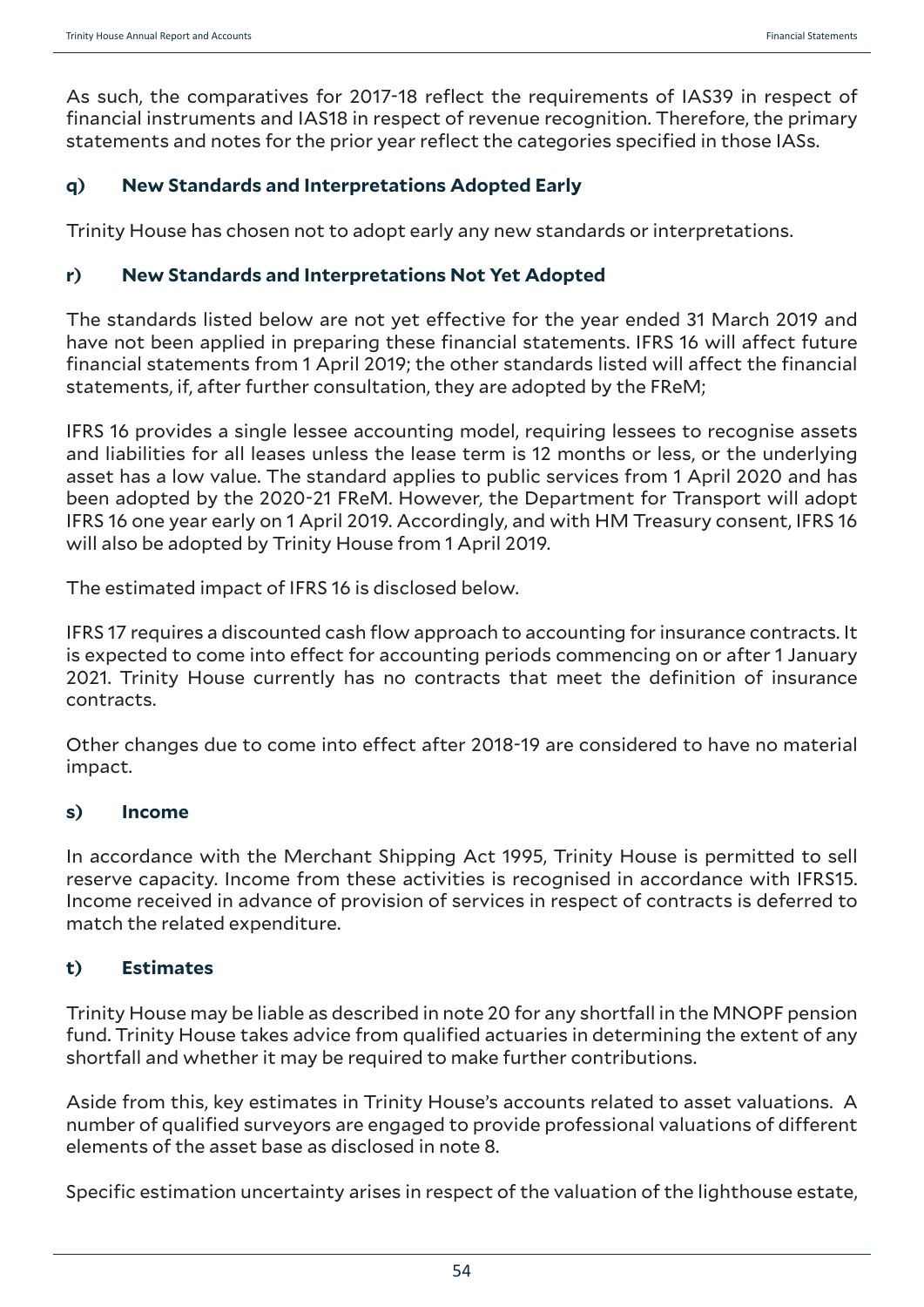the Depreciated Replacement Cost of which constitutes the largest element of the buildings category in note 8. Key assumptions are made in the following areas.

• For each lighthouse, Trinity House selects a modern equivalent asset (MEA) based on the navigation requirement at the asset's location. This selection is based on a decision tree common to each of the GLAs which draws on key considerations for construction strategy such as whether a structure is onshore or offshore; and the degree of challenge posed by wave patterns at the location. The analysis of available construction techniques draws on the professional expertise of suitable expert GLA staff and the options emerging from recent case studies into possible rebuild or refurbishment work following market engagement. The design of this decision tree is a matter of professional judgement since more prudent engineering assumptions will tend towards the selection of more expensive MEAs, risking overvaluation, while more aggressive engineering assumptions will tend towards less expensive ones, risking undervaluation through optimism bias. Trinity House has followed the principal of neutrality in any judgements arising and considered the results of the decision tree based on a number of actual locations.

• Costing rates are determined for the gross replacement cost of each MEA, establishing a standard valuation to apply to each lighthouse in that category rather than costing each lighthouse individually. This portfolio approach is permitted by the FReM and RICS 'Red Book'. These are determined based on the most recent available data from case studies, with a consideration of indexation. Adjustment factors are applied based on location and physical characteristics of the site, to reflect the varying difficulty and cost of construction, e.g. for remote islands.

As required by the FReM, a discount is made to the gross replacement cost to reflect Trinity House's assessment of the proportion of each lighthouse's useful life which has been expended. Condition point estimates which drive the measurement of this discount are based on the available data in respect of asset condition (including age), combined with professional judgement which considers the type of construction for the asset in use.

# **u) IFRS 16 Impact Assessment**

From 1 April 2019, Trinity House will adopt IFRS 16. IFRS 16 gives a narrower definition of a lease than IAS 17 and IFRIC 4, by requiring that assets and liabilities will be recognised initially at the discounted value of the minimum lease payments, and that the assets are to be described as "right of use" assets. Existing finance leases will continue to be classified as leases. All existing operating leases will fall within the scope of IFRS 16 under the "grandfathering" rules mandated in the FReM for the initial transition to IFRS 16. Therefore, implementation of IFRS 16 will increase the value of non-current assets and the value of lease liabilities.

After initial recognition, right of use assets will be amortised on a straight-line basis and interest will be recognised on the liabilities. The cost model will be applied to assets for leases other than those leases that have a peppercorn rental, which will be measured on a depreciated replacement cost basis. As a result, the timing of the recognition of the total costs of leasing will change, as interest costs will be higher at the start of a lease.

The FReM 2019-20 mandates that IFRS 16 will be implemented using the cumulative catchup method; as a result, comparatives will not be restated and the measurement of the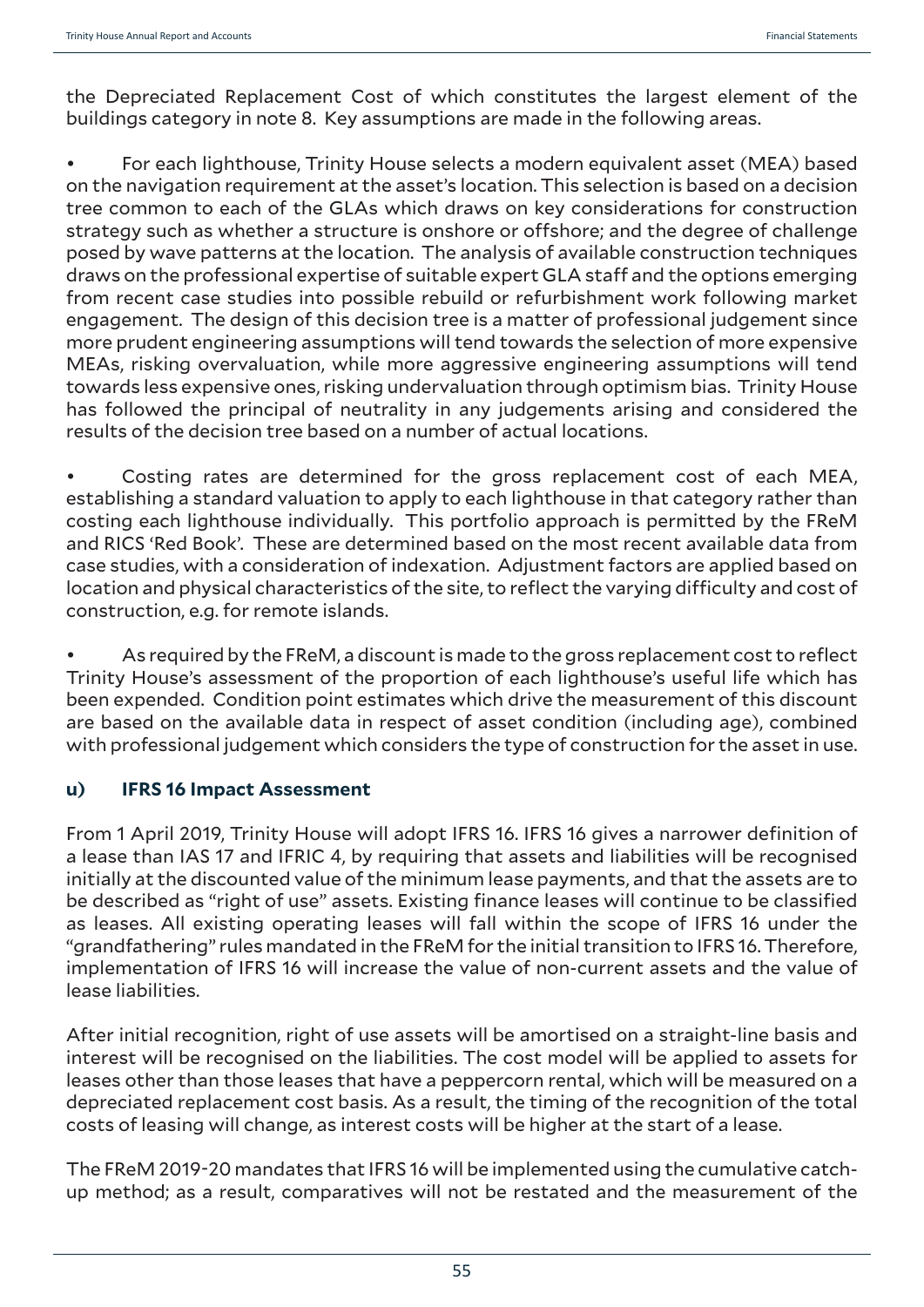asset and liability balances recognised with effect from 1 April 2019. HM Treasury will also issue a central internal rate of borrowing for entities to apply when they cannot obtain the rate implicit in the lease contract.

For the material arrangements within the scope of IFRS 16, the impact of implementation is currently considered to be as follows:-

| <b>General Fund</b><br><b>Revaluation Reserve</b>   |       | £000s<br>32,780<br>84,544 |
|-----------------------------------------------------|-------|---------------------------|
| <b>Total Equity at 31 March 2019</b>                |       | 117,324                   |
| <b>Operating Lease Commitments at 31 March 2019</b> |       |                           |
| Land                                                | 2,916 |                           |
| <b>Buildings</b>                                    | 6     |                           |
| Other                                               | 1,932 |                           |
| Total                                               | 4,854 |                           |
| Right-of-use assets as at 1 April 2019              |       | 18,146                    |
| Leasing obligations as at 1 April 2019              |       | 10,210                    |
| <b>Revised General Fund</b>                         |       | 34,303                    |
| <b>Revised Revaluation Reserve</b>                  |       | 83,022                    |
| <b>Revised Total Equity at 31 March 2019</b>        |       | 117,325                   |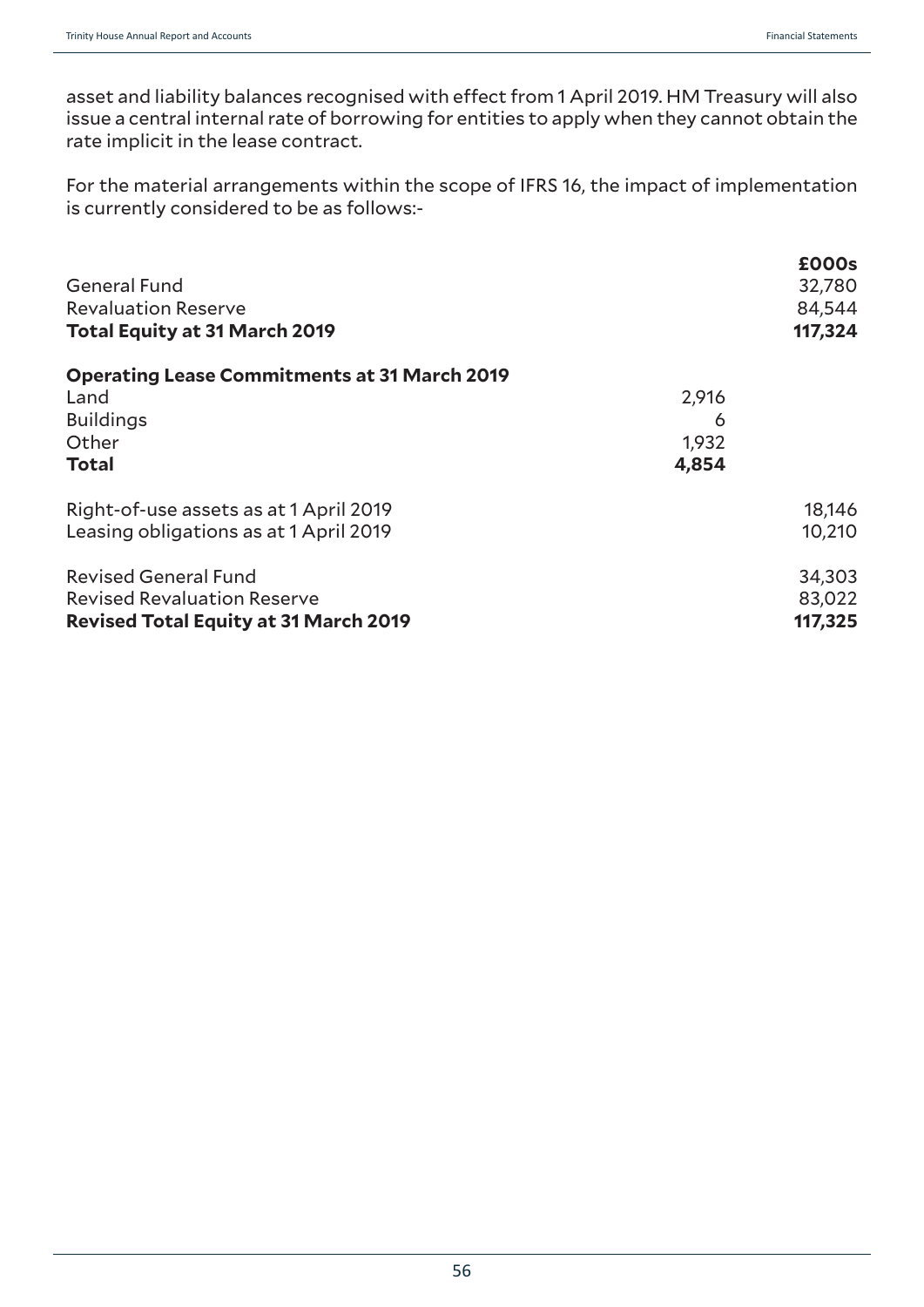# **2 Analysis of Net Expenditure by Segment**

The Trinity House Board considers the provision of Aids to Navigation to be its one and only business segment.

# **3 Income**

# **a) Income - Trinity House**

|                    | 2018-19<br><b>£000s</b> | 2017-18<br>£000s |
|--------------------|-------------------------|------------------|
| <b>Buoy rental</b> | 877                     | 898              |
| Property rental    | 332                     | 337              |
| Tender hire        | 680                     | 702              |
| Sundry receipts    | 841                     | 528              |
| <b>Total</b>       | 2,730                   | 2,465            |

# **b) Income on Behalf of All GLAs**

|                                                 | 2018-19<br><b>£000s</b> | 2017-18<br>£000s |
|-------------------------------------------------|-------------------------|------------------|
| Contributions towards Radio Navigation projects | 3                       | 6                |
| Tri-GLA tender hire                             | 59                      | 32               |
| <b>Total</b>                                    | 62                      | 38               |

As mentioned in Note 1 (p), IFRS 15 (Revenue Recognition) has been adopted in these accounts for the first time. IFRS 15 covers the recognition of revenues from contracts with customers. The new standard has had no material impact on these financial statements.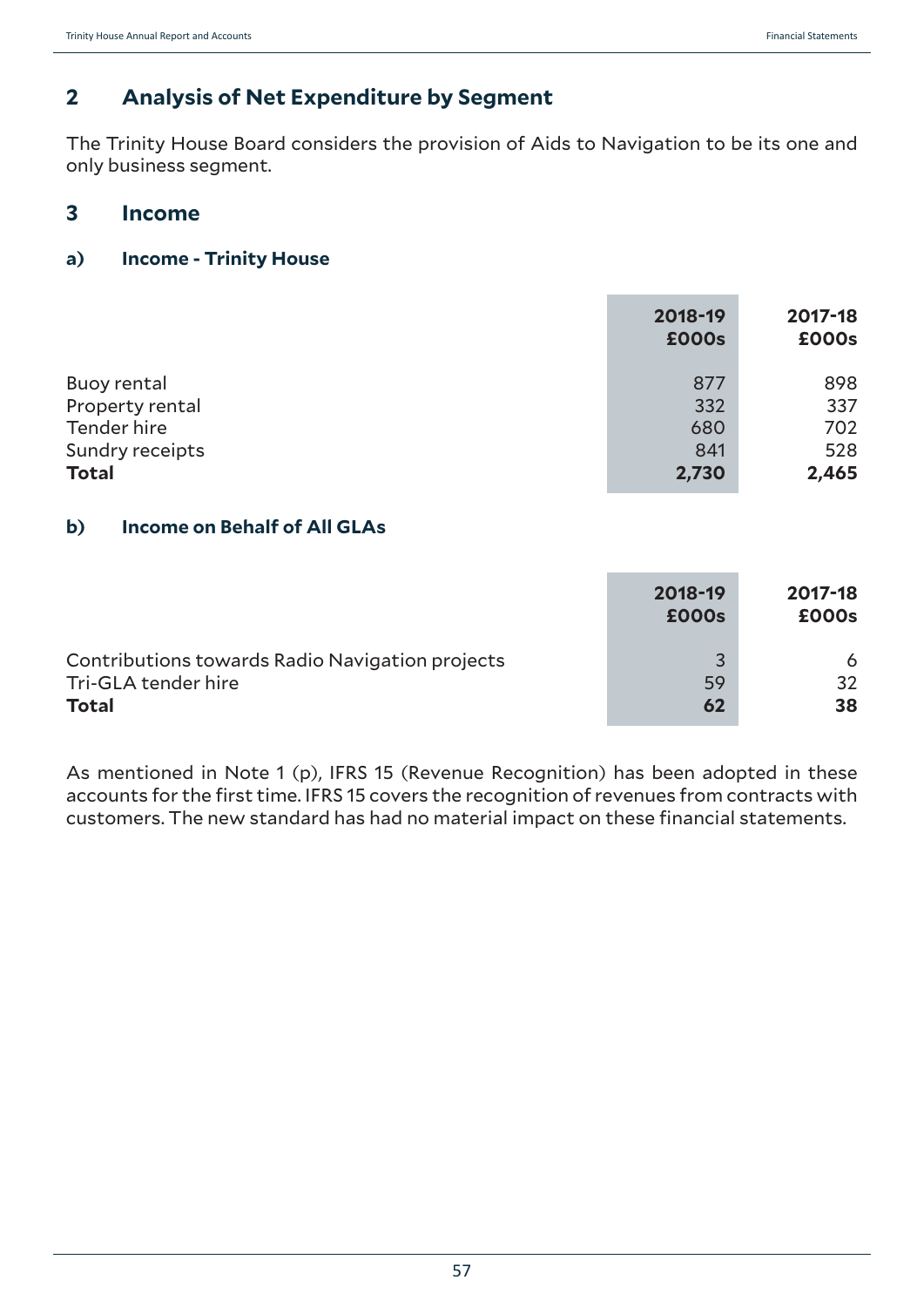# **4 Staff Numbers and Related Costs**

Staff costs comprise:

|                                                       | 2018-19<br><b>Permanently</b><br>employed<br>staff | 2018-19<br><b>Others</b> | 2018-19<br><b>Total</b> | 2017-18<br><b>Total</b> |
|-------------------------------------------------------|----------------------------------------------------|--------------------------|-------------------------|-------------------------|
|                                                       | £000s                                              | £000s                    | <b>£000s</b>            | £000s                   |
| Wages and salaries                                    | 11,517                                             | 265                      | 11,782                  | 11,281                  |
| Social security costs                                 | 1,265                                              |                          | 1,265                   | 1,212                   |
|                                                       | 12,782                                             | 265                      | 13,047                  | 12,493                  |
| <b>Employers PCSPC</b><br>contributions               | 2,360                                              |                          | 2,360                   | 2,355                   |
| Other pension contributions                           | 4                                                  |                          | $\overline{4}$          | 6                       |
| Redundancy costs                                      |                                                    |                          |                         | 3                       |
| <b>Sub Total</b>                                      | 15,146                                             | 265                      | 15,411                  | 14,857                  |
| Less: recoveries in respect of<br>outward secondments |                                                    |                          |                         |                         |
| <b>Total Net Costs</b>                                | 15,146                                             | 265                      | 15,411                  | 14,857                  |

Included in the previous table are:

|                                                                | 2018-19<br><b>Permanently</b><br>employed<br>staff | 2018-19<br><b>Others</b> | 2018-19<br><b>Total</b> | 2017-18<br><b>Total</b> |
|----------------------------------------------------------------|----------------------------------------------------|--------------------------|-------------------------|-------------------------|
|                                                                | £000s                                              | £000s                    | <b>£000s</b>            | £000s                   |
| Research and development<br>salaries                           | 732                                                | $\overline{\phantom{0}}$ | 732                     | 734                     |
| <b>Light Dues salaries</b>                                     | 278                                                | $\overline{\phantom{0}}$ | 278                     | 269                     |
| Staff costs capitalised in fixed<br>assets                     | 103                                                | ۰                        | 103                     | 243                     |
| <b>Staff costs shown under</b><br>expenditure of Trinity House | 14,033                                             | 265                      | 14,298                  | 13,611                  |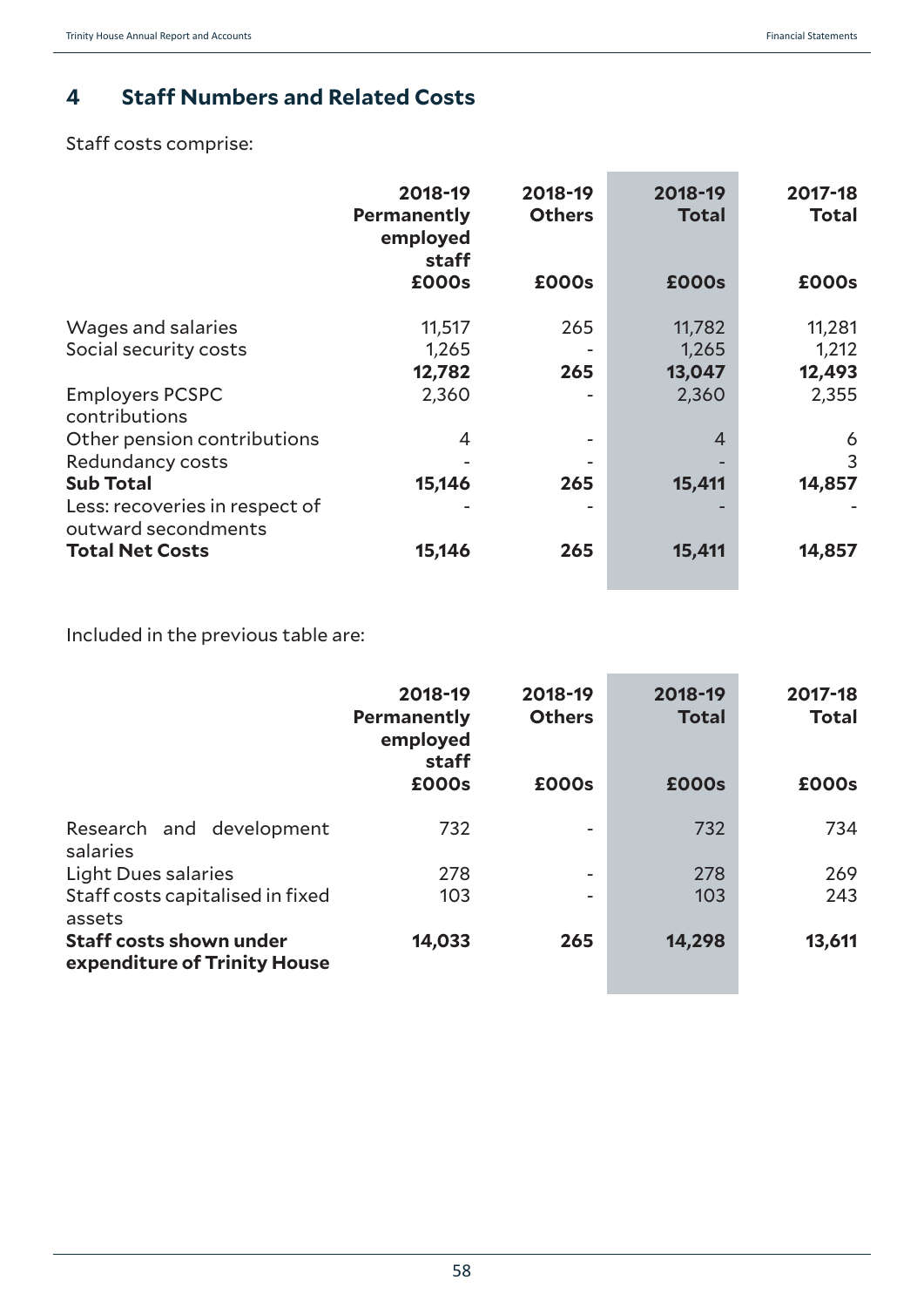The average number of whole-time equivalent persons employed during the year was as follows:

|                                                                 | 2018-19<br>Permanently<br>employed<br>staff | 2018-19<br><b>Others</b> | 2018-19<br><b>Total</b> | 2017-18<br><b>Total</b> |
|-----------------------------------------------------------------|---------------------------------------------|--------------------------|-------------------------|-------------------------|
| Directly employed<br>Other<br>Staff<br>engaged<br>capital<br>on | 292.6<br>2.5                                | ۰<br>9.2<br>۰            | 292.6<br>9.2<br>2.5     | 284.4<br>8.4<br>6.5     |
| projects<br><b>Total</b>                                        | 295.1                                       | 9.2                      | 304.3                   | 299.3                   |

# **5 Expenditure**

#### **a) Other Expenditure**

|                                                     | <b>Note</b> | 2018-19<br><b>£000s</b> | 2017-18<br>£000s |
|-----------------------------------------------------|-------------|-------------------------|------------------|
| Running costs <sup>2</sup>                          |             | 11,782                  | 11,025           |
| Rentals under operating leases <sup>2</sup>         |             | 1,621                   | 1,303            |
| Non-cash items                                      |             |                         |                  |
| Impairments                                         | 7           | 1,125                   | 58               |
| Profit on disposal of property, plant and equipment | 8           | (13)                    | (19)             |
|                                                     |             | 14,515                  | 12,367           |
| Interest charges                                    | 6           | 176                     | 218              |
| Non-cash items                                      |             |                         |                  |
| Depreciation                                        | 8           | 6,451                   | 6,620            |
| Amortisation                                        | 9           | 288                     | 214              |
| Loss on revaluation of assets                       | 8           | 38                      | 896              |
| <b>Total</b>                                        |             | 21,468                  | 20,315           |

<sup>2</sup>In the 2017-18 Report and Accounts, the Tri-GLA Helicopter lease was included as an operating lease solely within the accounts of NLB. In preparation for IFRS 16, this lease has now been split between the three GLAs in proportion to their historic use of the helicopter. Therefore, Trinity House's 2017-18 running costs and rentals under operating leases have been restated, although the net effect remains zero. The figures for 2017-18 as stated last year were £11,638k and £690k respectively.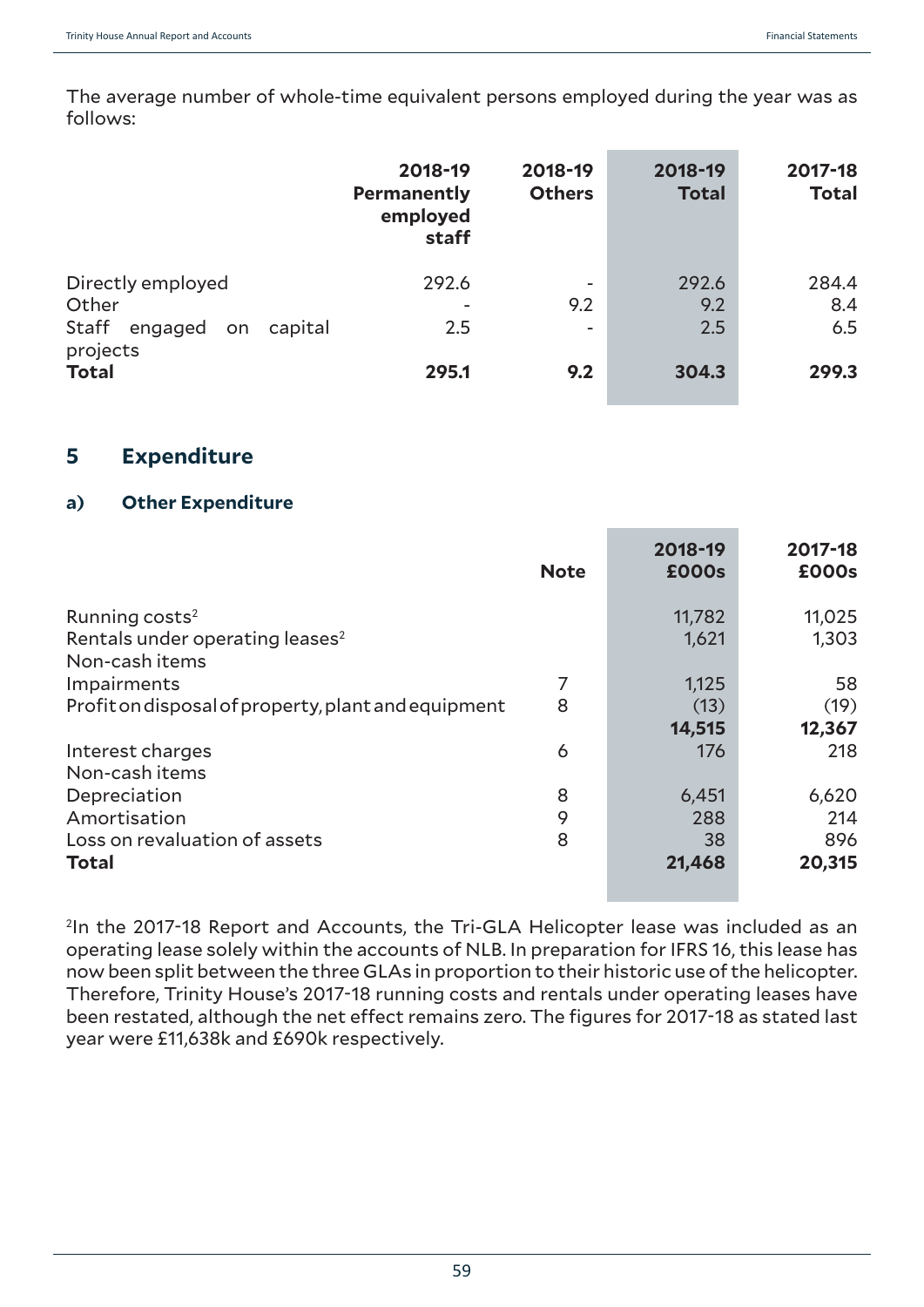# **b) Net Expenditure on Behalf of DfT**

|                              | 2018-19<br><b>£000s</b> | 2017-18<br>£000s |
|------------------------------|-------------------------|------------------|
| Staff and accommodation      | 87                      | 79               |
| Audit <sup>3</sup>           | 90                      | 75               |
| <b>Professional services</b> | 30                      | 30               |
| Sombrero                     |                         | 3                |
| <b>Total</b>                 | 208                     | 187              |

 $3$ The audit fee above is the entire audit fee for the GLF, and is paid for on behalf of the GLF. During the year, the GLF did not purchase any non-audit services from its auditors. The element of the 2018-19 GLF fee that relates to the C&AG's review of Trinity House's transactions and balances contributing to this audit opinion is £20k (2017-18 £17k).

# **c) Net Expenditure On Behalf Of All General Lighthouse Authorities**

|                                                                                                                                                                                         | 2018-19<br><b>£000s</b>           | 2017-18<br>£000s                     |
|-----------------------------------------------------------------------------------------------------------------------------------------------------------------------------------------|-----------------------------------|--------------------------------------|
| <b>Light Dues collection costs</b><br><b>Imperial Lighthouse Service pensions</b><br><b>Research and Development</b><br>Special sanction R&D including eLoran<br>Wreck removal<br>Total | 712<br>38<br>1,178<br>64<br>1,992 | 711<br>37<br>1,054<br>1,608<br>3,411 |
| Salary costs included in the above:                                                                                                                                                     |                                   |                                      |
|                                                                                                                                                                                         | 2018-19<br><b>£000s</b>           | 2017-18<br>£000s                     |
| <b>Research and Development</b><br><b>Light Dues</b><br>Total                                                                                                                           | 732<br>278<br>1,010               | 734<br>269<br>1,003                  |
| <b>Interest Payable/Receivable</b><br>6                                                                                                                                                 |                                   |                                      |

|                                                                                                                                   | 2018-19<br><b>£000s</b> | 2017-18<br>£000s |
|-----------------------------------------------------------------------------------------------------------------------------------|-------------------------|------------------|
| Deposit interest receivable<br>Interest payable on lease of THV Alert<br>Interest payable on lease of THV Galatea<br><b>Total</b> | (1)<br>21<br>155<br>175 | 29<br>189<br>218 |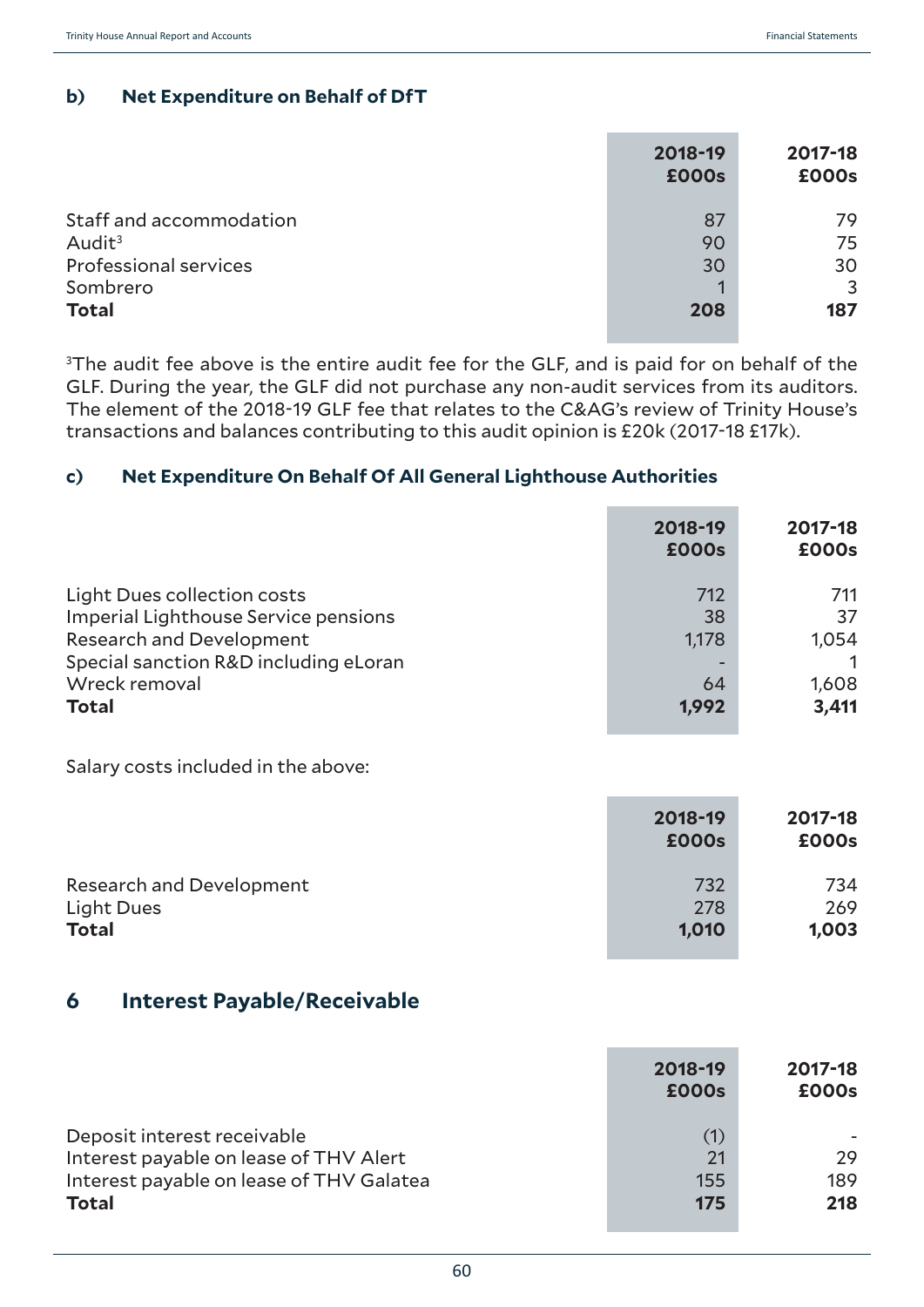# **7 Impairments**

During the year, impairments totalled £1,125k. Works on Lightvessel 10 and THV Alert exceeded the fair value of the assets by £232k and £318k respectively, whilst modernisations of the lighthouses at Start Point and Sark exceeded the Depreciated Replacement Cost valuation by £383k and £192k respectively. In accordance with the requirements of the FReM, these have been treated as impairments and transferred to the Statement of Comprehensive Net Income.

# **8 Property, Plant and Equipment**

#### **Current Year**

|                                           | Land           | <b>Buildings</b> | L'vessels | <b>Tenders</b><br>& Craft | <b>Buoys &amp;</b><br><b>Beacons</b> | IT                       | Plant &<br>M'nery | $POA4$ &<br>AUC <sup>5</sup> | <b>Total</b> |
|-------------------------------------------|----------------|------------------|-----------|---------------------------|--------------------------------------|--------------------------|-------------------|------------------------------|--------------|
|                                           | £000s          | £000s            | £000s     | £000s                     | £000s                                | £000s                    | £000s             | £000s                        | £000s        |
| <b>Cost or valuation</b>                  |                |                  |           |                           |                                      |                          |                   |                              |              |
| At 1 April 2018                           | 6,042          | 72,321           | 9,340     | 14,595                    | 5,243                                | 1,515                    | 14,219            | 1,161                        | 124,436      |
| Additions                                 |                | 357              | 430       | 877                       | 71                                   | 220                      | 637               | 1,568                        | 4,160        |
| <b>Disposals</b>                          |                |                  |           |                           |                                      | (76)                     | (199)             |                              | (275)        |
| Impairments                               |                | $\sim$           | (311)     | (367)                     |                                      |                          | (575)             | $\overline{a}$               | (1,253)      |
| <b>Reclassifications</b>                  |                |                  | $\sim$    |                           | $\sim$                               | $\overline{\phantom{a}}$ | (22)              |                              | (22)         |
| Revaluations                              | 26             | (1,844)          | (355)     | (1.954)                   | (219)                                | (260)                    | (1,059)           | ÷                            | (5,665)      |
| <b>Transfers</b>                          | $\overline{a}$ |                  | 256       | 300                       | 73                                   | 23                       | 1,141             | (2,004)                      | (211)        |
| At 31 March 2019                          | 6,068          | 70,834           | 9,360     | 13,451                    | 5,168                                | 1,422                    | 14,142            | 725                          | 121,170      |
| <b>Depreciation</b>                       |                |                  |           |                           |                                      |                          |                   |                              |              |
| At 1 April 2018                           |                |                  |           |                           |                                      | 367                      | 334               | $\sim$                       | 701          |
| Charged in year                           |                | 2,385            | 658       | 1,547                     | 182                                  | 274                      | 1,405             | ٠                            | 6,451        |
| <b>Disposals</b>                          |                |                  |           |                           |                                      | (69)                     | (159)             |                              | (228)        |
| Impairments                               |                |                  | (79)      | (49)                      | $\sim$                               | $\overline{\phantom{a}}$ |                   |                              | (128)        |
| Reclassifications                         |                |                  |           |                           |                                      | $\overline{\phantom{a}}$ | (14)              | $\overline{\phantom{a}}$     | (14)         |
| Revaluations                              |                | (2, 385)         | (579)     | (1,498)                   | (182)                                | (261)                    | (1, 284)          | $\overline{\phantom{a}}$     | (6,189)      |
| At 31 March 2019                          |                |                  |           |                           |                                      | 311                      | 282               | ٠                            | 593          |
| Net book value at 31                      | 6,042          | 72,321           | 9,340     | 14,595                    | 5,243                                | 1,148                    | 13,885            | 1,161                        | 123,735      |
| <b>March 2018</b>                         |                |                  |           |                           |                                      |                          |                   |                              |              |
| Net book value at 31<br><b>March 2019</b> | 6,068          | 70,834           | 9,360     | 13,451                    | 5,168                                | 1,111                    | 13,860            | 725                          | 120,577      |
| <b>Asset financing:</b>                   |                |                  |           |                           |                                      |                          |                   |                              |              |
| Owned                                     | 6,068          | 70,834           | 9,360     | 401                       | 5,168                                | 1,111                    | 13,860            | 725                          | 107,527      |
| Finance leased                            |                |                  |           | 13,050                    |                                      | $\sim$                   |                   | $\sim$                       | 13,050       |
| Net book value at 31<br><b>March 2019</b> | 6,068          | 70,834           | 9,360     | 13,451                    | 5,168                                | 1,111                    | 13,860            | 725                          | 120,577      |

4Payments on accounts

5Assets under construction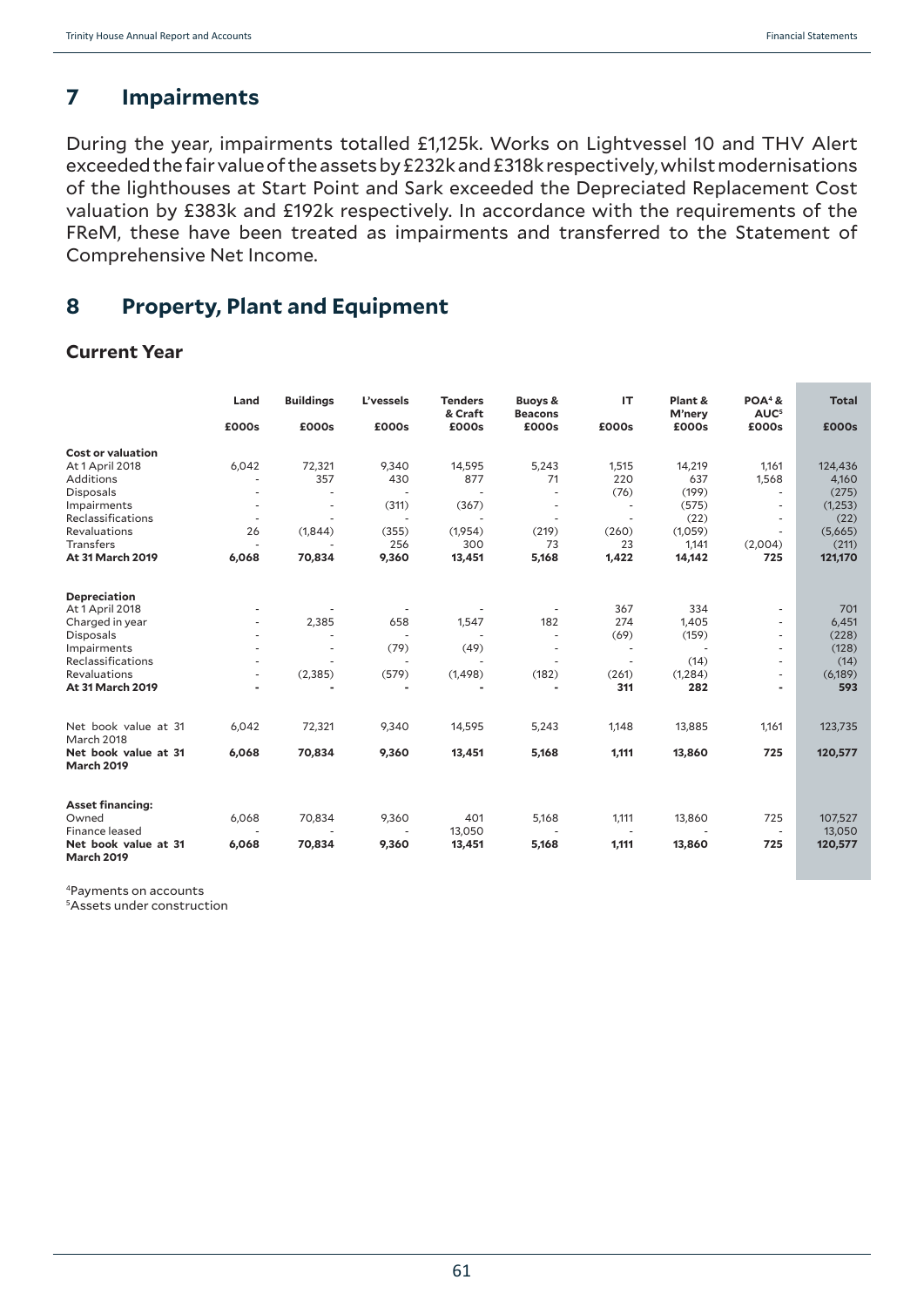# **Prior Year**

|                                                          | Land<br>£000s | <b>Buildings</b><br>£000s | L'vessels<br>£000s              | <b>Tenders</b><br>& Craft<br>£000s | <b>Buoys &amp;</b><br><b>Beacons</b><br>£000s | IT<br>£000s              | Plant &<br>M'nery<br>£000s | POA <sup>6</sup> &<br>AUC <sup>7</sup><br>£000s | <b>Total</b><br>£000s     |
|----------------------------------------------------------|---------------|---------------------------|---------------------------------|------------------------------------|-----------------------------------------------|--------------------------|----------------------------|-------------------------------------------------|---------------------------|
|                                                          |               |                           |                                 |                                    |                                               |                          |                            |                                                 |                           |
| <b>Cost or valuation</b><br>At 1 April 2017<br>Additions | 6,835         | 77,113                    | 9,570<br>19                     | 14,690<br>1,046                    | 4,754<br>319                                  | 1,472<br>432<br>(100)    | 14,812<br>470<br>(84)      | 796<br>1,389                                    | 130,042<br>3,675<br>(184) |
| <b>Disposals</b><br>Impairments                          | $\sim$        | ۰<br>٠                    | $\sim$                          | $\overline{\phantom{a}}$           | $\overline{\phantom{a}}$                      | $\overline{\phantom{a}}$ | (58)                       | ٠                                               | (58)                      |
| Revaluations<br>Transfers                                | (793)         | (4,792)                   | (953)<br>704                    | (1,141)                            | 133<br>37                                     | (289)                    | (1,204)<br>283             | $\overline{a}$<br>(1.024)                       | (9,039)                   |
| At 31 March 2018                                         | 6,042         | 72,321                    | 9,340                           | 14,595                             | 5,243                                         | 1,515                    | 14,219                     | 1,161                                           | 124,436                   |
| <b>Depreciation</b>                                      |               |                           |                                 |                                    |                                               |                          |                            |                                                 |                           |
| At 1 April 2017                                          |               |                           |                                 |                                    | 25                                            | 369                      | 302                        | $\sim$                                          | 696                       |
| Charged in year<br>Disposals                             | ٠             | 2,170                     | 681<br>$\overline{\phantom{a}}$ | 1,443                              | 304<br>$\overline{\phantom{a}}$               | 344<br>(99)              | 1,678<br>(83)              | $\sim$<br>$\sim$                                | 6,620<br>(182)            |
| Revaluations                                             | ٠             | (2,170)                   | (681)                           | (1, 443)                           | (329)                                         | (247)                    | (1.563)                    | $\sim$                                          | (6, 433)                  |
| At 31 March 2018                                         | ۰             | ٠                         |                                 |                                    |                                               | 367                      | 334                        | ٠                                               | 701                       |
| Net book value at 31<br>March 2017                       | 6,835         | 77,113                    | 9,570                           | 14,690                             | 4,729                                         | 1,103                    | 14,510                     | 796                                             | 129,346                   |
| Net book value at 31<br><b>March 2018</b>                | 6,042         | 72,321                    | 9,340                           | 14,595                             | 5,243                                         | 1,148                    | 13,885                     | 1,161                                           | 123,735                   |
| <b>Asset financing:</b>                                  |               |                           |                                 |                                    |                                               |                          |                            |                                                 |                           |
| Owned<br>Finance leased                                  | 6.042         | 72.321                    | 9,340                           | 445<br>14,150                      | 5,243                                         | 1.148                    | 13.885                     | 1.161                                           | 109,585<br>14.150         |
| Net book value at 31<br><b>March 2018</b>                | 6,042         | 72,321                    | 9,340                           | 14,595                             | 5,243                                         | 1.148                    | 13,885                     | 1,161                                           | 123,735                   |

<sup>6</sup>Payments on accounts<br><sup>7</sup>Assets under construction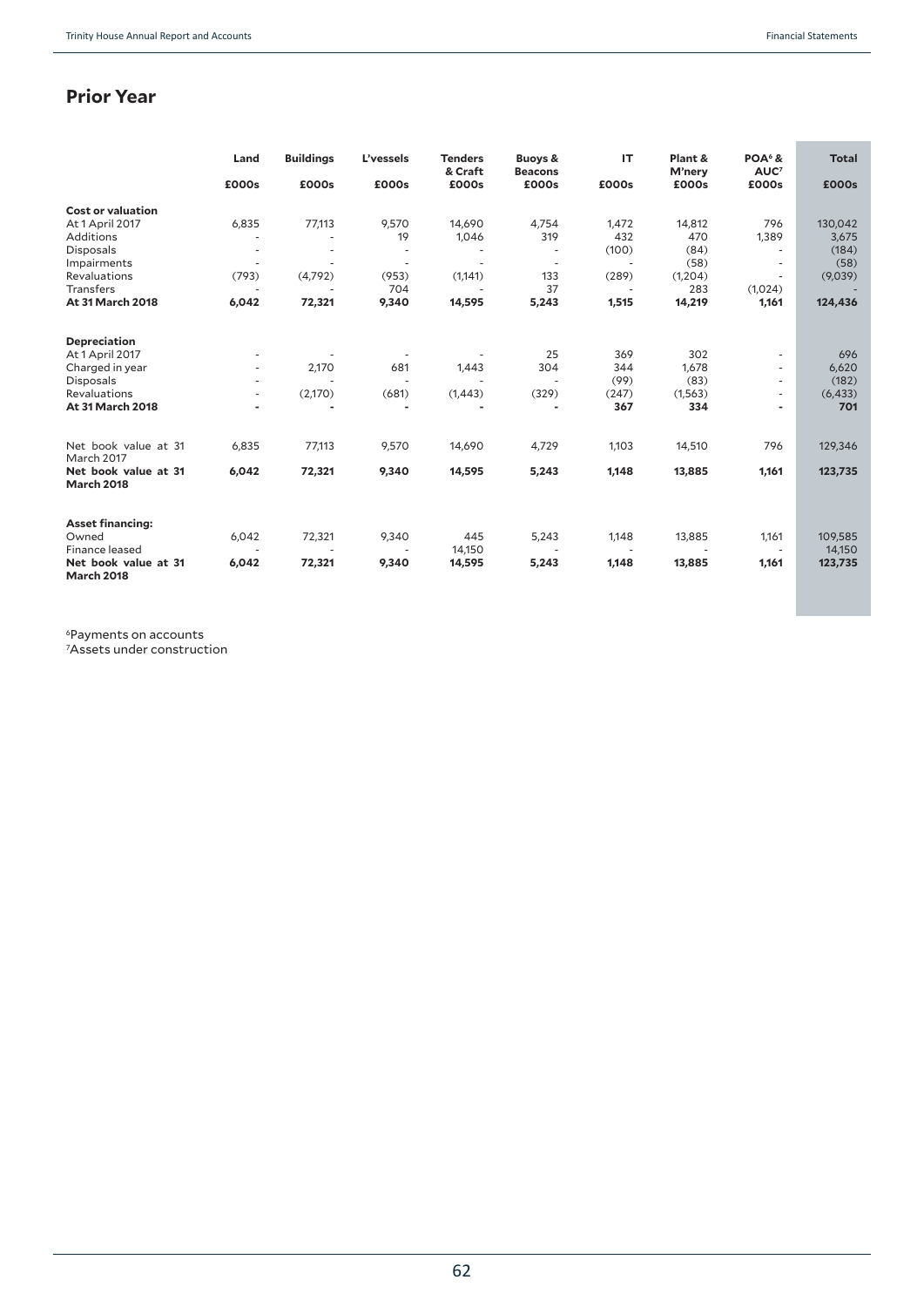Following the reclassification of Trinity House as a Central Government Body, the Department for Transport issued a new Accounts Direction in February 2013, requiring that Property Plant and Equipment is valued at Fair Value as per IAS16 and the Government Financial Reporting Manual (FReM). As a result, Trinity House has carried out an extensive exercise to obtain valuations for all items of Property, Plant and Equipment on the basis outlined in note 1 (e) as of 31 March 2013. Subsequently Property, Plant and Equipment were revalued using indices where applicable in the Property, Plant and Equipment Policy. A full revaluation exercise was undertaken as at 31 March 2019 by:

| <b>Asset</b>                                                               | <b>Valuer</b>          | Organisation                             |
|----------------------------------------------------------------------------|------------------------|------------------------------------------|
| Land, Buildings & Beacons in   Mr Richard Bryan MRICS &<br>England & Wales | Mr Stephen Jones MRICS | DVS Property Specialists <sup>8</sup>    |
| Plant and Machinery &<br>Lightvessels                                      | Mr Andrew Lloyd MRICS  | DVS Property Specialists <sup>8</sup>    |
| <b>Tenders</b>                                                             | Mr Charles Cundall     | <b>Braemar ACM Valuations</b><br>Limited |

8DVS Property Specialists are the commercial arm of the Valuation Office Agency.

These valuations have been undertaken for capital accounting purposes in accordance with International Financial Reporting Standards (IFRS), as interpreted and applied by current HM Treasury guidance to the United Kingdom public sector. The valuations accord with the requirements of the Royal Institution of Charted Surveyors (RICS) – Professional Standards 8th Edition (known as the Red Book) insofar as these are consistent with IFRS and Treasury guidance.

Ships have undergone a full valuation as at 31 March 2019; this has been carried out by Braemar ACM Valuations Limited.

Navigation Buoys were valued internally by Trinity House staff based on evidence of recent purchases, and taking into account the age of the asset.

#### **Revaluations**

A summary of the 2018-19 revaluation is set out below:

|                                                          | £000s   |
|----------------------------------------------------------|---------|
| Loss on property, plant and equipment (via SOCNI)        | (38)    |
| Gains on property, plant and equipment (via OCI)         | 2,662   |
| Losses on property, plant and equipment (via OCI)        | (2,093) |
|                                                          | 531     |
| <b>Revaluation movements 2018-19</b>                     | £000s   |
| Revaluation movements cost (PPE note)                    | (5,672) |
| Revaluation movement accumulated depreciation (PPE note) | 6,203   |
|                                                          | 531     |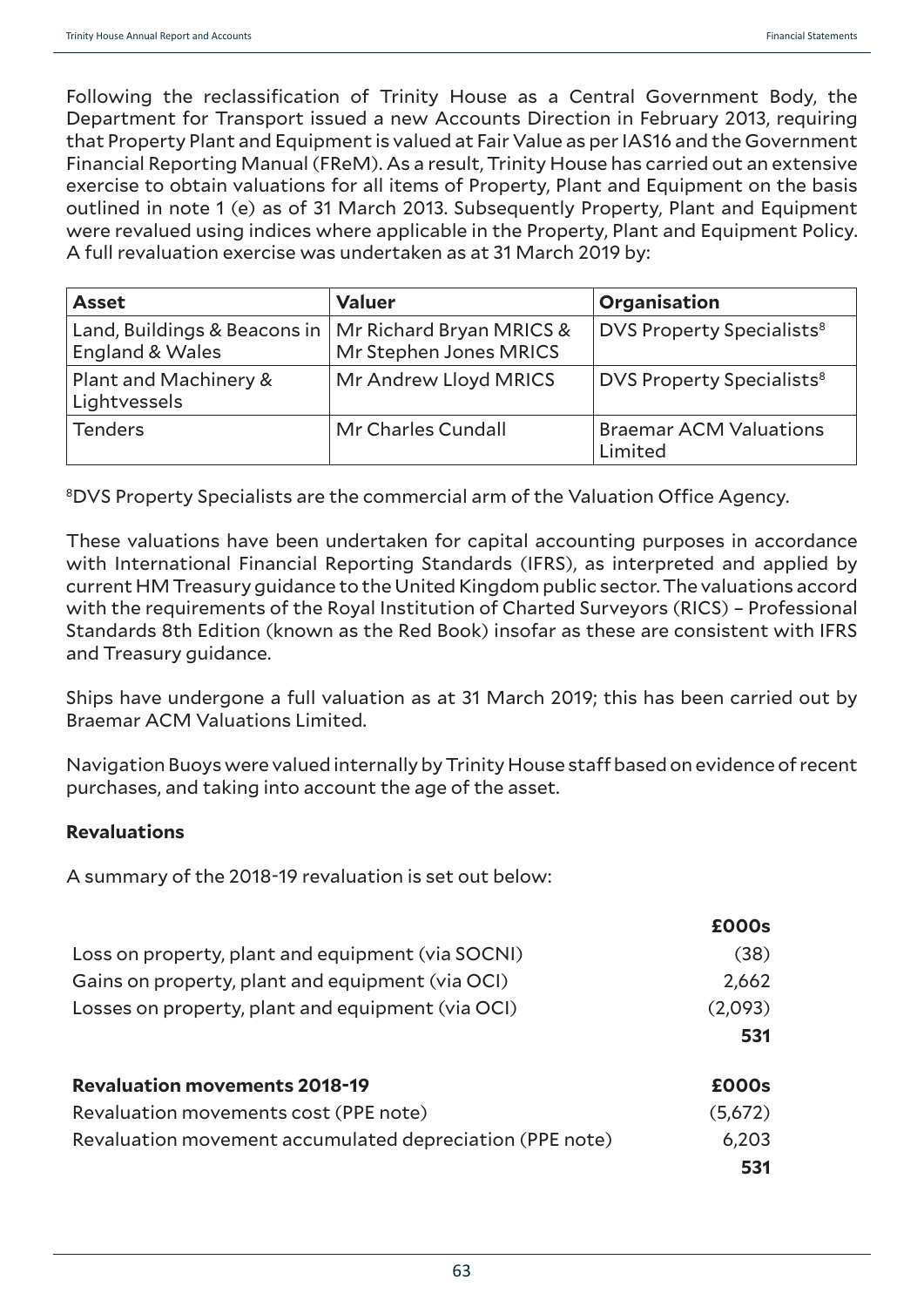# **Lighthouse Cottages included in Land and Buildings, leased to Trinitas Services Ltd**

Trinity House retains a portfolio of lighthouse cottages which are leased to Trinitas Services Ltd as a commercial arrangement. These cottages constitute part of a navigational daymark or are otherwise necessary to retain other operational requirements and are valued at historic cost less depreciation in line with other assets.

#### **Sale of Fixed Assets**

During the year, fixed asset disposals were made in respect to pool vehicles, vans and a single piece of IT Equipment. In total, a gain on disposal of £13,336 was made.

# **9 Intangible Assets**

#### **Current Year**

|                                                                                                                                    | <b>Intangible</b><br>software | <b>Intangible</b><br><b>licences</b> | <b>Total</b>                 |
|------------------------------------------------------------------------------------------------------------------------------------|-------------------------------|--------------------------------------|------------------------------|
|                                                                                                                                    | £000s                         | £000s                                | <b>£000s</b>                 |
| <b>Cost or valuation</b><br><b>At 1 April 2018</b><br>Additions<br><b>Disposals</b><br><b>Transfers</b><br><b>At 31 March 2019</b> | 2,544<br>102<br>211<br>2,857  | 165<br>165                           | 2,709<br>102<br>211<br>3,022 |
|                                                                                                                                    |                               |                                      |                              |
| <b>Amortisation</b>                                                                                                                |                               |                                      |                              |
| At 1 April 2018                                                                                                                    | 1,659                         | 91                                   | 1,750                        |
| Charged in year                                                                                                                    | 281                           | 7                                    | 288                          |
| <b>Disposals</b><br><b>At 31 March 2019</b>                                                                                        | 1,940                         | 98                                   | 2,038                        |
| Net book value at 31 March 2018<br>Net book value at 31 March 2019                                                                 | 885<br>917                    | 74<br>67                             | 959<br>984                   |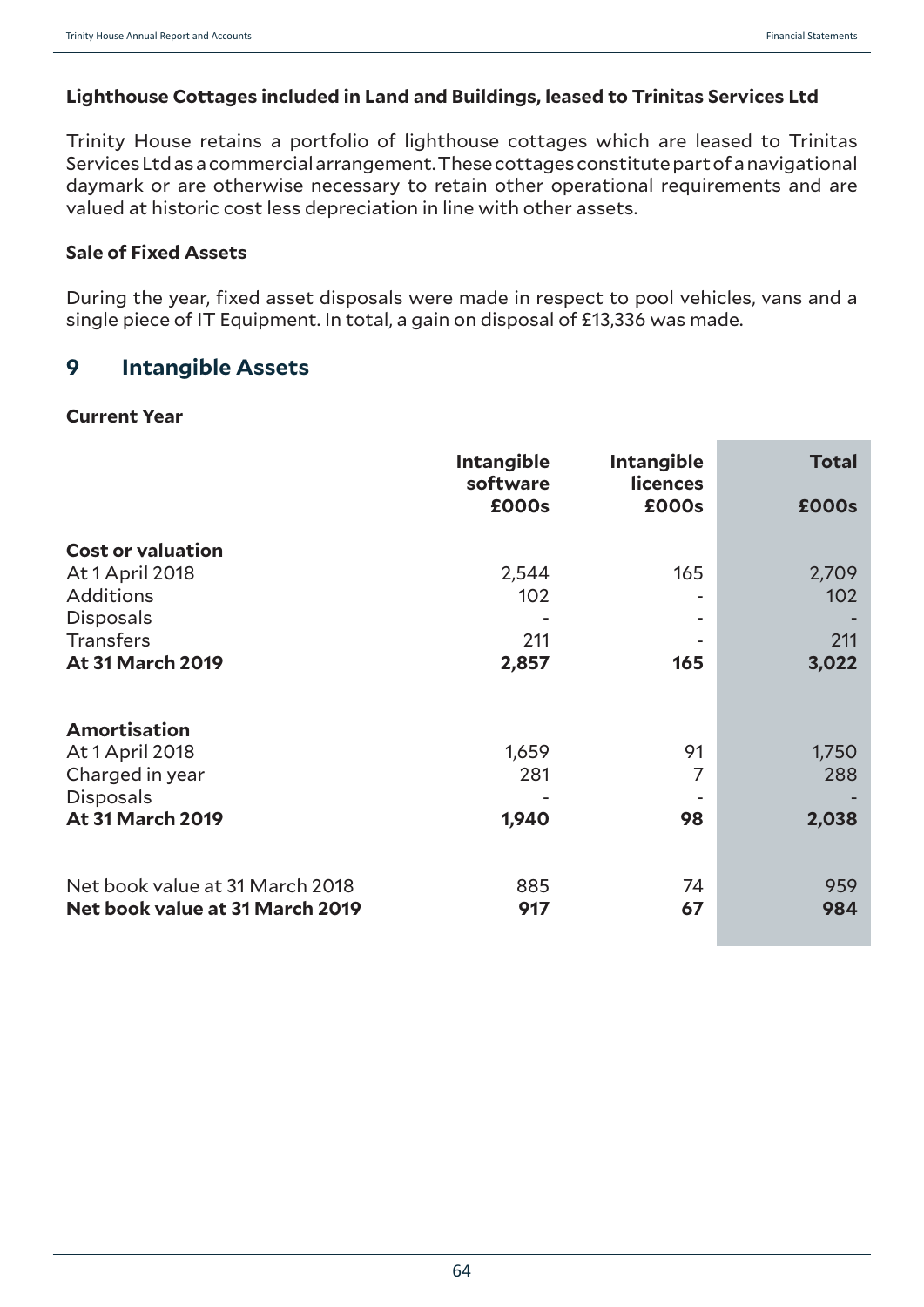# **Prior Year**

|                                 | <b>Intangible</b><br>software | <b>Intangible</b><br><b>licences</b> | <b>Total</b> |
|---------------------------------|-------------------------------|--------------------------------------|--------------|
|                                 | £000s                         | £000s                                | <b>£000s</b> |
| <b>Cost or valuation</b>        |                               |                                      |              |
| At 1 April 2017                 | 2,369                         | 150                                  | 2,519        |
| <b>Additions</b>                | 221                           | 15                                   | 236          |
| <b>Disposals</b>                | (46)                          |                                      | (46)         |
| <b>At 31 March 2018</b>         | 2,544                         | 165                                  | 2,709        |
|                                 |                               |                                      |              |
| <b>Amortisation</b>             |                               |                                      |              |
| At 1 April 2017                 | 1,499                         | 83                                   | 1,582        |
| Charged in year                 | 206                           | 8                                    | 214          |
| <b>Disposals</b>                | (46)                          | $\overline{\phantom{a}}$             | (46)         |
| <b>At 31 March 2018</b>         | 1,659                         | 91                                   | 1,750        |
|                                 |                               |                                      |              |
| Net book value at 31 March 2017 | 870                           | 67                                   | 937          |
| Net book value at 31 March 2018 | 885                           | 74                                   | 959          |
|                                 |                               |                                      |              |

# **10 Assets Classfied as Held for Sale**

|                                  | 2018-19<br><b>£000s</b> | 2017-18<br>£000s |
|----------------------------------|-------------------------|------------------|
| As at 1 April                    |                         |                  |
| <b>Reclassifications</b>         | 22                      |                  |
| <b>Revaluations</b>              | (7)                     |                  |
| Depreciation                     |                         |                  |
| Reclassifications (Depreciation) | (14)                    |                  |
| Revaluations (Depreciation)      | 14                      |                  |
| As at 31 March                   | 15                      |                  |
|                                  |                         |                  |

At 31 March 2019, Trinity House had a van and a lorry as assets held for sale. The sale of these two vehicles for £14,600 was completed during 2019-20.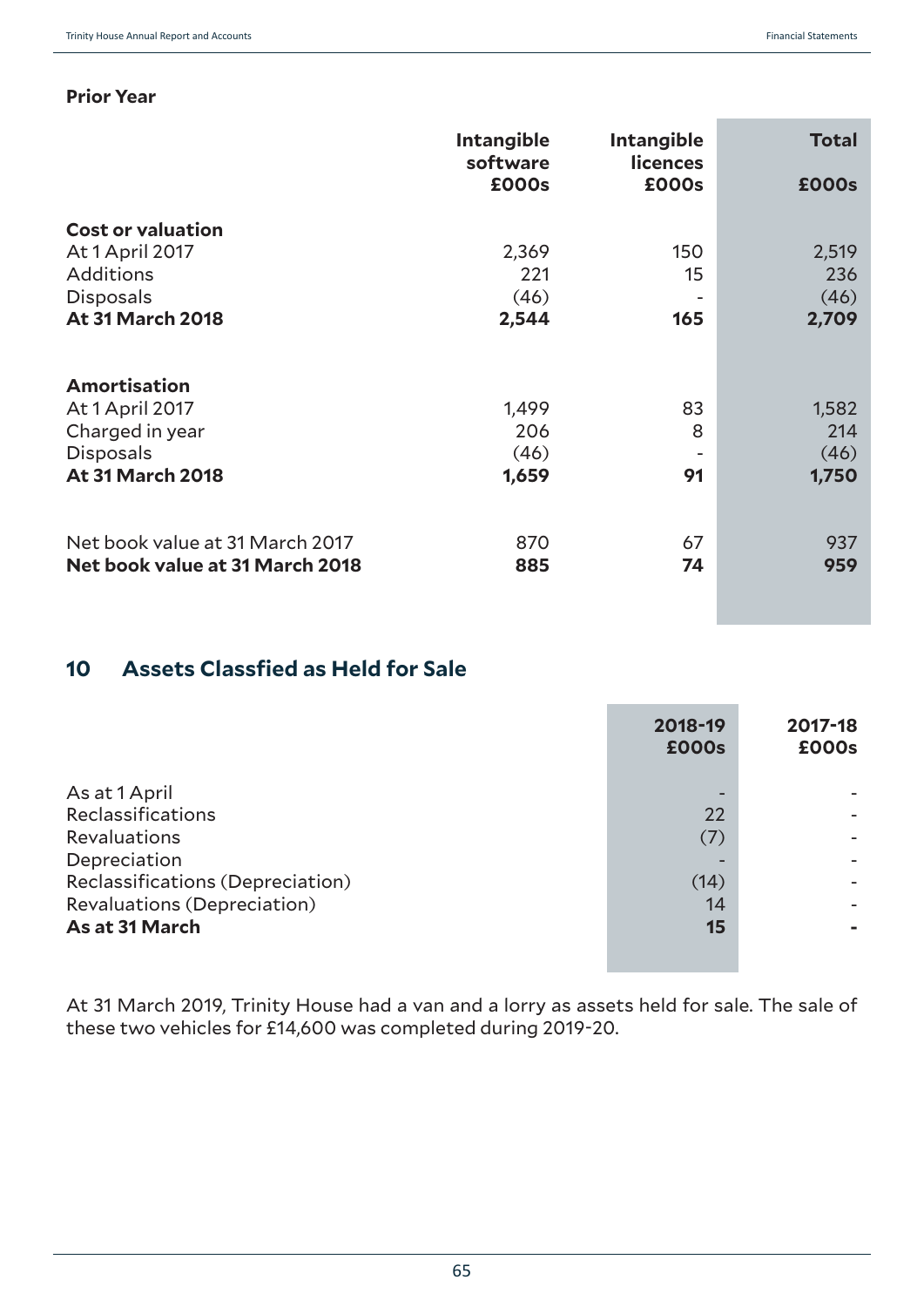# **11 Inventories**

|                   | 2018-19<br><b>£000s</b> | 2017-18<br>£000s |
|-------------------|-------------------------|------------------|
| Consumable stores | 2,838                   | 2,856            |
| Fuel oil          | 218                     | 190              |
| <b>Total</b>      | 3,056                   | 3,046            |

Inventories are valued using the First-In First-Out (FIFO) method.

# **12 Trade Receivables and Other Current Assets**

|                                      | 2018-19<br><b>£000s</b> | 2017-18<br>£000s |
|--------------------------------------|-------------------------|------------------|
| Amounts falling due within one year: |                         |                  |
| Trade receivables                    | 505                     | 394              |
| Other receivables                    | 70                      | 110              |
| Inter GLA debtors                    |                         |                  |
| Prepayments and accrued income       | 1,070                   | 1,211            |
| VAT recoverable                      | 414                     | 383              |
| <b>Total</b>                         | 2,060                   | 2,099            |

# **13 Cash and Cash Equivalents**

|                                                                                                                                               | 2018-19<br><b>£000s</b> | 2017-18<br>£000s  |
|-----------------------------------------------------------------------------------------------------------------------------------------------|-------------------------|-------------------|
| Balance at 1 April<br>Net change in cash and cash equivalent balances<br><b>Balance at 31 March</b>                                           | 276<br>(4)<br>272       | 166<br>110<br>276 |
| The following balances at 31 March were held at:<br>Commercial banks and cash in hand<br>Short term investments<br><b>Balance at 31 March</b> | 272<br>272              | 276<br>276        |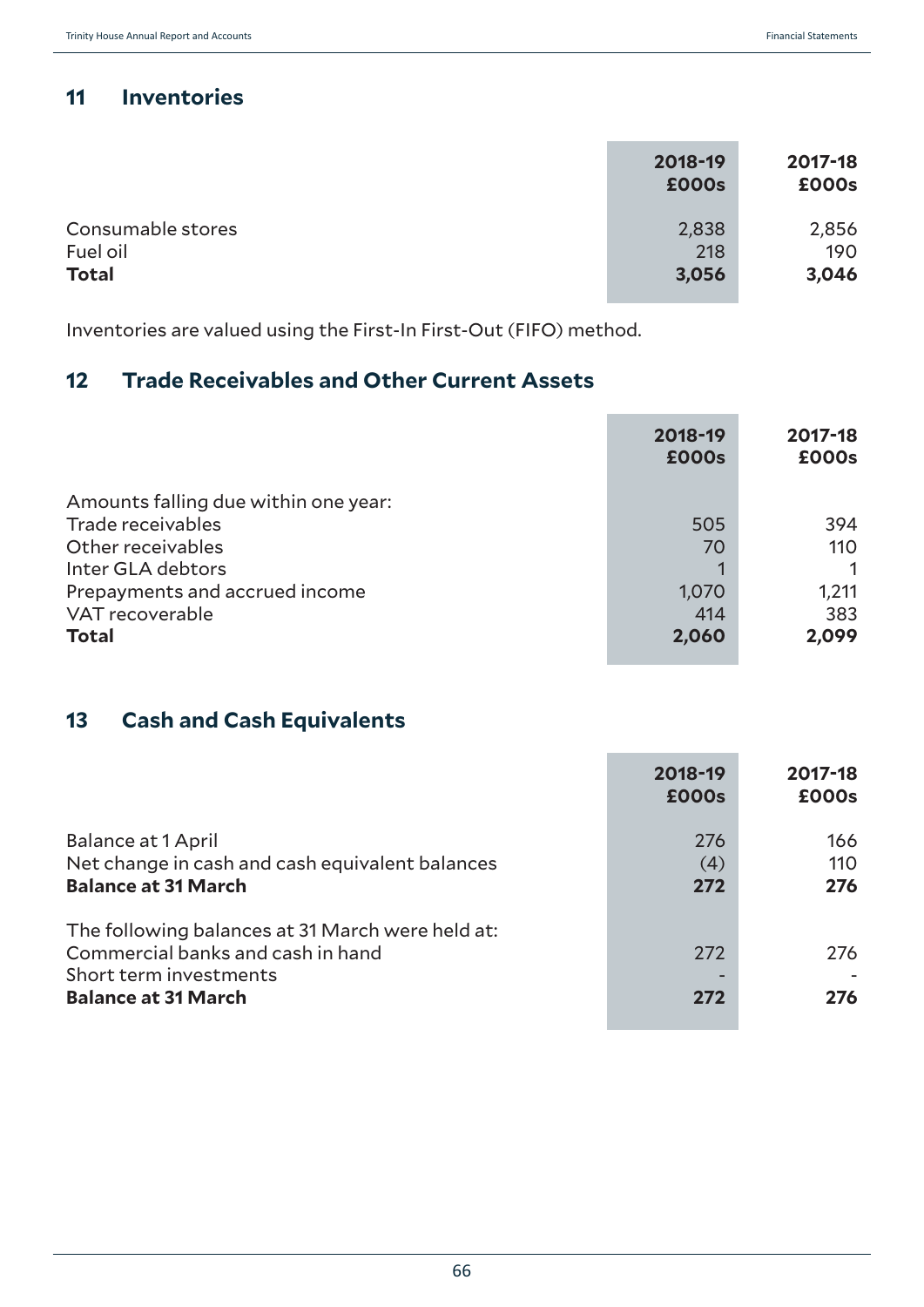# **14 Financial Instruments**

International Financial Reporting Standard 7 - Financial Instruments: Disclosures (IFRS 7) requires disclosure of the role which Financial Instruments have had during the year in creating or changing the risks the Authority faces in undertaking its activities. Due to the largely non-trading nature of the activities of Trinity House and the method of funding from the General Lighthouse Fund, the Authority is not exposed to the degree of financial risk faced by other business entities. The Authority does have borrowing powers under the Merchant Shipping Act 1995, but very limited powers to invest in surplus assets.

As permitted by IFRS 7, debtors and creditors which mature or become payable within 12 months of the Statement of Financial Position date have been omitted from the profile.

As mentioned in Note 1 (p), IFRS 9 (Financial Instruments) has been adopted in these accounts for the first time. IFRS 9 addresses classification, measurement and impairment of financial assets. The new standard has had no material impact on these financial statements.

# **Liquidity Risk**

Trinity House relies primarily on advances from the General Lighthouse Fund for its cash requirements and is therefore not exposed to significant liquidity risks, although it is of course dependant indirectly on the liquidity of the General Lighthouse Fund.

# **Interest Rate Risk**

Trinity House have three finance leases on THV Galatea, THV Alert and THV Patricia. It is not considered that these present any exposure to interest rate risk:

- THV Patricia has expired its primary term and is now on a fixed peppercorn rent;
- The interest rate for the finance lease for the THV Alert was fixed on 9 August 2006 and therefore exposes no risk; and
- The interest rate for the finance lease for the THV Galatea was fixed on 24 December 2008 and therefore exposes no risk.

Trinity House holds working funds in money-market accounts and is therefore exposed to interest rate fluctuations, although here again these balances are very small and so the risk is insignificant.

# **Currency Risks**

Trinity House has a limited number of currency transactions and is not therefore exposed to any significant risk in terms of currency fluctuations.

# **Fair Values**

There is no difference between the book values and fair values of Trinity House's financial assets and liabilities as at 31 March 2019.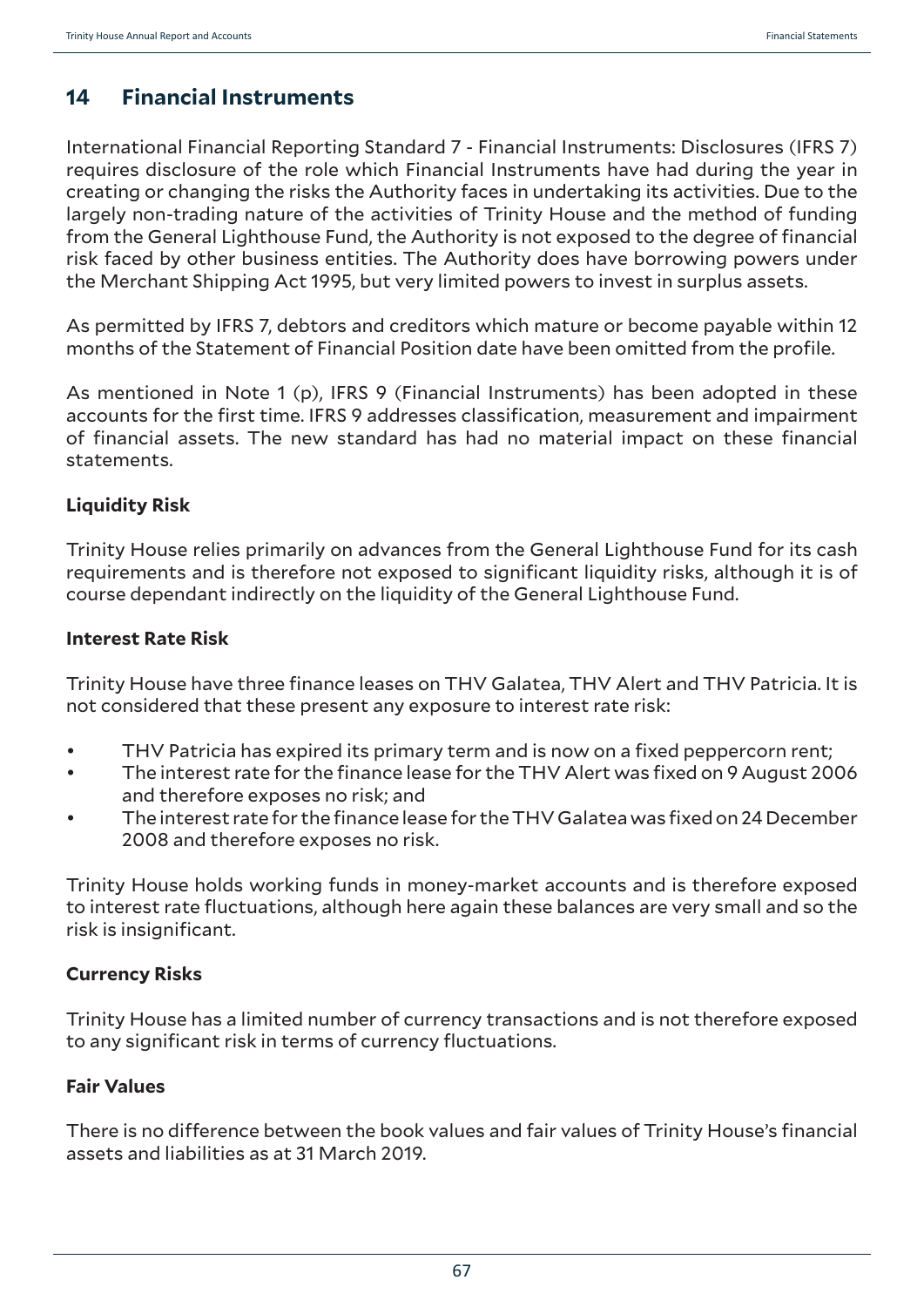# **15 Trade Payables and Other Current Liabilities**

|                                                                                                                                                                                                  | 2018-19<br><b>£000s</b>                      | 2017-18<br>£000s                             |
|--------------------------------------------------------------------------------------------------------------------------------------------------------------------------------------------------|----------------------------------------------|----------------------------------------------|
| Amounts falling due within one year:<br>Other taxation and social security<br>Trade payables<br>Other payables<br>Accruals and deferred income<br>Current part of finance leases<br><b>Total</b> | 387<br>664<br>356<br>2,767<br>1,661<br>5,835 | 334<br>515<br>321<br>3,639<br>1,617<br>6,426 |
|                                                                                                                                                                                                  | 2018-19<br><b>£000s</b>                      | 2017-18<br>£000s                             |
| Amounts falling due after more than one year:<br>Finance leases<br><b>Total</b>                                                                                                                  | 3,805<br>3,805                               | 5,465<br>5,465                               |

# **16 Provisions for Liabilities and Charges**

|                                 | <b>Total</b><br><b>£000s</b> |
|---------------------------------|------------------------------|
| Balance at 1 April 2018         |                              |
| Provisions utilised in the year |                              |
| <b>Balance at 31 March 2019</b> |                              |
|                                 |                              |

# **17 Capital Commitments**

|                                                                                                     | 2018-19<br>£000s | 2017-18<br>£000s |
|-----------------------------------------------------------------------------------------------------|------------------|------------------|
| Contracted capital commitments at 31 March not otherwise<br>included in these financial statements: |                  |                  |
| Property, plant and equipment<br>Intangible assets<br><b>Total</b>                                  | 157<br>70<br>227 | 117<br>17<br>134 |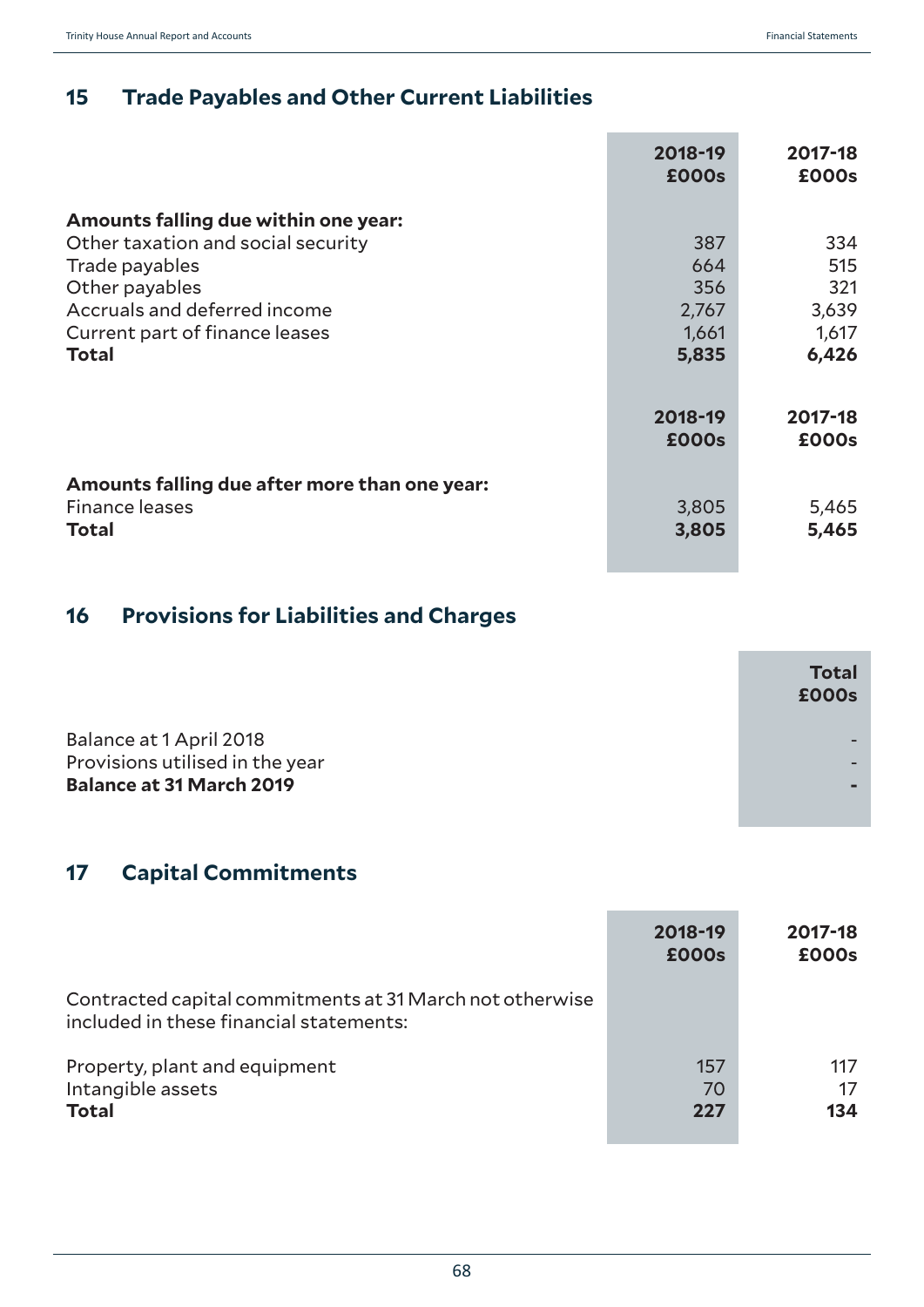# **18 Commitments Under Leases**

# **a) Operating Leases**

|                                                                                                                                                 | 2018-19<br><b>£000s</b> | 2017-18<br>£000s |
|-------------------------------------------------------------------------------------------------------------------------------------------------|-------------------------|------------------|
| <b>Obligations under operating leases comprise:</b><br>Land                                                                                     |                         |                  |
| Not later than one year                                                                                                                         | 161                     | 147              |
| Later than one year and not later than five years                                                                                               | 562                     | 472              |
| Later than five years                                                                                                                           | 2,193                   | 1,975            |
| <b>Buildings</b><br>Not later than one year<br>Later than one year and not later than five years<br>Later than five years                       | $\overline{2}$<br>3     | 2<br>4<br>2      |
| <b>Other</b><br>Not later than one year <sup>9</sup><br>Later than one year and not later than five years <sup>9</sup><br>Later than five years | 707<br>1,225            | 663<br>1,663     |

<sup>9</sup>In the 2017-18 Report and Accounts, the Tri-GLA Helicopter lease was included as an operating lease solely within the accounts of NLB. In preparation for IFRS 16, this lease has now been split between the three GLAs in proportion to their historic use of the helicopter. Therefore, Trinity House's 2017-18 obligations under other operating leases for not later than one year, and later than one year and not later than five years, have been restated. The figures for 2017-18 as stated last year were £227k and nil respectively.

# **b) Finance Leases**

Total future minimum lease payments under finance leases are given in the table below for each of the following periods.

|                                                            | 2018-19<br><b>£000s</b> | 2017-18<br>£000s |
|------------------------------------------------------------|-------------------------|------------------|
| <b>Obligations under finance leases comprise:</b><br>Other |                         |                  |
| Not later than one year                                    | 1,805                   | 1,802            |
| Later than one year and not later than five years          | 3,962                   | 5,758            |
| Later than five years                                      |                         |                  |
|                                                            | 5,767                   | 7,560            |
| Less: interest element                                     | (300)                   | (478)            |
|                                                            | 5,467                   | 7,082            |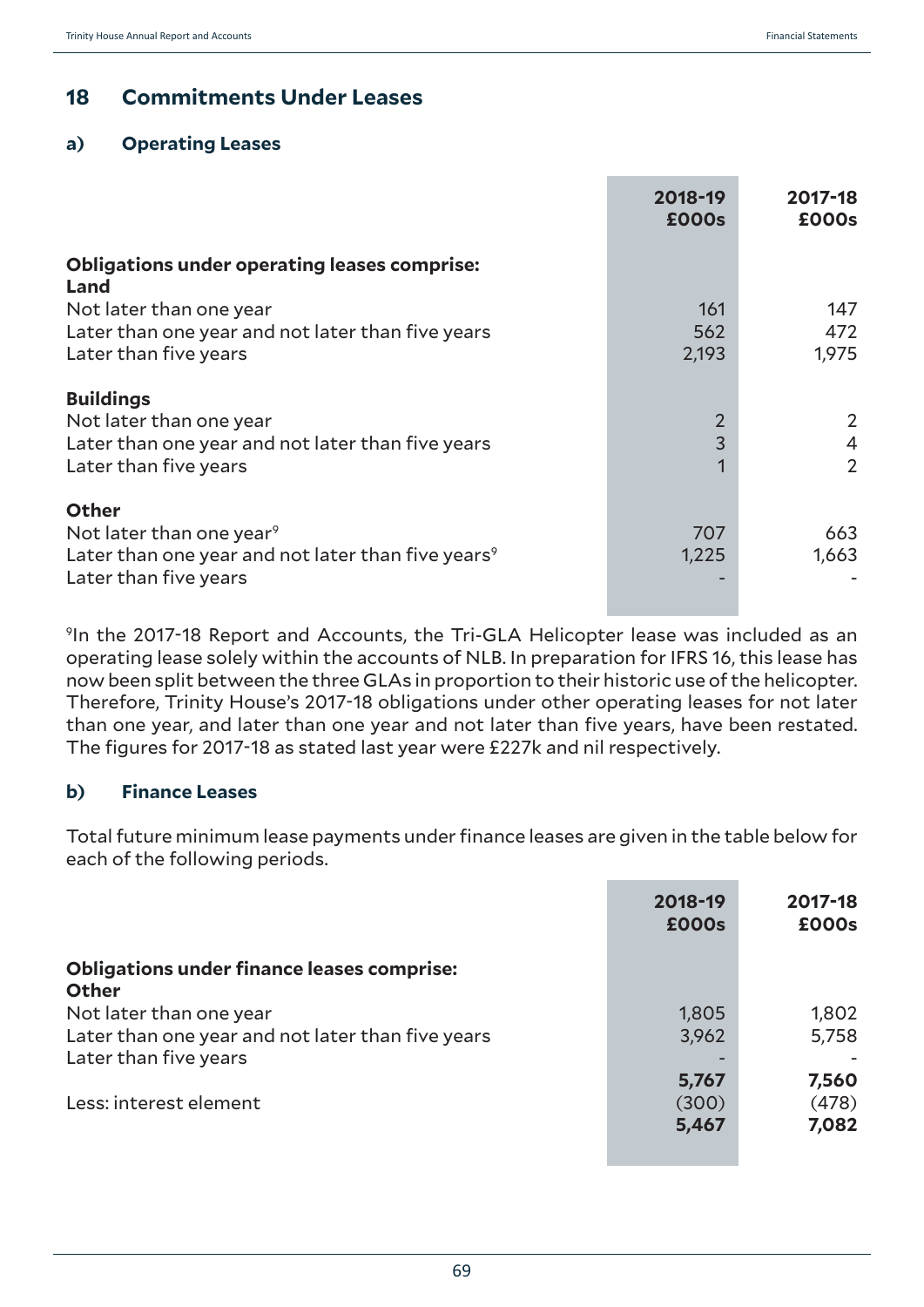Finance leases details relate to THV Galatea and THV Alert.

# **19 Other Financial Commitments**

Trinity House has not entered into any no non-cancellable contracts (which are not leases or PFI contracts), during the year (2017-18 Nil).

# **20 Pension Commitments**

All commitments relating to the Trinity House Lighthouse Service pension scheme were transferred to the PCSPS on 1 April 2014. This transfer was approved by the Secretary of State for Transport, the Cabinet Office and HM Treasury. All associated pension liabilities have been removed from these accounts as responsibility for pensions is now a matter for the Cabinet Office.

There was no change in pension benefit and member transfer were made without members' consent. From 1 April 2014, Trinity House became liable for paying an employer's contribution in respect of staff that transferred.

Details of contributions to the PCSPS and the new Public Service (Civil Service and Others) Pension Regulation 2014 are included in the Remuneration and Staff Report section.

# **Merchant Navy Officers Pension Fund**

The Board is a Participating Employer of the Merchant Navy Officers Pension Fund (MNOPF), which is a defined benefit scheme providing benefits based on final pensionable salary. The MNOPF is a funded multi-employer scheme but Trinity House is unable to identify its share of the underlying assets and liabilities. The assets of the scheme are held separately from the General Lighthouse Fund, being held in separate funds managed by trustees of the scheme. No member of the MNOPF is currently employed by Trinity House and as a result no contributions have been made to the scheme in 2018-19, 2017-18, 2016- 17, 2015-16 or 2014-15.

The rules of the MNOPF state that Participating Employers may be called to make lump sum payments to make up deficits. The rules state that an employer will not be regarded as ceasing to be a Participating Employer as a result of ceasing to employ Active Members or other eligible employees.

Requests for additional contributions would normally only arise after the triennial valuation of the scheme and then only if the scheme was in a deficit considered significant enough to require additional contributions as part of recovery plan. The most recent valuation was completed as at 31 March 2015, no funding call was made to participating employers.

# **Partnership Pension Accounts**

Employees joining after 1 October 2002 can opt to open a Partnership Pension Account, a stakeholder pension with an employer contribution.

Employer contributions of: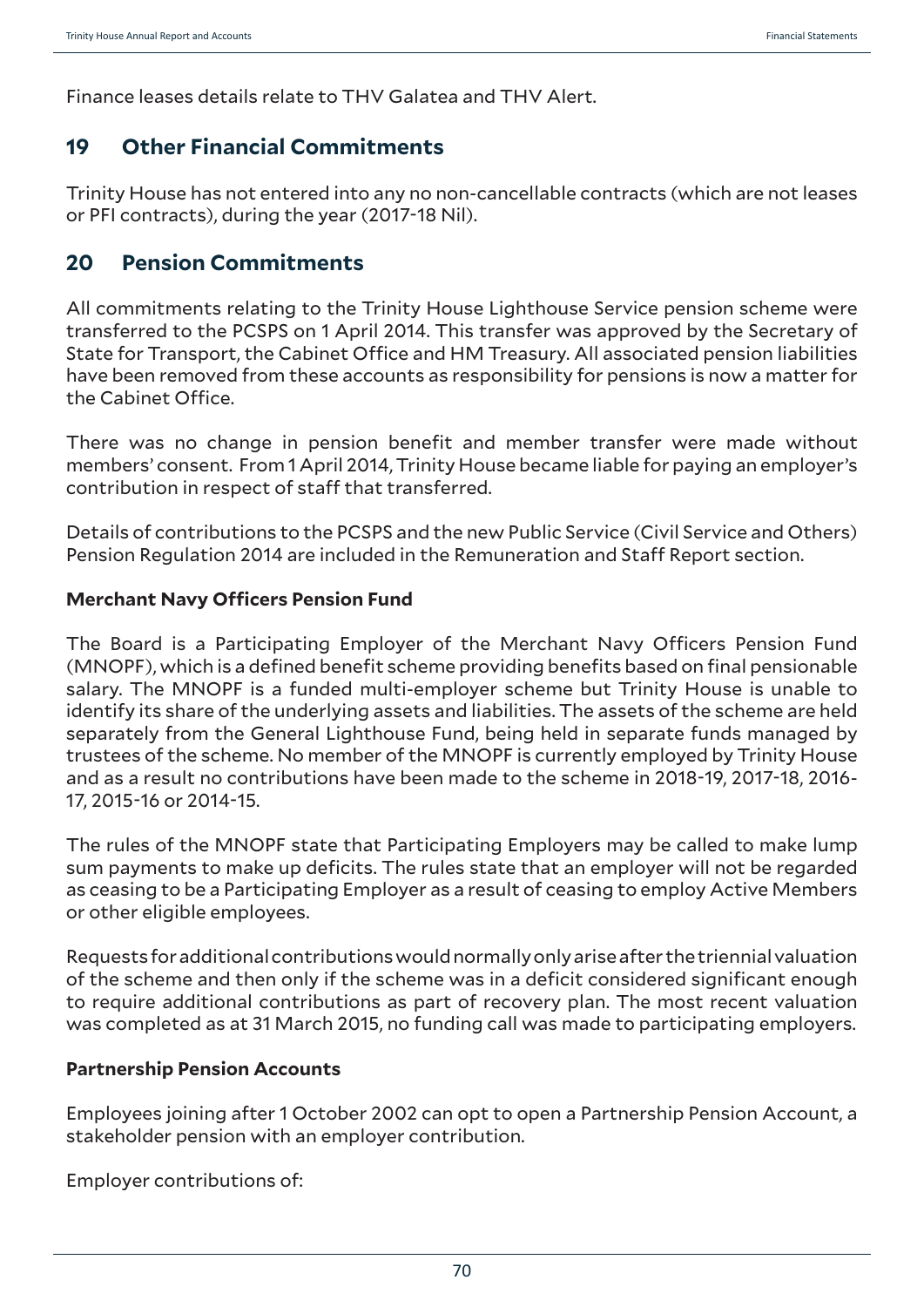| 2018-19 | 2017-18 |
|---------|---------|
| £3,839  | £6,229  |

were paid to one of a panel of two appointed stakeholder pension providers. Employer contributions are age-related and range from 8% to 14.75% of pensionable pay. Employers also match employee contributions up to 3% of pensionable pay.

There were no contributions due to the partnership pension providers at the Statement of Financial Position. There were no contributions that had been prepaid at that date.

# **Contributions Equivalent Premium**

Occasionally we have been required to pay a Contributions Equivalent Premium (CEP) to HMRC when an employee leaves and:

- has less than two years pensionable service;
- is not entitled to any benefits from a contracted-out salary related scheme; and
- has rights in the state scheme which can be restored by payment of a CEP.

Although contracting out ceased in April 2016, as part of the transfer of the pension scheme to the Civil Service we have been data cleansing our contracted out entitlements. This has not resulted in any CEP payments having to be made during the financial year (2017-18 £1,580).

# **21 Contingent Liabilities Disclosed Under IAS 37**

Trinity House has the following contingent liabilities:

# **Merchant Navy Officers' Pension Fund (MNOPF)**

A new actuarial valuation was carried out as at 31 March 2015 which reported that the funding position of the MNOPF had improved sufficiently, and that a new funding call from contributing employers would not be required in respect of the 2015 valuation. Any funding liability will be restricted to the additional deficit contributions sought in June 2013 due to the deficit reported as at 31 March 2012 that cannot be recovered from other employers (e.g. liquidated companies, etc), who are unable to pay their share in June 2013 and needs to be recovered from those remaining. The Board does not have reliable estimates of this liability and have therefore made no provision, but declare it as a contingent liability.

# **Lighthouse Estate**

As a result of regular surveys, the Board recognises that there is a raised degree of risk at a number of stations that may demand a currently unquantified level of future investment. These stations are:

# **Beachy Head Lighthouse**

It is well recognised that the cliff at Beachy Head is only currently stable and at some time in the future the cliff will fall again; this may cause the loss of mains supply, the boat landing and make access over the rocks infeasible.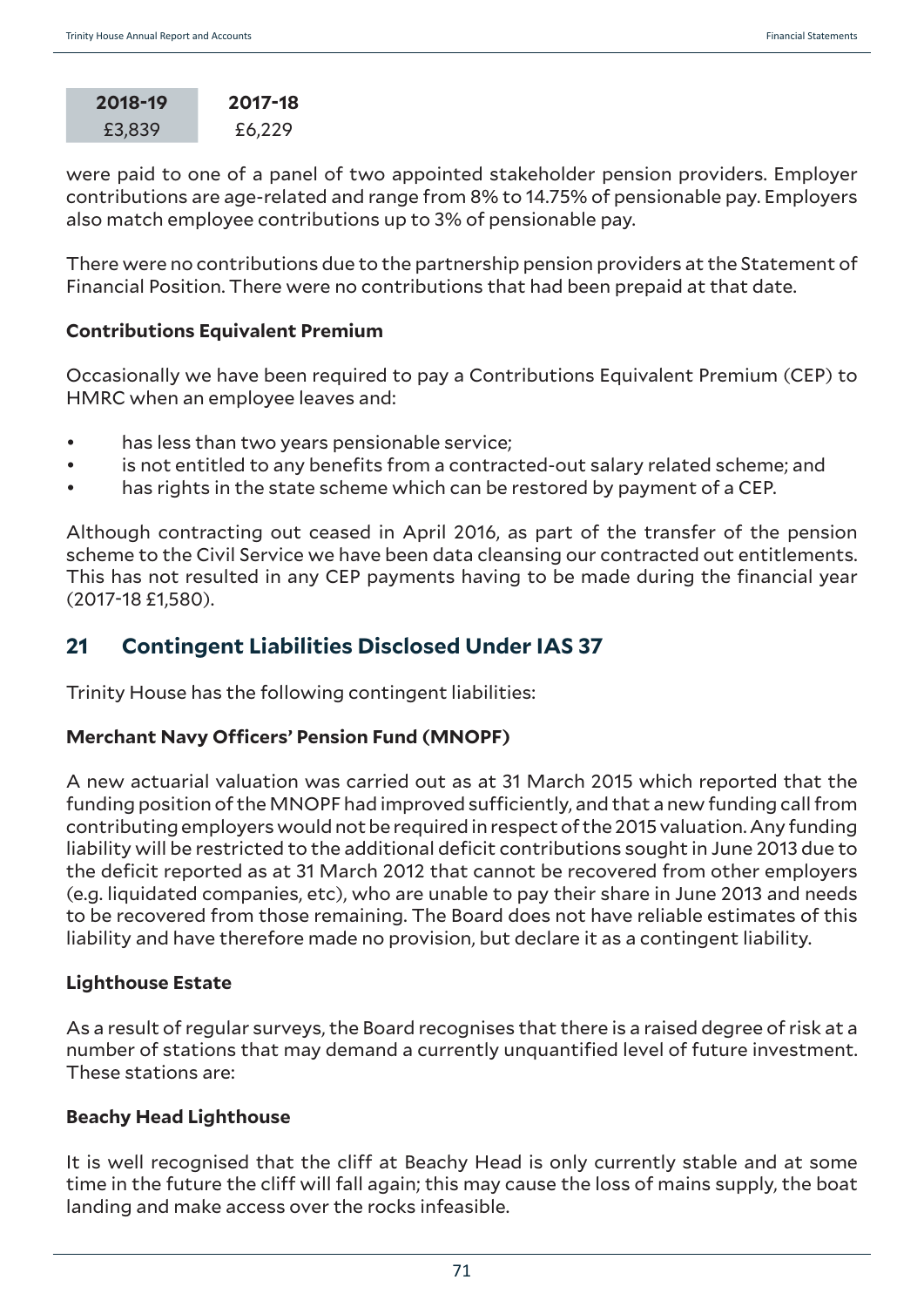During 2011, the lighthouse was solarised and the aids to navigation are no longer dependant on the mains electricity supply mitigating any loss of mains supply.

The costs to attend to the remaining access risk, i.e. to recover the boat landing or access to the tower after a rock fall, will vary and are likely to be between £50k - £250k.

#### **St Catherine's Lighthouse**

This lighthouse is built on an unstable cliff on the southern side of the Isle of Wight. The risks to this station fall into the following headings:

- Risk of structural damage due to ground faults;
- Risk of collapse due to cliff erosion;
- Risk of collapse of the approach road due to ground faults; and
- Risk of movement to the lighthouse sufficient to seize the rotation of the optic.

The condition of the station is subject to continuous monitoring and surveys, however, it is likely that a new lighthouse would need to be established on land that would need to be acquired and the cost is expected to be between £2m - £3m, depending on the clearance requirements of the original site. A review of the available data including tilt and crack data shows little sign of movement since 2001, indicating a quiet period of movement; however, it does not allow for large scale rapid movements that might occur given the right geological conditions. Monitoring therefore remains ongoing.

#### **Flamborough Head Fog Signal Building & DGPS Tower**

The tip of the promontory that is Flamborough Head has a substantial cave underneath it. The cave roof has a known fault and should the roof collapse, it is likely that the end of the promontory would also collapse taking with it the DGPS mast and the ex-Fog Signal station which houses the DGPS equipment and diesel alternator equipment. Further to this, there is a loss of material from the top of the cliff on the North and South sides which is now adjacent to the Trinity House boundary. The cave is subject to annual condition surveys which monitor the roof condition. A GRAD study in 2011 concluded that a relocation to neighbouring land already owned by Trinity House is a suitable alternative. The cost is likely to be between £1.5m to £2.5m depending on the clearance requirements of the original site.

#### **Royal Sovereign**

Trinity House Royal Sovereign Lighthouse, commissioned in 1971 using post tension concrete construction was built in two sections on the beach at Newhaven and designed for a 50 year life. The lighthouse is sited upon the Royal Sovereign Shoal, which has been marked since 1875.

As part of its routine periodic survey and modernisation/maintenance regime, and more recently detailed surveys in advance of the planned modernisation project in 2019-20, the surveys reveal advancing structural concrete delamination up to 60mm in more than 40% of the 300+ square metre concrete main structure soffits. Structural surveys identify that this has reduced the structural strength in key locations by more than 50%, which requires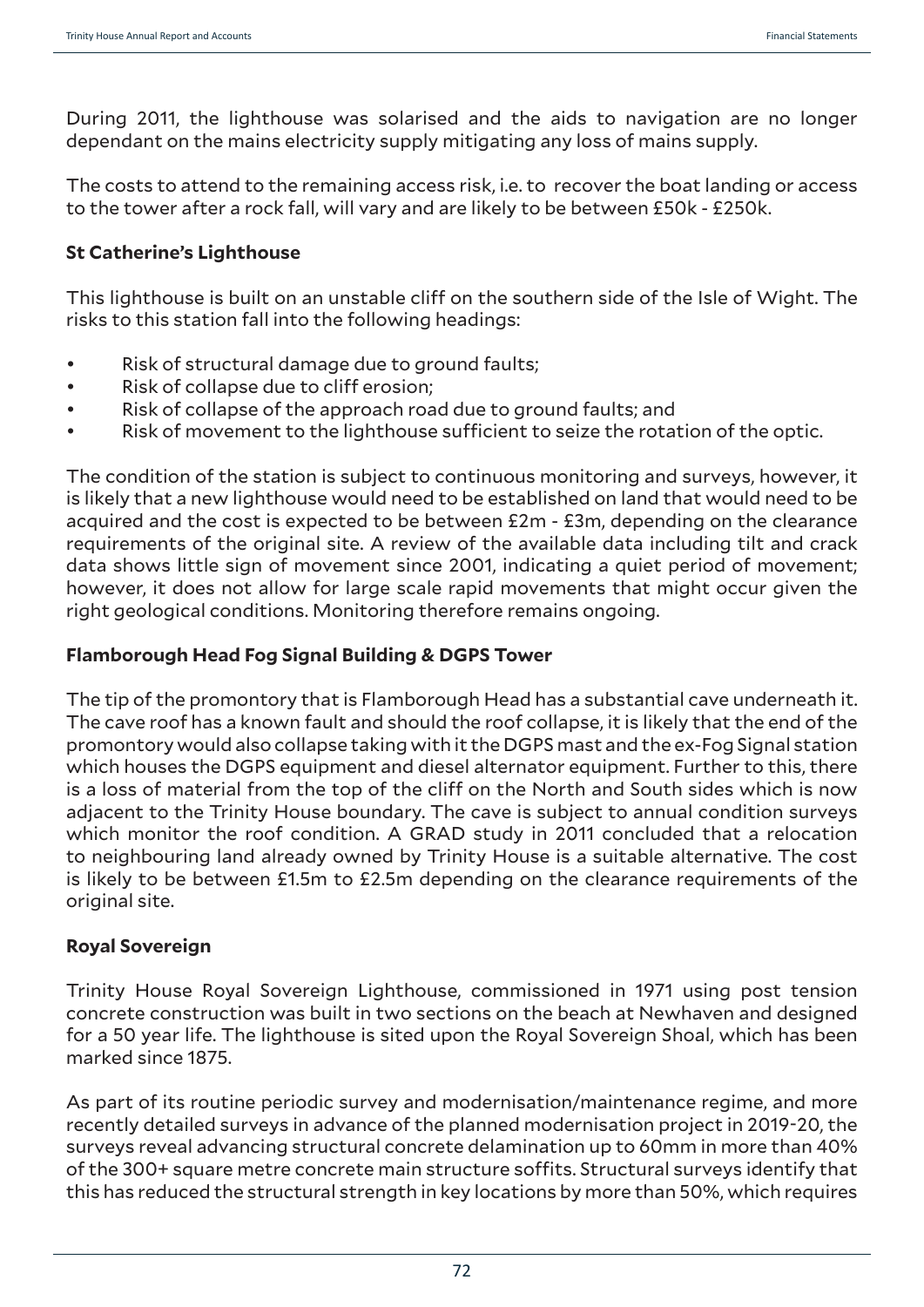further assessment and weight removal of water tanks, heavy plant and other equipment to ensure the structure remains safe for up to a three year period. Safety will be reviewed on an ongoing basis.

While a substantial re-engineering and repair programme in the range of £6m-£7m could extend the life of Royal Sovereign Lighthouse, it is prudent to consider the estimated remaining life of the main concrete pillar of up to 20-25 years, the full cost of future annual maintenance and survey (£0.1m-£0.2m per annum), combined with the periodic modernisation costs of approximately £1m in the coming years versus the cost of a full decommission with the cost of providing an alternative AtoN provision. The alternative AtoN provision, as assessed by the Trinity House Examiners Committee, would consist of extending the light range of a nearby lighthouse and upgrading the buoy provision in this area using well established technology that has proven to be a reliable and cost effective solution.

The decommissioning costs quoted (£8m-£11m) are based on a written estimate from a major marine contractor, but these are now five years old and increased in line with inflation. Taking all of the above into account, Trinity House has set up a Project Group to investigate the available options and future for this lighthouse including full decommissioning under the relevant regulations.

The estimated decommissioning costs are reflected in our 2019-24 Corporate Plan.

#### **Wormleighton DGPS Mast**

The mast at Wormleighton dates from 1946. It is over 300 feet high and of steel lattice construction. It is surveyed every two years and whilst currently in sound condition, it has some distortion in some of the structural members that are monitored. Should such distortions exacerbate such that it is structurally unstable, its demolition would cost £0.4m plus a replacement cost of £0.5m to £1m.

#### **Orfordness**

Orfordness Lighthouse was sold to a private buyer in 2013 after decomissioning. As part of the sale agreement, should any costs be incurred, by mutual agreement with the new buyer, in the required demolition of the structure within 10 years then Trinity House would be liable for any costs over £50,000. After 2023 this liability lapses. The sea is taking its toll on the coastline and the structure is more vulnerable now than it was in 2013. If Trinity House was required to demolish the structure then an estimated cost of £100,000 should be allowed for.

#### **Hurst Point**

Hurst Point Lighthouse is located close to the beach and is very low lying at one metre above sea level, making it vulnerable to sea level rise and large waves. The station is powered by a hybrid solar and diesel generator system that requires regular deliveries of diesel fuel with the generators located below ground level. The structure and foundations are not designed to be wave washed and should the sea encroach onto the structure, it would need to be abandoned and an alternative light built. This is an important light guiding shipping into the Western Solent entrance. The shoreline is currently stable with no signs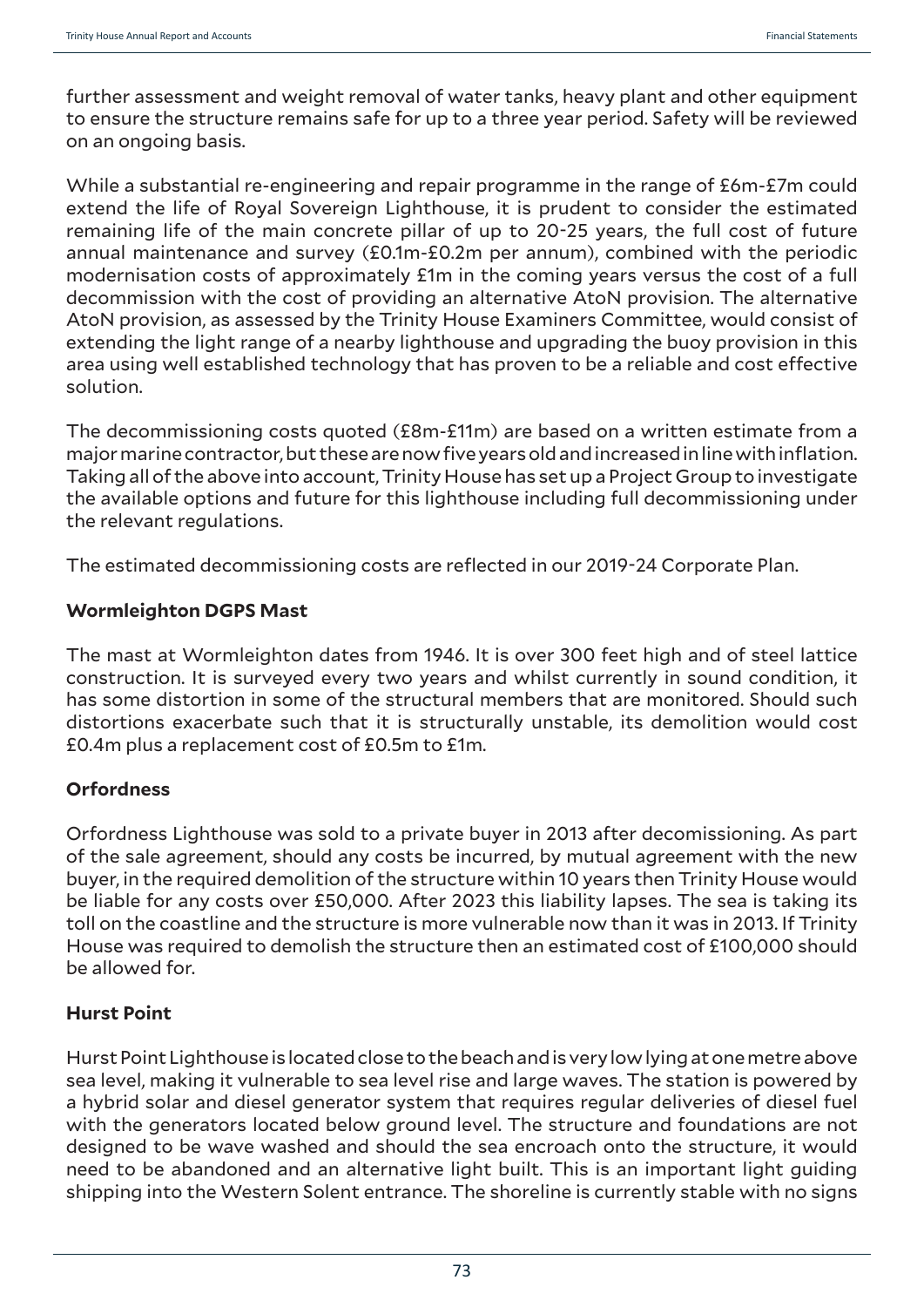of erosion though sea level is predicted to rise over the coming decades. Estimated costs to replace are uncertain, though a figure of £3m would allow for an alternative site to be established.

#### **Crow Point**

The sand dunes around Crow Point have suffered some erosion recently and the point is now an island at high tide. If the erosion continues the sea may make the point untenable and the structure unsafe. In this event the Examiners have agreed to replace the light with a floating aid. An allowance of c. £0.3m should be allocated to cover this.

#### **Employers Liability**

Prior to 20 February 1988, Trinity House was self insured for Employers' Liability risks under a Certificate of Exemption from the Board of Trade. Therefore, should a claim materialise (and liability/causation be established) for an alleged industrial injury prior to 20 February 1988 there may be a period for which Trinity House would be responsible for damages and costs as part of an agreed settlement. The majority of any potential settlement would be met by Trinity House's Employers' Liability Insurers and it is anticipated that the selfinsured element would not exceed £5k. Any claim will be subject to investigation by Trinity House and its insurers.

#### **Harwich Seawall**

Trinity House is working with the Environment Agency to determine the extent of future repair works to the Harwich Seawall. The Seawall currently has ongoing degredation and may need repair works in the future.

#### **Contractual Obligations**

In the normal course of business, there may be occasions where Trinity House finds itself having to complete contractual obligations arising from disputes.

#### **Brexit**

On 29 March 2017, the UK Government submitted its notification to leave the EU in accordance with Article 50 of the Treaty of the Functioning of the European Union. The triggering of Article 50 starts a two year negotiation process between the UK and the EU. On 11 April 2019, the government confirmed agreement with the EU on an extension until 31 October 2019 at the latest, with the option to leave earlier as soon as a deal has been ratified.

Any subsequent changes in legislation, regulation and funding arrangements are subject to the outcome of the negotiations. As a result, an unquantifiable remote contingent liability is disclosed. In accordance with accounting standards, no contingent assets can be recognised.

The UK remains a full member of the EU with all the rights and obligations arising from membership. There are no significant impacts on the financial statements in the short term from making the formal notification.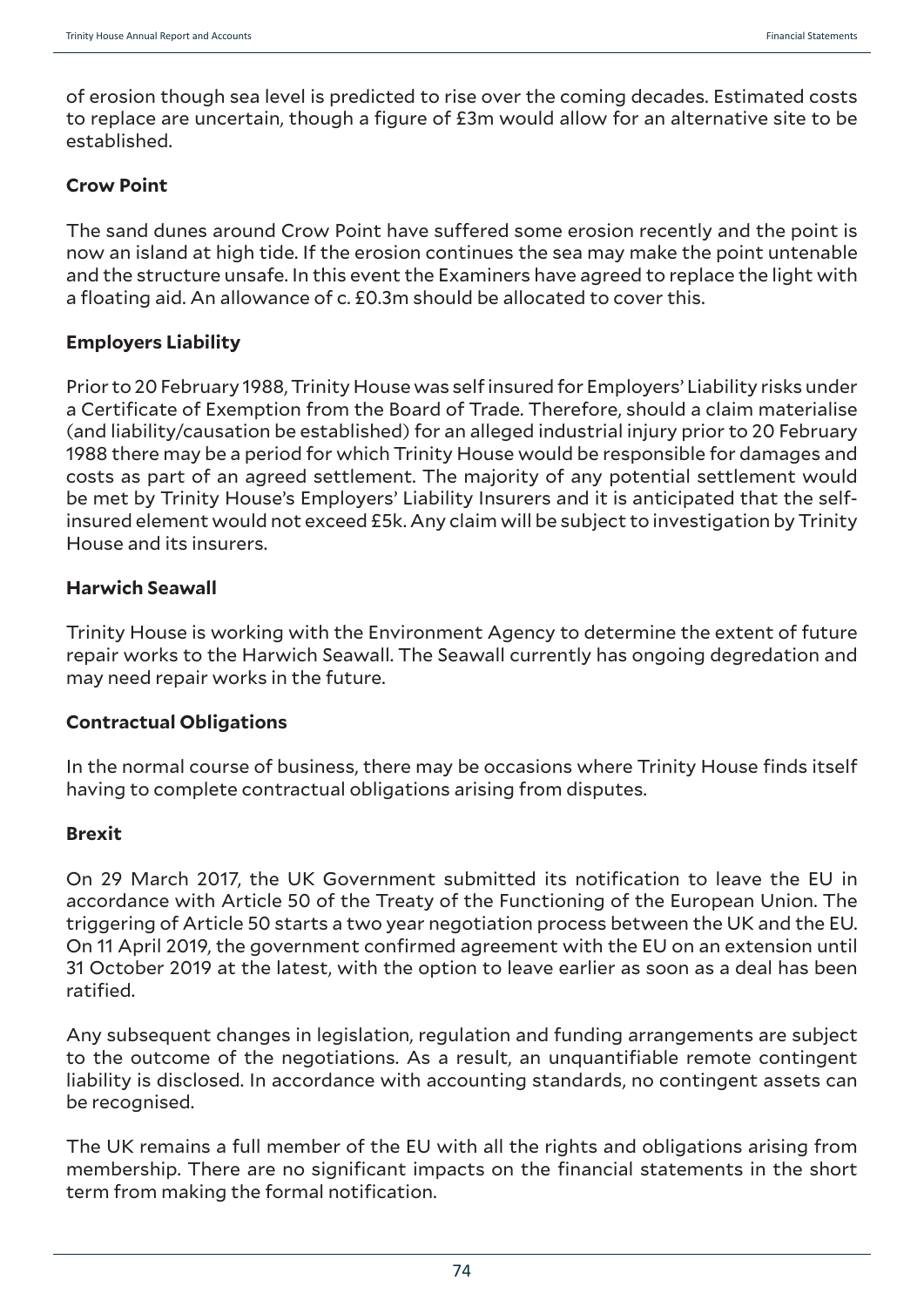## **22 Related-Party Transactions**

#### **General Lighthouse Fund**

The Fund is administered by the Department for Transport who sponsor the three General Lighthouse Authorities (GLAs). For governance purposes, each is considered to be a Non Departmental Public Body (NDPB), however, for financial purposes they are considered to be Public Corporations.

The Authorities are regarded to be related parties. During the year there have been various material transactions between the Fund and the Authorities. The Board has received advances of £33,700,000 (2017-18 £33,200,000) from the General Lighthouse Fund and incurred expenditure of £1,992,000 (2017-18 £3,411,000) on behalf of all three Authorities.

At the 31 March 2019, the balances outstanding with the GLAs were as follows:

|                                     | <b>Balance due to TH</b> |         | <b>Balance due to GLA</b> |         |  |
|-------------------------------------|--------------------------|---------|---------------------------|---------|--|
|                                     | 2018-19                  | 2017-18 |                           | 2017-18 |  |
|                                     | <b>£000s</b>             | £000s   | <b>£000s</b>              | £000s   |  |
| Commissioners of Irish Lights (CIL) |                          |         |                           |         |  |
| Northern Lighthouse Board (NLB)     |                          |         | 114                       | 52      |  |

Neither the Secretary of State for Transport, any key officials with responsibilities for the Fund, or any of Trinity Lighthouse Board members, key managerial staff or other related parties have undertaken any material transactions with the Fund during the year.

### **Trinitas Services Ltd**

Trinity House has entered into an agreement to lease lighthouse cottages to Trinitas Services Limited, a wholly owned subsidiary of the Corporation. The agreement provides for some 37 lighthouse cottages at 13 locations to be leased to Trinitas for 25 years. Trinitas has refurbished the cottages and has a contract with Rural Retreats to let them as holiday cottages. At present 32 cottages are let under this agreement.

The freehold interest in the properties remains with Trinity House. The potential uplift in value at the end of the lease period arising from the refurbishments is uncertain. A ground rent is payable during the currency of each lease but there is no premium.

M Amos, Non-Executive Director of the Lighthouse Board, is appointed to the Board of TSL as Chair. Commodore R Dorey is appointed to the Board of TSL as a nominee of the Corporate Board responsible for Trinity House charities. Commander G Hockley, A Groom and M Glaister are appointed to the Board of TSL as nominees of the Corporate Board responsible for Trinity House Charities, none of whom are members of the Trinity House Lighthouse Board.

#### **Corporation of Trinity House**

The Corporation of Trinity House owns Trinity House Tower Hill and provides rent free accommodation for the use of Trinity House. Trinity House reimburses the Corporation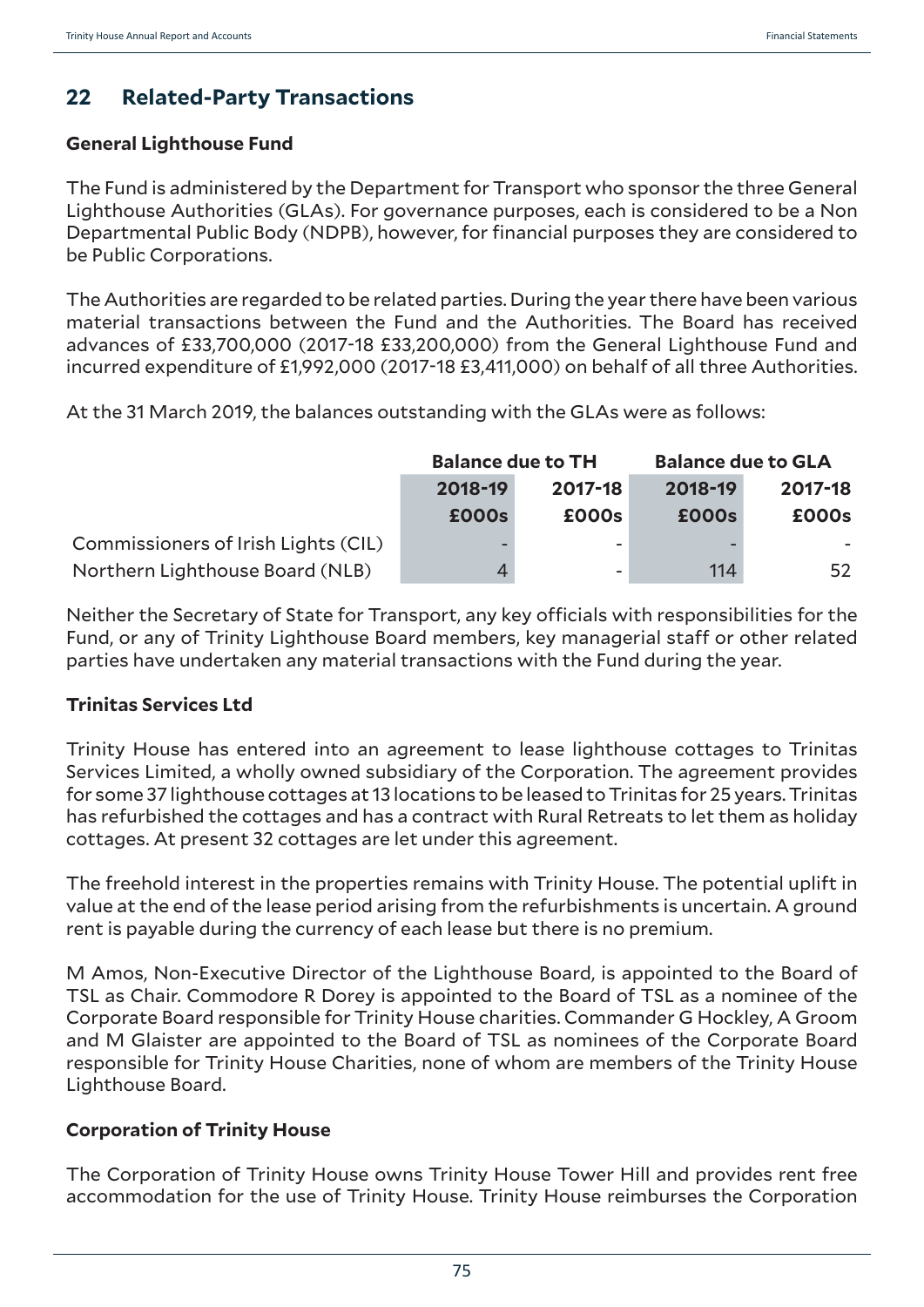for service charges in proportion to the floor area occupied. During 2018-19 Trinity House paid £300,294 to The Corporation of Trinity House in respect of service charges incurred in using office space and facilities at Trinity House, London (£291,604 in 2017-18).

Conversely, the Corporation of Trinity House reimburses Trinity House for the provision of services during the year. The Corporation paid £71,336 to Trinity House in respect of these services during the year (£71,606 in 2017-18).

### **23 Inter-GLA Transactions**

### **Ships Agreement**

During the year, Trinity House provided the services of MV Mair to Commissioners of Irish Lights for 0.93 days under the terms of the Inter GLA Ship Agreement dated 17 November 2010. The Commissioners of Northern Lighthouse Board (NLB) provided the services of NLV Pole Star to Trinity House for 27.36 days. There was no transfer of funds between the GLAs in respect of these services but the transactions gave rise to notional income of £9,293 (2017-18 - nil) and notional expenditure of £274,296 (2017-18 - £97,137).

### **24 Losses**

No losses have been reported for the 2018-19 financial year (2017-18 - nil).

### **25 Events After the Reporting Date**

There have been no post balance sheet events.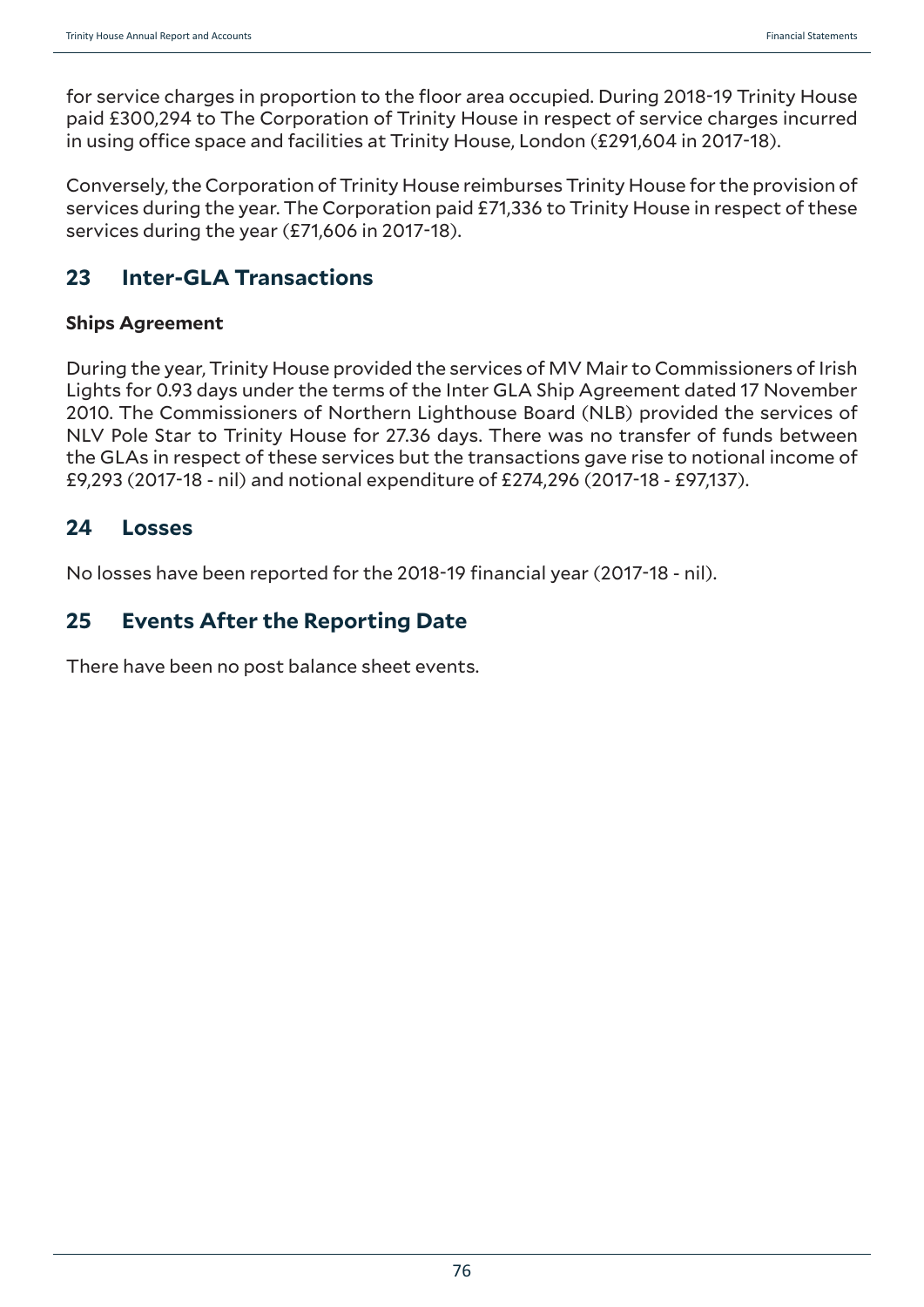## **APPENDIX 1**

# **Five Year Summary**

|                                                                      | 2018-19  | 2017-18                  | 2016-17                  | 2015-16 | 2014-15 |
|----------------------------------------------------------------------|----------|--------------------------|--------------------------|---------|---------|
|                                                                      | £000s    | £000s                    | £000s                    | £000s   | £000s   |
| Income                                                               |          |                          |                          |         |         |
| Advances from the General Lighthouse Fund                            | 33,700   | 33,200                   | 31,500                   | 30,500  | 31,400  |
| Other income                                                         | 2,730    | 2,465                    | 2,302                    | 2,292   | 2,625   |
| Income on behalf of all GLAs                                         | 62       | 38                       | 419                      | 159     | 250     |
| Grant income                                                         | 4        | 23                       |                          | 100     | 180     |
| <b>Total</b>                                                         | 36,496   | 35,726                   | 34,221                   | 33,051  | 34,455  |
| <b>Expenditure</b>                                                   |          |                          |                          |         |         |
| Staff costs                                                          | 14,298   | 13,611                   | 13,751                   | 14,102  | 13,323  |
| Depreciation                                                         | 6,451    | 6,620                    | 6,211                    | 6,844   | 6,646   |
| Amortisation                                                         | 288      | 214                      | 129                      | 127     | 271     |
| Loss on revaluation                                                  | 38       | 896                      | 509                      | 771     | 144     |
| Pension cost                                                         |          | $\overline{\phantom{m}}$ | $\overline{\phantom{a}}$ |         | 13      |
| Other expenditure                                                    | 14,515   | 12,367                   | 12,713                   | 13,779  | 13,851  |
| <b>Total</b>                                                         | 35,590   | 33,708                   | 33,313                   | 35,623  | 34,248  |
| <b>Exceptional items:</b>                                            |          |                          |                          |         | 181,156 |
| <b>Net income</b>                                                    | 906      | 2,018                    | 908                      | (2,572) | 181,363 |
| Interest payable/receivable                                          | 175      | 218                      | 264                      | 354     | 400     |
| Net income after revaluation and interest                            | 731      | 1,800                    | 644                      | (2,926) | 180,963 |
| Net expenditure on behalf of DfT                                     | 208      | 187                      | 191                      | 336     | 246     |
| Net expenditure on behalf of all GLAs                                | 1,992    | 3,411                    | 2,476                    | 2,522   | 3,200   |
| Net income after interest                                            | (1, 469) | (1,798)                  | (2,023)                  | (5,784) | 177,517 |
| Property, plant and equipment                                        | 120,577  | 123,735                  | 129,346                  | 128,230 | 136,560 |
| Intangible assets                                                    | 984      | 959                      | 937                      | 495     | 446     |
| Assets less current liabilities                                      | 121,139  | 123,689                  | 128,814                  | 127,064 | 136,791 |
| <b>Assets less liabilities</b>                                       | 117,324  | 118,224                  | 121,732                  | 118,395 | 126,612 |
| Capital investment and purchases of<br>property, plant and equipment | 4,160    | 3,675                    | 3,566                    | 3,067   | 3,006   |
| Average number of employees                                          | 304      | 299                      | 304                      | 304     | 309     |
| Part-time included above                                             | 17       | 17                       | 16                       | 13      | 13      |

÷